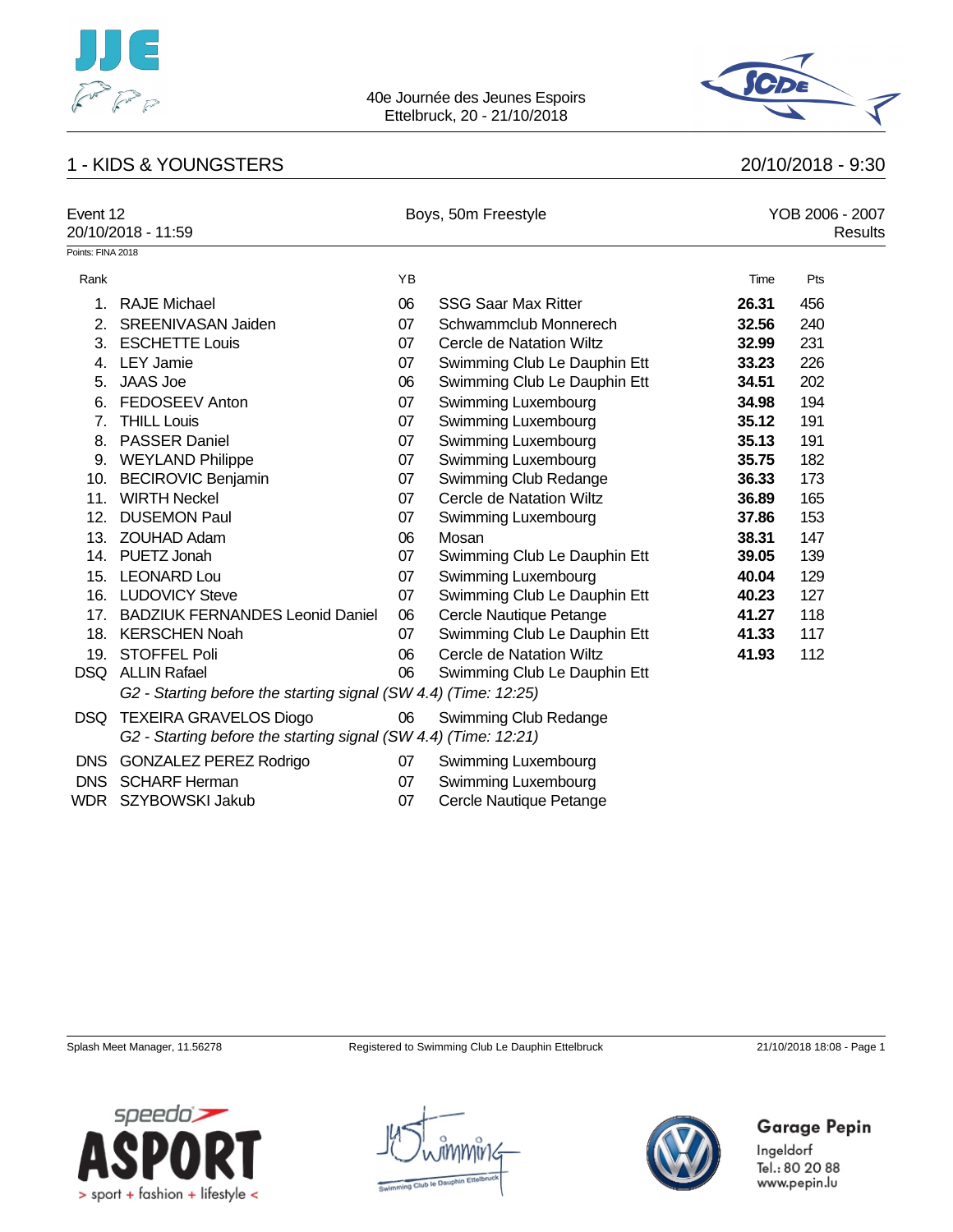



### Event 12, Boys, 50m Freestyle

|                   | Event 12<br>20/10/2018 - 11:59                                                           |    | Boys, 50m Freestyle          | YOB 2008 - 2009<br>Results |     |  |
|-------------------|------------------------------------------------------------------------------------------|----|------------------------------|----------------------------|-----|--|
| Points: FINA 2018 |                                                                                          |    |                              |                            |     |  |
| Rank              |                                                                                          | YB |                              | Time                       | Pts |  |
| 1.                | CHAUVEHEID Theotime                                                                      | 09 | Mosan                        | 37.18                      | 161 |  |
| 2.                | ORTIZ BOGDANOV Pablo                                                                     | 08 | Swimming Luxembourg          | 37.86                      | 153 |  |
| 3.                | <b>MOOG Jules</b>                                                                        | 08 | Swimming Luxembourg          | 38.05                      | 150 |  |
| 4.                | <b>BOURG Nicolas</b>                                                                     | 08 | Swimming Luxembourg          | 39.06                      | 139 |  |
| 5.                | <b>KRIES Leo</b>                                                                         | 08 | Swimming Luxembourg          | 39.47                      | 135 |  |
| 6.                | SAMMARCO Andrea                                                                          | 08 | Swimming Luxembourg          | 43.53                      | 100 |  |
| 7.                | <b>KASSENSSA Maxence</b>                                                                 | 08 | Mosan                        | 45.62                      | 87  |  |
| 8.                | <b>STAICU David</b>                                                                      | 08 | Swimming Club Le Dauphin Ett | 47.77                      | 76  |  |
| 9.                | MELCHIOR OTRADINO Leonardo                                                               | 09 | Swimming Club Redange        | 47.86                      | 75  |  |
| 10.               | <b>PIRET Alexis</b>                                                                      | 08 | Swimming Club Redange        | 51.21                      | 61  |  |
| 11.               | <b>PIRET Alexandre</b>                                                                   | 08 | Swimming Club Redange        | 51.54                      | 60  |  |
| 12.               | <b>FERBER Nick</b>                                                                       | 09 | Swimming Club Redange        | 51.82                      | 59  |  |
| 13.               | SLOBODA Janosch                                                                          | 09 | Wfr. TuRa Bergkamen          | 51.93                      | 59  |  |
| 14.               | SAOUDAOUI Akram                                                                          | 09 | Cercle Nautique Petange      | 52.17                      | 58  |  |
| 15.               | <b>TROIA REVERTE Giacomo</b>                                                             | 09 | Swimming Club Le Dauphin Ett | 52.33                      | 58  |  |
| 16.               | <b>FALTZ Aleksandar</b>                                                                  | 09 | Swimming Club Le Dauphin Ett | 53.36                      | 54  |  |
| 17.               | <b>RENOIR Tun</b>                                                                        | 09 | Swimming Club Redange        | 1:13.91                    | 20  |  |
| <b>DSQ</b>        | <b>ANISKO Leonard</b><br>G2 - Starting before the starting signal (SW 4.4) (Time: 12:25) | 08 | Cercle Nautique Petange      |                            |     |  |
| DSQ.              | <b>MARECHAL Alexis</b>                                                                   | 08 | Mosan                        |                            |     |  |
|                   | G2 - Starting before the starting signal (SW 4.4) (Time: 12:21)                          |    |                              |                            |     |  |
| <b>WDR</b>        | <b>KROMBACH Alex</b>                                                                     | 08 | Swimming Luxembourg          |                            |     |  |

Splash Meet Manager, 11.56278 Registered to Swimming Club Le Dauphin Ettelbruck 21/10/2018 18:08 - Page 2





Garage Pepin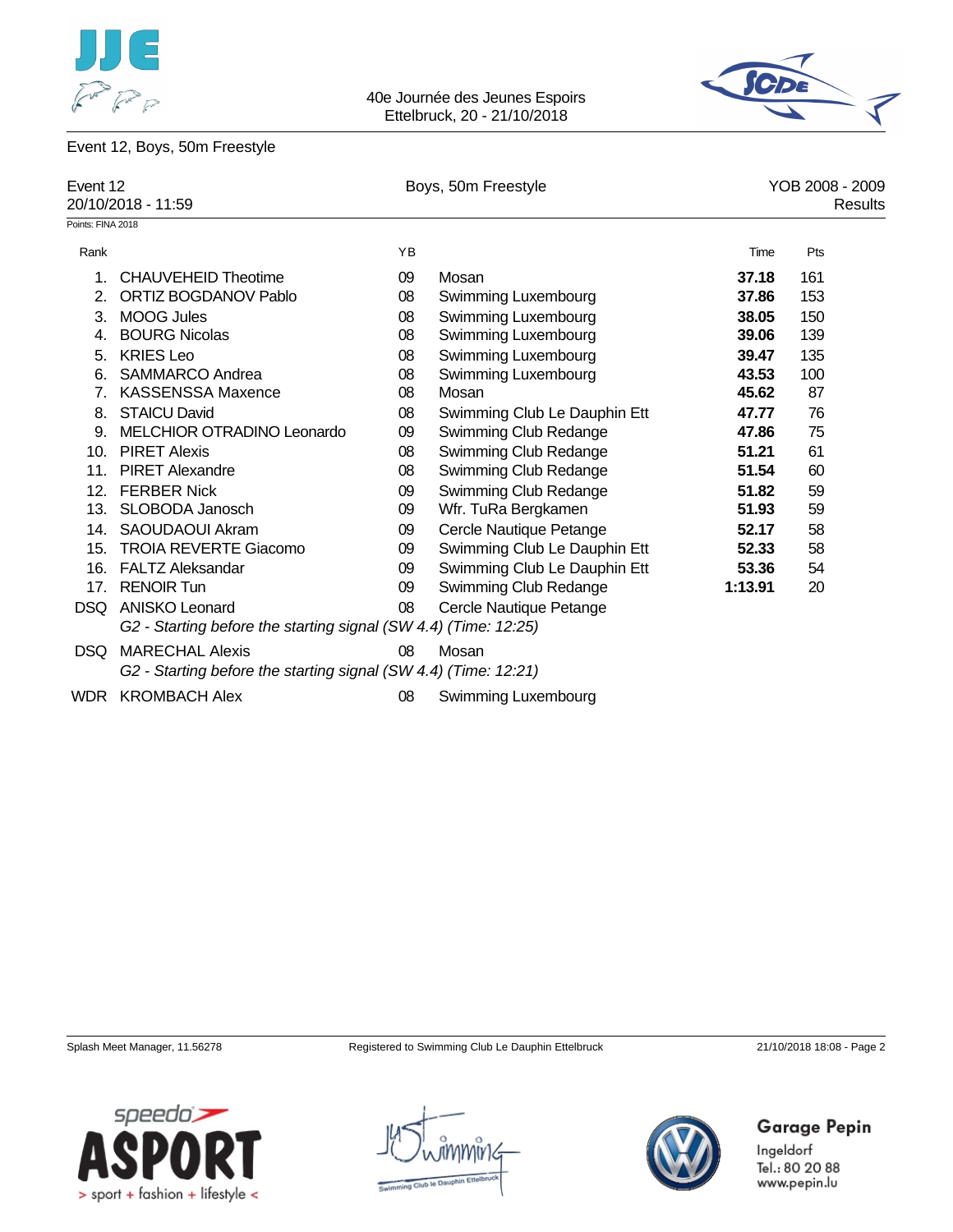



## 4 - TEENAGERS & OLDIES 21/10/2018 - 14:24

| Event 53<br>21/10/2018 - 17:29 |                             | Boys, 50m Freestyle |                   |                              |                          |                       |       | YOB 2004 - 2005<br>Results |  |  |
|--------------------------------|-----------------------------|---------------------|-------------------|------------------------------|--------------------------|-----------------------|-------|----------------------------|--|--|
| MP25M 14<br>MP25M 13           |                             | 25.84<br>25.97      | <b>MEYER Joël</b> | DALEIDEN CIUFERRI Ralph      | <b>LUX</b><br><b>LUX</b> | Bonnevoie<br>Oberkorn |       | 13/12/2014<br>17/12/2016   |  |  |
| Points: FINA 2018              |                             |                     |                   |                              |                          |                       |       |                            |  |  |
| Rank                           |                             |                     | YB                |                              |                          |                       | Time  | Pts                        |  |  |
|                                | <b>STRASSEL Max</b>         |                     | 04                | <b>SSG Saar Max Ritter</b>   |                          |                       | 25.80 | 484                        |  |  |
| 2.                             | <b>JAAS Jeff</b>            |                     | 04                | Swimming Club Le Dauphin Ett |                          |                       | 26.43 | 450                        |  |  |
| 3.                             | <b>DENTER Arthur</b>        |                     | 04                | Cercle Nautique Echternach   |                          |                       | 28.13 | 373                        |  |  |
| 4.                             | SIMAO NOGUEIRA Joao         |                     | 04                | Schwammclub Deifferdang      |                          |                       | 28.15 | 372                        |  |  |
| 5.                             | <b>LUKA Mory</b>            |                     | 04                | Swimming Luxembourg          |                          |                       | 28.67 | 352                        |  |  |
| 6.                             | <b>NAFFOUTI Nael</b>        |                     | 05                | Cercle de Natation Wiltz     |                          |                       | 29.64 | 319                        |  |  |
| 7.                             | <b>BOURGUIGNON Benjamin</b> |                     | 05                | Swimming Club Le Dauphin Ett |                          |                       | 30.49 | 293                        |  |  |
| 8.                             | <b>KIRCH Paul</b>           |                     | 05                | <b>CNDu</b>                  |                          |                       | 30.54 | 291                        |  |  |
| 9.                             | FETZ Tom                    |                     | 04                | Cercle Nautique Echternach   |                          |                       | 30.95 | 280                        |  |  |
| 10.                            | <b>OLINGER Liam</b>         |                     | 05                | Schwammclub Monnerech        |                          |                       | 31.16 | 274                        |  |  |
| 11.                            | <b>MOHR Sam</b>             |                     | 04                | Cercle Nautique Echternach   |                          |                       | 31.61 | 263                        |  |  |
| 12.                            | <b>DELIEGE Brice</b>        |                     | 04                | <b>Natation Club Athus</b>   |                          |                       | 32.07 | 252                        |  |  |
| 13.                            | <b>LEHMANN Alexander</b>    |                     | 05                | Wfr. TuRa Bergkamen          |                          |                       | 32.45 | 243                        |  |  |
| 14.                            | <b>COLIN Mathias</b>        |                     | 05                | <b>Natation Club Athus</b>   |                          |                       | 36.56 | 170                        |  |  |
| 15.                            | <b>LENEL Jules</b>          |                     | 04                | <b>Natation Club Athus</b>   |                          |                       | 39.55 | 134                        |  |  |
| 16.                            | <b>GUIOT Erwann</b>         |                     | 05                | <b>Natation Club Athus</b>   |                          |                       | 40.15 | 128                        |  |  |

Event 53 **Exercise 2003** and older

| 21/10/2018 - 17:29 |       |                    |     |            | Results    |
|--------------------|-------|--------------------|-----|------------|------------|
| MP25M 16           | 23.36 | <b>HENX Julien</b> | LUX | Luxembourg | 26/11/2011 |
| MP25M 15           | 24.29 | <b>HENX Julien</b> | LUX | Luxembourg | 04/12/2010 |

| Points: FINA 2018 |  |
|-------------------|--|
|-------------------|--|

| Rank |                          | YB     |                              | Time  | Pts |  |
|------|--------------------------|--------|------------------------------|-------|-----|--|
|      | <b>FRIPPIAT Florian</b>  | 98     | <b>Natation Club Athus</b>   | 23.65 | 628 |  |
|      | 2. FABIANI Remi          | 01     | Schwammclub Deifferdang      | 23.75 | 620 |  |
|      | 3. UMLAUF Christopher    | $00\,$ | <b>SSG Saar Max Ritter</b>   | 25.45 | 504 |  |
|      | 4. HERION Martin         | 01     | Mosan                        | 25.49 | 502 |  |
|      | 5. BECKERS Felix         | 01     | Swimming Club Le Dauphin Ett | 25.51 | 500 |  |
|      | 6. CONZEMIUS Jerome      | 99     | Swimming Luxembourg          | 26.02 | 472 |  |
|      | <b>MORIS Cedric</b>      | 98     | Swimming Club Le Dauphin Ett | 26.02 | 472 |  |
|      | 8. ADAMI Mike            | 99     | Swimming Club Le Dauphin Ett | 26.24 | 460 |  |
| 9.   | CONSTANTINO CAEIRO Diogo | 03     | <b>CNDu</b>                  | 26.68 | 437 |  |
| 10.  | <b>WIRTH David</b>       | 02     | Schwammclub Deifferdang      | 26.85 | 429 |  |
| 11.  | <b>DUBOS Julien</b>      | 99     | Cercle de Natation Diekirch  | 26.89 | 427 |  |
|      | 12. LANNERS Bob          | 02     | Schwammclub Deifferdang      | 26.98 | 423 |  |
|      |                          |        |                              |       |     |  |

Splash Meet Manager, 11.56278 Registered to Swimming Club Le Dauphin Ettelbruck 21/10/2018 18:08 - Page 3





# Garage Pepin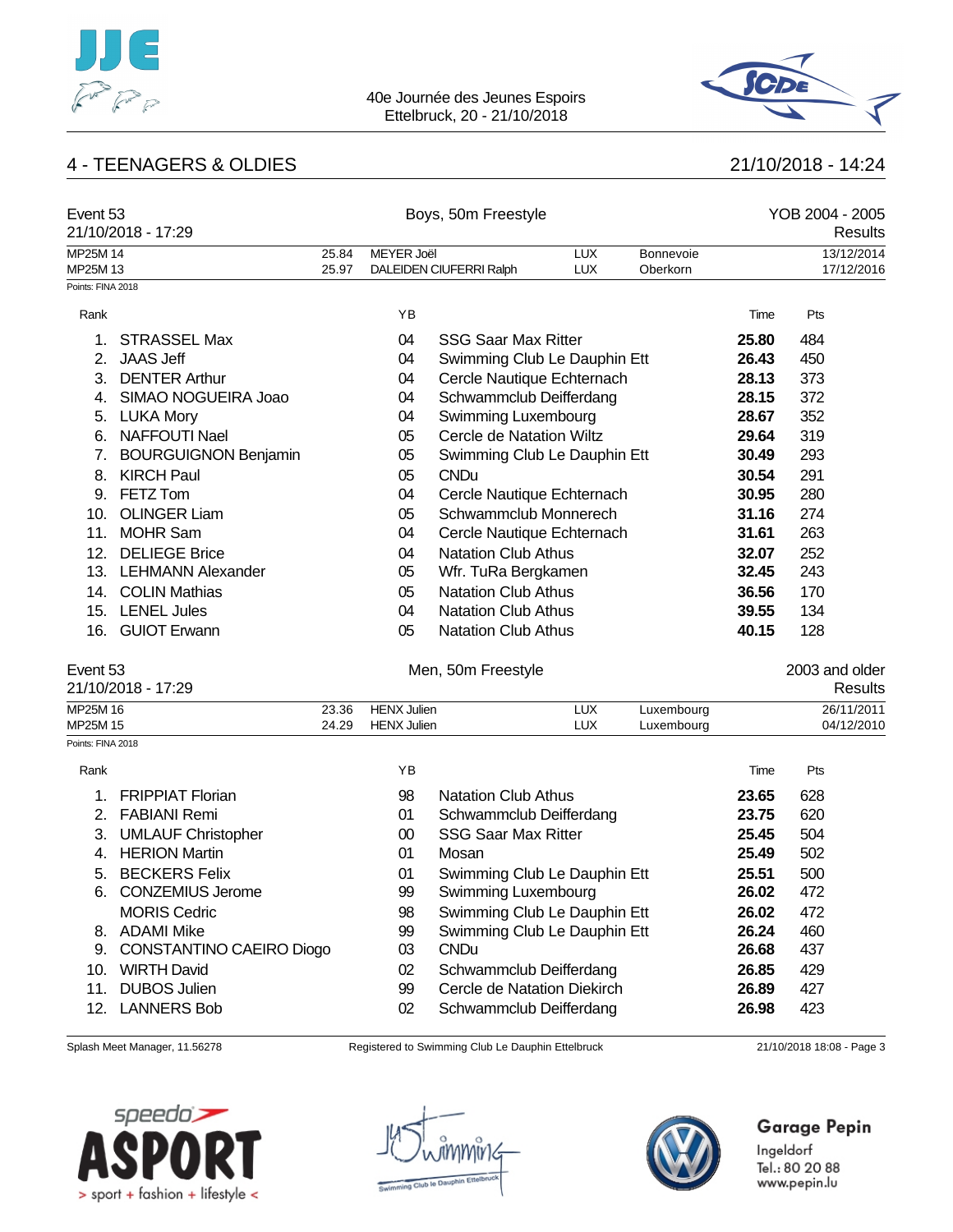



### Event 53, Men, 50m Freestyle, 2003 and older

| Rank       |                                                                 | YB |                              | Time  | Pts |
|------------|-----------------------------------------------------------------|----|------------------------------|-------|-----|
| 13.        | <b>WEISS Maximilian</b>                                         | 02 | Wfr. TuRa Bergkamen          | 27.01 | 422 |
| 14.        | <b>BANKY Jordan</b>                                             | 01 | Swimming Luxembourg          | 27.17 | 414 |
| 15.        | <b>WEIDERT Jo</b>                                               | 03 | Cercle Nautique Echternach   | 27.39 | 404 |
| 16.        | <b>BOURCKEL Mike</b>                                            | 03 | Cercle de Natation Wiltz     | 27.44 | 402 |
| 17.        | <b>KIRCH Felix</b>                                              | 03 | <b>CNDu</b>                  | 27.75 | 389 |
| 18.        | <b>MULDER Anael</b>                                             | 02 | <b>Natation Club Athus</b>   | 27.84 | 385 |
| 19.        | <b>GIRS Matheo</b>                                              | 02 | Cercle de Natation Wiltz     | 28.39 | 363 |
| 20.        | <b>DUBOS Simon</b>                                              | 00 | Cercle de Natation Diekirch  | 28.60 | 355 |
| 21.        | <b>THILL Victor</b>                                             | 03 | Cercle Nautique Echternach   | 29.18 | 334 |
| 22.        | PUETZ Yann                                                      | 02 | Swimming Luxembourg          | 29.33 | 329 |
| 23.        | <b>JACOBY Dale</b>                                              | 02 | Cercle de Natation Wiltz     | 29.40 | 327 |
| 24.        | MAAS-KOOB Cedric                                                | 02 | Swimming Club Le Dauphin Ett | 29.43 | 326 |
| 25.        | <b>HASANOVIC Adin</b>                                           | 02 | Cercle de Natation Wiltz     | 32.13 | 250 |
| DSQ.       | <b>KAMINSKI Kevin-Noah</b>                                      | 03 | Wfr. TuRa Bergkamen          |       |     |
|            | G2 - Starting before the starting signal (SW 4.4) (Time: 17:43) |    |                              |       |     |
| <b>DNS</b> | <b>LETSCH David</b>                                             | 02 | Cercle Nautique Echternach   |       |     |
| <b>WDR</b> | NICOLAS Jeff                                                    | 03 | Cercle de Natation Wiltz     |       |     |
|            | <b>WDR</b> ROLKO Ricky                                          | 99 | Swimming Luxembourg          |       |     |









Garage Pepin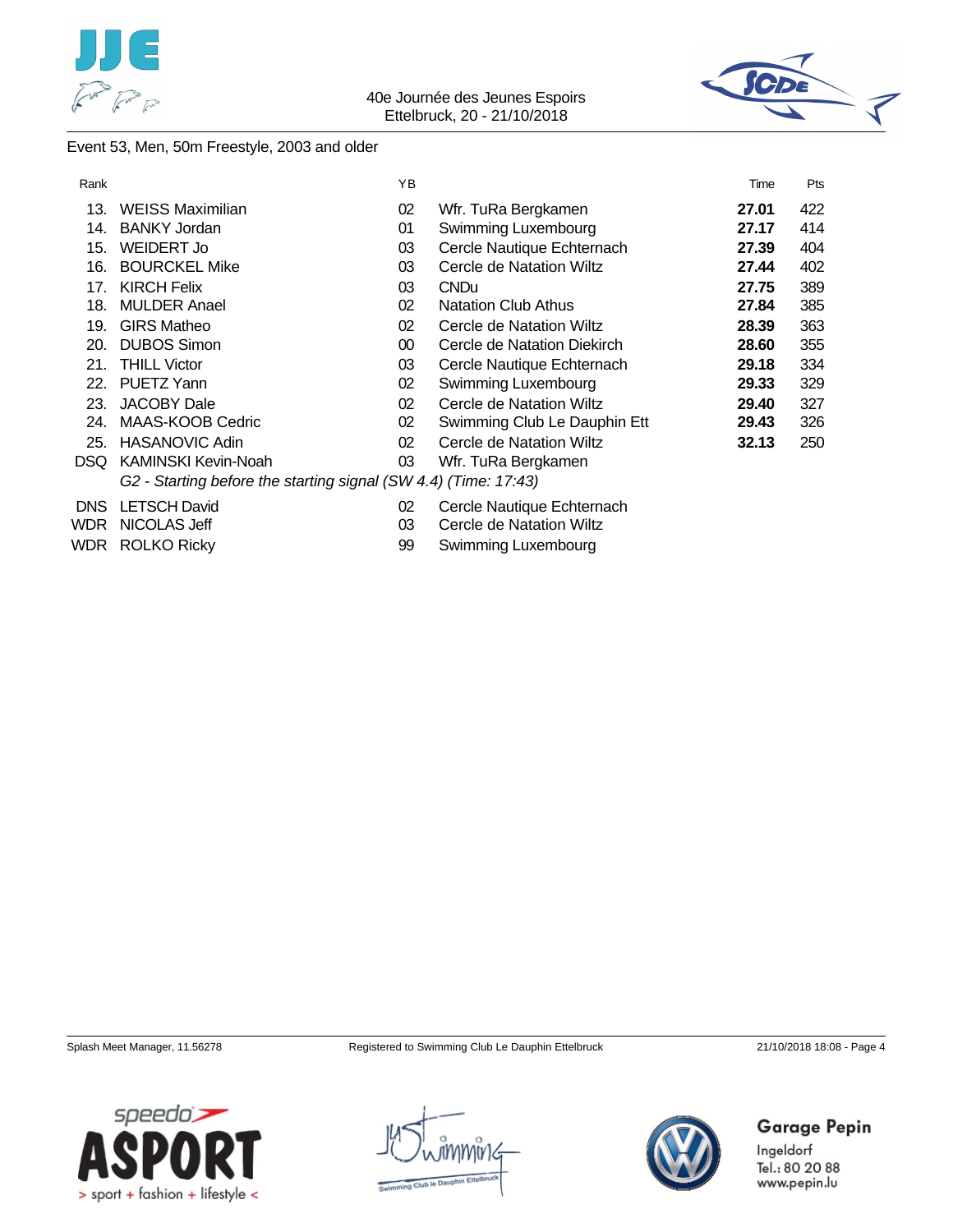



### 2 - YOUNGSTERS 20/10/2018 - 14:37

| Event 23          | 20/10/2018 - 16:28                                              |         | Boys, 100m Freestyle         |            | YOB 2006 - 2007<br>Results |                 |            |
|-------------------|-----------------------------------------------------------------|---------|------------------------------|------------|----------------------------|-----------------|------------|
| MP25M 12          |                                                                 | 59.71   | DALEIDEN C. Ralph            | <b>LUX</b> | Dudelange                  |                 | 19/12/2015 |
| MP25M 11          |                                                                 | 1:05.21 | STACCHIOTTI Raphaël          | <b>LUX</b> | Bastogne (BEL)             |                 | 27/12/2003 |
| Points: FINA 2018 |                                                                 |         |                              |            |                            |                 |            |
| Rank              |                                                                 | YB      |                              | Time       | Pts                        | 50 <sub>m</sub> | 100m       |
| 1.                | PEUSCH Kevin                                                    | 06      | Swimming Luxembourg          | 1:07.03    | 301                        | 32.19           | 34.84      |
| 2.                | <b>CALMES Nicolas</b>                                           | 06      | Schwammclub Monnerech        | 1:08.63    | 280                        | 32.99           | 35.64      |
| 3.                | <b>MOOG Mathis</b>                                              | 06      | Swimming Luxembourg          | 1:09.88    | 265                        | 33.53           | 36.35      |
| 4.                | <b>CHAUSSARD Albert</b>                                         | 07      | CNDu                         | 1:10.32    | 261                        | 33.33           | 36.99      |
| 5.                | <b>WESTER Ben</b>                                               | 06      | CNDu                         | 1:10.33    | 260                        | 33.90           | 36.43      |
| 6.                | <b>HOLLERICH Tom</b>                                            | 06      | Swimming Club Le Dauphin Ett | 1:12.00    | 243                        | 35.08           | 36.92      |
| 7.                | SREENIVASAN Jaiden                                              | 07      | Schwammclub Monnerech        | 1:12.02    | 242                        | 34.51           | 37.51      |
| 8.                | <b>ESCHETTE Louis</b>                                           | 07      | Cercle de Natation Wiltz     | 1:13.09    | 232                        | 35.06           | 38.03      |
| 9.                | <b>CZAPOR Leon</b>                                              | 06      | Swimming Club Redange        | 1:13.48    | 228                        | 34.80           | 38.68      |
| 10.               | <b>JAAS Tom</b>                                                 | 06      | Swimming Club Le Dauphin Ett | 1:15.23    | 213                        | 36.19           | 39.04      |
|                   | 11. LEY Jamie                                                   | 07      | Swimming Club Le Dauphin Ett | 1:15.42    | 211                        | 36.56           | 38.86      |
| 12.               | FEDOSEEV Anton                                                  | 07      | Swimming Luxembourg          | 1:17.44    | 195                        | 36.18           | 41.26      |
| 13.               | <b>THILL Louis</b>                                              | 07      | Swimming Luxembourg          | 1:17.63    | 194                        | 37.97           | 39.66      |
| 14.               | MILANOVSKI Stefan                                               | 06      | Swimming Luxembourg          | 1:19.72    | 179                        | 38.47           | 41.25      |
| 15.               | <b>BENNANI Walid</b>                                            | 07      | Mosan                        | 1:21.15    | 169                        | 38.80           | 42.35      |
| 16.               | <b>BECIROVIC Benjamin</b>                                       | 07      | Swimming Club Redange        | 1:22.57    | 161                        | 39.50           | 43.07      |
|                   | 17. ALLIN Rafael                                                | 06      | Swimming Club Le Dauphin Ett | 1:22.64    | 160                        | 40.01           | 42.63      |
| 18.               | <b>DUSEMON Paul</b>                                             | 07      | Swimming Luxembourg          | 1:22.86    | 159                        | 39.57           | 43.29      |
| 19.               | SOGOMONIAN Emin                                                 | 07      | Mosan                        | 1:23.07    | 158                        | 39.15           | 43.92      |
| 20.               | <b>PASSER Daniel</b>                                            | 07      | Swimming Luxembourg          | 1:25.97    | 142                        | 40.47           | 45.50      |
| 21.               | <b>WIRTH Neckel</b>                                             | 07      | Cercle de Natation Wiltz     | 1:26.96    | 138                        | 40.34           | 46.62      |
| 22.               | <b>WEYLAND Philippe</b>                                         | 07      | Swimming Luxembourg          | 1:27.65    | 134                        | 41.08           | 46.57      |
| 23.               | <b>LEONARD Lou</b>                                              | 07      | Swimming Luxembourg          | 1:31.13    | 119                        | 44.09           | 47.04      |
|                   | 24. BADZIUK FERNANDES Leonid I06niel Cercle Nautique Petange    |         |                              | 1:35.10    | 105                        | 44.25           | 50.85      |
| 25.               | PUETZ Jonah                                                     | 07      | Swimming Club Le Dauphin Ett | 1:35.20    | 105                        | 44.65           | 50.55      |
| 26.               | <b>LUDOVICY Steve</b>                                           | 07      | Swimming Club Le Dauphin Ett | 1:35.61    | 103                        | 46.40           | 49.21      |
| 27.               | <b>STOFFEL Poli</b>                                             | 06      | Cercle de Natation Wiltz     | 1:37.99    | 96                         | 44.89           | 53.10      |
|                   | DSQ KERSCHEN Noah                                               | 07      | Swimming Club Le Dauphin Ett |            |                            |                 |            |
|                   | G2 - Starting before the starting signal (SW 4.4) (Time: 16:56) |         |                              |            |                            |                 |            |
| DNS               | <b>GONZALEZ PEREZ Rodrigo</b>                                   | 07      | Swimming Luxembourg          |            |                            |                 |            |
| <b>DNS</b>        | <b>SCHARF Herman</b>                                            | 07      | Swimming Luxembourg          |            |                            |                 |            |
| <b>DNS</b>        | <b>TUCHILA Ionut Alexandru</b>                                  | 06      | Swimming Luxembourg          |            |                            |                 |            |
| <b>WDR</b>        | <b>SCHOCKMEL Julien</b>                                         | 06      | Swimming Club Redange        |            |                            |                 |            |

Splash Meet Manager, 11.56278 Registered to Swimming Club Le Dauphin Ettelbruck 21/10/2018 18:08 - Page 5

Garage Pepin



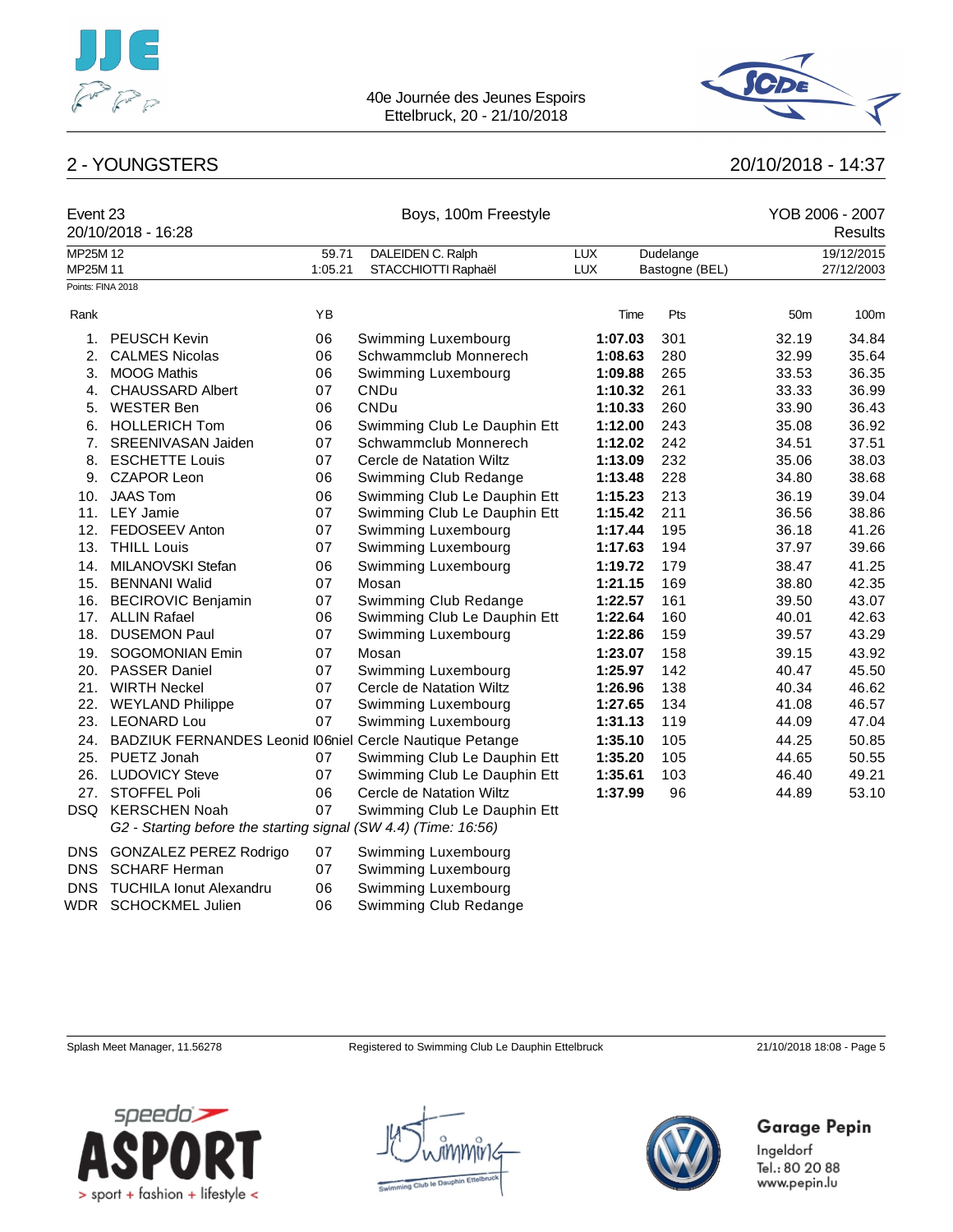



### Event 23, Boys, 100m Freestyle

| Event 23           | 20/10/2018 - 16:28                                                                                                                                     |                      | Boys, 100m Freestyle                                                                                                          |                          |                        |       | YOB 2008 - 2009<br>Results |
|--------------------|--------------------------------------------------------------------------------------------------------------------------------------------------------|----------------------|-------------------------------------------------------------------------------------------------------------------------------|--------------------------|------------------------|-------|----------------------------|
| MP25M 10<br>MP25M9 |                                                                                                                                                        | 1:11.91<br>1:13.17   | STACCHIOTTI Raphaël<br>STACCHIOTTI Raphaël                                                                                    | <b>LUX</b><br><b>LUX</b> | Dudelange<br>Dudelange |       | 17/11/2002<br>23/12/2001   |
|                    | Points: FINA 2018                                                                                                                                      |                      |                                                                                                                               |                          |                        |       |                            |
| Rank               |                                                                                                                                                        | ΥB                   |                                                                                                                               | Time                     | Pts                    | 50m   | 100m                       |
| 1.                 | <b>VIGUIER Evan</b>                                                                                                                                    | 08                   | Swimming Luxembourg                                                                                                           | 1:15.11                  | 214                    | 36.34 | 38.77                      |
| 2.                 | <b>GOSUIN Gaspard</b>                                                                                                                                  | 08                   | Mosan                                                                                                                         | 1:16.94                  | 199                    | 37.40 | 39.54                      |
| 3.                 | ORTIZ BOGDANOV Pablo                                                                                                                                   | 08                   | Swimming Luxembourg                                                                                                           | 1:23.14                  | 157                    | 40.29 | 42.85                      |
| 4.                 | <b>WEPPLER Piet</b>                                                                                                                                    | 08                   | Wfr. TuRa Bergkamen                                                                                                           | 1:23.86                  | 153                    | 39.25 | 44.61                      |
| 5.                 | <b>REINESCH Inaki</b>                                                                                                                                  | 09                   | Schwammclub Deifferdang                                                                                                       | 1:25.18                  | 146                    | 39.71 | 45.47                      |
| 6.                 | <b>VISSER Mats</b>                                                                                                                                     | 08                   | Swimming Club Le Dauphin Ett                                                                                                  | 1:26.43                  | 140                    | 40.21 | 46.22                      |
| 7.                 | <b>MOOG Jules</b>                                                                                                                                      | 08                   | Swimming Luxembourg                                                                                                           | 1:27.25                  | 136                    | 40.94 | 46.31                      |
| 8.                 | <b>CHRISTIAENS Theo</b>                                                                                                                                | 08                   | Mosan                                                                                                                         | 1:27.36                  | 136                    | 42.80 | 44.56                      |
|                    | 9. ANISKO Leonard                                                                                                                                      | 08                   | Cercle Nautique Petange                                                                                                       | 1:29.64                  | 126                    | 42.08 | 47.56                      |
|                    | 10. KRIES Leo                                                                                                                                          | 08                   | Swimming Luxembourg                                                                                                           | 1:30.83                  | 121                    | 42.66 | 48.17                      |
| 11.                | <b>BOURG Nicolas</b>                                                                                                                                   | 08                   | Swimming Luxembourg                                                                                                           | 1:31.41                  | 118                    | 43.29 | 48.12                      |
| 12.                | <b>MARECHAL Alexis</b>                                                                                                                                 | 08                   | Mosan                                                                                                                         | 1:32.56                  | 114                    | 44.39 | 48.17                      |
| 13.                | <b>BORDAS Anatole</b>                                                                                                                                  | 09                   | Schwammclub Monnerech                                                                                                         | 1:35.43                  | 104                    | 45.01 | 50.42                      |
|                    | 14. SAMMARCO Andrea                                                                                                                                    | 08                   | Swimming Luxembourg                                                                                                           | 1:38.14                  | 96                     | 46.32 | 51.82                      |
| 15.                | <b>MAIT-RABBI Nizar</b>                                                                                                                                | 09                   | Schwammclub Deifferdang                                                                                                       | 1:39.05                  | 93                     | 46.76 | 52.29                      |
|                    | 16. STARON Wiktor                                                                                                                                      | 09                   | Mosan                                                                                                                         | 1:46.22                  | 75                     | 50.57 | 55.65                      |
| 17.                | <b>KASSENSSA Maxence</b>                                                                                                                               | 08                   | Mosan                                                                                                                         | 1:51.94                  | 64                     | 53.38 | 58.56                      |
|                    | 18. FABER Max                                                                                                                                          | 09                   | Schwammclub Monnerech                                                                                                         | 1:56.03                  | 58                     | 52.11 | 1:03.92                    |
|                    | 19. TROIA REVERTE Giacomo                                                                                                                              | 09                   | Swimming Club Le Dauphin Ett                                                                                                  | 2:01.56                  | 50                     | 55.84 | 1:05.72                    |
| 20.                | <b>BRANDAO Lyam</b>                                                                                                                                    | 08                   | Schwammclub Monnerech                                                                                                         | 2:01.61                  | 50                     | 56.30 | 1:05.31                    |
| 21.                | <b>FALTZ Aleksandar</b>                                                                                                                                | 09                   | Swimming Club Le Dauphin Ett                                                                                                  | 2:01.70                  | 50                     | 57.86 | 1:03.84                    |
| 22.                | SLOBODA Janosch                                                                                                                                        | 09                   | Wfr. TuRa Bergkamen                                                                                                           | 2:05.48                  | 45                     | 55.90 | 1:09.58                    |
|                    | DSQ STAICU David                                                                                                                                       | 08                   | Swimming Club Le Dauphin Ett                                                                                                  |                          |                        |       |                            |
|                    | G2 - Starting before the starting signal (SW 4.4) (Time: 16:47)                                                                                        |                      |                                                                                                                               |                          |                        |       |                            |
|                    | <b>DSQ</b> PIRET Alexis<br>G2 - Starting before the starting signal (SW 4.4) (Time: 16:55)                                                             | 08                   | Swimming Club Redange                                                                                                         |                          |                        |       |                            |
|                    | <b>DSQ</b> PIRET Alexandre<br>G2 - Starting before the starting signal (SW 4.4) (Time: 16:53)                                                          | 08                   | Swimming Club Redange                                                                                                         |                          |                        |       |                            |
|                    | <b>DSQ FERBER Nick</b><br>G2 - Starting before the starting signal (SW 4.4) (Time: 16:47)                                                              | 09                   | Swimming Club Redange                                                                                                         |                          |                        |       |                            |
| DNS<br><b>DNS</b>  | <b>DNS FERNANDES Victor</b><br><b>MARTINS ENES Goncalo</b><br>DNS SANTINI DE ALMEIDA Nilson<br><b>MELCHIOR OTRADINO Leonard09</b><br>WDR KROMBACH Alex | 08<br>08<br>09<br>08 | Schwammclub Deifferdang<br>Schwammclub Deifferdang<br>Schwammclub Deifferdang<br>Swimming Club Redange<br>Swimming Luxembourg |                          |                        |       |                            |

Splash Meet Manager, 11.56278 Registered to Swimming Club Le Dauphin Ettelbruck 21/10/2018 18:08 - Page 6







# Garage Pepin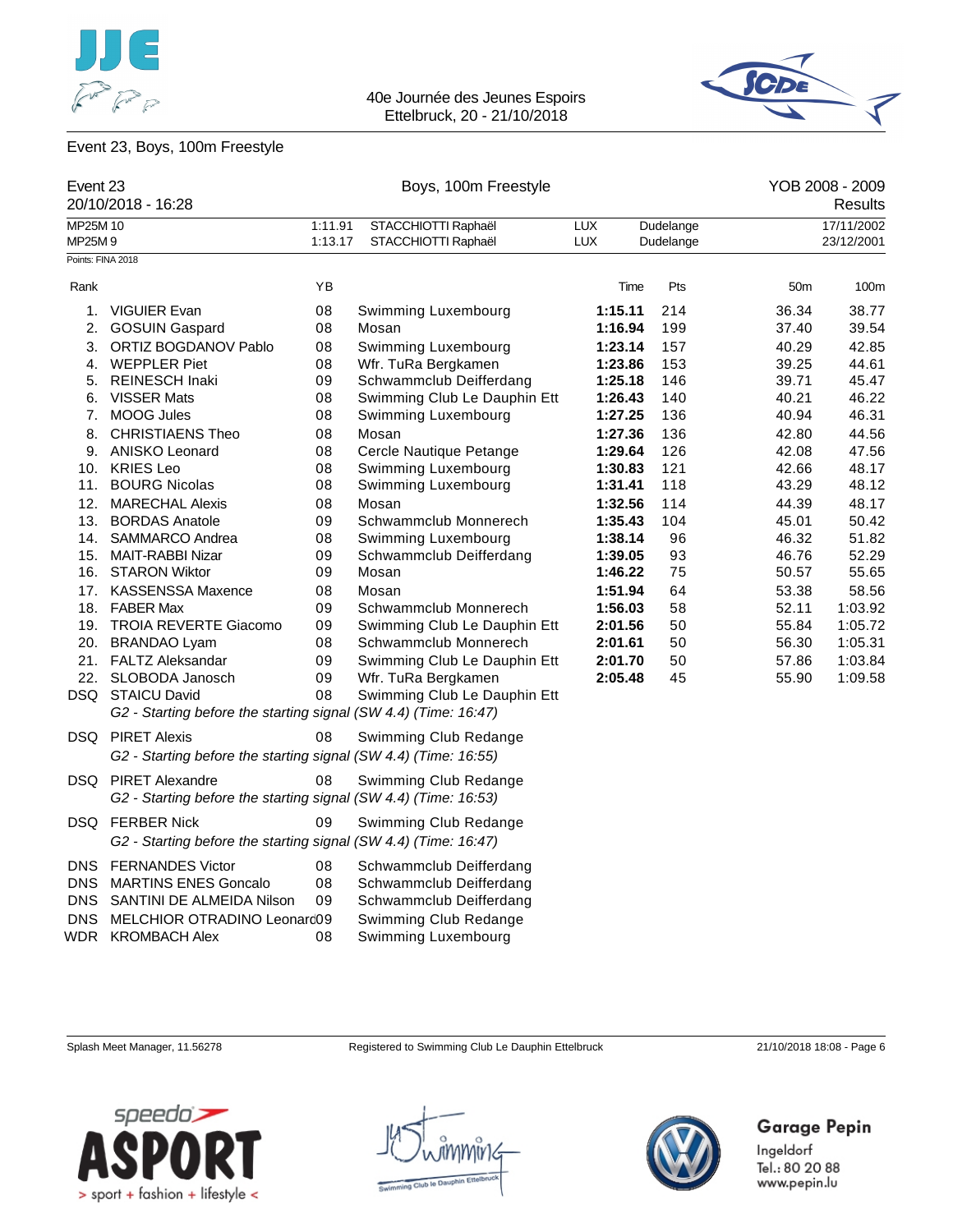

# 3 - TEENAGERS & OLDIES 21/10/2018 - 9:30



| Event 29                      | 21/10/2018 - 9:45           |       | Boys, 100m Freestyle         |            |         |                   |                 | YOB 2004 - 2005<br>Results |
|-------------------------------|-----------------------------|-------|------------------------------|------------|---------|-------------------|-----------------|----------------------------|
| MP25M 14                      |                             | 54.38 | STACCHIOTTI RAphaël          | <b>LUX</b> |         | Dudelange         |                 | 17/12/2006                 |
| MP25M 13<br>Points: FINA 2018 |                             | 58.04 | DALEIDEN C. Ralph            | LUX        |         | Etelbruck         |                 | 24/04/2016                 |
|                               |                             |       |                              |            |         |                   |                 |                            |
| Rank                          |                             | YB    |                              |            | Time    | Pts               | 50 <sub>m</sub> | 100m                       |
| 1.                            | <b>JAAS Jeff</b>            | 04    | Swimming Club Le Dauphin Ett |            | 57.33   | 481               | 26.84           | 30.49                      |
| 2.                            | <b>STRASSEL Max</b>         | 04    | <b>SSG Saar Max Ritter</b>   |            | 58.02   | 464               | 27.10           | 30.92                      |
| 3.                            | <b>FLOREAN Darius</b>       | 05    | Swimming Luxembourg          |            | 59.35   | 434               | 28.74           | 30.61                      |
| 4.                            | SIMAO NOGUEIRA Joao         | 04    | Schwammclub Deifferdang      |            | 59.95   | 421               | 28.61           | 31.34                      |
| 5.                            | <b>SUKHANOV Maxim</b>       | 04    | <b>CNDu</b>                  |            | 1:02.44 | 372               | 30.23           | 32.21                      |
| 6.                            | <b>DURAKOVIC Tarik</b>      | 05    | Swimming Luxembourg          |            | 1:02.77 | 366               | 29.90           | 32.87                      |
| 7.                            | DE GIOVANNI Lorenzo         | 04    | <b>CNDu</b>                  |            | 1:03.23 | 359               | 30.50           | 32.73                      |
| 8.                            | <b>DENTER Arthur</b>        | 04    | Cercle Nautique Echternach   |            | 1:03.24 | 358               | 29.60           | 33.64                      |
| 9.                            | <b>WEYRICH Mike</b>         | 05    | Swimming Club Le Dauphin Ett |            | 1:05.68 | 320               | 31.43           | 34.25                      |
| 10.                           | MILANOVSKI Nikola           | 04    | Swimming Luxembourg          |            | 1:06.23 | 312               | 31.94           | 34.29                      |
| 11.                           | <b>NAFFOUTI Nael</b>        | 05    | Cercle de Natation Wiltz     |            | 1:06.46 | 309               | 31.68           | 34.78                      |
| 12.                           | <b>BOURGUIGNON Benjamin</b> | 05    | Swimming Club Le Dauphin Ett |            | 1:06.81 | 304               | 31.31           | 35.50                      |
| 13.                           | LINDMARK MELO Hugo          | 04    | <b>CNDu</b>                  |            | 1:06.96 | 302               | 32.15           | 34.81                      |
| 14.                           | NTAGANDA Alexis             | 05    | Swimming Luxembourg          |            | 1:07.67 | 292               | 31.11           | 36.56                      |
| 15.                           | <b>KIRCH Paul</b>           | 05    | <b>CNDu</b>                  |            | 1:08.08 | 287               | 32.01           | 36.07                      |
| 16.                           | <b>MOHR Sam</b>             | 04    | Cercle Nautique Echternach   |            | 1:08.68 | 280               | 32.49           | 36.19                      |
| 17.                           | FETZ Tom                    | 04    | Cercle Nautique Echternach   |            | 1:11.47 | 248               | 33.25           | 38.22                      |
| 18.                           | <b>TRESSEL Yannis</b>       | 05    | Swimming Club Le Dauphin Ett |            | 1:12.13 | 241               | 34.84           | 37.29                      |
|                               | 19. LEHMANN Alexander       | 05    | Wfr. TuRa Bergkamen          |            | 1:13.58 | 227               | 34.37           | 39.21                      |
|                               | 20. ORDENER Esteban         | 05    | <b>CNDu</b>                  |            | 1:15.02 | 214               | 35.01           | 40.01                      |
| 21.                           | FERREIRA CASTRO Igor        | 04    | Swimming Club Redange        |            | 1:24.07 | 152               | 39.09           | 44.98                      |
|                               | WDR KOHL Charel             | 04    | Swimming Club Le Dauphin Ett |            |         |                   |                 |                            |
| Event 29                      |                             |       | Men, 100m Freestyle          |            |         |                   |                 | 2003 and older             |
|                               | 21/10/2018 - 9:45           |       |                              |            |         |                   |                 | <b>Results</b>             |
| MP25M 18                      |                             | 49.29 | <b>HENX Julien</b>           | <b>LUX</b> |         | Bonnevoie         |                 | 01/12/2013                 |
| MP25M 17                      |                             | 48.82 | STACCHIOTTI Raphaël          | <b>LUX</b> |         | Istanbul (TUR)    |                 | 11/12/2009                 |
| MP25M 16                      |                             | 50.60 | STACCHIOTTI Raphaël          | <b>LUX</b> |         | <b>Ettelbruck</b> |                 | 20/04/2008                 |
| MP25M 15                      |                             | 51.56 | STACCHIOTTI Raphaël          | <b>LUX</b> |         | Dudelange         |                 | 25/11/2007                 |
| Points: FINA 2018             |                             |       |                              |            |         |                   |                 |                            |
| Rank                          |                             | YB    |                              |            | Time    | Pts               | 50 <sub>m</sub> | 100m                       |
| 1.                            | <b>FABIANI Remi</b>         | 01    | Schwammclub Deifferdang      |            | 53.44   | 594               | 25.61           | 27.83                      |
| 2.                            | <b>BECKERS Felix</b>        | 01    | Swimming Club Le Dauphin Ett |            | 54.88   | 549               | 26.60           | 28.28                      |
| 3.                            | <b>SCHMITZ Jacques</b>      | 02    | Swimming Club Redange        |            | 54.99   | 545               | 26.73           | 28.26                      |
| 4.                            | <b>WALTZING Florian</b>     | 97    | Schwammclub Deifferdang      |            | 56.23   | 510               | 27.17           | 29.06                      |
| 5.                            | <b>MORIS Cedric</b>         | 98    | Swimming Club Le Dauphin Ett |            | 56.28   | 509               | 27.04           | 29.24                      |
| 6.                            | <b>CONZEMIUS Jerome</b>     | 99    | Swimming Luxembourg          |            | 56.80   | 495               | 27.29           | 29.51                      |
| 7.                            | <b>UMLAUF Christopher</b>   | 00    | <b>SSG Saar Max Ritter</b>   |            | 56.88   | 493               | 26.96           | 29.92                      |
|                               |                             |       |                              |            |         |                   |                 |                            |

Splash Meet Manager, 11.56278 **Registered to Swimming Club Le Dauphin Ettelbruck** 21/10/2018 18:08 - Page 7





# Garage Pepin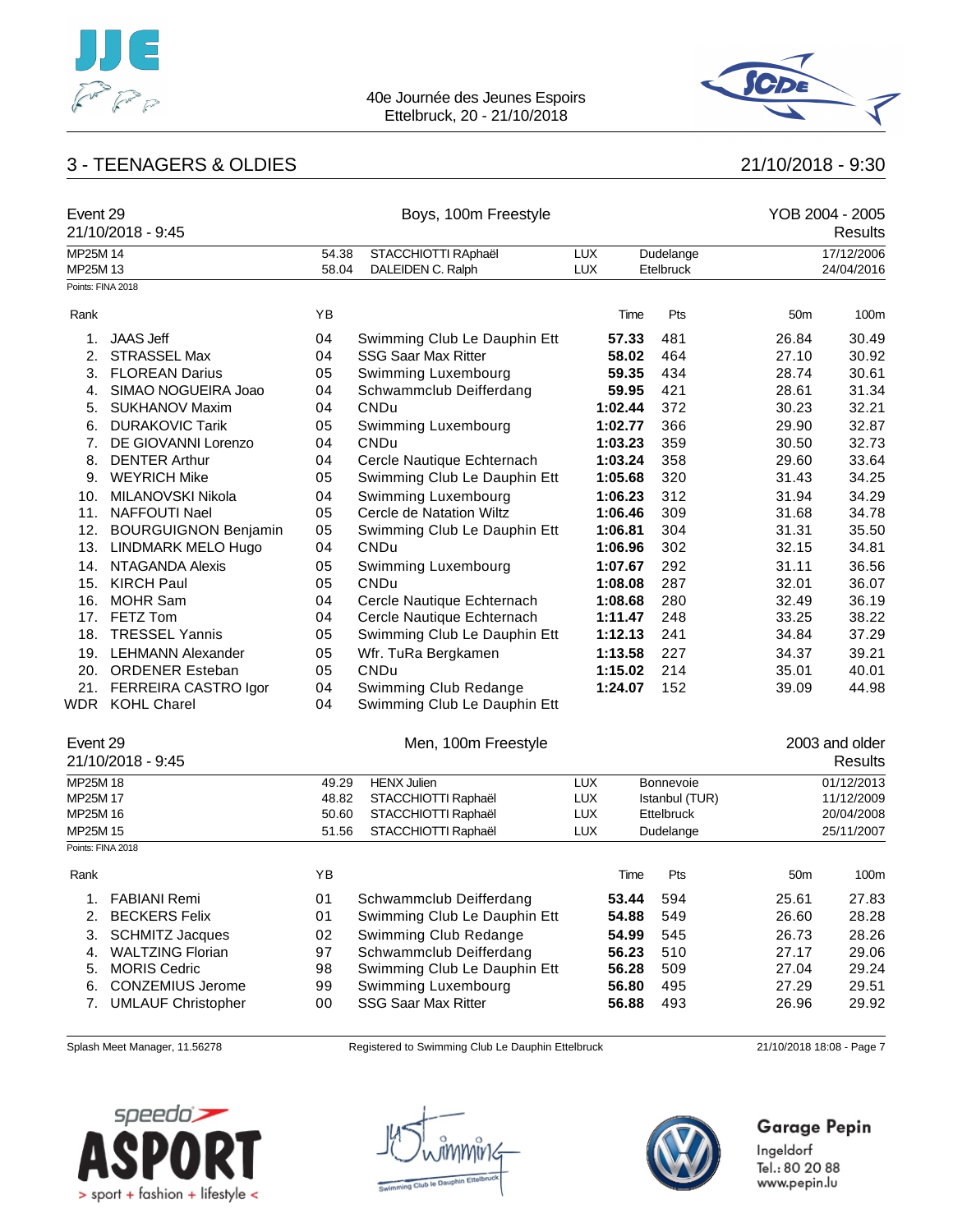



### Event 29, Men, 100m Freestyle, 2003 and older

| Rank       |                             | YB |                              | Time    | Pts | 50 <sub>m</sub> | 100m  |
|------------|-----------------------------|----|------------------------------|---------|-----|-----------------|-------|
| 8.         | <b>GRAF Alex</b>            | 99 | Schwammclub Deifferdang      | 57.03   | 489 | 27.45           | 29.58 |
| 9.         | <b>RUBIOLO Nathan</b>       | 02 | Schwammclub Deifferdang      | 57.21   | 484 | 27.38           | 29.83 |
| 10.        | <b>KETTENMEYER Yul</b>      | 03 | Swimming Club Le Dauphin Ett | 57.63   | 474 | 27.58           | 30.05 |
| 11.        | <b>ADAMI Mike</b>           | 99 | Swimming Club Le Dauphin Ett | 57.66   | 473 | 27.56           | 30.10 |
| 12.        | <b>WAKEFIELD Andrew</b>     | 00 | <b>CNDu</b>                  | 57.85   | 468 | 27.40           | 30.45 |
| 13.        | <b>DENGIS Bastien</b>       | 02 | Mosan                        | 57.88   | 468 | 27.86           | 30.02 |
| 14.        | <b>BANKY Jordan</b>         | 01 | Swimming Luxembourg          | 57.91   | 467 | 27.33           | 30.58 |
| 15.        | CONSTANTINO CAEIRO Diogo 03 |    | CNDu                         | 58.01   | 464 | 28.38           | 29.63 |
| 16.        | <b>WIRTH David</b>          | 02 | Schwammclub Deifferdang      | 58.11   | 462 | 28.07           | 30.04 |
| 17.        | <b>PANIC Stevan</b>         | 02 | <b>CNDu</b>                  | 58.56   | 451 | 27.67           | 30.89 |
| 18.        | <b>BOURCKEL Mike</b>        | 03 | Cercle de Natation Wiltz     | 58.87   | 444 | 27.80           | 31.07 |
| 19.        | <b>FABER Pol</b>            | 03 | Swimming Club Le Dauphin Ett | 59.16   | 438 | 28.53           | 30.63 |
| 20.        | <b>KIRCH Felix</b>          | 03 | CNDu                         | 59.26   | 436 | 28.53           | 30.73 |
| 21.        | <b>WEISS Maximilian</b>     | 02 | Wfr. TuRa Bergkamen          | 59.70   | 426 | 28.80           | 30.90 |
| 22.        | <b>CRAWFORD Ethan</b>       | 03 | CNDu                         | 59.91   | 422 | 28.21           | 31.70 |
| 23.        | <b>KAMINSKI Kevin-Noah</b>  | 03 | Wfr. TuRa Bergkamen          | 1:00.48 | 410 | 29.04           | 31.44 |
| 24.        | WEIDERT Jo                  | 03 | Cercle Nautique Echternach   | 1:00.96 | 400 | 28.42           | 32.54 |
| 25.        | PUETZ Yann                  | 02 | Swimming Luxembourg          | 1:04.05 | 345 | 30.80           | 33.25 |
| 26.        | <b>GIRS Matheo</b>          | 02 | Cercle de Natation Wiltz     | 1:04.28 | 341 | 30.28           | 34.00 |
| 27.        | <b>JACOBY Dale</b>          | 02 | Cercle de Natation Wiltz     | 1:04.38 | 340 | 30.99           | 33.39 |
| 28.        | MAAS-KOOB Cedric            | 02 | Swimming Club Le Dauphin Ett | 1:05.60 | 321 | 31.18           | 34.42 |
| 29.        | <b>HASANOVIC Adin</b>       | 02 | Cercle de Natation Wiltz     | 1:11.95 | 243 | 33.60           | 38.35 |
| 30.        | <b>ARNAUDIES David</b>      | 02 | CNDu                         | 1:15.68 | 209 | 34.55           | 41.13 |
| <b>DNS</b> | <b>MARIK Jaroslav</b>       | 01 | CNDu                         |         |     |                 |       |
| <b>DNS</b> | <b>THILL Victor</b>         | 03 | Cercle Nautique Echternach   |         |     |                 |       |
| <b>WDR</b> | NICOLAS Jeff                | 03 | Cercle de Natation Wiltz     |         |     |                 |       |
| <b>WDR</b> | <b>MOREAUX Maxime</b>       | 02 | Swimming Club Redange        |         |     |                 |       |



Garage Pepin



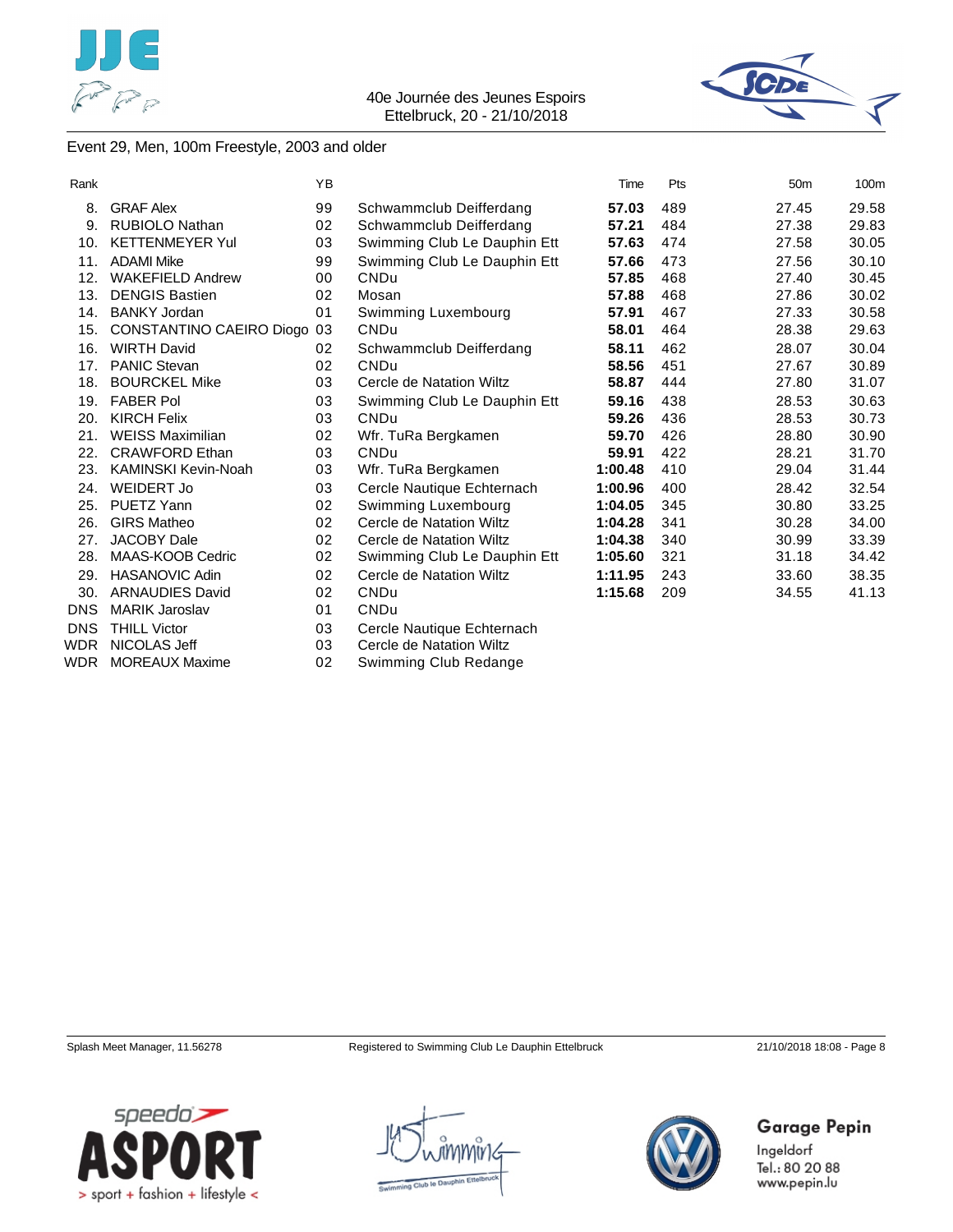



### 1 - KIDS & YOUNGSTERS 20/10/2018 - 9:30

| Event 2  |                                                                 |    | Boys, 200m Freestyle         |                                      |             |            |                 |       | YOB 2006 - 2007 |            |
|----------|-----------------------------------------------------------------|----|------------------------------|--------------------------------------|-------------|------------|-----------------|-------|-----------------|------------|
|          | 20/10/2018 - 10:01                                              |    |                              |                                      |             |            |                 |       |                 | Results    |
| MP25M 12 |                                                                 |    | 2:11.78<br>DALEIDEN C. Ralph |                                      |             | <b>LUX</b> | Dudelange       |       |                 | 12/12/2015 |
| MP25M 11 |                                                                 |    | 2:19.54                      | STACCHIOTTI Raphaël                  |             | <b>LUX</b> | Dudelange (UAE) |       |                 | 20/12/2003 |
|          | Points: FINA 2018                                               |    |                              |                                      |             |            |                 |       |                 |            |
| Rank     |                                                                 | YB |                              |                                      | Time        | Pts        | 50 <sub>m</sub> | 100m  | 150m            | 200m       |
|          | 1. PEUSCH Kevin                                                 | 06 |                              | Swimming Luxembourg                  | 2:21.10 349 |            | 32.53           | 36.19 | 36.40           | 35.98      |
|          | <b>CALMES Nicolas</b>                                           | 06 |                              | Schwammclub Monnerech                | 2:25.62 317 |            | 32.85           | 36.24 | 38.01           | 38.52      |
|          | 3. MOOG Mathis                                                  | 06 |                              | Swimming Luxembourg                  | 2:26.07 314 |            | 33.72           | 37.18 | 38.41           | 36.76      |
|          | 4. RIKKERT Thijmen                                              | 06 |                              | Swimming Luxembourg                  | 2:27.77 304 |            | 33.58           | 37.44 | 38.29           | 38.46      |
|          | 5. WESTER Ben                                                   | 06 | <b>CNDu</b>                  |                                      | 2:29.80 291 |            | 33.42           | 37.39 | 39.02           | 39.97      |
| 6.       | <b>CHAUSSARD Albert</b>                                         | 07 | <b>CNDu</b>                  |                                      | 2:30.42 288 |            | 33.28           | 38.74 | 40.86           | 37.54      |
|          | 7. HOLLERICH Tom                                                | 06 |                              | Swimming Club Le Dauphin 2:30.66 286 |             |            | 33.87           | 39.22 | 40.28           | 37.29      |
|          | 8. ESCHETTE Louis                                               | 07 |                              | Cercle de Natation Wiltz             | 2:37.03 253 |            | 36.63           | 40.80 | 40.37           | 39.23      |
|          | 9. CZAPOR Leon                                                  | 06 |                              | Swimming Club Redange                | 2:40.08 239 |            | 36.78           | 41.97 | 43.29           | 38.04      |
|          | 10. JAAS Tom                                                    | 06 |                              | Swimming Club Le Dauphin 2:41.24 234 |             |            | 35.31           | 40.52 | 42.99           | 42.42      |
|          | 11. MILANOVSKI Stefan                                           | 06 |                              | Swimming Luxembourg                  | 2:42.04 230 |            | 37.29           | 42.37 | 41.76           | 40.62      |
| 12.      | FEDOSEEV Anton                                                  | 07 |                              | Swimming Luxembourg                  | 2:47.80 207 |            | 35.72           | 42.66 | 45.25           | 44.17      |
|          | 13. HAAG Yanic                                                  | 07 |                              | Swimming Club Redange                | 2:47.85 207 |            | 36.59           | 42.79 | 45.28           | 43.19      |
|          | 14. THILL Louis                                                 | 07 |                              | Swimming Luxembourg                  | 2:48.08 206 |            | 39.08           | 42.93 | 44.04           | 42.03      |
|          | 15. TUCHILA Ionut Alexandru                                     | 06 |                              | Swimming Luxembourg                  | 2:50.30 198 |            | 37.12           | 43.71 | 45.67           | 43.80      |
|          | 16. WEYLAND Philippe                                            | 07 |                              | Swimming Luxembourg                  | 2:54.17 185 |            | 40.62           | 47.20 | 48.35           | 38.00      |
|          | 17. DUSEMON Paul                                                | 07 |                              | Swimming Luxembourg                  | 2:54.26 185 |            | 40.28           | 45.11 | 45.99           | 42.88      |
|          | 18. ALLIN Rafael                                                | 06 |                              | Swimming Club Le Dauphin 3:00.86 165 |             |            | 38.27           | 45.60 | 49.19           | 47.80      |
|          | 19. LEONARD Lou                                                 | 07 |                              | Swimming Luxembourg                  | 3:06.05 152 |            | 44.15           | 48.17 | 48.49           | 45.24      |
|          | 20. BECIROVIC Benjamin                                          | 07 |                              | Swimming Club Redange                | 3:08.74 145 |            | 41.27           | 49.04 | 50.73           | 47.70      |
|          | 21. PASSER Daniel                                               | 07 |                              | Swimming Luxembourg                  | 3:10.99 140 |            | 37.79           | 48.02 | 53.95           | 51.23      |
|          | 22. STOFFEL Poli                                                | 06 |                              | Cercle de Natation Wiltz             | 3:28.28 108 |            | 43.88           | 54.50 | 55.95           | 53.95      |
|          | 23. LUDOVICY Steve                                              | 07 |                              | Swimming Club Le Dauphin 3:33.63 100 |             |            | 44.36           | 57.03 | 57.91           | 54.33      |
|          | DSQ LEY Jamie                                                   | 07 |                              | Swimming Club Le Dauphin Ett         |             |            |                 |       |                 |            |
|          | G2 - Starting before the starting signal (SW 4.4) (Time: 10:29) |    |                              |                                      |             |            |                 |       |                 |            |
|          |                                                                 |    |                              |                                      |             |            |                 |       |                 |            |

DNS GONZALEZ PEREZ Rodrig07 Swimming Luxembourg<br>DNS SCHARF Herman 07 Swimming Luxembourg 07 Swimming Luxembourg

Splash Meet Manager, 11.56278 Registered to Swimming Club Le Dauphin Ettelbruck 21/10/2018 18:08 - Page 9

**Garage Pepin** 



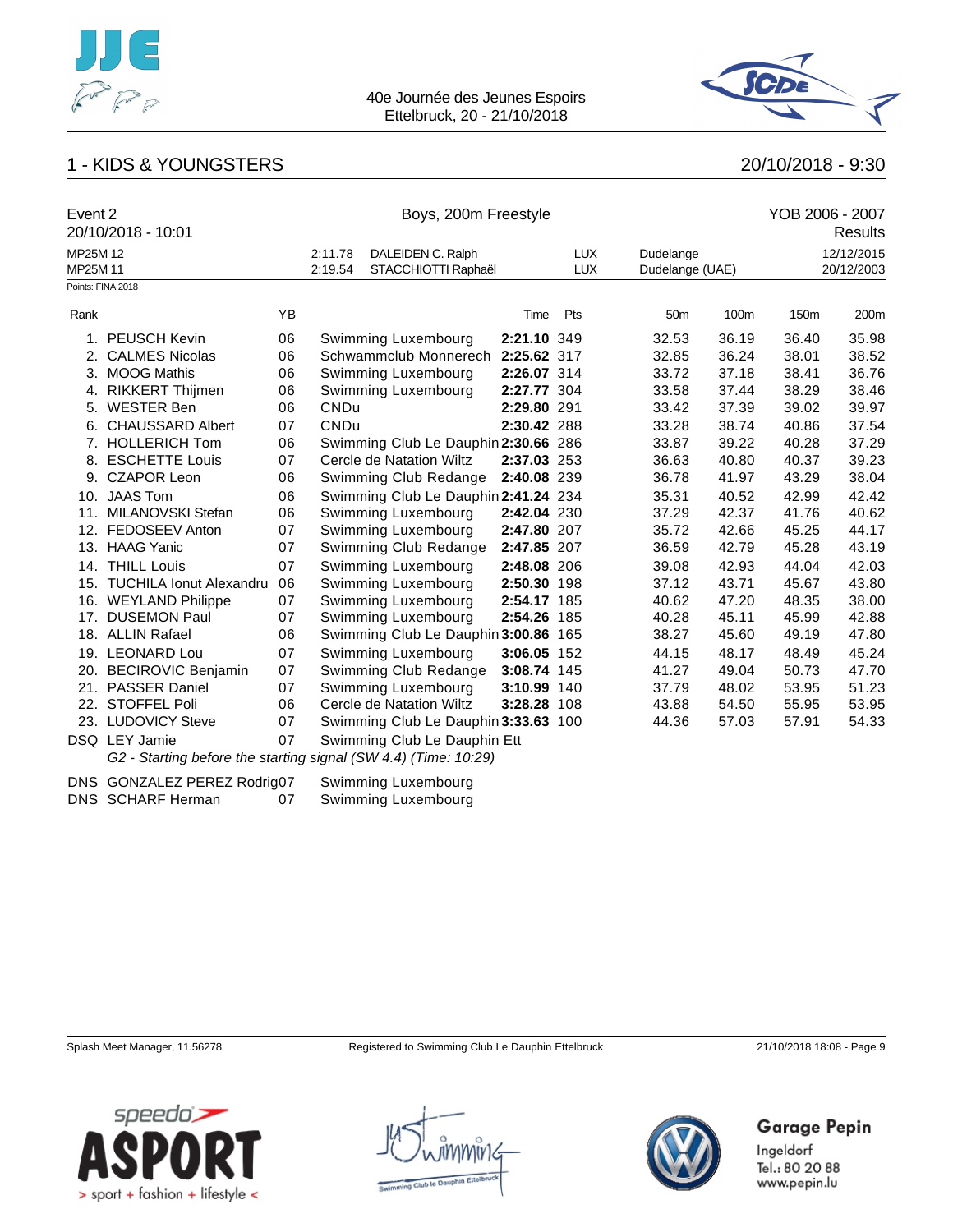



### Event 2, Boys, 200m Freestyle

| Event 2  | 20/10/2018 - 10:01     |    | Boys, 200m Freestyle |                     |               |            |                 |       | YOB 2008 - 2009<br>Results |                  |  |
|----------|------------------------|----|----------------------|---------------------|---------------|------------|-----------------|-------|----------------------------|------------------|--|
| MP25M 10 |                        |    | 2:34.61              | STACCHIOTTI Raphaël |               | <b>LUX</b> | Dudelange       |       |                            | 21/12/2002       |  |
| MP25M9   |                        |    | 2:37.85              | STACCHIOTTI Raphaël |               | <b>LUX</b> | Dudelange       |       |                            | 22/12/2001       |  |
|          | Points: FINA 2018      |    |                      |                     |               |            |                 |       |                            |                  |  |
| Rank     |                        | ΥB |                      |                     | Time          | Pts        | 50 <sub>m</sub> | 100m  | 150 <sub>m</sub>           | 200 <sub>m</sub> |  |
|          | ORTIZ BOGDANOV Pablo   | 08 |                      | Swimming Luxembourg | 3:05.16 154   |            | 39.96           | 47.06 | 50.56                      | 47.58            |  |
|          | 2. CHRISTIAENS Theo    | 08 | Mosan                |                     | 3:05.96 152   |            | 42.75           | 48.75 | 48.59                      | 45.87            |  |
| 3.       | MOOG Jules             | 08 |                      | Swimming Luxembourg | 3:07.74 148   |            | 41.15           | 49.88 | 49.77                      | 46.94            |  |
| 4.       | <b>BOURG Nicolas</b>   | 08 |                      | Swimming Luxembourg | 3:11.00 140   |            | 41.98           | 51.00 | 49.98                      | 48.04            |  |
|          | 5. KRIES Leo           | 08 |                      | Swimming Luxembourg | $3:11.12$ 140 |            | 41.52           | 48.75 | 51.92                      | 48.93            |  |
| 6.       | <b>MARECHAL Alexis</b> | 08 | Mosan                |                     | 3:22.34 118   |            | 47.07           | 53.11 | 53.71                      | 48.45            |  |
|          | 7. SAMMARCO Andrea     | 08 |                      | Swimming Luxembourg | 3:23.87 115   |            | 45.60           | 51.64 | 51.14                      | 55.49            |  |
|          | WDR KROMBACH Alex      | 08 |                      | Swimming Luxembourg |               |            |                 |       |                            |                  |  |









Garage Pepin Ingeldorf

Tel.: 80 20 88 www.pepin.lu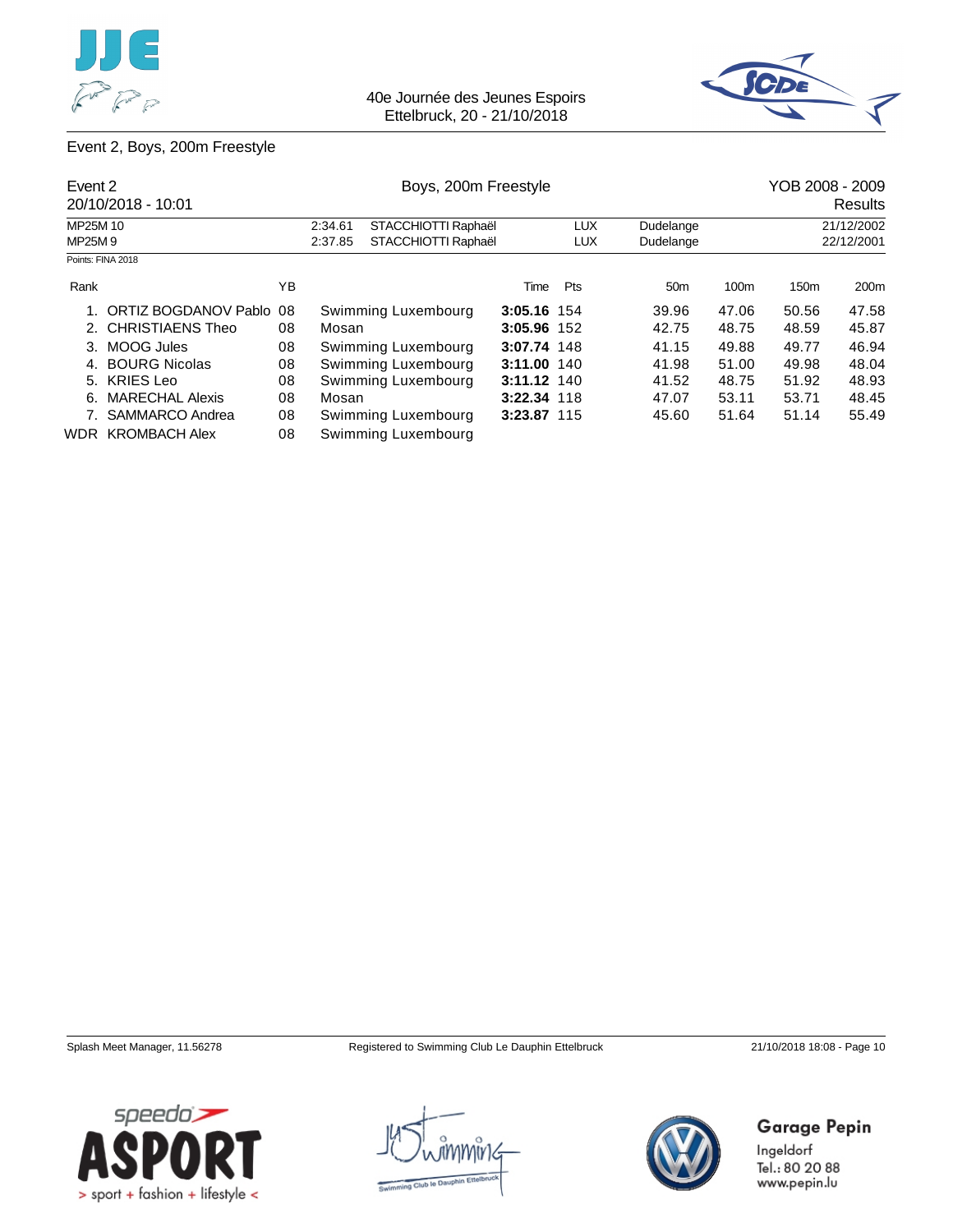



# 3 - TEENAGERS & OLDIES 21/10/2018 - 9:30

| Event 41             | 21/10/2018 - 12:22     | Boys, 200m Freestyle |                    |                                          |             |                          |                 |       |       | YOB 2004 - 2005<br><b>Results</b> |  |  |
|----------------------|------------------------|----------------------|--------------------|------------------------------------------|-------------|--------------------------|-----------------|-------|-------|-----------------------------------|--|--|
| MP25M 14<br>MP25M 13 |                        |                      | 1:57.65<br>2:05.35 | STACCHIOTTI Raphaël<br>DALEIDEN C. Ralph |             | <b>LUX</b><br><b>LUX</b> | Dudelange       |       |       | 16/12/2006<br>23/04/2016          |  |  |
|                      | Points: FINA 2018      |                      |                    |                                          |             |                          |                 |       |       |                                   |  |  |
| Rank                 |                        | YB                   |                    |                                          | Time        | Pts                      | 50 <sub>m</sub> | 100m  | 150m  | 200m                              |  |  |
|                      | 1. SUKHANOV Maxim      | 04                   | <b>CNDu</b>        |                                          | 2:15.87 391 |                          | 31.35           | 35.22 | 35.85 | 33.45                             |  |  |
|                      | 2. LUKA Mory           | 04                   |                    | Swimming Luxembourg                      | 2:17.29 379 |                          | 30.67           | 34.02 | 36.16 | 36.44                             |  |  |
|                      | 3. SIMEONOV Vladimir   | 04                   |                    | Swimming Luxembourg                      | 2:17.97 373 |                          | 31.54           | 35.29 | 36.10 | 35.04                             |  |  |
|                      | 4. WEYRICH Mike        | 05                   |                    | Swimming Club Le Dauphin 2:20.24 355     |             |                          | 31.95           | 36.39 | 36.45 | 35.45                             |  |  |
|                      | 5. MILANOVSKI Nikola   | 04                   |                    | Swimming Luxembourg                      | 2:25.19 320 |                          | 33.29           | 37.32 | 37.81 | 36.77                             |  |  |
|                      | 6. THILL Nicolas       | 05                   |                    | Swimming Luxembourg                      | 2:25.37 319 |                          | 33.09           | 37.50 | 38.32 | 36.46                             |  |  |
|                      | 7. DENTER Arthur       | 04                   |                    | Cercle Nautique Echternach 2:26.77 310   |             |                          | 33.56           | 38.47 | 38.22 | 36.52                             |  |  |
|                      | 8. KIRCH Paul          | 05                   | CNDu               |                                          | 2:27.30 307 |                          | 34.33           | 37.31 | 38.06 | 37.60                             |  |  |
|                      | 9. DE GIOVANNI Lorenzo | 04                   | <b>CNDu</b>        |                                          | 2:27.61 305 |                          | 32.84           | 37.06 | 39.91 | 37.80                             |  |  |
|                      | 10. NAFFOUTI Nael      | 05                   |                    | Cercle de Natation Wiltz                 | 2:27.86 303 |                          | 31.83           | 37.58 | 39.99 | 38.46                             |  |  |
|                      | 11. NTAGANDA Alexis    | 05                   |                    | Swimming Luxembourg                      | 2:28.23 301 |                          | 35.52           | 38.90 | 37.86 | 35.95                             |  |  |
|                      | 12. LINDMARK MELO Hugo | 04                   | CNDu               |                                          | 2:32.63 275 |                          | 35.39           | 39.03 | 39.69 | 38.52                             |  |  |
|                      | 13. OLINGER Liam       | 05                   |                    | Schwammclub Monnerech 2:32.98 274        |             |                          | 34.15           | 39.74 | 40.19 | 38.90                             |  |  |
|                      | 14. KEMP Finn          | 05                   |                    | Swimming Luxembourg                      | 2:33.38 271 |                          | 34.36           | 38.91 | 40.60 | 39.51                             |  |  |
|                      | 15. MOHR Sam           | 04                   |                    | Cercle Nautique Echternach 2:37.69 250   |             |                          | 36.29           | 41.22 | 42.04 | 38.14                             |  |  |
|                      | 16. TRESSEL Yannis     | 05                   |                    | Swimming Club Le Dauphin 2:38.06 248     |             |                          | 36.52           | 40.52 | 42.27 | 38.75                             |  |  |
|                      | 17. FETZ Tom           | 04                   |                    | Cercle Nautique Echternach 2:40.31 238   |             |                          | 36.61           | 41.62 | 43.14 | 38.94                             |  |  |
|                      | 18. LEHMANN Alexander  | 05                   |                    | Wfr. TuRa Bergkamen                      | 2:43.36 225 |                          | 35.74           | 41.56 | 43.79 | 42.27                             |  |  |
|                      | 19. ORDENER Esteban    | 05                   | <b>CNDu</b>        |                                          | 2:44.96 218 |                          | 34.97           | 41.03 | 45.27 | 43.69                             |  |  |
|                      | WDR KOHL Charel        | 04                   |                    | Swimming Club Le Dauphin Ett             |             |                          |                 |       |       |                                   |  |  |
| Event 41             |                        |                      |                    | Men, 200m Freestyle                      |             |                          |                 |       |       | 2003 and older                    |  |  |
|                      | 21/10/2018 - 12:22     |                      |                    |                                          |             |                          |                 |       |       | Results                           |  |  |
| MP25M 18             |                        |                      | 1:49.38            | STACCHIOTTI Raphaël                      |             | <b>LUX</b>               | Eindhoven (NED) |       |       | 28/11/2010                        |  |  |
| MP25M 17             |                        |                      | 1:45.55            | STACCHIOTTI Raphaël                      |             | <b>LUX</b>               | Istanbul (TUR)  |       |       | 13/12/2009                        |  |  |
| MP25M 16             |                        |                      | 1:50.30            | STACCHIOTTI Raphaël                      |             | <b>LUX</b>               | Monterrey (MEX) |       |       | 09/07/2008                        |  |  |
| MP25M 15             |                        |                      | 1:51.55            | STACCHIOTTI Raphaël                      |             | <b>LUX</b>               | Dudelange       |       |       | 24/11/2007                        |  |  |
|                      | Points: FINA 2018      |                      |                    |                                          |             |                          |                 |       |       |                                   |  |  |
| Rank                 |                        | ΥB                   |                    |                                          | Time        | Pts                      | 50m             | 100m  | 150m  | 200m                              |  |  |
|                      | 1. FABIANI Remi        | 01                   |                    | Schwammclub Deifferdang 1:55.33 639      |             |                          | 26.76           | 29.13 | 29.77 | 29.67                             |  |  |
|                      | 2. SCHMITZ Jacques     | 02                   |                    | Swimming Club Redange                    | 1:56.15 626 |                          | 27.22           | 29.59 | 29.82 | 29.52                             |  |  |
|                      | 3. BECKERS Felix       | 01                   |                    | Swimming Club Le Dauphin 2:00.37 562     |             |                          | 27.70           | 30.91 | 31.29 | 30.47                             |  |  |
|                      | 4. DENGIS Bastien      | 02                   | Mosan              |                                          | 2:02.16 538 |                          | 28.10           | 31.38 | 30.94 | 31.74                             |  |  |
|                      | 5. WALTZING Loic       | 00                   |                    | Schwammclub Deifferdang 2:03.04 526      |             |                          | 28.95           | 31.24 | 31.73 | 31.12                             |  |  |
|                      | 6. GRAF Alex           | 99                   |                    | Schwammclub Deifferdang 2:03.34 522      |             |                          | 28.51           | 31.32 | 31.82 | 31.69                             |  |  |
|                      | 7. LESAGE Christophe   | 02                   |                    | Swimming Luxembourg                      | 2:07.92 468 |                          | 30.27           | 32.17 | 33.01 | 32.47                             |  |  |
|                      | 8. SOGOMONIAN Eric     | 03                   | Mosan              |                                          | 2:08.16 466 |                          | 29.33           | 32.56 | 33.51 | 32.76                             |  |  |
|                      | 9. CONZEMIUS Jerome    | 99                   |                    | Swimming Luxembourg                      | 2:08.91 458 |                          | 29.23           | 31.72 | 33.50 | 34.46                             |  |  |

Splash Meet Manager, 11.56278 Registered to Swimming Club Le Dauphin Ettelbruck 21/10/2018 18:08 - Page 11







# Garage Pepin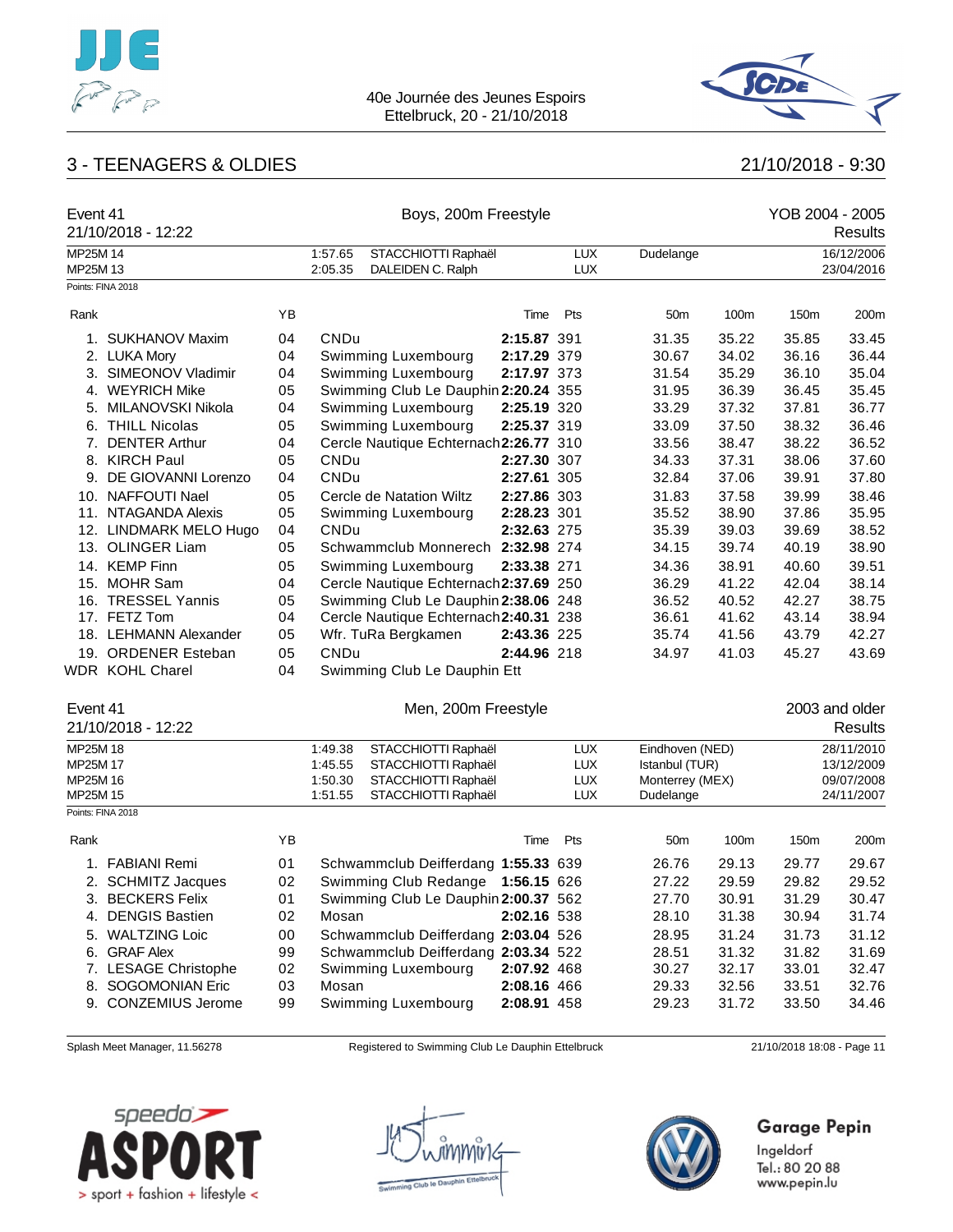



### Event 41, Men, 200m Freestyle, 2003 and older

| Rank |                         | YB |                                        | Time        | Pts | 50 <sub>m</sub> | 100m  | 150m  | 200m  |
|------|-------------------------|----|----------------------------------------|-------------|-----|-----------------|-------|-------|-------|
| 10.  | ADAMI Mike              | 99 | Swimming Club Le Dauphin 2:09.26 454   |             |     | 28.64           | 33.01 | 33.53 | 34.08 |
| 11.  | CONSTANTINO CAEIRO D03  |    | <b>CNDu</b>                            | 2:09.28 454 |     | 30.93           | 33.26 | 32.82 | 32.27 |
| 12.  | <b>BANKY Jordan</b>     | 01 | Swimming Luxembourg                    | 2:09.45 452 |     | 28.64           | 32.65 | 34.00 | 34.16 |
| 13.  | <b>RUBIOLO Nathan</b>   | 02 | Schwammclub Deifferdang 2:10.99 436    |             |     | 28.14           | 33.00 | 35.08 | 34.77 |
|      | 14. LANNERS Bob         | 02 | Schwammclub Deifferdang 2:11.46 431    |             |     | 30.12           | 33.19 | 34.61 | 33.54 |
| 15.  | <b>FABER Pol</b>        | 03 | Swimming Club Le Dauphin 2:12.51 421   |             |     | 30.36           | 33.74 | 34.48 | 33.93 |
| 16.  | <b>WAKEFIELD Andrew</b> | 00 | <b>CNDu</b>                            | 2:14.78 400 |     | 30.14           | 34.14 | 35.92 | 34.58 |
| 17.  | <b>PANIC Stevan</b>     | 02 | <b>CNDu</b>                            | 2:15.67 392 |     | 28.56           | 34.28 | 36.59 | 36.24 |
| 18.  | KIRCH Felix             | 03 | <b>CNDu</b>                            | 2:16.30 387 |     | 31.11           | 34.99 | 35.44 | 34.76 |
| 19.  | <b>CRAWFORD Ethan</b>   | 03 | <b>CNDu</b>                            | 2:17.23 379 |     | 30.25           | 35.19 | 36.18 | 35.61 |
| 20.  | KAMINSKI Kevin-Noah     | 03 | Wfr. TuRa Bergkamen                    | 2:19.10 364 |     | 30.60           | 35.48 | 37.36 | 35.66 |
| 21.  | PUETZ Yann              | 02 | Swimming Luxembourg                    | 2:20.76 351 |     | 31.21           | 35.17 | 37.10 | 37.28 |
|      | 22. WEIDERT Jo          | 03 | Cercle Nautique Echternach 2:24.03 328 |             |     | 32.13           | 37.64 | 38.34 | 35.92 |
| 23.  | <b>THILL Victor</b>     | 03 | Cercle Nautique Echternach 2:28.36 300 |             |     | 32.46           | 37.54 | 39.14 | 39.22 |
| 24.  | JACOBY Dale             | 02 | Cercle de Natation Wiltz               | 2:29.53 293 |     | 33.59           | 38.68 | 39.93 | 37.33 |
| 25.  | <b>ARNAUDIES David</b>  | 02 | <b>CNDu</b>                            | 2:49.92 200 |     | 36.98           | 42.32 | 45.12 | 45.50 |
| DNS  | <b>MARIK Jaroslav</b>   | 01 | <b>CNDu</b>                            |             |     |                 |       |       |       |







Garage Pepin Ingeldorf

Tel.: 80 20 88 www.pepin.lu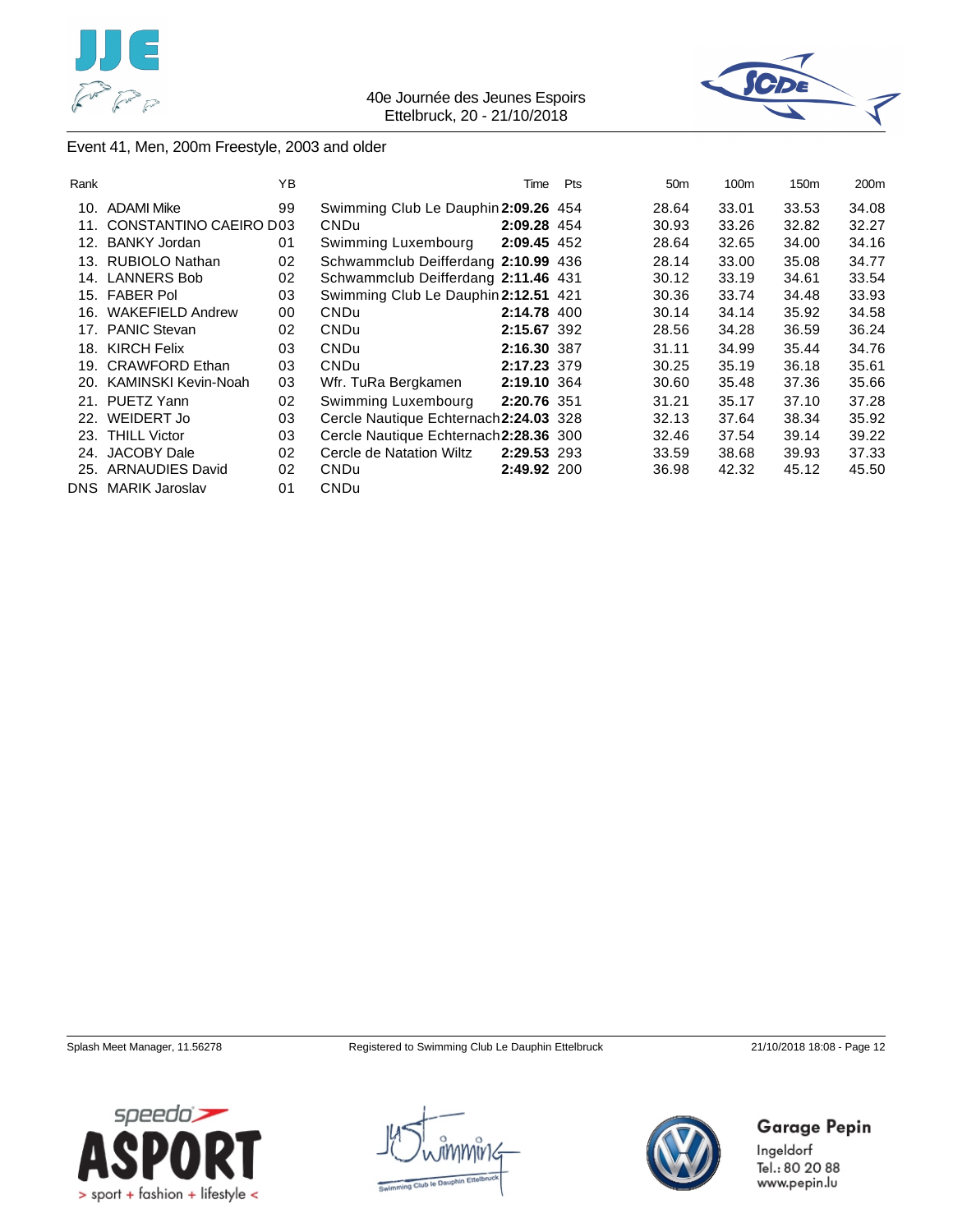



### 4 - TEENAGERS & OLDIES 21/10/2018 - 14:24

| Event 43<br>21/10/2018 - 14:55 |                        |         |       | Boys, 400m Freestyle |         |                                            |       |                              |       | YOB 2004 - 2005<br>Results |         |                          |
|--------------------------------|------------------------|---------|-------|----------------------|---------|--------------------------------------------|-------|------------------------------|-------|----------------------------|---------|--------------------------|
| MP25M 14<br>MP25M 13           |                        |         |       | 4:12.92<br>4:26.37   |         | STACCHIOTTI Raphaël<br>STACCHIOTTI Raphaël |       | <b>LUX</b><br><b>LUX</b>     |       | Dudelange<br>Echternach    |         | 11/11/2006<br>21/05/2005 |
| Points: FINA 2018              |                        |         |       |                      |         |                                            |       |                              |       |                            |         |                          |
| Rank                           |                        |         |       |                      | YB      |                                            |       |                              |       |                            | Time    | Pts                      |
| 1.                             | <b>FLOREAN Darius</b>  |         |       |                      | 05      |                                            |       | Swimming Luxembourg          |       |                            | 4:29.29 | 489                      |
|                                | 50m:                   | 30.72   | 30.72 | 150m:                | 1:38.25 | 34.03                                      |       | 250m: 2:46.69                | 34.43 | 350m:                      | 3:55.91 | 34.24                    |
|                                | 100m:                  | 1:04.22 | 33.50 | 200m:                | 2:12.26 | 34.01                                      |       | 300m: 3:21.67                | 34.98 | 400m:                      | 4:29.29 | 33.38                    |
|                                | 2. LUCARELLI Riccardo  |         |       |                      | 05      |                                            |       | Swimming Luxembourg          |       |                            | 4:29.60 | 487                      |
|                                | 50m:                   | 31.12   | 31.12 | 150m:                | 1:39.53 | 34.14                                      |       | 250m: 2:47.92                | 34.74 | 350m:                      | 3:56.59 | 34.25                    |
|                                | 100m:                  | 1:05.39 | 34.27 | 200m:                | 2:13.18 | 33.65                                      |       | 300m: 3:22.34                | 34.42 | 400m:                      | 4:29.60 | 33.01                    |
|                                | 3. LUKA Mory           |         |       |                      | 04      |                                            |       | Swimming Luxembourg          |       |                            | 4:46.76 | 405                      |
|                                | 50m:                   | 31.75   | 31.75 | 150m:                | 1:43.35 | 36.03                                      |       | 250m: 2:56.52                | 36.74 | 350m:                      | 4:10.44 | 36.66                    |
|                                | 100m:                  | 1:07.32 | 35.57 | 200m:                | 2:19.78 | 36.43                                      |       | 300m: 3:33.78                | 37.26 | 400m:                      | 4:46.76 | 36.32                    |
| 4.                             | <b>DURAKOVIC Tarik</b> |         |       |                      | 05      |                                            |       | Swimming Luxembourg          |       |                            | 4:47.03 | 404                      |
|                                | 50m:                   | 31.94   | 31.94 | 150m:                | 1:43.95 | 36.27                                      | 250m: | 2:57.35                      | 36.79 | 350m:                      | 4:11.19 | 37.41                    |
|                                | 100m:                  | 1:07.68 | 35.74 | 200m:                | 2:20.56 | 36.61                                      |       | 300m: 3:33.78                | 36.43 | 400m:                      | 4:47.03 | 35.84                    |
| 5.                             | SIMEONOV Vladimir      |         |       |                      | 04      |                                            |       | Swimming Luxembourg          |       |                            | 4:54.36 | 374                      |
|                                | 50m:                   | 32.08   | 32.08 | 150m:                | 1:45.35 | 37.23                                      | 250m: | 3:02.10                      | 38.50 | 350m:                      | 4:17.84 | 37.41                    |
|                                | 100m:                  | 1:08.12 | 36.04 | 200m:                | 2:23.60 | 38.25                                      | 300m: | 3:40.43                      | 38.33 | 400m:                      | 4:54.36 | 36.52                    |
|                                | 6. WEYRICH Mike        |         |       |                      | 05      |                                            |       | Swimming Club Le Dauphin Ett |       |                            | 4:55.24 | 371                      |
|                                | 50m:                   | 32.20   | 32.20 | 150m:                | 1:45.56 | 37.27                                      | 250m: | 3:02.54                      | 38.57 | 350m:                      | 4:18.92 | 38.24                    |
|                                | 100m:                  | 1:08.29 | 36.09 | 200m:                | 2:23.97 | 38.41                                      |       | 300m: 3:40.68                | 38.14 | 400m:                      | 4:55.24 | 36.32                    |
| 7.                             | <b>THILL Nicolas</b>   |         |       |                      | 05      |                                            |       | Swimming Luxembourg          |       |                            | 4:56.95 | 365                      |
|                                | 50m:                   | 32.43   | 32.43 | 150m:                | 1:47.39 | 37.84                                      | 250m: | 3:03.53                      | 37.81 | 350m:                      | 4:20.84 | 38.56                    |
|                                | 100m:                  | 1:09.55 | 37.12 | 200m:                | 2:25.72 | 38.33                                      |       | 300m: 3:42.28                | 38.75 | 400m:                      | 4:56.95 | 36.11                    |
|                                | 8. VIGUIER Elyan       |         |       |                      | 04      |                                            |       | Swimming Luxembourg          |       |                            | 5:02.73 | 344                      |
|                                | 50m:                   | 34.59   | 34.59 | 150m:                | 1:52.94 | 39.35                                      | 250m: | 3:11.33                      | 39.45 | 350m:                      | 4:28.05 | 38.41                    |
|                                | 100m:                  | 1:13.59 | 39.00 | 200m:                | 2:31.88 | 38.94                                      | 300m: | 3:49.64                      | 38.31 | 400m:                      | 5:02.73 | 34.68                    |
| 9.                             | <b>DENTER Arthur</b>   |         |       |                      | 04      |                                            |       | Cercle Nautique Echternach   |       |                            | 5:06.91 | 330                      |
|                                | 50m:                   | 33.85   | 33.85 | 150m:                | 1:50.52 | 38.83                                      |       | 250m: 3:09.56                | 39.73 | 350m:                      | 4:29.15 | 39.77                    |
|                                | 100m:                  | 1:11.69 | 37.84 | 200m:                | 2:29.83 | 39.31                                      |       | 300m: 3:49.38                | 39.82 | 400m:                      | 5:06.91 | 37.76                    |
|                                | 10. NTAGANDA Alexis    |         |       |                      | 05      |                                            |       | Swimming Luxembourg          |       |                            | 5:09.19 | 323                      |
|                                | 50m:                   | 34.93   | 34.93 | 150m:                | 1:51.69 | 38.91                                      |       | 250m: 3:10.71                | 39.99 | 350m:                      | 4:30.84 | 39.63                    |
|                                | 100m:                  | 1:12.78 | 37.85 | 200m:                | 2:30.72 | 39.03                                      |       | 300m: 3:51.21                | 40.50 | 400m:                      | 5:09.19 | 38.35                    |
| 11.                            | MILANOVSKI Nikola      |         |       |                      | 04      |                                            |       | Swimming Luxembourg          |       |                            | 5:13.79 | 309                      |
|                                | 50m:                   | 35.06   | 35.06 | 150m:                | 1:53.75 | 39.75                                      |       | 250m: 3:12.35                | 39.34 | 350m:                      | 4:28.57 | 37.02                    |
|                                | 100m:                  | 1:14.00 | 38.94 | 200m:                | 2:33.01 | 39.26                                      | 300m: | 3:51.55                      | 39.20 | 400m:                      | 5:13.79 | 45.22                    |

Splash Meet Manager, 11.56278 Registered to Swimming Club Le Dauphin Ettelbruck 21/10/2018 18:08 - Page 13

Garage Pepin



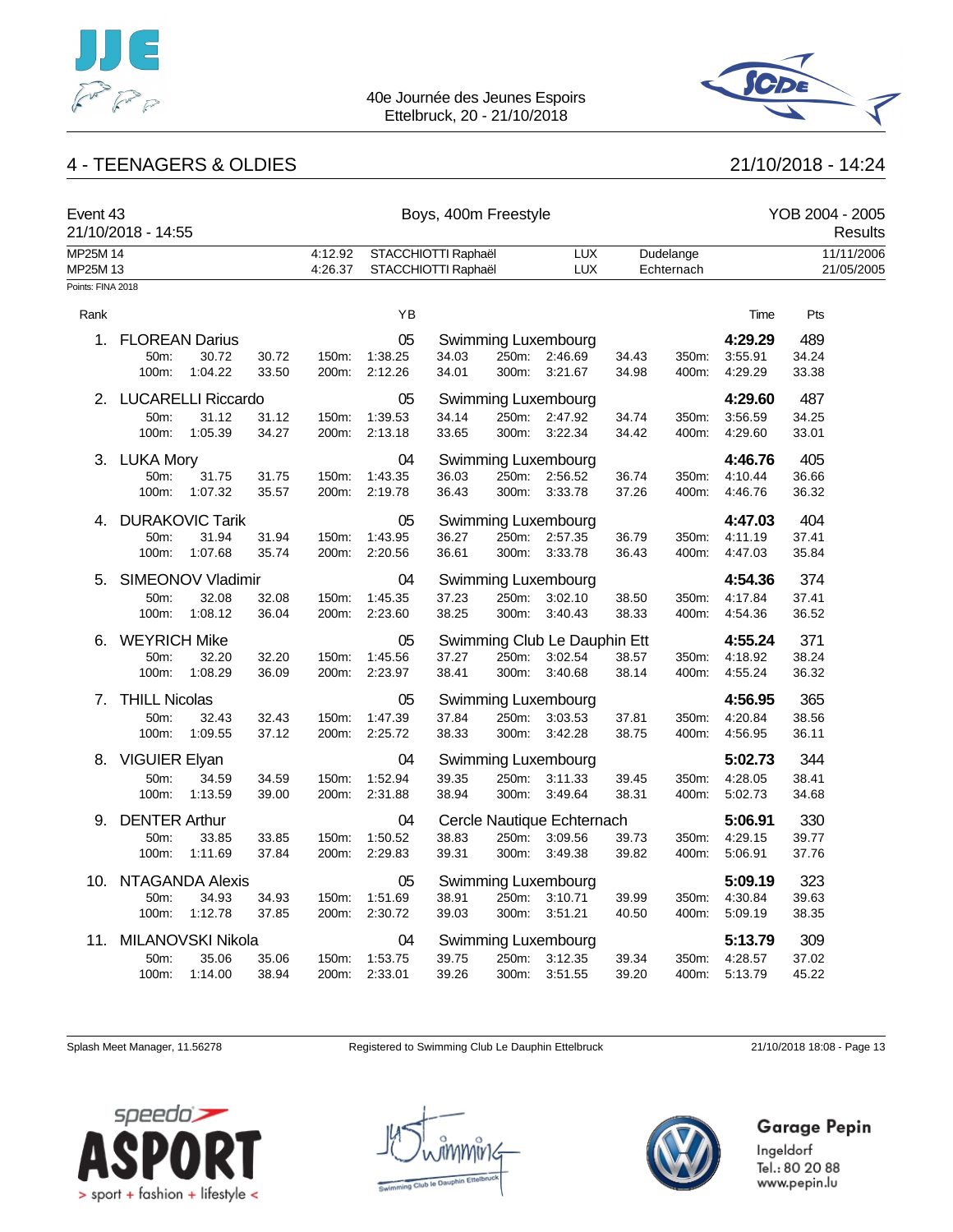



### Event 43, Boys, 400m Freestyle, YOB 2004 - 2005

| Rank |                       |         |                                  |          | YB      |       |       |                              |         |       | Time    | <b>Pts</b> |
|------|-----------------------|---------|----------------------------------|----------|---------|-------|-------|------------------------------|---------|-------|---------|------------|
| 12.  | <b>KEMP Finn</b>      |         |                                  |          | 05      |       |       | Swimming Luxembourg          |         |       | 5:31.17 | 263        |
|      | $50m$ :               | 36.82   | 36.82                            | $150m$ : | 1:59.96 | 41.96 | 250m: | 3:24.52                      | 42.62   | 350m: | 4:49.42 | 41.95      |
|      | 100m:                 | 1:18.00 | 41.18                            | 200m:    | 2:41.90 | 41.94 | 300m: | 4:07.47                      | 42.95   | 400m: | 5:31.17 | 41.75      |
| 13.  | FETZ Tom              |         |                                  |          | 04      |       |       | Cercle Nautique Echternach   |         |       | 5:40.04 | 243        |
|      | $50m$ :               | 37.43   | 37.43                            | $150m$ : | 2:03.38 | 43.46 | 250m: | 3:31.48                      | 44.17   | 350m: | 4:59.41 | 43.82      |
|      | 100m:                 | 1:19.92 | 42.49                            | 200m:    | 2:47.31 | 43.93 | 300m: | 4:15.59                      | 44.11   | 400m: | 5:40.04 | 40.63      |
| 14.  | <b>TRESSEL Yannis</b> |         |                                  |          | 05      |       |       | Swimming Club Le Dauphin Ett |         |       | 5:41.38 | 240        |
|      | 50 <sub>m</sub> :     | 37.30   | 37.30                            | 150m:    | 2:03.05 | 43.49 | 250m: | 3:32.19                      | 44.93   | 350m: | 5:00.92 | 44.31      |
|      | $100m$ :              | 1:19.56 | 42.26                            | 200m:    | 2:47.26 | 44.21 | 300m: | 4:16.61                      | 44.42   | 400m: | 5:41.38 | 40.46      |
| 15.  | <b>MOHR Sam</b>       |         | 04<br>Cercle Nautique Echternach |          |         |       |       |                              | 5:42.47 | 238   |         |            |
|      | $50m$ :               | 37.08   | 37.08                            | 150m:    | 2:04.60 | 43.86 | 250m: | 3:33.50                      | 43.41   | 350m: | 4:58.95 | 41.77      |
|      | 100m:                 | 1:20.74 | 43.66                            | 200m:    | 2:50.09 | 45.49 | 300m: | 4:17.18                      | 43.68   | 400m: | 5:42.47 | 43.52      |

 $21/10/2018 - 14:55$ 

# Event 43 **Event 43** Event 43 **Men, 400m Freestyle Exercise 2003** and older **21/10/2018** - 14:55

| <u><i>LII IVIL</i>VI</u> U<br>17.VV |         |                     |     |                       | noouito    |
|-------------------------------------|---------|---------------------|-----|-----------------------|------------|
| MP25M 18                            | 3:55.97 | <b>MANNES Max</b>   | LUX | Aix la chapelle (GER) | 17/10/2015 |
| MP25M 17                            | 3:56.16 | STACCHIOTTI Raphaël | LUX | Dudelange             | 21/11/2009 |
| MP25M 16                            | 3.52.39 | STACCHIOTTI Raphaël | LUX | Manchester (GBR)      | 11/04/2008 |
| MP25M 15                            | 3:55.53 | STACCHIOTTI Raphaël | LUX | Dudelange             | 24/11/2007 |
| Points: FINA 2018                   |         |                     |     |                       |            |

| - |  |  |  |
|---|--|--|--|
|   |  |  |  |
|   |  |  |  |
|   |  |  |  |
|   |  |  |  |

| Rank |                               |                        |       |       | YB                                                |                            |       |                              |       |       | Time    | Pts                        |  |
|------|-------------------------------|------------------------|-------|-------|---------------------------------------------------|----------------------------|-------|------------------------------|-------|-------|---------|----------------------------|--|
| 1.   | <b>FRIPPIAT Florian</b>       |                        |       |       | 98                                                | <b>Natation Club Athus</b> |       |                              |       |       | 4:00.69 | 685                        |  |
|      | 50m:                          | 27.34                  | 27.34 | 150m: | 1:27.45                                           | 30.24                      | 250m: | 2:27.31                      | 29.98 | 350m: | 3:29.30 | 31.27                      |  |
|      | 100m:                         | 57.21                  | 29.87 | 200m: | 1:57.33                                           | 29.88                      | 300m: | 2:58.03                      | 30.72 | 400m: | 4:00.69 | 31.39                      |  |
| 2.   |                               | <b>SCHMITZ Jacques</b> |       |       | 02                                                |                            |       | Swimming Club Redange        |       |       | 4:08.99 | 619                        |  |
|      | 50m:                          | 28.12                  | 28.12 | 150m: | 1:30.25                                           | 31.27                      | 250m: | 2:33.69                      | 31.72 | 350m: | 3:37.70 | 31.80                      |  |
|      | 100m:                         | 58.98                  | 30.86 | 200m: | 2:01.97                                           | 31.72                      | 300m: | 3:05.90                      | 32.21 | 400m: | 4:08.99 | 31.29                      |  |
| 3.   | <b>FABIANI Remi</b>           |                        |       |       | 01                                                |                            |       | Schwammclub Deifferdang      |       |       | 4:13.10 | 589                        |  |
|      | 50m:                          | 27.94                  | 27.94 | 150m: | 1:31.37                                           | 31.90                      | 250m: | 2:36.28                      | 32.78 | 350m: | 3:41.26 | 32.75                      |  |
|      | 100m:                         | 59.47                  | 31.53 | 200m: | 2:03.50                                           | 32.13                      | 300m: | 3:08.51                      | 32.23 | 400m: | 4:13.10 | 31.84                      |  |
| 4.   | <b>BECKERS Felix</b>          |                        |       |       | 01                                                |                            |       | Swimming Club Le Dauphin Ett |       |       | 4:16.91 | 563                        |  |
|      | 50m:                          | 28.57                  | 28.57 | 150m: | 1:33.91                                           | 32.84                      | 250m: | 2:39.71                      | 32.42 | 350m: | 3:45.65 | 33.05                      |  |
|      | 100m:                         | 1:01.07                | 32.50 | 200m: | 2:07.29                                           | 33.38                      | 300m: | 3:12.60                      | 32.89 | 400m: | 4:16.91 | 31.26                      |  |
| 5.   | <b>HERION Martin</b>          |                        |       |       | 01                                                | Mosan                      |       |                              |       |       | 4:18.13 | 555                        |  |
|      | 50m:                          | 28.60                  | 28.60 | 150m: | 1:33.26                                           | 32.68                      | 250m: | 2:38.84                      | 32.36 | 350m: | 3:45.82 | 33.55                      |  |
|      | 100m:                         | 1:00.58                | 31.98 | 200m: | 2:06.48                                           | 33.22                      | 300m: | 3:12.27                      | 33.43 | 400m: | 4:18.13 | 32.31                      |  |
| 6.   | <b>DENGIS Bastien</b>         |                        |       |       | 02                                                | Mosan                      |       |                              |       |       | 4:19.13 | 549                        |  |
|      | 50m:                          | 29.44                  | 29.44 | 150m: | 1:35.24                                           | 33.34                      | 250m: | 2:40.58                      | 31.80 | 350m: | 3:47.59 | 33.50                      |  |
|      | 100m:                         | 1:01.90                | 32.46 | 200m: | 2:08.78                                           | 33.54                      | 300m: | 3:14.09                      | 33.51 | 400m: | 4:19.13 | 31.54                      |  |
| 7.   | <b>GRAF Alex</b>              |                        |       |       | 99                                                |                            |       | Schwammclub Deifferdang      |       |       | 4:23.09 | 525                        |  |
|      | 50m:                          | 29.07                  | 29.07 | 150m: | 1:35.26                                           | 33.58                      | 250m: | 2:42.28                      | 33.01 | 350m: | 3:50.10 | 33.97                      |  |
|      | 100m:                         | 1:01.68                | 32.61 | 200m: | 2:09.27                                           | 34.01                      | 300m: | 3:16.13                      | 33.85 | 400m: | 4:23.09 | 32.99                      |  |
|      | Splash Meet Manager, 11.56278 |                        |       |       | Registered to Swimming Club Le Dauphin Ettelbruck |                            |       |                              |       |       |         | 21/10/2018 18:08 - Page 14 |  |





# **Garage Pepin**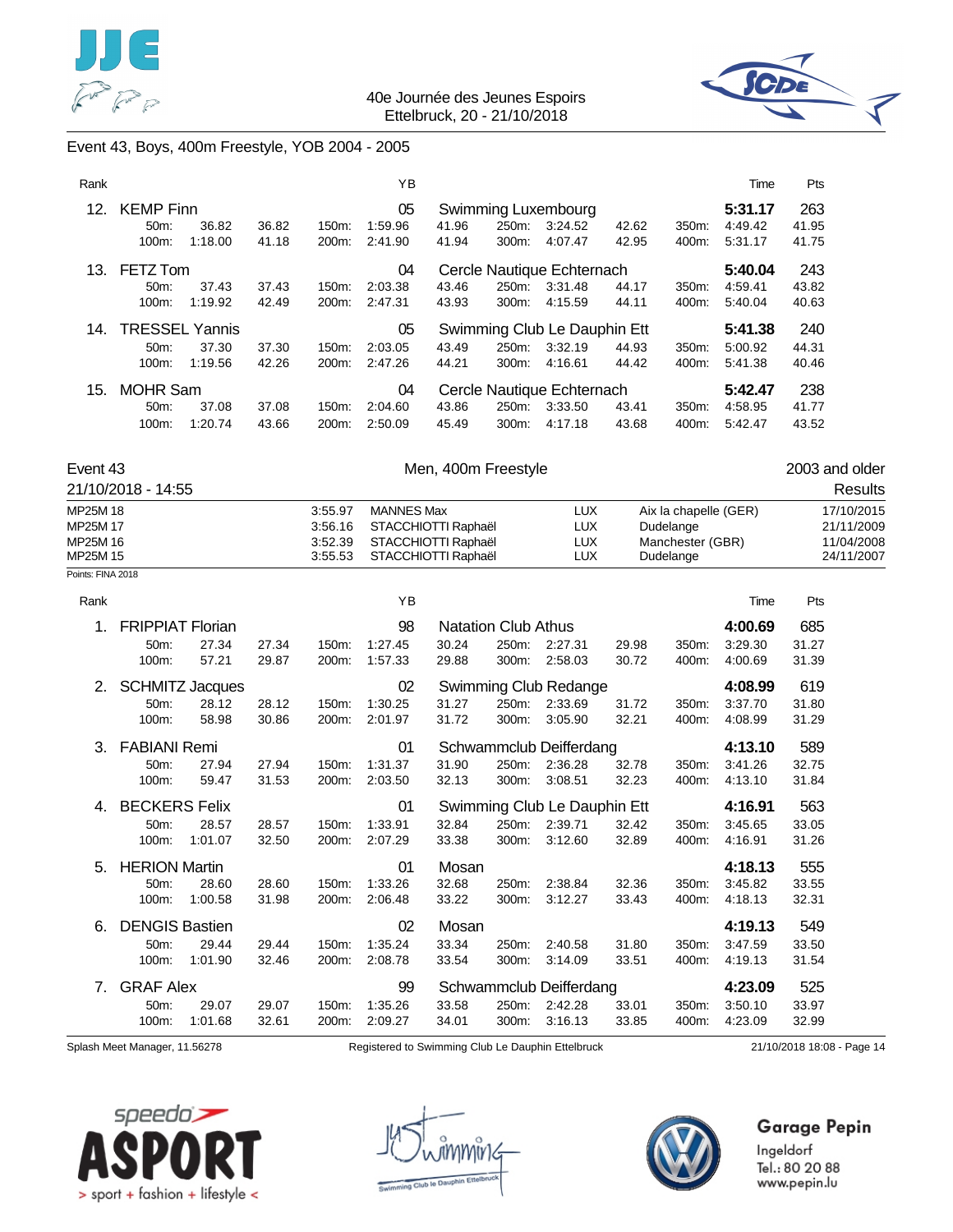



### Event 43, Men, 400m Freestyle, 2003 and older

| Rank                            |                                                                     |                |                | ΥB                       |                         |                                              |                                                                                   |                |                | Time                          | Pts                   |
|---------------------------------|---------------------------------------------------------------------|----------------|----------------|--------------------------|-------------------------|----------------------------------------------|-----------------------------------------------------------------------------------|----------------|----------------|-------------------------------|-----------------------|
| 8.                              | <b>MULDER Anael</b><br>29.10<br>50m:<br>100m:<br>1:02.01            | 29.10<br>32.91 | 150m:<br>200m: | 02<br>1:36.34<br>2:10.85 | 34.33<br>34.51          | <b>Natation Club Athus</b><br>250m:<br>300m: | 2:46.10<br>3:21.69                                                                | 35.25<br>35.59 | 350m:<br>400m: | 4:29.83<br>3:57.13<br>4:29.83 | 486<br>35.44<br>32.70 |
| 9.                              | <b>SOGOMONIAN Eric</b><br>50m:<br>30.52<br>100m:<br>1:04.26         | 30.52<br>33.74 | 150m:<br>200m: | 03<br>1:38.03<br>2:12.15 | Mosan<br>33.77<br>34.12 | 250m:<br>300m:                               | 2:46.86<br>3:22.02                                                                | 34.71<br>35.16 | 350m:<br>400m: | 4:30.99<br>3:57.20<br>4:30.99 | 480<br>35.18<br>33.79 |
|                                 | 10. LESAGE Christophe<br>50m:<br>30.67<br>100m:<br>1:04.07          | 30.67<br>33.40 | 150m:<br>200m: | 02<br>1:38.60<br>2:13.37 | 34.53<br>34.77          | 250m:<br>300m:                               | Swimming Luxembourg<br>2:48.36<br>3:23.32                                         | 34.99<br>34.96 | 350m:<br>400m: | 4:32.01<br>3:58.45<br>4:32.01 | 475<br>35.13<br>33.56 |
| 11.                             | <b>QUEVRIN Lucas</b><br>50m:<br>31.49<br>100m:<br>1:05.77           | 31.49<br>34.28 | 150m:<br>200m: | 02<br>1:41.08<br>2:16.38 | Mosan<br>35.31<br>35.30 | 250m:<br>300m:                               | 2:51.85<br>3:27.29                                                                | 35.47<br>35.44 | 350m:<br>400m: | 4:34.79<br>4:02.68<br>4:34.79 | 460<br>35.39<br>32.11 |
| 12.                             | <b>DUBOS Julien</b><br>50m:<br>28.79<br>100m:<br>1:02.57            | 28.79<br>33.78 | 150m:<br>200m: | 99<br>1:37.33<br>2:12.80 | 34.76<br>35.47          | 250m:<br>300m:                               | Cercle de Natation Diekirch<br>2:49.27<br>3:25.50                                 | 36.47<br>36.23 | 350m:<br>400m: | 4:36.21<br>4:01.33<br>4:36.21 | 453<br>35.83<br>34.88 |
| 13.                             | <b>BANKY Jordan</b><br>50m:<br>29.81<br>100m:<br>1:04.24            | 29.81<br>34.43 | 150m:<br>200m: | 01<br>1:39.78<br>2:16.12 | 35.54<br>36.34          | 250m:<br>300m:                               | Swimming Luxembourg<br>2:52.93<br>3:29.35                                         | 36.81<br>36.42 | 350m:<br>400m: | 4:39.71<br>4:05.20<br>4:39.71 | 436<br>35.85<br>34.51 |
| 14.                             | <b>FABER Pol</b><br>50m:<br>31.13<br>100m:<br>1:05.93               | 31.13<br>34.80 | 150m:<br>200m: | 03<br>1:41.41<br>2:17.56 | 35.48<br>36.15          | 250m:<br>300m:                               | Swimming Club Le Dauphin Ett<br>2:53.53<br>3:29.71                                | 35.97<br>36.18 | 350m:<br>400m: | 4:40.58<br>4:05.54<br>4:40.58 | 432<br>35.83<br>35.04 |
| 15.                             | <b>CONZEMIUS Jerome</b><br>30.00<br>50m:<br>100m:<br>1:04.08        | 30.00<br>34.08 | 150m:<br>200m: | 99<br>1:39.27<br>2:15.12 | 35.19<br>35.85          | 250m:<br>300m:                               | Swimming Luxembourg<br>2:51.64<br>3:28.67                                         | 36.52<br>37.03 | 350m:<br>400m: | 4:41.69<br>4:05.49<br>4:41.69 | 427<br>36.82<br>36.20 |
| 16.                             | <b>WEISS Maximilian</b><br>50m:<br>32.40<br>100m:<br>1:08.84        | 32.40<br>36.44 | 150m:<br>200m: | 02<br>1:46.67<br>2:23.97 | 37.83<br>37.30          | 250m:<br>300m:                               | Wfr. TuRa Bergkamen<br>3:02.17<br>3:40.27                                         | 38.20<br>38.10 | 350m:<br>400m: | 4:57.51<br>4:19.19<br>4:57.51 | 363<br>38.92<br>38.32 |
|                                 | 17. PUETZ Yann<br>50m:<br>32.46<br>100m:<br>1:10.08                 | 32.46<br>37.62 | 150m:<br>200m: | 02<br>1:49.02<br>2:28.80 | 38.94<br>39.78          | 250m:<br>300m:                               | Swimming Luxembourg<br>3:08.07<br>3:46.85                                         | 39.27<br>38.78 | 350m:<br>400m: | 5:02.22<br>4:25.40<br>5:02.22 | 346<br>38.55<br>36.82 |
| 18.                             | <b>GIRS Matheo</b><br>50m:<br>32.57<br>100m:<br>1:09.87             | 32.57<br>37.30 | 150m:<br>200m: | 02<br>1:49.43<br>2:28.97 | 39.56<br>39.54          | 250m:<br>300m:                               | Cercle de Natation Wiltz<br>3:08.09<br>3:47.39                                    | 39.12<br>39.30 | 350m:<br>400m: | 5:04.13<br>4:27.64<br>5:04.13 | 339<br>40.25<br>36.49 |
| 19.                             | <b>WEIDERT Jo</b><br>50m:<br>34.21<br>100m:<br>1:12.69              | 34.21<br>38.48 | 150m:<br>200m: | 03<br>1:51.97<br>2:32.50 | 39.28<br>40.53          | 250m:<br>300m:                               | Cercle Nautique Echternach<br>3:12.64<br>3:53.07                                  | 40.14<br>40.43 | 350m:<br>400m: | 5:07.54<br>4:31.76<br>5:07.54 | 328<br>38.69<br>35.78 |
| <b>DNS</b><br><b>DNS</b><br>WDR | <b>LETSCH David</b><br><b>THILL Victor</b><br><b>MOREAUX Maxime</b> |                |                | 02<br>03<br>02           |                         |                                              | Cercle Nautique Echternach<br>Cercle Nautique Echternach<br>Swimming Club Redange |                |                |                               |                       |

Splash Meet Manager, 11.56278 Registered to Swimming Club Le Dauphin Ettelbruck 21/10/2018 18:08 - Page 15





# Garage Pepin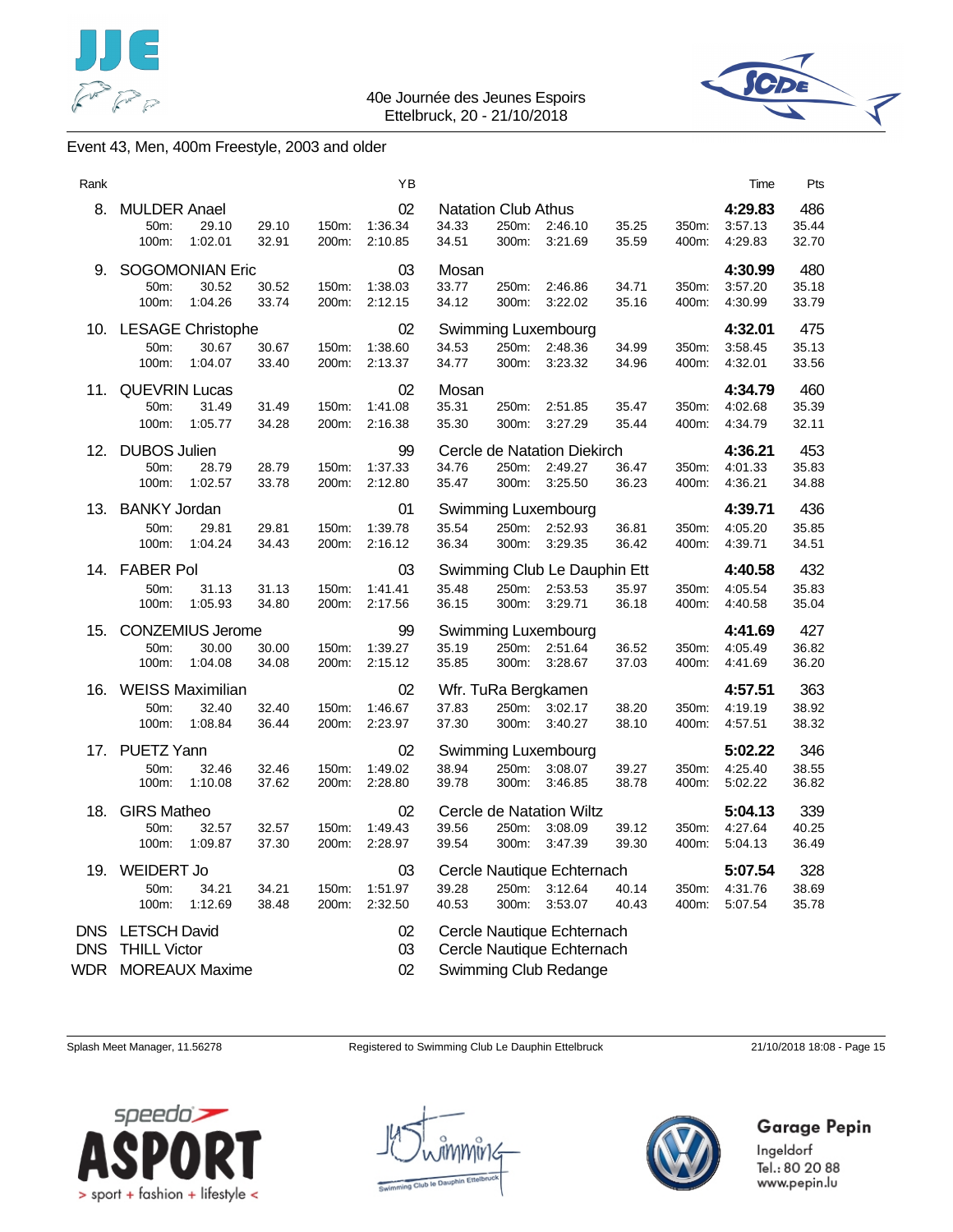



# 2 - YOUNGSTERS 20/10/2018 - 14:37

|                   | Event 21<br>20/10/2018 - 15:42<br>Points: FINA 2018 |    | Boys, 50m Backstroke         | YOB 2006 - 2007<br>Results |                            |  |
|-------------------|-----------------------------------------------------|----|------------------------------|----------------------------|----------------------------|--|
|                   |                                                     |    |                              |                            |                            |  |
| Rank              |                                                     | YB |                              | Time                       | Pts                        |  |
|                   | 1. HOLLERICH Tom                                    | 06 | Swimming Club Le Dauphin Ett | 35.88                      | 237                        |  |
|                   | 2. GOSUIN Cyril                                     | 06 | Mosan                        | 36.65                      | 222                        |  |
|                   | 3. SREENIVASAN Jaiden                               | 07 | Schwammclub Monnerech        | 37.76                      | 203                        |  |
|                   | 4. CHAUSSARD Albert                                 | 07 | <b>CNDu</b>                  | 37.99                      | 200                        |  |
| 5.                | <b>FRANQUINET Noah</b>                              | 06 | Mosan                        | 38.07                      | 198                        |  |
| 6.                | <b>THILL Louis</b>                                  | 07 | Swimming Luxembourg          | 38.30                      | 195                        |  |
| 7.                | <b>WESTER Ben</b>                                   | 06 | <b>CNDu</b>                  | 38.78                      | 188                        |  |
| 8.                | <b>HAAG Yanic</b>                                   | 07 | Swimming Club Redange        | 41.39                      | 154                        |  |
| 9.                | <b>SOGOMONIAN Emin</b>                              | 07 | Mosan                        | 41.46                      | 153                        |  |
|                   | 10. ZOUHAD Adam                                     | 06 | Mosan                        | 42.48                      | 143                        |  |
| 11.               | <b>JAAS Joe</b>                                     | 06 | Swimming Club Le Dauphin Ett | 42.89                      | 139                        |  |
|                   | 12. ALLIN Rafael                                    | 06 | Swimming Club Le Dauphin Ett | 43.19                      | 136                        |  |
|                   | 13. WEYLAND Philippe                                | 07 | Swimming Luxembourg          | 44.83                      | 121                        |  |
|                   | 14. DUSEMON Paul                                    | 07 | Swimming Luxembourg          | 45.62                      | 115                        |  |
|                   | 15. PASSER Daniel                                   | 07 | Swimming Luxembourg          | 46.00                      | 112                        |  |
|                   | 16. KERSCHEN Noah                                   | 07 | Swimming Club Le Dauphin Ett | 49.29                      | 91                         |  |
|                   | 17. BADZIUK FERNANDES Leonid Daniel                 | 06 | Cercle Nautique Petange      | 49.39                      | 91                         |  |
|                   | 18. TEXEIRA GRAVELOS Diogo                          | 06 | Swimming Club Redange        | 52.92                      | 74                         |  |
|                   | DNS GONZALEZ PEREZ Rodrigo                          | 07 | Swimming Luxembourg          |                            |                            |  |
|                   | DNS SCHARF Herman                                   | 07 | Swimming Luxembourg          |                            |                            |  |
|                   | WDR SZYBOWSKI Jakub                                 | 07 | Cercle Nautique Petange      |                            |                            |  |
| Event 21          | 20/10/2018 - 15:42                                  |    | Boys, 50m Backstroke         |                            | YOB 2008 - 2009<br>Results |  |
| Points: FINA 2018 |                                                     |    |                              |                            |                            |  |
| Rank              |                                                     | ΥB |                              | Time                       | Pts                        |  |
| 1.                | <b>MOOG Jules</b>                                   | 08 | Swimming Luxembourg          | 42.58                      | 142                        |  |
| 2.                | <b>CHRISTIAENS Theo</b>                             | 08 | Mosan                        | 42.69                      | 141                        |  |
| 3.                | <b>ORTIZ BOGDANOV Pablo</b>                         | 08 | Swimming Luxembourg          | 42.97                      | 138                        |  |
|                   | 4. VIGUIER Evan                                     | 08 | Swimming Luxembourg          | 43.69                      | 131                        |  |
| 5.                | <b>CHAUVEHEID Theotime</b>                          | 09 | Mosan                        | 44.86                      | 121                        |  |
| 6.                | <b>REINESCH Inaki</b>                               | 09 | Schwammclub Deifferdang      | 44.95                      | 120                        |  |
| 7.                | <b>KRIES Leo</b>                                    | 08 | Swimming Luxembourg          | 45.38                      | 117                        |  |
| 8.                | <b>BOURG Nicolas</b>                                | 08 | Swimming Luxembourg          | 46.20                      | 111                        |  |
| 9.                | <b>ANISKO Leonard</b>                               | 08 | Cercle Nautique Petange      | 46.25                      | 110                        |  |
| 10.               | <b>MAIT-RABBI Nizar</b>                             | 09 | Schwammclub Deifferdang      | 50.23                      | 86                         |  |
| 11.               | SAMMARCO Andrea                                     | 08 | Swimming Luxembourg          | 50.81                      | 83                         |  |
|                   |                                                     |    |                              |                            |                            |  |

Splash Meet Manager, 11.56278 Registered to Swimming Club Le Dauphin Ettelbruck 21/10/2018 18:08 - Page 16





# Garage Pepin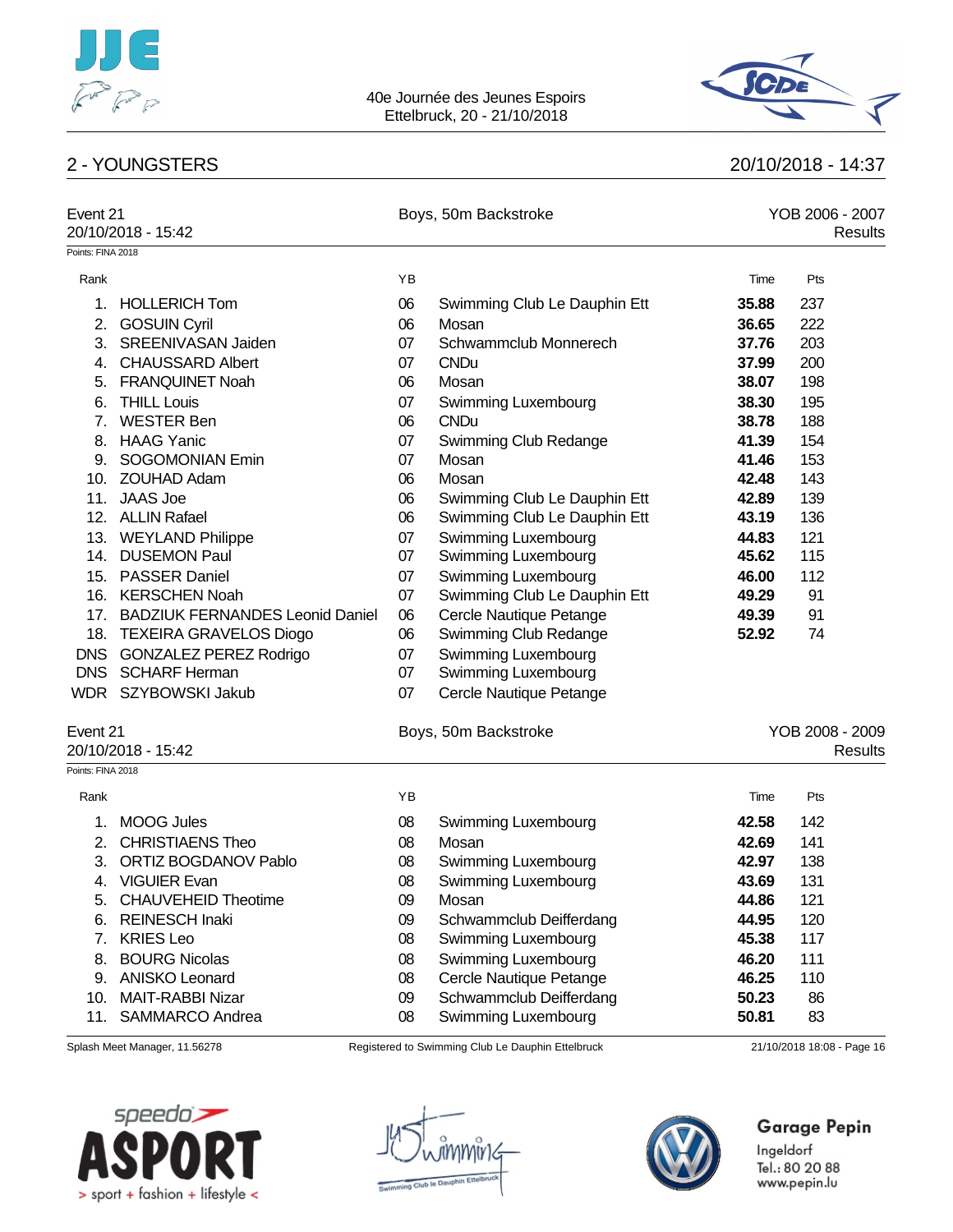



### Event 21, Boys, 50m Backstroke, YOB 2008 - 2009

| Rank       |                                                                            | YB |                              | Time    | Pts |
|------------|----------------------------------------------------------------------------|----|------------------------------|---------|-----|
| 12.        | <b>BORDAS Anatole</b>                                                      | 09 | Schwammclub Monnerech        | 51.32   | 81  |
| 13.        | <b>STARON Wiktor</b>                                                       | 09 | Mosan                        | 51.83   | 78  |
| 14.        | <b>FERBER Nick</b>                                                         | 09 | Swimming Club Redange        | 53.72   | 70  |
| 15.        | SAOUDAOUI Akram                                                            | 09 | Cercle Nautique Petange      | 57.26   | 58  |
| 16.        | <b>FALTZ Aleksandar</b>                                                    | 09 | Swimming Club Le Dauphin Ett | 57.64   | 57  |
| 17.        | <b>BRANDAO Lyam</b>                                                        | 08 | Schwammclub Monnerech        | 1:01.20 | 47  |
| 18.        | <b>PIRET Alexandre</b>                                                     | 08 | Swimming Club Redange        | 1:01.41 | 47  |
| 19.        | <b>FABER Max</b>                                                           | 09 | Schwammclub Monnerech        | 1:03.20 | 43  |
| DSQ.       | <b>MARECHAL Alexis</b>                                                     | 08 | Mosan                        |         |     |
|            | D6 - turn not executed in accordance with the rules (SW 6.5) (Time: 16:01) |    |                              |         |     |
| <b>DNS</b> | <b>FERNANDES Victor</b>                                                    | 08 | Schwammclub Deifferdang      |         |     |
| DNS.       | <b>MARTINS ENES Goncalo</b>                                                | 08 | Schwammclub Deifferdang      |         |     |
| DNS.       | SANTINI DE ALMEIDA Nilson                                                  | 09 | Schwammclub Deifferdang      |         |     |
| WDR        | MELCHIOR OTRADINO Leonardo                                                 | 09 | Swimming Club Redange        |         |     |

- WDR KROMBACH Alex 08 Swimming Luxembourg
- 

Splash Meet Manager, 11.56278 Registered to Swimming Club Le Dauphin Ettelbruck 21/10/2018 18:08 - Page 17





# Garage Pepin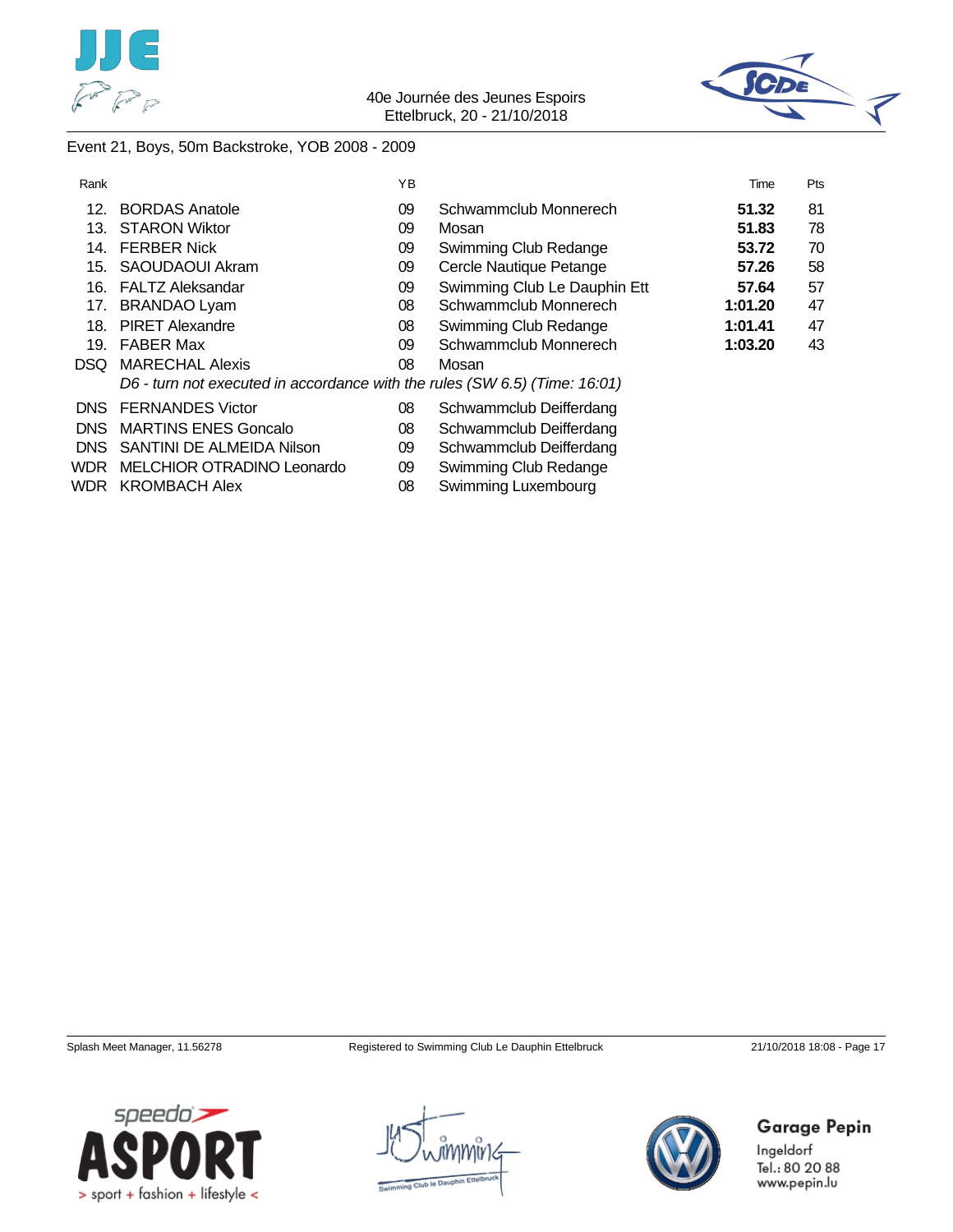



### 1 - KIDS & YOUNGSTERS 20/10/2018 - 9:30

|                   | Event 9<br>20/10/2018 - 11:29                                     |         | Boys, 100m Backstroke                                                                                                                     |            | YOB 2006 - 2007<br>Results |                  |                 |                                   |
|-------------------|-------------------------------------------------------------------|---------|-------------------------------------------------------------------------------------------------------------------------------------------|------------|----------------------------|------------------|-----------------|-----------------------------------|
| MP25M 12          |                                                                   | 1:05.43 | <b>DALEIDEN Ralph</b>                                                                                                                     | <b>LUX</b> |                            | Ettelbruck       |                 | 24/10/2015                        |
| MP25M 11          |                                                                   | 1:10.00 | DALEIDEN C. Ralph                                                                                                                         | <b>LUX</b> |                            | <b>Bonnevoie</b> |                 | 13/12/2014                        |
| Points: FINA 2018 |                                                                   |         |                                                                                                                                           |            |                            |                  |                 |                                   |
| Rank              |                                                                   | YB      |                                                                                                                                           |            | Time                       | Pts              | 50 <sub>m</sub> | 100m                              |
| 1.                | <b>RIKKERT Thijmen</b>                                            | 06      | Swimming Luxembourg                                                                                                                       | 1:14.39    |                            | 284              | 36.05           | 38.34                             |
| 2.                | <b>HOLLERICH Tom</b>                                              | 06      | Swimming Club Le Dauphin Ett                                                                                                              | 1:16.17    |                            | 264              | 37.36           | 38.81                             |
| 3.                | <b>CALMES Nicolas</b>                                             | 06      | Schwammclub Monnerech                                                                                                                     | 1:16.73    |                            | 258              | 36.95           | 39.78                             |
| 4.                | <b>WESTER Ben</b>                                                 | 06      | <b>CNDu</b>                                                                                                                               | 1:20.91    |                            | 220              | 39.06           | 41.85                             |
| 5.                | <b>BRAUN Nico</b>                                                 | 06      | <b>SSG Saar Max Ritter</b>                                                                                                                | 1:22.04    |                            | 211              | 40.06           | 41.98                             |
| 6.                | <b>MOOG Mathis</b>                                                | 06      | Swimming Luxembourg                                                                                                                       | 1:24.41    |                            | 194              | 41.60           | 42.81                             |
| 7.                | <b>CHAUSSARD Albert</b>                                           | 07      | CNDu                                                                                                                                      | 1:25.21    |                            | 188              | 41.30           | 43.91                             |
| 8.                | FEDOSEEV Anton                                                    | 07      | Swimming Luxembourg                                                                                                                       | 1:26.74    |                            | 179              | 41.57           | 45.17                             |
| 9.                | <b>BENNANI Walid</b>                                              | 07      | Mosan                                                                                                                                     | 1:28.79    |                            | 167              | 43.83           | 44.96                             |
|                   | 10. JAAS Tom                                                      | 06      | Swimming Club Le Dauphin Ett                                                                                                              | 1:31.59    |                            | 152              | 44.27           | 47.32                             |
|                   | 11. ZOUHAD Adam                                                   | 06      | Mosan                                                                                                                                     | 1:32.29    |                            | 148              | 44.36           | 47.93                             |
|                   | 12. TUCHILA Ionut Alexandru                                       | 06      | Swimming Luxembourg                                                                                                                       | 1:35.55    |                            | 134              | 46.91           | 48.64                             |
|                   | 13. WEYLAND Philippe                                              | 07      | Swimming Luxembourg                                                                                                                       | 1:35.68    |                            | 133              | 47.73           | 47.95                             |
| DSQ               | <b>PEUSCH Kevin</b>                                               | 06      | Swimming Luxembourg                                                                                                                       |            |                            |                  |                 |                                   |
|                   | (SW 6.1) (Time: 12:01)<br>DNS GONZALEZ PEREZ Rodrigo              | 07      | D2 - toes of both feet did not touch the end wall or the touchpad in case of using a backstroke ledge at the start<br>Swimming Luxembourg |            |                            |                  |                 |                                   |
| DNS.              | SCHARF Herman                                                     | 07      | Swimming Luxembourg                                                                                                                       |            |                            |                  |                 |                                   |
| Event 9           | 20/10/2018 - 11:29                                                |         | Boys, 100m Backstroke                                                                                                                     |            |                            |                  |                 | YOB 2008 - 2009<br><b>Results</b> |
| MP25M 10          |                                                                   | 1:19.19 | STACCHIOTTI Raphaël                                                                                                                       | <b>LUX</b> |                            | Dudelange        |                 | 22/12/2002                        |
| MP25M9            |                                                                   | 1:23.21 | STACCHIOTTI Raphaël                                                                                                                       | <b>LUX</b> |                            | Dudelange        |                 | 23/12/2001                        |
| Points: FINA 2018 |                                                                   |         |                                                                                                                                           |            |                            |                  |                 |                                   |
| Rank              |                                                                   | YB      |                                                                                                                                           |            | Time                       | Pts              | 50 <sub>m</sub> | 100m                              |
| 1.                | ORTIZ BOGDANOV Pablo                                              | 08      | Swimming Luxembourg                                                                                                                       | 1:31.41    |                            | 153              | 44.77           | 46.64                             |
| 2.                | <b>CHRISTIAENS Theo</b>                                           | 08      | Mosan                                                                                                                                     | 1:33.07    |                            | 145              | 45.42           | 47.65                             |
| 3.                | <b>MOOG Jules</b>                                                 | 08      | Swimming Luxembourg                                                                                                                       | 1:33.40    |                            | 143              | 44.80           | 48.60                             |
| 4.                | <b>KRIES Leo</b>                                                  | 08      | Swimming Luxembourg                                                                                                                       | 1:35.52    |                            | 134              | 46.38           | 49.14                             |
| 5.                | <b>BOURG Nicolas</b>                                              | 08      | Swimming Luxembourg                                                                                                                       | 1:39.78    |                            | 117              | 48.86           | 50.92                             |
| 6.                | MELCHIOR OTRADINO Leonard09                                       |         | Swimming Club Redange                                                                                                                     | 1:56.75    |                            | 73               | 57.64           | 59.11                             |
| 7.                | <b>FERBER Nick</b>                                                | 09      | Swimming Club Redange                                                                                                                     | 1:58.24    |                            | 70               | 53.40           | 1:04.84                           |
| 8.                | <b>FALTZ Aleksandar</b>                                           | 09      | Swimming Club Le Dauphin Ett                                                                                                              | 2:07.40    |                            | 56               | 1:04.58         | 1:02.82                           |
| 9.                | <b>RENOIR Tun</b>                                                 | 09      | Swimming Club Redange                                                                                                                     | 2:21.98    |                            | 40               | 1:04.30         | 1:17.68                           |
| 10.               | <b>PIRET Alexis</b>                                               | 08      | Swimming Club Redange                                                                                                                     | 2:31.73    |                            | 33               | 1:11.06         | 1:20.67                           |
| DSQ.              | <b>MARECHAL Alexis</b>                                            | 08      | Mosan                                                                                                                                     |            |                            |                  |                 |                                   |
|                   | $G2$ - Starting before the starting signal (SW 4.4) (Time: 11:47) |         |                                                                                                                                           |            |                            |                  |                 |                                   |

*G2 - Starting before the starting signal (SW 4.4) (Time: 11:47)*

Splash Meet Manager, 11.56278 Registered to Swimming Club Le Dauphin Ettelbruck 21/10/2018 18:08 - Page 18







# Garage Pepin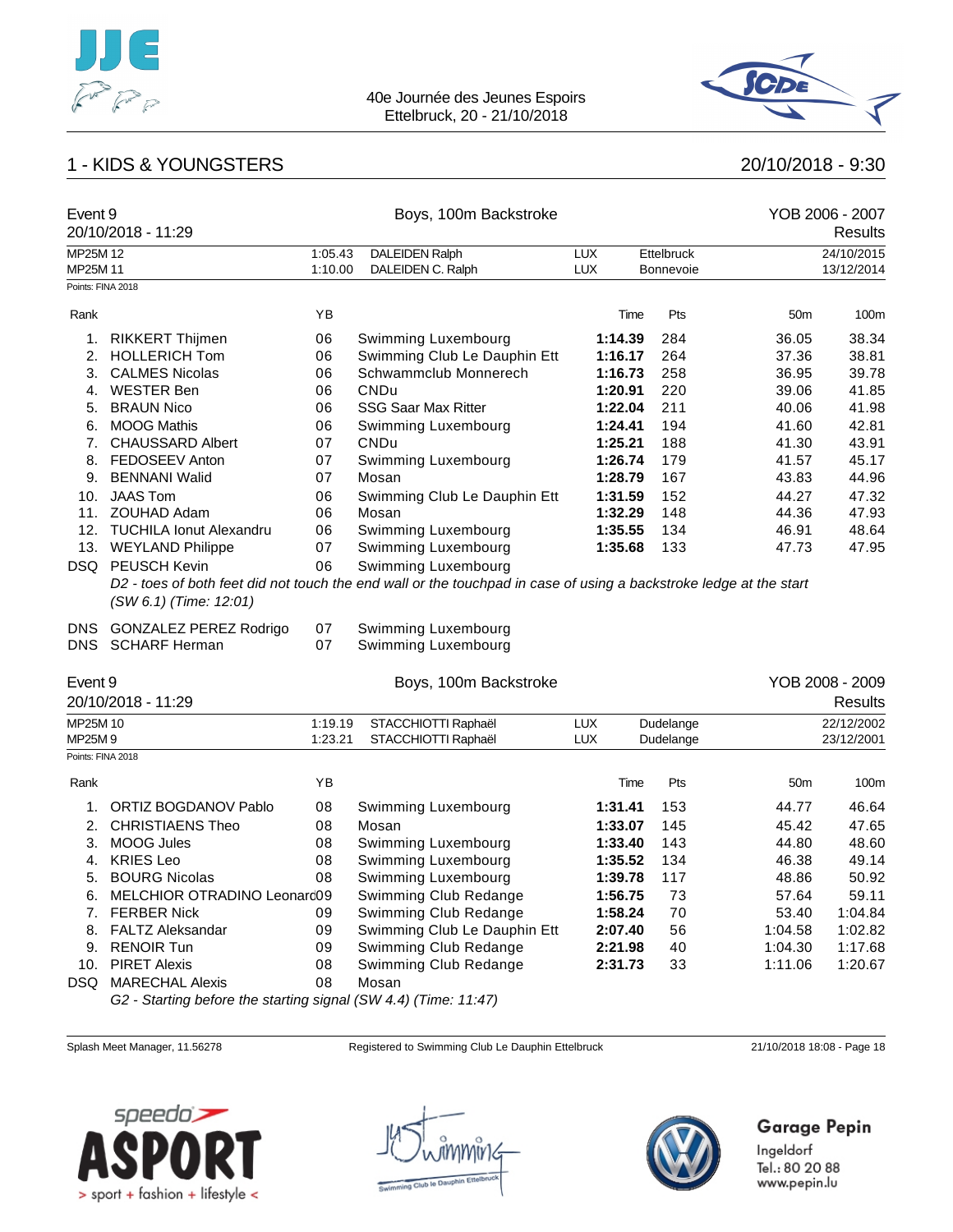



Event 9, Boys, 100m Backstroke, YOB 2008 - 2009

| Rank |                                                                                    | ΥB |                                                                                     | Time | <b>Pts</b> | 50 <sub>m</sub> | 100m |
|------|------------------------------------------------------------------------------------|----|-------------------------------------------------------------------------------------|------|------------|-----------------|------|
|      | DSQ STARON Wiktor                                                                  | 09 | Mosan<br>D6 - turn not executed in accordance with the rules (SW 6.5) (Time: 11:40) |      |            |                 |      |
| DSQ. | PIRET Alexandre<br>G2 - Starting before the starting signal (SW 4.4) (Time: 11:45) | 08 | Swimming Club Redange                                                               |      |            |                 |      |
|      | WDR KROMBACH Alex                                                                  | 08 | Swimming Luxembourg                                                                 |      |            |                 |      |



Garage Pepin



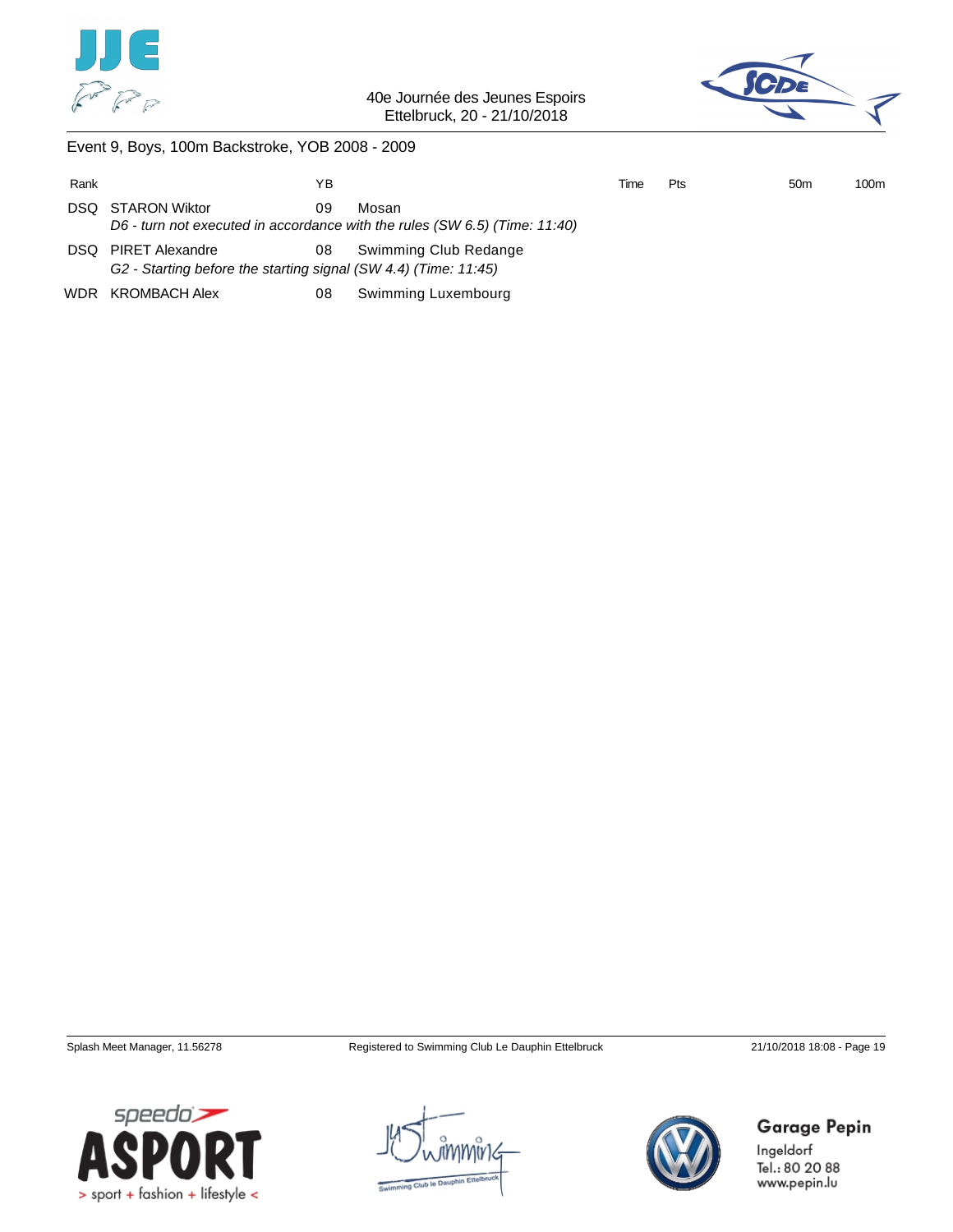



# 3 - TEENAGERS & OLDIES 21/10/2018 - 9:30

| Event 33          | 21/10/2018 - 10:52      |         | Boys, 100m Backstroke        |            |                |                 | YOB 2004 - 2005<br>Results |
|-------------------|-------------------------|---------|------------------------------|------------|----------------|-----------------|----------------------------|
| MP25M 14          |                         | 59.41   | STACCHIOTTI Raphaël          | <b>LUX</b> | Dudelange      |                 | 16/12/2006                 |
| MP25M 13          |                         | 1:02.85 | DALEIDEN CIUFERRI Ralph      | <b>LUX</b> | Oberkorn       |                 | 18/12/2016                 |
| Points: FINA 2018 |                         |         |                              |            |                |                 |                            |
| Rank              |                         | YB      |                              | Time       | Pts            | 50 <sub>m</sub> | 100m                       |
| 1.                | <b>LANNERS Nicolas</b>  | 04      | Schwammclub Deifferdang      | 1:07.70    | 376            | 33.21           | 34.49                      |
| 2.                | <b>JAAS Jeff</b>        | 04      | Swimming Club Le Dauphin Ett | 1:08.26    | 367            | 32.81           | 35.45                      |
| 3.                | SIMEONOV Vladimir       | 04      | Swimming Luxembourg          | 1:10.14    | 338            | 34.35           | 35.79                      |
| 4.                | DE GIOVANNI Lorenzo     | 04      | <b>CNDu</b>                  | 1:10.87    | 328            | 35.00           | 35.87                      |
| 5.                | <b>WEYRICH Mike</b>     | 05      | Swimming Club Le Dauphin Ett | 1:14.62    | 281            | 36.29           | 38.33                      |
| 6.                | <b>SUKHANOV Maxim</b>   | 04      | <b>CNDu</b>                  | 1:16.44    | 261            | 37.34           | 39.10                      |
| 7.                | <b>NAFFOUTI Nael</b>    | 05      | Cercle de Natation Wiltz     | 1:18.85    | 238            | 37.76           | 41.09                      |
| 8.                | <b>KIRCH Paul</b>       | 05      | <b>CNDu</b>                  | 1:20.56    | 223            | 38.85           | 41.71                      |
| 9.                | <b>OLINGER Liam</b>     | 05      | Schwammclub Monnerech        | 1:21.21    | 218            | 39.06           | 42.15                      |
| 10.               | <b>TRESSEL Yannis</b>   | 05      | Swimming Club Le Dauphin Ett | 1:23.07    | 203            | 41.12           | 41.95                      |
| 11.               | <b>ORDENER Esteban</b>  | 05      | <b>CNDu</b>                  | 1:43.79    | 104            | 44.45           | 59.34                      |
| 12.               | FERREIRA CASTRO Igor    | 04      | Swimming Club Redange        | 1:44.96    | 101            | 50.43           | 54.53                      |
|                   | <b>WDR</b> KOHL Charel  | 04      | Swimming Club Le Dauphin Ett |            |                |                 |                            |
| Event 33          |                         |         | Men, 100m Backstroke         |            |                |                 | 2003 and older             |
|                   | 21/10/2018 - 10:52      |         |                              |            |                |                 | Results                    |
| MP25M 18          |                         | 54.92   | STACCHIOTTI Raphaël          | <b>LUX</b> | Luxembourg     |                 | 04/12/2010                 |
| MP25M 17          |                         | 55.71   | SCHNEIDERS Jean-François     | <b>LUX</b> | Debrecen (HUN) |                 | 15/12/2007                 |
| MP25M 16          |                         | 57.82   | SCHNEIDERS Jean-François     | <b>LUX</b> | Dudelange      |                 | 16/12/2006                 |
| MP25M 15          |                         | 56.96   | STACCHIOTTI Raphaël          | <b>LUX</b> | Dudelange      |                 | 24/11/2007                 |
| Points: FINA 2018 |                         |         |                              |            |                |                 |                            |
| Rank              |                         | ΥB      |                              | Time       | Pts            | 50 <sub>m</sub> | 100m                       |
| 1.                | <b>FABIANI Remi</b>     | 01      | Schwammclub Deifferdang      | 1:00.16    | 537            | 29.14           | 31.02                      |
| 2.                | <b>WALTZING Florian</b> | 97      | Schwammclub Deifferdang      | 1:03.75    | 451            | 30.72           | 33.03                      |
| 3.                | <b>RUBIOLO Nathan</b>   | 02      | Schwammclub Deifferdang      | 1:05.97    | 407            | 32.05           | 33.92                      |
|                   | <b>FABER Pol</b>        | 03      | Swimming Club Le Dauphin Ett | 1:05.97    | 407            | 32.47           | 33.50                      |
| 5.                | <b>WAKEFIELD Andrew</b> | 00      | CNDu                         | 1:06.19    | 403            | 31.99           | 34.20                      |
| 6.                | <b>WIECZOREK Felix</b>  | 02      | Wfr. TuRa Bergkamen          | 1:06.32    | 400            | 31.81           | 34.51                      |
| 7.                | <b>KETTENMEYER Yul</b>  | 03      | Swimming Club Le Dauphin Ett | 1:07.52    | 379            | 32.77           | 34.75                      |
| 8.                | <b>WIRTH David</b>      | 02      | Schwammclub Deifferdang      | 1:08.05    | 371            | 32.94           | 35.11                      |
| 9.                | <b>BOURCKEL Mike</b>    | 03      | Cercle de Natation Wiltz     | 1:08.89    | 357            | 32.55           | 36.34                      |
| 10.               | KIRCH Felix             | 03      | <b>CNDu</b>                  | 1:09.15    | 353            | 33.55           | 35.60                      |
| 11.               | <b>GIRS Matheo</b>      | 02      | Cercle de Natation Wiltz     | 1:10.16    | 338            | 34.03           | 36.13                      |
| 12.               | <b>BANKY Jordan</b>     | 01      | Swimming Luxembourg          | 1:10.60    | 332            | 33.55           | 37.05                      |
| 13.               | <b>CRAWFORD Ethan</b>   | 03      | <b>CNDu</b>                  | 1:13.58    | 293            | 34.65           | 38.93                      |
| 14.               | KAMINSKI Kevin-Noah     | 03      | Wfr. TuRa Bergkamen          | 1:13.91    | 289            | 35.88           | 38.03                      |
|                   | 15. PUETZ Yann          | 02      | Swimming Luxembourg          | 1:19.04    | 236            | 38.21           | 40.83                      |
| 16.               | HASANOVIC Adin          | 02      | Cercle de Natation Wiltz     | 1:26.28    | 182            | 40.81           | 45.47                      |

Splash Meet Manager, 11.56278 Registered to Swimming Club Le Dauphin Ettelbruck 21/10/2018 18:08 - Page 20





# Garage Pepin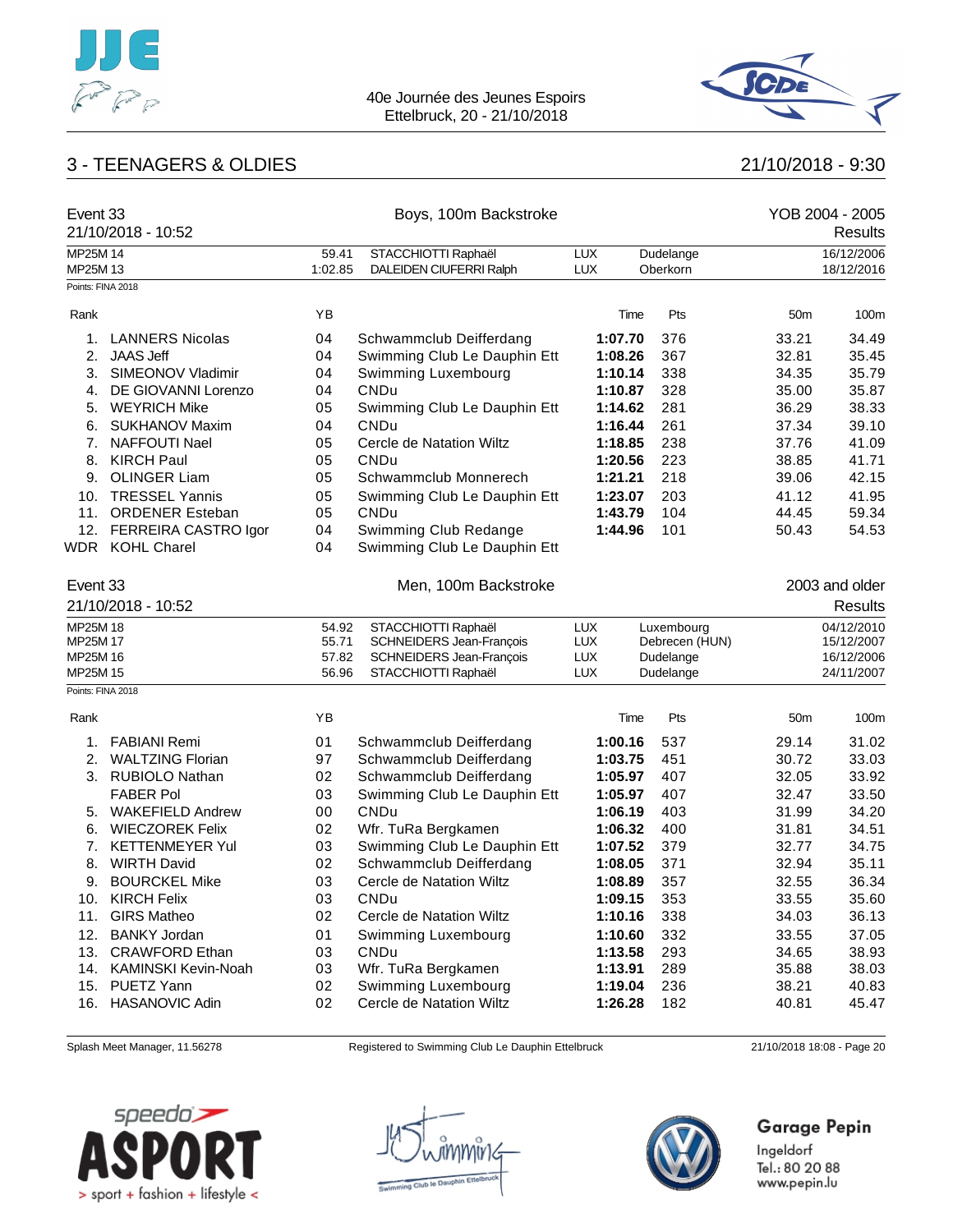



#### Event 33, Men, 100m Backstroke, 2003 and older

| Rank             | ΥB |                          | Time | Pts | 50 <sub>m</sub> | 100 <sub>m</sub> |
|------------------|----|--------------------------|------|-----|-----------------|------------------|
| WDR NICOLAS Jeff | 03 | Cercle de Natation Wiltz |      |     |                 |                  |







Garage Pepin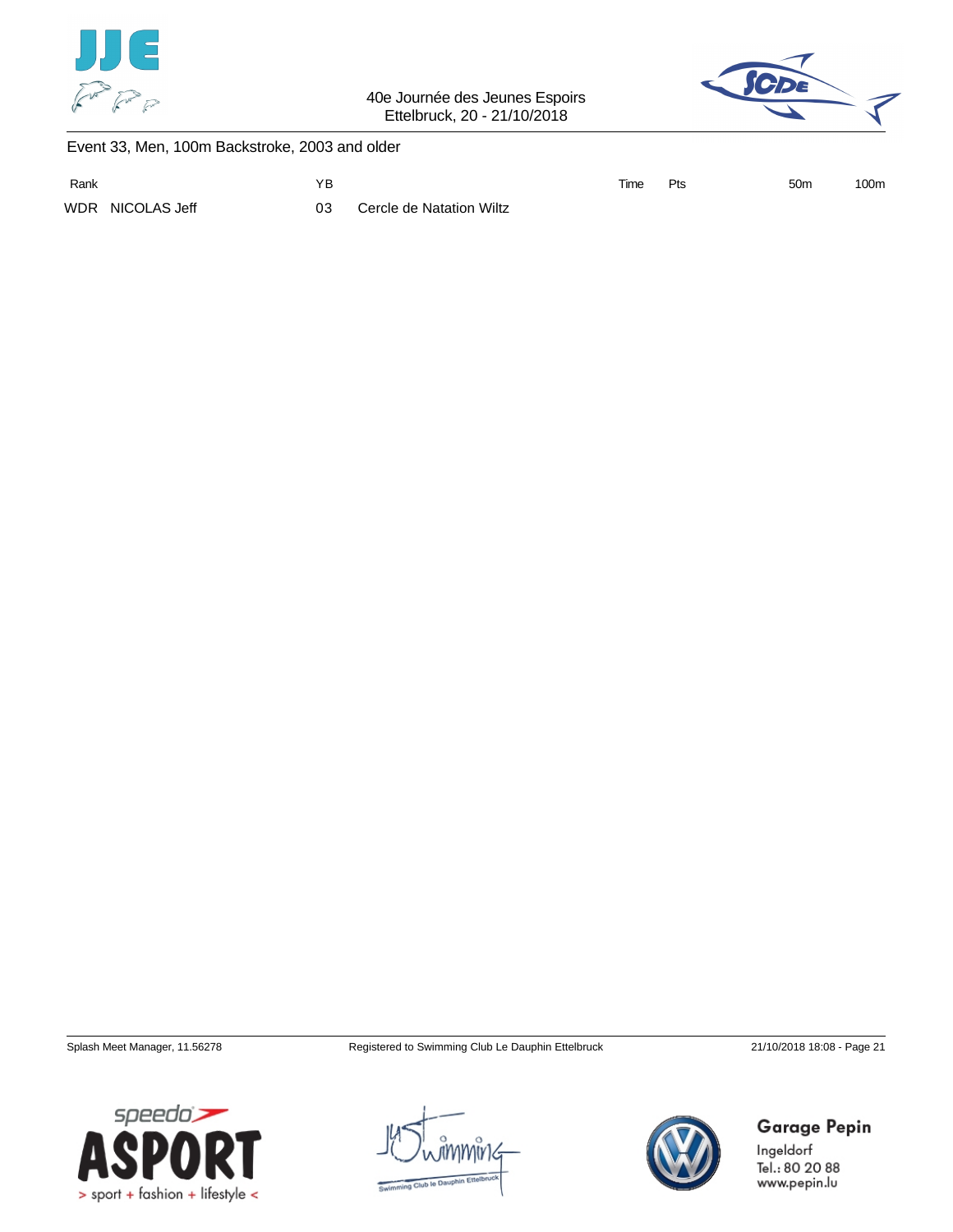



### 2 - YOUNGSTERS 20/10/2018 - 14:37

| Event 27<br>20/10/2018 - 17:38 |    |                    | Boys, 200m Backstroke                 |             |                          |                               |       | YOB 2006 - 2007 | <b>Results</b>           |
|--------------------------------|----|--------------------|---------------------------------------|-------------|--------------------------|-------------------------------|-------|-----------------|--------------------------|
| MP25M 12<br>MP25M 11           |    | 2:21.34<br>2:30.64 | DALEIDE R. Ralph<br>DALEIDEN C. Ralph |             | <b>LUX</b><br><b>LUX</b> | Dudelange<br><b>Bonnevoie</b> |       |                 | 13/12/2015<br>13/12/2014 |
| Points: FINA 2018              |    |                    |                                       |             |                          |                               |       |                 |                          |
| Rank                           | YB |                    |                                       | Time        | Pts                      | 50 <sub>m</sub>               | 100m  | 150m            | 200m                     |
| <b>GOSUIN Cyril</b><br>1.      | 06 | Mosan              |                                       | 2:39.72 289 |                          | 37.94                         | 40.14 | 41.38           | 40.26                    |
| <b>HOLLERICH Tom</b><br>2.     | 06 |                    | Swimming Club Le Dauphin 2:44.60 264  |             |                          | 40.12                         | 42.92 | 42.01           | 39.55                    |
| <b>FRANQUINET Noah</b><br>3.   | 06 | Mosan              |                                       | 2:46.96 253 |                          | 40.34                         | 42.68 | 42.95           | 40.99                    |
| FEDOSEEV Anton<br>4.           | 07 |                    | Swimming Luxembourg                   | 3:02.37 194 |                          | 43.32                         | 47.16 | 46.78           | 45.11                    |
| <b>CZAPOR Leon</b><br>5.       | 06 |                    | Swimming Club Redange                 | 3:02.99 192 |                          | 42.29                         | 47.44 | 47.68           | 45.58                    |
| <b>CHAUSSARD Albert</b><br>6.  | 07 | <b>CNDu</b>        |                                       | 3:03.17 191 |                          | 43.19                         | 45.99 | 47.46           | 46.53                    |
| ZOUHAD Adam<br>7.              | 06 | Mosan              |                                       | 3:13.33 163 |                          | 44.88                         | 49.70 | 49.90           | 48.85                    |
| Event 27                       |    |                    | Boys, 200m Backstroke                 |             |                          |                               |       | YOB 2008 - 2009 |                          |
| 20/10/2018 - 17:38             |    |                    |                                       |             |                          |                               |       |                 | Results                  |
| MP25M 10                       |    | 2:47.28            | DALEIDEN C. Ralph                     |             | <b>LUX</b>               | Dudelange                     |       |                 | 01/12/2013               |
| MP25M9                         |    | 2:58.44            | STACCHIOTTI Raphaël                   |             | <b>LUX</b>               | <b>Ettelbruck</b>             |       |                 | 25/11/2001               |
| Points: FINA 2018              |    |                    |                                       |             |                          |                               |       |                 |                          |
| Rank                           | YB |                    |                                       | Time        | Pts                      | 50 <sub>m</sub>               | 100m  | 150m            | 200m                     |
| 1. VIGUIER Evan                | 08 |                    | Swimming Luxembourg                   | 3:02.54 193 |                          | 45.04                         | 46.60 | 46.57           | 44.33                    |
| 2. MOOG Jules                  | 08 |                    | Swimming Luxembourg                   | 3:17.64 152 |                          | 45.90                         | 50.91 | 51.09           | 49.74                    |



Garage Pepin



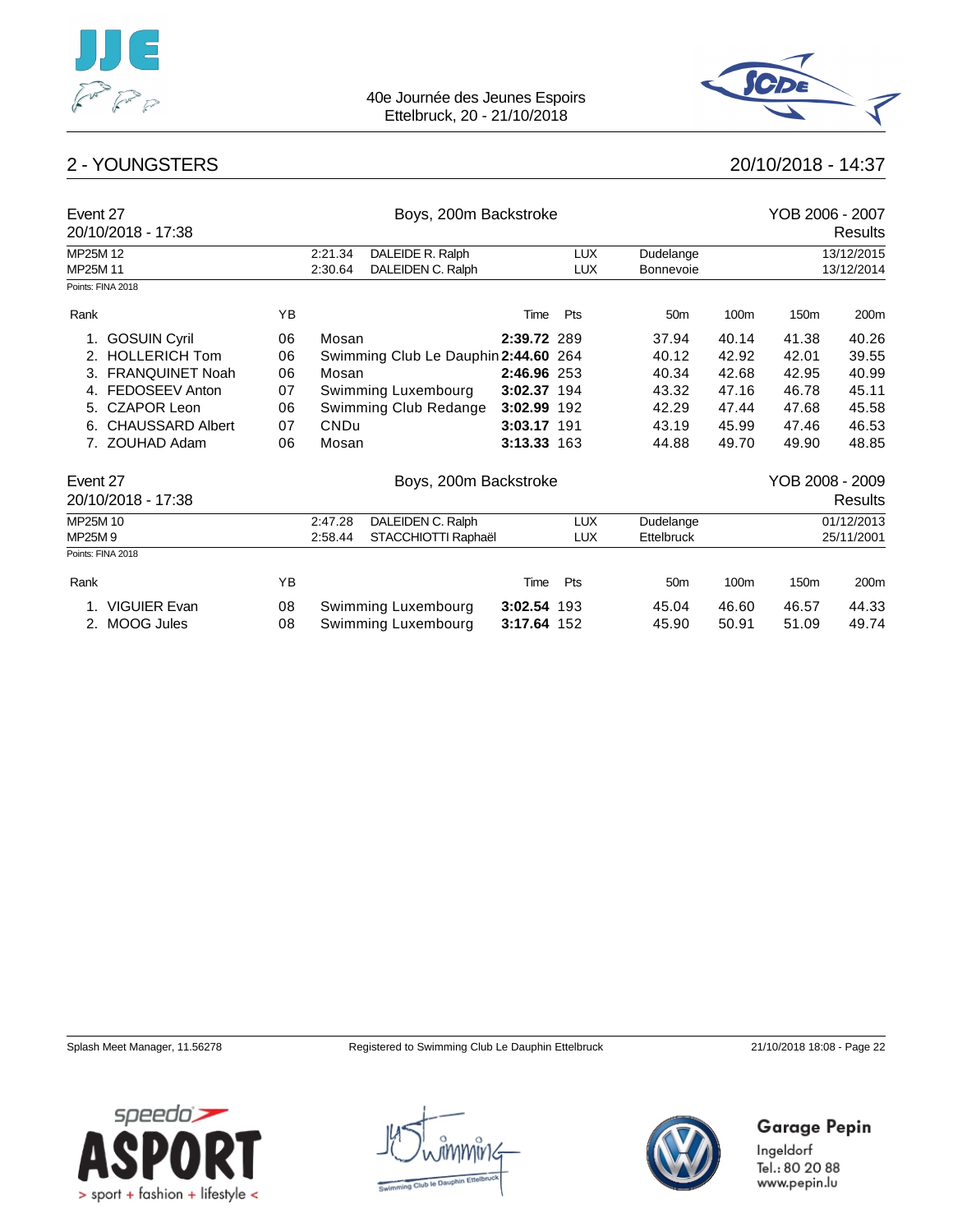



### 4 - TEENAGERS & OLDIES 21/10/2018 - 14:24

| Event 51 | 21/10/2018 - 17:07     |    |             | Boys, 200m Backstroke                  |             |            |                 |       | YOB 2004 - 2005 | <b>Results</b> |
|----------|------------------------|----|-------------|----------------------------------------|-------------|------------|-----------------|-------|-----------------|----------------|
| MP25M 14 |                        |    | 2:09.02     | STACCHIOTTI Raphaël                    |             | <b>LUX</b> | Dudelange       |       |                 | 17/12/2006     |
| MP25M 13 |                        |    | 2:15.77     | DALEIDEN CIUFERRI Ralph                |             | <b>LUX</b> | Oberkorn        |       |                 | 18/12/2016     |
|          | Points: FINA 2018      |    |             |                                        |             |            |                 |       |                 |                |
| Rank     |                        | YB |             |                                        | Time        | Pts        | 50 <sub>m</sub> | 100m  | 150m            | 200m           |
|          | 1. LANNERS Nicolas     | 04 |             | Schwammclub Deifferdang 2:26.20 377    |             |            | 34.34           | 38.51 | 37.86           | 35.49          |
| 2.       | SIMEONOV Vladimir      | 04 |             | Swimming Luxembourg                    | 2:28.26 361 |            | 34.84           | 37.41 | 38.78           | 37.23          |
|          | 3. THILL Nicolas       | 05 |             | Swimming Luxembourg                    | 2:38.15 297 |            | 37.93           | 40.45 | 40.43           | 39.34          |
| 4.       | <b>KIRCH Paul</b>      | 05 | <b>CNDu</b> |                                        | 2:47.92 248 |            | 39.39           | 42.22 | 43.68           | 42.63          |
| 5.       | <b>OLINGER Liam</b>    | 05 |             | Schwammclub Monnerech 2:50.99 235      |             |            | 39.38           | 44.19 | 44.61           | 42.81          |
|          | 6. MOHR Sam            | 04 |             | Cercle Nautique Echternach 2:53.49 225 |             |            | 38.74           | 44.33 | 47.07           | 43.35          |
| Event 51 |                        |    |             | Men, 200m Backstroke                   |             |            |                 |       |                 | 2003 and older |
|          | 21/10/2018 - 17:07     |    |             |                                        |             |            |                 |       |                 | <b>Results</b> |
| MP25M 18 |                        |    | 2:01.10     | <b>SCHNEIDERS Jean-François</b>        |             | <b>LUX</b> | Dudelange       |       |                 | 23/11/2008     |
| MP25M 17 |                        |    | 2:01.36     | <b>SCHNEIDERS Jean-François</b>        |             | <b>LUX</b> | Debrecen (HUN)  |       |                 | 13/12/2007     |
| MP25M 16 |                        |    | 2:03.64     | <b>SCHNEIDERS Jean-François</b>        |             | <b>LUX</b> | Dudelange       |       |                 | 17/12/2006     |
| MP25M 15 |                        |    | 2:04.12     | STACCHIOTTI Raphaël                    |             | <b>LUX</b> | Dudelange       |       |                 | 25/11/2007     |
|          | Points: FINA 2018      |    |             |                                        |             |            |                 |       |                 |                |
| Rank     |                        | YB |             |                                        | Time        | Pts        | 50 <sub>m</sub> | 100m  | 150m            | 200m           |
| 1.       | <b>FABIANI Remi</b>    | 01 |             | Schwammclub Deifferdang 2:08.09 560    |             |            | 29.82           | 32.08 | 33.08           | 33.11          |
| 2.       | <b>DENGIS Bastien</b>  | 02 | Mosan       |                                        | 2:17.89 449 |            | 32.71           | 35.09 | 35.03           | 35.06          |
| 3.       | <b>WALTZING Loic</b>   | 00 |             | Schwammclub Deifferdang 2:19.87 430    |             |            | 32.46           | 34.92 | 36.49           | 36.00          |
| 4.       | <b>FABER Pol</b>       | 03 |             | Swimming Club Le Dauphin 2:24.05 394   |             |            | 34.14           | 37.10 | 37.00           | 35.81          |
| 5.       | <b>GRAF Alex</b>       | 99 |             | Schwammclub Deifferdang 2:26.17 377    |             |            | 34.15           | 37.42 | 38.06           | 36.54          |
|          | 6. LESAGE Christophe   | 02 |             | Swimming Luxembourg                    | 2:26.24 376 |            | 34.38           | 36.95 | 37.77           | 37.14          |
|          | 7. WIRTH David         | 02 |             | Schwammclub Deifferdang 2:28.49 359    |             |            | 34.22           | 38.06 | 38.41           | 37.80          |
| 8.       | <b>GIRS Matheo</b>     | 02 |             | Cercle de Natation Wiltz               | 2:32.91 329 |            | 35.69           | 39.46 | 39.79           | 37.97          |
| 9.       | <b>WIECZOREK Felix</b> | 02 |             | Wfr. TuRa Bergkamen                    | 2:36.90 305 |            | 36.17           | 40.32 | 40.65           | 39.76          |
|          | 10. WEIDERT Jo         | 03 |             | Cercle Nautique Echternach 2:38.94 293 |             |            | 36.04           | 40.87 | 42.43           | 39.60          |

Splash Meet Manager, 11.56278 Registered to Swimming Club Le Dauphin Ettelbruck 21/10/2018 18:08 - Page 23

Garage Pepin



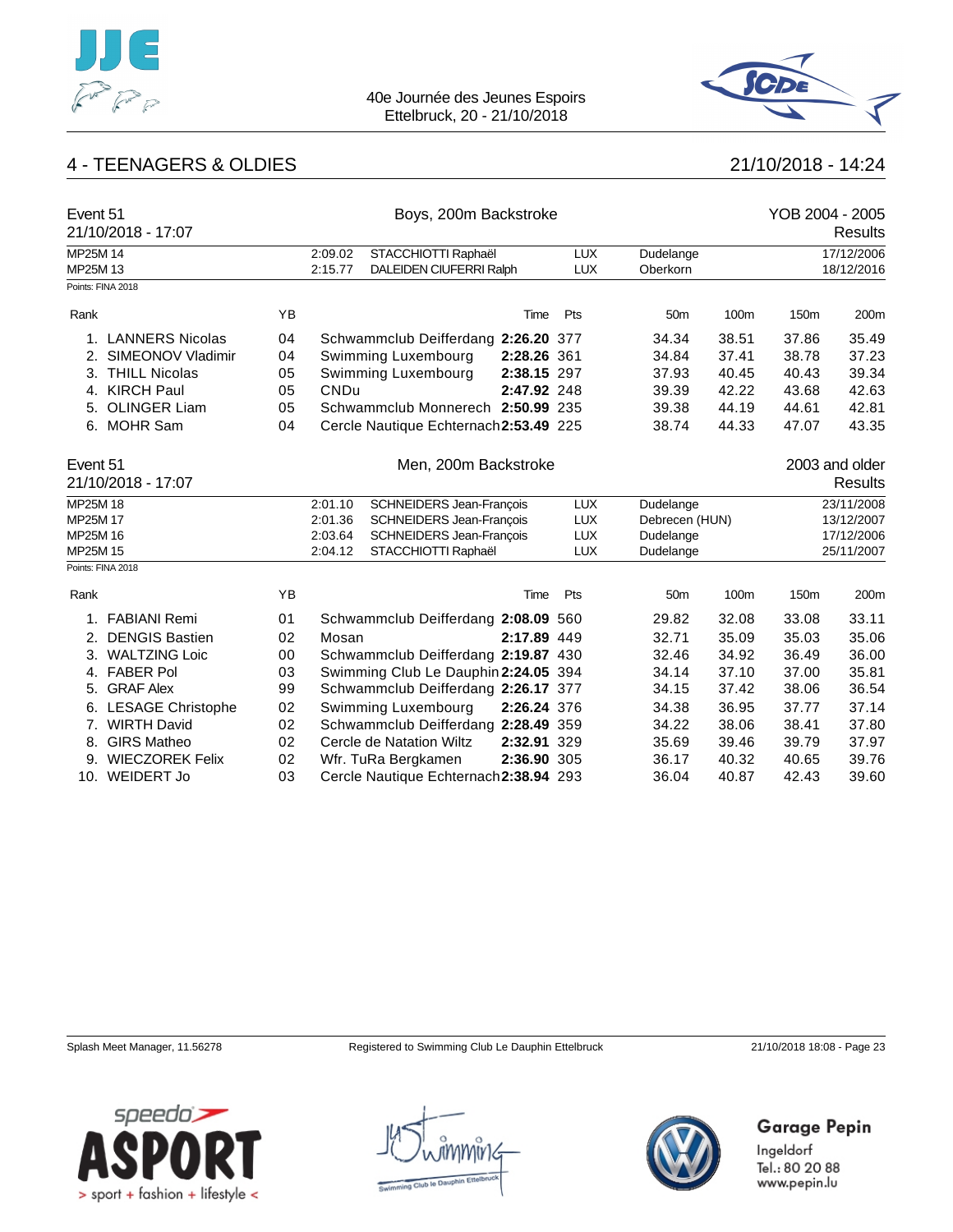



### 2 - YOUNGSTERS 20/10/2018 - 14:37

| Event 25          | 20/10/2018 - 17:11                                                                                                     |    | Boys, 50m Breaststroke       |       | YOB 2006 - 2007<br>Results |
|-------------------|------------------------------------------------------------------------------------------------------------------------|----|------------------------------|-------|----------------------------|
| Points: FINA 2018 |                                                                                                                        |    |                              |       |                            |
| Rank              |                                                                                                                        | YB |                              | Time  | Pts                        |
|                   | 1. RAJE Michael                                                                                                        | 06 | <b>SSG Saar Max Ritter</b>   | 32.41 | 472                        |
| 2.                | <b>BRAUN Nico</b>                                                                                                      | 06 | <b>SSG Saar Max Ritter</b>   | 42.19 | 214                        |
|                   | 3. PASSER Daniel                                                                                                       | 07 | Swimming Luxembourg          | 45.23 | 173                        |
|                   | 4. BENNANI Walid                                                                                                       | 07 | Mosan                        | 45.57 | 170                        |
|                   | 5. JAAS Tom                                                                                                            | 06 | Swimming Club Le Dauphin Ett | 46.90 | 156                        |
|                   | 6. HAAG Yanic                                                                                                          | 07 | Swimming Club Redange        | 47.96 | 145                        |
|                   | 7. DUSEMON Paul                                                                                                        | 07 | Swimming Luxembourg          | 48.59 | 140                        |
|                   | 8. ESCHETTE Louis                                                                                                      | 07 | Cercle de Natation Wiltz     | 49.00 | 136                        |
|                   | 9. THILL Louis                                                                                                         | 07 | Swimming Luxembourg          | 49.19 | 135                        |
|                   | 10. WIRTH Neckel                                                                                                       | 07 | Cercle de Natation Wiltz     | 49.86 | 129                        |
| 11.               | <b>JAAS Joe</b>                                                                                                        | 06 | Swimming Club Le Dauphin Ett | 51.15 | 120                        |
|                   | 12. BADZIUK FERNANDES Leonid Daniel                                                                                    | 06 | Cercle Nautique Petange      | 51.36 | 118                        |
|                   | 13. LEONARD Lou                                                                                                        | 07 | Swimming Luxembourg          | 53.56 | 104                        |
|                   | 14. TEXEIRA GRAVELOS Diogo                                                                                             | 06 | Swimming Club Redange        | 57.76 | 83                         |
|                   | 15. STOFFEL Poli                                                                                                       | 06 | Cercle de Natation Wiltz     | 58.61 | 79                         |
|                   | DSQ WEYLAND Philippe                                                                                                   | 07 | Swimming Luxembourg          |       |                            |
|                   | B14 - id not touch the wall with both hands simultaneously and separated at the turn / finish (SW 7.6) (Time:<br>17:37 |    |                              |       |                            |
|                   | DNS GONZALEZ PEREZ Rodrigo                                                                                             | 07 | Swimming Luxembourg          |       |                            |
|                   | DNS SCHARF Herman                                                                                                      | 07 | Swimming Luxembourg          |       |                            |
|                   | WDR SZYBOWSKI Jakub                                                                                                    | 07 | Cercle Nautique Petange      |       |                            |
| Event 25          | 20/10/2018 - 17:11                                                                                                     |    | Boys, 50m Breaststroke       |       | YOB 2008 - 2009<br>Results |
| Points: FINA 2018 |                                                                                                                        |    |                              |       |                            |
| Rank              |                                                                                                                        | YB |                              | Time  | Pts                        |
| 1.                | <b>WEPPLER Piet</b>                                                                                                    | 08 | Wfr. TuRa Bergkamen          | 43.92 | 190                        |
|                   | 2. VISSER Mats                                                                                                         | 08 | Swimming Club Le Dauphin Ett | 48.74 | 139                        |
|                   | 3. BOURG Nicolas                                                                                                       | 08 | Swimming Luxembourg          | 49.59 | 132                        |
|                   | 4. VIGUIER Evan                                                                                                        | 08 | Swimming Luxembourg          | 50.14 | 127                        |
| 5.                | <b>CHAUVEHEID Theotime</b>                                                                                             | 09 | Mosan                        | 50.48 | 125                        |
| 6.                | SAMMARCO Andrea                                                                                                        | 08 | Swimming Luxembourg          | 51.20 | 119                        |
| 7.                | <b>ORTIZ BOGDANOV Pablo</b>                                                                                            | 08 | Swimming Luxembourg          | 51.48 | 117                        |
| 8.                | <b>REINESCH Inaki</b>                                                                                                  | 09 | Schwammclub Deifferdang      | 52.05 | 114                        |
| 9.                | <b>ANISKO Leonard</b>                                                                                                  | 08 | Cercle Nautique Petange      | 52.65 | 110                        |
| 10.               | <b>KRIES</b> Leo                                                                                                       | 08 | Swimming Luxembourg          | 53.21 | 106                        |
|                   |                                                                                                                        |    |                              |       |                            |

Splash Meet Manager, 11.56278 Registered to Swimming Club Le Dauphin Ettelbruck 21/10/2018 18:08 - Page 24





# Garage Pepin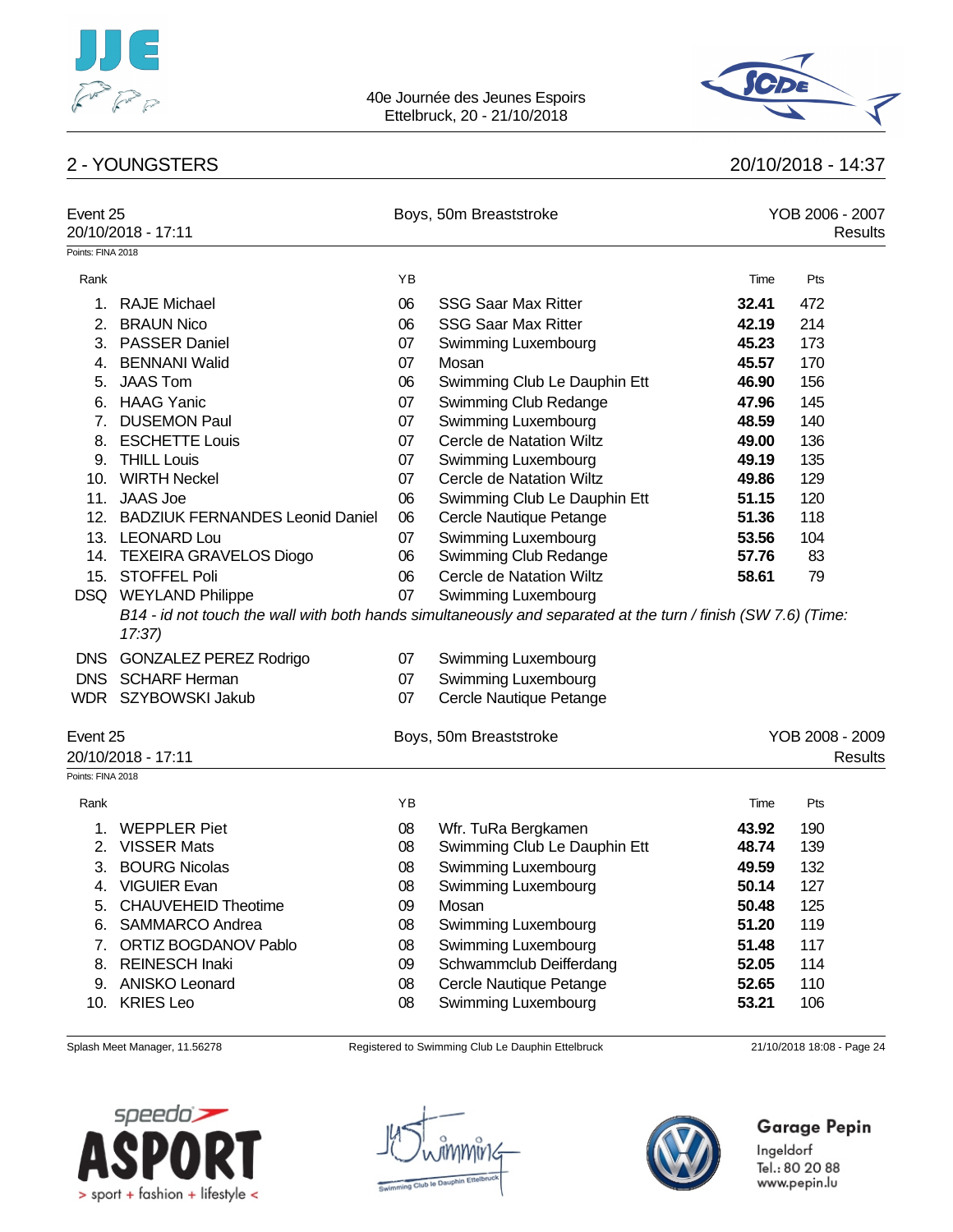



### Event 25, Boys, 50m Breaststroke, YOB 2008 - 2009

| Rank       |                                                                            | YB |                                                                                                               | Time    | Pts |
|------------|----------------------------------------------------------------------------|----|---------------------------------------------------------------------------------------------------------------|---------|-----|
| 11.        | <b>MARECHAL Alexis</b>                                                     | 08 | Mosan                                                                                                         | 56.67   | 88  |
| 12.        | <b>STAICU David</b>                                                        | 08 | Swimming Club Le Dauphin Ett                                                                                  | 57.69   | 83  |
| 13.        | <b>TROIA REVERTE Giacomo</b>                                               | 09 | Swimming Club Le Dauphin Ett                                                                                  | 58.22   | 81  |
| 14.        | SLOBODA Janosch                                                            | 09 | Wfr. TuRa Bergkamen                                                                                           | 58.69   | 79  |
| 15.        | <b>MAIT-RABBI Nizar</b>                                                    | 09 | Schwammclub Deifferdang                                                                                       | 59.77   | 75  |
| 16.        | <b>FABER Max</b>                                                           | 09 | Schwammclub Monnerech                                                                                         | 1:00.69 | 72  |
| 17.        | SAOUDAOUI Akram                                                            | 09 | Cercle Nautique Petange                                                                                       | 1:01.23 | 70  |
| 18.        | <b>BRANDAO Lyam</b>                                                        | 08 | Schwammclub Monnerech                                                                                         | 1:05.81 | 56  |
| DSQ.       | <b>BORDAS Anatole</b>                                                      | 09 | Schwammclub Monnerech                                                                                         |         |     |
|            | B3 - stroke cycle not one arm pull and one leg kick (SW 7.2) (Time: 17:38) |    |                                                                                                               |         |     |
| DSQ.       | <b>KASSENSSA Maxence</b>                                                   | 08 | Mosan                                                                                                         |         |     |
|            |                                                                            |    | B4 - arm movements not simultaneous, not in the same horizontal plane or alternating (SW 7.2) (Time: 17:32)   |         |     |
| DSQ.       | <b>PIRET Alexis</b>                                                        | 08 | Swimming Club Redange                                                                                         |         |     |
|            | G2 - Starting before the starting signal (SW 4.4) (Time: 17:32)            |    |                                                                                                               |         |     |
| DSQ.       | <b>STARON Wiktor</b>                                                       | 09 | Mosan                                                                                                         |         |     |
|            |                                                                            |    | B11 - movements of the legs not simultaneous, not on the same horizontal plane or alternating (SW 7.4) (Time. |         |     |
|            | 17:33                                                                      |    |                                                                                                               |         |     |
| DNS.       | <b>FERNANDES Victor</b>                                                    | 08 | Schwammclub Deifferdang                                                                                       |         |     |
| <b>DNS</b> | <b>MARTINS ENES Goncalo</b>                                                | 08 | Schwammclub Deifferdang                                                                                       |         |     |
| DNS        | SANTINI DE ALMEIDA Nilson                                                  | 09 | Schwammclub Deifferdang                                                                                       |         |     |
|            | WDR KROMBACH Alex                                                          | 08 | Swimming Luxembourg                                                                                           |         |     |

Splash Meet Manager, 11.56278 Registered to Swimming Club Le Dauphin Ettelbruck 21/10/2018 18:08 - Page 25





Garage Pepin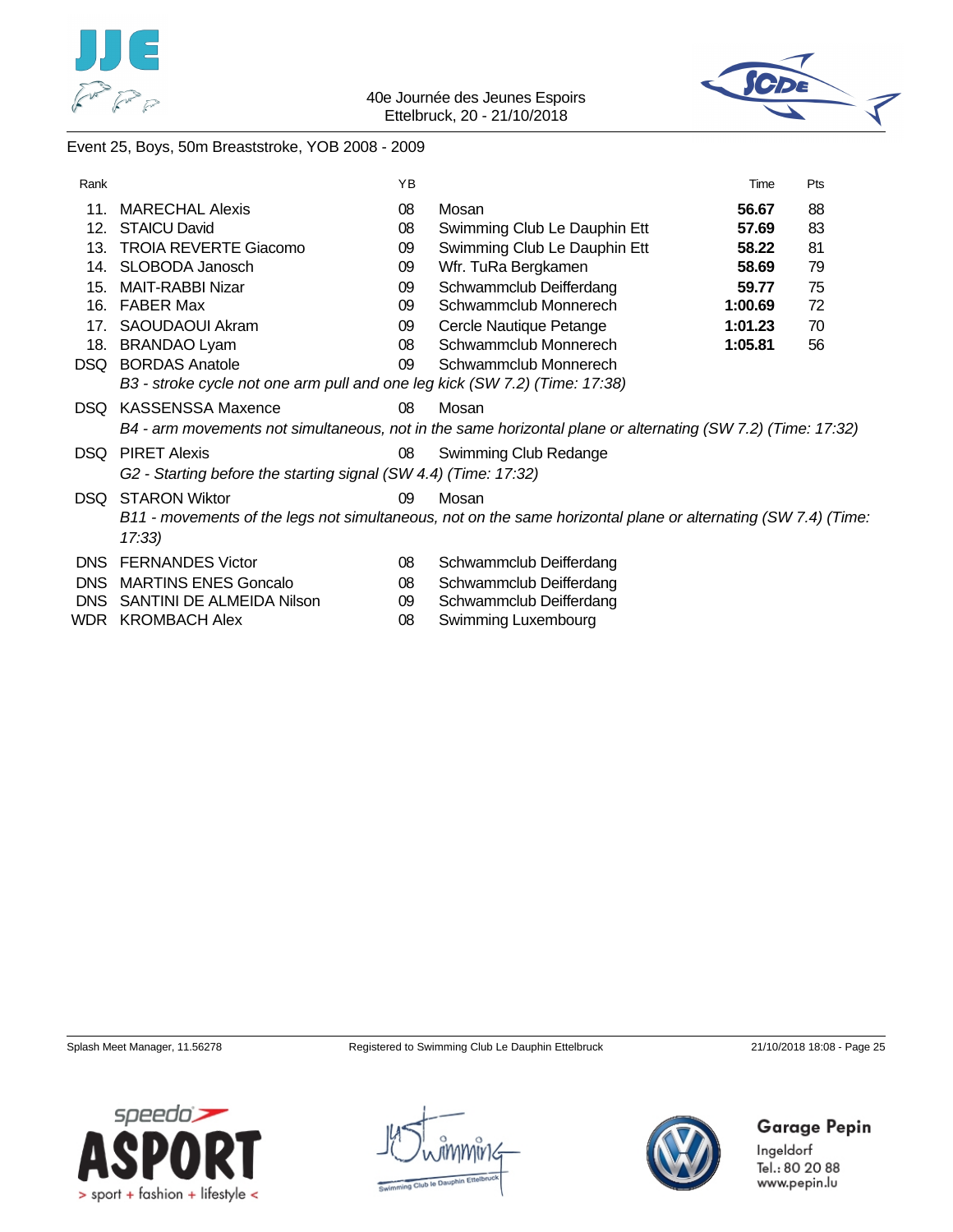



### 1 - KIDS & YOUNGSTERS 20/10/2018 - 9:30

| Event 4           | 20/10/2018 - 10:44           |         | Boys, 100m Breaststroke                                                           |            |      |            |                 | YOB 2006 - 2007<br><b>Results</b> |
|-------------------|------------------------------|---------|-----------------------------------------------------------------------------------|------------|------|------------|-----------------|-----------------------------------|
| MP25M 12          |                              | 1:16.51 | CARNEIRO Joao                                                                     | <b>LUX</b> |      | Ettelbruck |                 | 15/11/2015                        |
| MP25M 11          |                              | 1.21.22 | CARNEIRO Joao                                                                     | LUX        |      | Bonnevoie  |                 | 14/12/2014                        |
| Points: FINA 2018 |                              |         |                                                                                   |            |      |            |                 |                                   |
| Rank              |                              | YB      |                                                                                   |            | Time | Pts        | 50 <sub>m</sub> | 100m                              |
| 1.                | <b>GOSUIN Cyril</b>          | 06      | Mosan                                                                             | 1:25.42    |      | 275        | 41.03           | 44.39                             |
| 2.                | <b>BRAUN Nico</b>            | 06      | <b>SSG Saar Max Ritter</b>                                                        | 1:27.54    |      | 256        | 41.63           | 45.91                             |
| 3.                | <b>FRANQUINET Noah</b>       | 06      | Mosan                                                                             | 1:28.53    |      | 247        | 41.75           | 46.78                             |
| 4.                | <b>MOOG Mathis</b>           | 06      | Swimming Luxembourg                                                               | 1:34.25    |      | 205        | 45.62           | 48.63                             |
| 5.                | <b>BENNANI Walid</b>         | 07      | Mosan                                                                             | 1:35.69    |      | 196        | 45.80           | 49.89                             |
| 6.                | <b>PEUSCH Kevin</b>          | 06      | Swimming Luxembourg                                                               | 1:38.57    |      | 179        | 46.55           | 52.02                             |
| 7.                | <b>PASSER Daniel</b>         | 07      | Swimming Luxembourg                                                               | 1:40.54    |      | 169        | 47.34           | 53.20                             |
| 8.                | FEDOSEEV Anton               | 07      | Swimming Luxembourg                                                               | 1:42.13    |      | 161        | 47.33           | 54.80                             |
| 9.                | ZOUHAD Adam                  | 06      | Mosan                                                                             | 1:42.44    |      | 159        | 47.61           | 54.83                             |
| 10.               | PUETZ Jonah                  | 07      | Swimming Club Le Dauphin Ett                                                      | 1:44.92    |      | 148        | 48.48           | 56.44                             |
| 11.               | MILANOVSKI Stefan            | 06      | Swimming Luxembourg                                                               | 1:45.27    |      | 147        | 48.85           | 56.42                             |
| 12.               | <b>DUSEMON Paul</b>          | 07      | Swimming Luxembourg                                                               | 1:45.51    |      | 146        | 49.76           | 55.75                             |
| 13.               | <b>WIRTH Neckel</b>          | 07      | Cercle de Natation Wiltz                                                          | 1:49.14    |      | 132        | 52.40           | 56.74                             |
|                   | 14. LEONARD Lou              | 07      | Swimming Luxembourg                                                               | 1:53.22    |      | 118        | 54.02           | 59.20                             |
|                   | WDR SCHOCKMEL Julien         | 06      | Swimming Club Redange                                                             |            |      |            |                 |                                   |
| Event 4           |                              |         | Boys, 100m Breaststroke                                                           |            |      |            |                 | YOB 2008 - 2009                   |
|                   | 20/10/2018 - 10:44           |         |                                                                                   |            |      |            |                 | <b>Results</b>                    |
| MP25M 10          |                              | 1:24.76 | CARNEIRO Joao                                                                     | <b>LUX</b> |      | Dudelange  |                 | 01/12/2013                        |
| MP25M9            |                              | 1:35.82 | STACCHIOTTI Raphaël                                                               | <b>LUX</b> |      | Dudelange  |                 | 16/12/2001                        |
| Points: FINA 2018 |                              |         |                                                                                   |            |      |            |                 |                                   |
| Rank              |                              | YB      |                                                                                   |            | Time | Pts        | 50 <sub>m</sub> | 100m                              |
| 1.                | <b>GOSUIN Gaspard</b>        | 08      | Mosan                                                                             | 1:30.41    |      | 232        | 43.21           | 47.20                             |
| 2.                | <b>WEPPLER Piet</b>          | 08      | Wfr. TuRa Bergkamen                                                               | 1:35.25    |      | 199        | 43.93           | 51.32                             |
| 3.                | ORTIZ BOGDANOV Pablo         | 08      | Swimming Luxembourg                                                               | 1:48.27    |      | 135        | 51.69           | 56.58                             |
| 4.                | <b>BOURG Nicolas</b>         | 08      | Swimming Luxembourg                                                               | 1:49.66    |      | 130        | 51.95           | 57.71                             |
| 5.                | SAMMARCO Andrea              | 08      | Swimming Luxembourg                                                               | 1:52.04    |      | 122        | 53.24           | 58.80                             |
| 6.                | SLOBODA Janosch              | 09      | Wfr. TuRa Bergkamen                                                               | 2:01.36    |      | 96         | 56.61           | 1:04.75                           |
| 7.                | <b>STAICU David</b>          | 08      | Swimming Club Le Dauphin Ett                                                      | 2:02.90    |      | 92         | 55.81           | 1:07.09                           |
| 8.                | <b>TROIA REVERTE Giacomo</b> | 09      | Swimming Club Le Dauphin Ett                                                      | 2:04.84    |      | 88         | 57.52           | 1:07.32                           |
| 9.                | <b>STARON Wiktor</b>         | 09      | Mosan                                                                             | 2:19.96    |      | 62         | 1:04.79         | 1:15.17                           |
|                   | DSQ CHAUVEHEID Theotime      | 09      | Mosan                                                                             |            |      |            |                 |                                   |
|                   |                              |         | G1 - behaviour at the start not in accordance with the rules (SW 4) (Time: 11:05) |            |      |            |                 |                                   |
| DSQ.              | <b>KASSENSSA Maxence</b>     | 08      | Mosan                                                                             |            |      |            |                 |                                   |

*B1 - more than one single butterfly kick before the first breaststroke kick (SW 7.1) (Time: 10:52)*

Splash Meet Manager, 11.56278 Registered to Swimming Club Le Dauphin Ettelbruck 21/10/2018 18:08 - Page 26





### **Garage Pepin**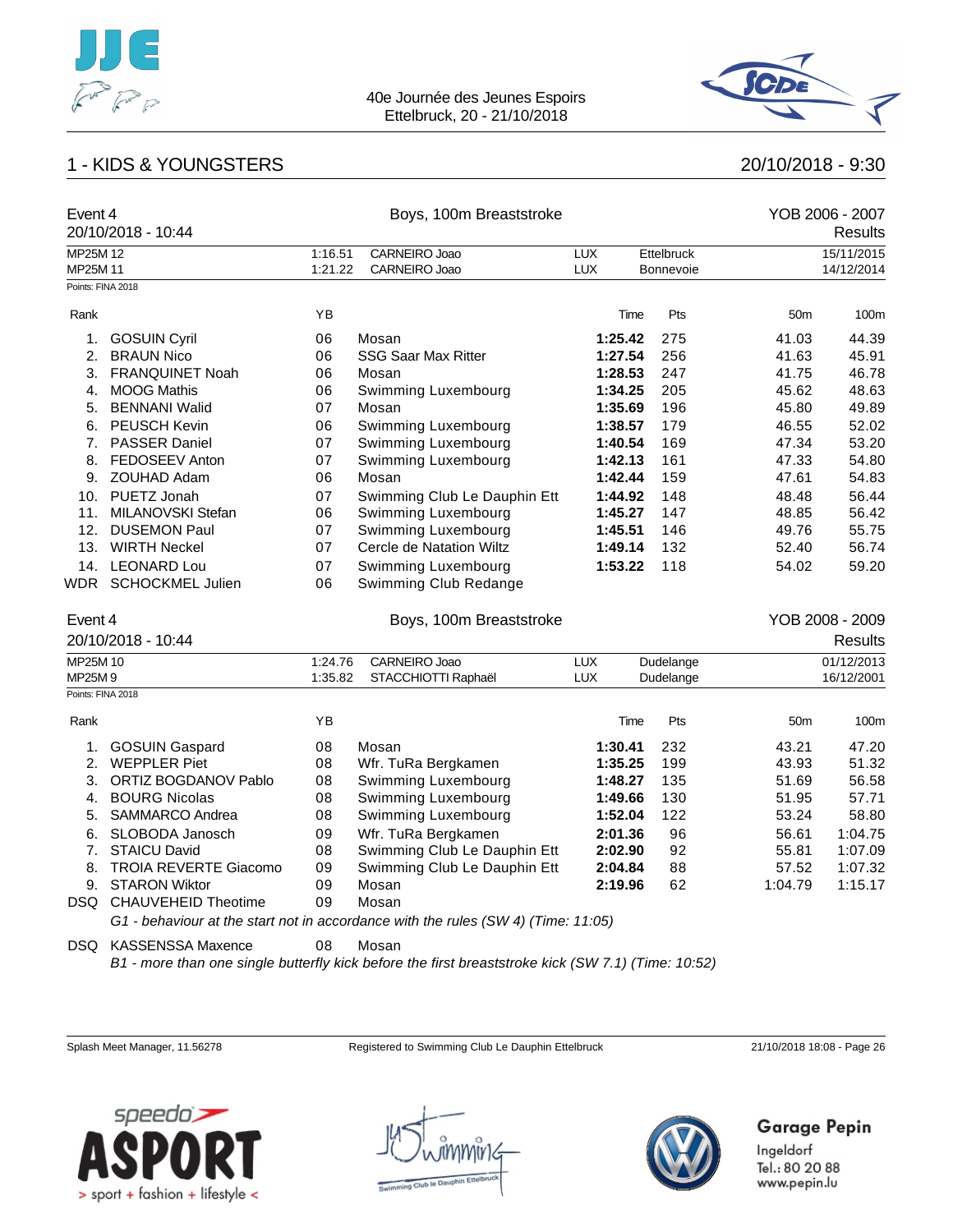



### 4 - TEENAGERS & OLDIES 21/10/2018 - 14:24

| Event 45          | 21/10/2018 - 15:54          |         | Boys, 100m Breaststroke                                                                                       |            |                   |                 | YOB 2004 - 2005<br><b>Results</b> |
|-------------------|-----------------------------|---------|---------------------------------------------------------------------------------------------------------------|------------|-------------------|-----------------|-----------------------------------|
| MP25M 14          |                             | 1:08.61 | CARNEIRO Joao                                                                                                 | <b>LUX</b> | <b>Diekirch</b>   |                 | 23/04/2017                        |
| MP25M 13          |                             | 1:11.38 | CARNEIRO Joao                                                                                                 | <b>LUX</b> | Oberkorn          |                 | 18/12/2016                        |
| Points: FINA 2018 |                             |         |                                                                                                               |            |                   |                 |                                   |
| Rank              |                             | ΥB      |                                                                                                               | Time       | Pts               | 50 <sub>m</sub> | 100m                              |
| 1.                | <b>LANNERS Nicolas</b>      | 04      | Schwammclub Deifferdang                                                                                       | 1:19.35    | 344               | 36.84           | 42.51                             |
| 2.                | <b>DURAKOVIC Tarik</b>      | 05      | Swimming Luxembourg                                                                                           | 1:20.57    | 328               | 38.24           | 42.33                             |
| 3.                | <b>BOURGUIGNON Benjamin</b> | 05      | Swimming Club Le Dauphin Ett                                                                                  | 1:22.09    | 310               | 38.87           | 43.22                             |
| 4.                | <b>NAFFOUTI Nael</b>        | 05      | Cercle de Natation Wiltz                                                                                      | 1:26.91    | 261               | 40.13           | 46.78                             |
|                   | 5. LEHMANN Alexander        | 05      | Wfr. TuRa Bergkamen                                                                                           | 1:29.20    | 242               | 41.60           | 47.60                             |
| 6.                | <b>OLINGER Liam</b>         | 05      | Schwammclub Monnerech                                                                                         | 1:29.92    | 236               | 42.20           | 47.72                             |
| 7.                | <b>DELIEGE Brice</b>        | 04      | <b>Natation Club Athus</b>                                                                                    | 1:30.30    | 233               | 41.63           | 48.67                             |
| 8.                | <b>KIRCH Paul</b>           | 05      | CNDu                                                                                                          | 1:31.24    | 226               | 43.04           | 48.20                             |
| 9.                | <b>MOHR Sam</b>             | 04      | Cercle Nautique Echternach                                                                                    | 1:34.54    | 203               | 45.50           | 49.04                             |
|                   | 10. LENEL Jules             | 04      | <b>Natation Club Athus</b>                                                                                    | 1:40.91    | 167               | 47.27           | 53.64                             |
| 11.               | <b>COLIN Mathias</b>        | 05      | <b>Natation Club Athus</b>                                                                                    | 1:42.75    | 158               | 47.17           | 55.58                             |
| <b>DSQ</b>        | <b>GUIOT Erwann</b>         | 05      | <b>Natation Club Athus</b>                                                                                    |            |                   |                 |                                   |
|                   |                             |         | B11 - movements of the legs not simultaneous, not on the same horizontal plane or alternating (SW 7.4) (Time: |            |                   |                 |                                   |
|                   | 15:58                       |         |                                                                                                               |            |                   |                 |                                   |
|                   |                             |         |                                                                                                               |            |                   |                 |                                   |
| Event 45          |                             |         | Men, 100m Breaststroke                                                                                        |            |                   |                 | 2003 and older                    |
|                   | 21/10/2018 - 15:54          |         |                                                                                                               |            |                   |                 | <b>Results</b>                    |
| MP25M 18          |                             | 1:03.51 | STACCHIOTTI Raphaël                                                                                           | <b>LUX</b> | Luxembourg        |                 | 05/12/2010                        |
| MP25M 17          |                             | 1:02.94 | STACCHIOTTI Raphaël                                                                                           | <b>LUX</b> | Dudelange         |                 | 22/11/2009                        |
| MP25M 16          |                             | 1:04.56 | <b>ROLKO Ricky</b>                                                                                            | <b>LUX</b> | <b>Ettelbruck</b> |                 | 19/04/2015                        |
| MP25M 15          |                             | 1:06.21 | <b>ROLKO Ricky</b>                                                                                            | <b>LUX</b> | Bonnevoie         |                 | 14/12/2014                        |
| Points: FINA 2018 |                             |         |                                                                                                               |            |                   |                 |                                   |
| Rank              |                             | YB      |                                                                                                               | Time       | Pts               | 50 <sub>m</sub> | 100m                              |
| 1.                | <b>ROLKO Ricky</b>          | 99      | Swimming Luxembourg                                                                                           | 1:05.34    | 616               | 31.03           | 34.31                             |
| 2.                | VAN DEN BOSSCHE Yann        | 01      | Swimming Luxembourg                                                                                           | 1:07.09    | 569               | 31.35           | 35.74                             |
| 3.                | <b>STAIGER Jannis</b>       | 00      | <b>SSG Saar Max Ritter</b>                                                                                    | 1:08.33    | 539               | 32.25           | 36.08                             |
|                   | 4. FRIPPIAT Florian         | 98      | Natation Club Athus                                                                                           | 1:08.78    | 528               | 32.26           | 36.52                             |
| 5.                | <b>MORIS Cedric</b>         | 98      | Swimming Club Le Dauphin Ett                                                                                  | 1:10.22    | 496               | 33.44           | 36.78                             |
| 6.                | <b>LANNERS Bob</b>          | 02      | Schwammclub Deifferdang                                                                                       | 1:12.26    | 455               | 33.87           | 38.39                             |
| 7.                | <b>WALTZING Loic</b>        | 00      | Schwammclub Deifferdang                                                                                       | 1:13.40    | 434               | 35.90           | 37.50                             |
| 8.                | <b>BANKY Jordan</b>         | 01      | Swimming Luxembourg                                                                                           | 1:14.21    | 420               | 34.49           | 39.72                             |
| 9.                | <b>WIECZOREK Felix</b>      | 02      | Wfr. TuRa Bergkamen                                                                                           | 1:19.25    | 345               | 37.30           | 41.95                             |
| 10.               | <b>BOURCKEL Mike</b>        | 03      | Cercle de Natation Wiltz                                                                                      | 1:19.93    | 336               | 38.00           | 41.93                             |
| 11.               | <b>MULDER Anael</b>         | 02      | <b>Natation Club Athus</b>                                                                                    | 1:21.71    | 315               | 38.07           | 43.64                             |
| 12.               | <b>JACOBY Dale</b>          | 02      | Cercle de Natation Wiltz                                                                                      | 1:26.68    | 264               | 39.83           | 46.85                             |
|                   | DSQ DUBOS Simon             | 00      | Cercle de Natation Diekirch                                                                                   |            |                   |                 |                                   |

*B2 - head did not break the surface at the 2nd arm pull after start / turn (SW 7.4) (Time: 16:05)*

Splash Meet Manager, 11.56278 Registered to Swimming Club Le Dauphin Ettelbruck 21/10/2018 18:08 - Page 27





### **Garage Pepin**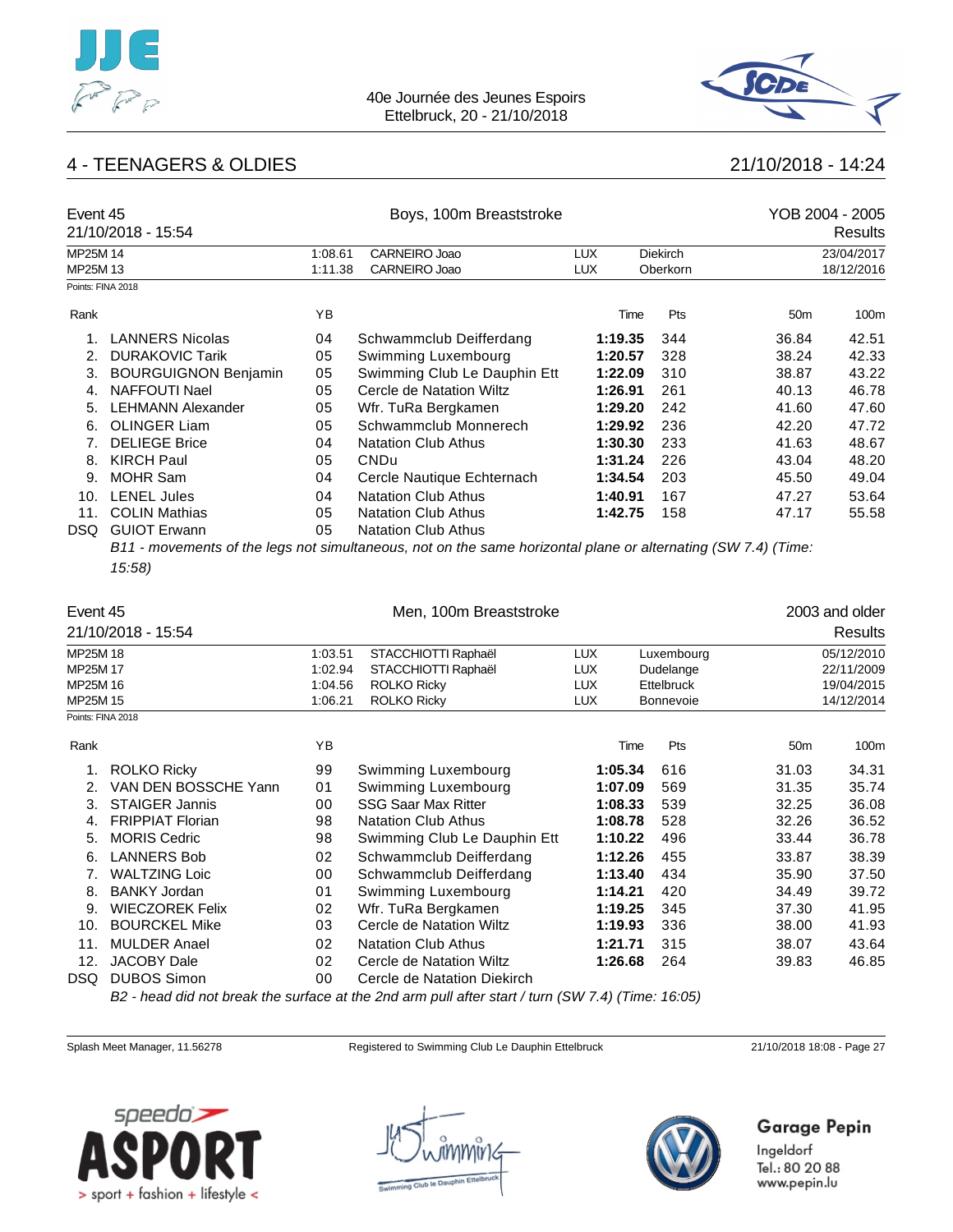



#### Event 45, Men, 100m Breaststroke, 2003 and older

| Rank |                                        | ΥB         |                                                        | Time | Pts | 50 <sub>m</sub> | 100m |
|------|----------------------------------------|------------|--------------------------------------------------------|------|-----|-----------------|------|
|      | DNS HASANOVIC Adin<br>DNS LETSCH David | 02.<br>02. | Cercle de Natation Wiltz<br>Cercle Nautique Echternach |      |     |                 |      |
|      | DNS THILL Victor                       | 03.        | Cercle Nautique Echternach                             |      |     |                 |      |
|      | WDR NICOLAS Jeff                       |            | Cercle de Natation Wiltz                               |      |     |                 |      |





Garage Pepin



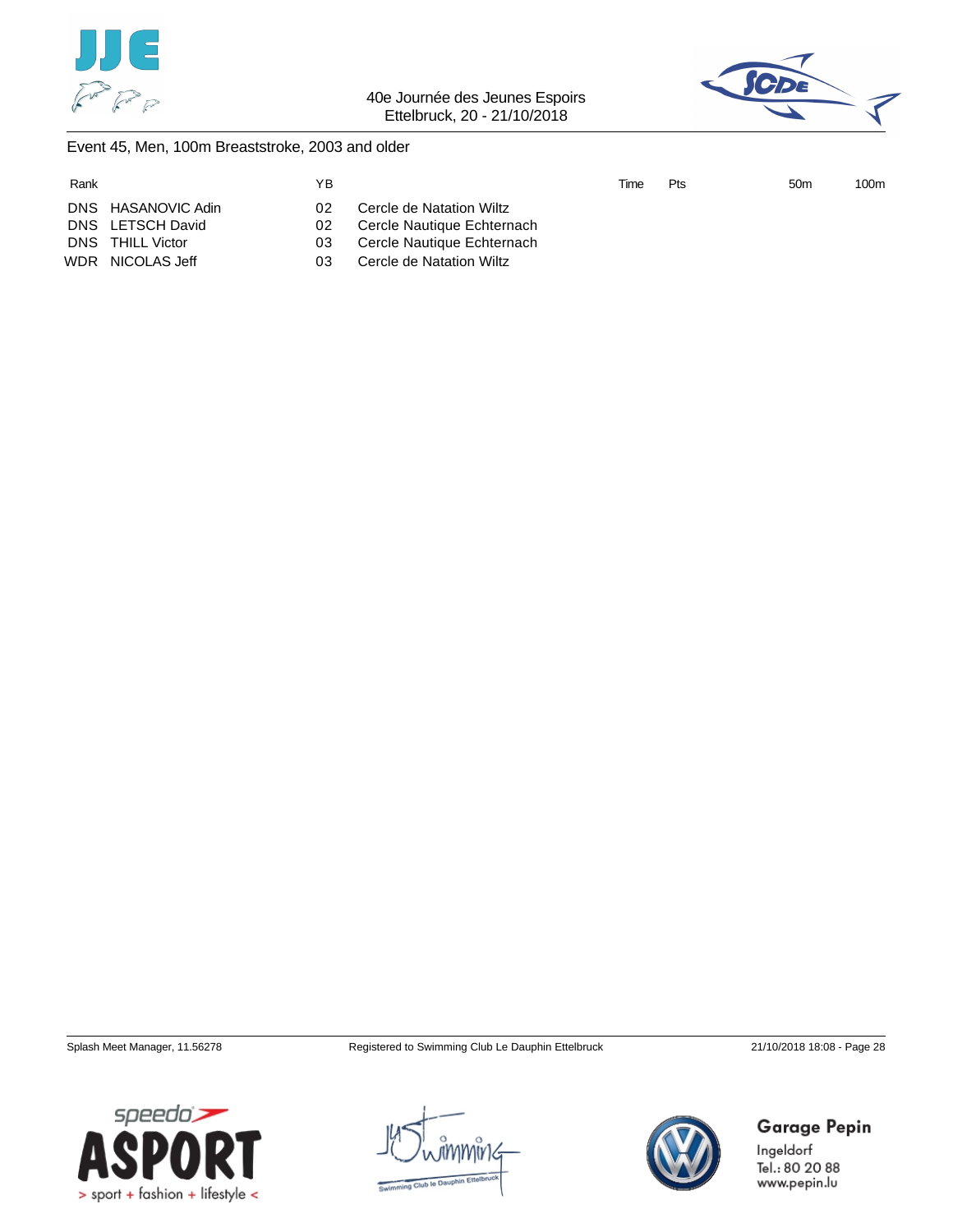



### 2 - YOUNGSTERS 20/10/2018 - 14:37

| Boys, 200m Breaststroke<br>Event 19<br>20/10/2018 - 15:11 |                        |    |                    |                                      |             |                          |                        | YOB 2006 - 2007 | Results          |                          |
|-----------------------------------------------------------|------------------------|----|--------------------|--------------------------------------|-------------|--------------------------|------------------------|-----------------|------------------|--------------------------|
| MP25M 12                                                  |                        |    | 2:44.53            | CARNEIRO Joao                        |             | <b>LUX</b>               |                        |                 |                  | 12/12/2015               |
| MP25M 11                                                  |                        |    | 2:56.67            | CARNEIRO Joao                        |             | <b>LUX</b>               | Bonnevoie              |                 |                  | 13/12/2014               |
|                                                           | Points: FINA 2018      |    |                    |                                      |             |                          |                        |                 |                  |                          |
| Rank                                                      |                        | YB |                    |                                      | Time        | Pts                      | 50 <sub>m</sub>        | 100m            | 150 <sub>m</sub> | 200m                     |
|                                                           | 1. RAJE Michael        | 06 |                    | <b>SSG Saar Max Ritter</b>           | 2:35.13 467 |                          | 33.66                  | 39.62           | 40.68            | 41.17                    |
| 2.                                                        | RIKKERT Thijmen        | 06 |                    | Swimming Luxembourg                  | 3:07.31 265 |                          | 44.37                  | 47.77           | 47.79            | 47.38                    |
| 3.                                                        | <b>CALMES Nicolas</b>  | 06 |                    | Schwammclub Monnerech                | 3:08.67 260 |                          | 43.51                  | 48.09           | 49.70            | 47.37                    |
|                                                           | 4. BRAUN Nico          | 06 |                    | <b>SSG Saar Max Ritter</b>           | 3:09.66 256 |                          | 43.41                  | 49.31           | 49.31            | 47.63                    |
|                                                           | 5. BENNANI Walid       | 07 | Mosan              |                                      | 3:20.34 217 |                          | 47.35                  | 50.27           | 52.11            | 50.61                    |
|                                                           | 6. FEDOSEEV Anton      | 07 |                    | Swimming Luxembourg                  | 3:28.86 191 |                          | 48.06                  | 53.56           | 55.55            | 51.69                    |
| 7.                                                        | <b>DUSEMON Paul</b>    | 07 |                    | Swimming Luxembourg                  | 3:40.86 162 |                          | 50.94                  | 57.01           | 57.09            | 55.82                    |
|                                                           | 8. LEY Jamie           | 07 |                    | Swimming Club Le Dauphin 3:41.10 161 |             |                          | 48.46                  | 57.68           | 54.78            | 1:00.18                  |
|                                                           | 9. PASSER Daniel       | 07 |                    | Swimming Luxembourg                  | 3:43.93 155 |                          | 47.76                  | 58.02           | 1:00.97          | 57.18                    |
|                                                           | 10. BECIROVIC Benjamin | 07 |                    | Swimming Club Redange                | 3:50.34 142 |                          | 53.34                  | 1:00.38         | 59.55            | 57.07                    |
| 11.                                                       | PUETZ Jonah            | 07 |                    | Swimming Club Le Dauphin 3:51.57 140 |             |                          | 52.51                  | 1:00.97         | 1:00.46          | 57.63                    |
|                                                           | 12. WIRTH Neckel       | 07 |                    | Cercle de Natation Wiltz             | 3:53.02 138 |                          | 54.05                  | 1:00.40         | 1:01.61          | 56.96                    |
|                                                           | 13. LEONARD Lou        | 07 |                    | Swimming Luxembourg                  | 4:04.40 119 |                          | 58.53                  | 1:03.69         | 1:01.22          | 1:00.96                  |
|                                                           | 14. LUDOVICY Steve     | 07 |                    | Swimming Club Le Dauphin 4:08.50 113 |             |                          | 57.38                  | 1:05.02         | 1:04.65          | 1:01.45                  |
| Event 19                                                  |                        |    |                    | Boys, 200m Breaststroke              |             |                          |                        |                 | YOB 2008 - 2009  |                          |
|                                                           | 20/10/2018 - 15:11     |    |                    |                                      |             |                          |                        |                 |                  | <b>Results</b>           |
|                                                           |                        |    |                    |                                      |             |                          |                        |                 |                  |                          |
| MP25M 10<br>MP25M9                                        |                        |    | 3:04.22<br>3:26.51 | CARNEIRO Joao<br>STACCHIOTTI Raphaël |             | <b>LUX</b><br><b>LUX</b> | Dudelange<br>Dudelange |                 |                  | 30/11/2013<br>16/12/2001 |
|                                                           | Points: FINA 2018      |    |                    |                                      |             |                          |                        |                 |                  |                          |
| Rank                                                      |                        | YB |                    |                                      | Time        | Pts                      | 50 <sub>m</sub>        | 100m            | 150m             | 200m                     |
|                                                           |                        |    |                    |                                      |             |                          |                        |                 |                  |                          |
|                                                           | 1. GOSUIN Gaspard      | 08 | Mosan              |                                      | 3:15.33 234 |                          | 46.21                  | 49.32           | 51.13            | 48.67                    |
|                                                           | 2. WEPPLER Piet        | 08 |                    | Wfr. TuRa Bergkamen                  | 3:30.63 186 |                          | 45.98                  | 55.29           | 56.35            | 53.01                    |
|                                                           | 3. VIGUIER Evan        | 08 |                    | Swimming Luxembourg                  | 3:33.32 179 |                          | 48.91                  | 54.03           | 55.07            | 55.31                    |
|                                                           | 4. SAMMARCO Andrea     | 08 |                    | Swimming Luxembourg                  | 3:52.03 139 |                          | 54.22                  | 59.22           | 1:00.39          | 58.20                    |
|                                                           | 5. VISSER Mats         | 08 |                    | Swimming Club Le Dauphin 3:52.06 139 |             |                          | 51.68                  | 1:01.89         | 1:03.43          | 55.06                    |
| 6.                                                        | SLOBODA Janosch        | 09 |                    | Wfr. TuRa Bergkamen                  | 4:16.03 104 |                          | 57.07                  | 1:06.08         | 1:06.09          | 1:06.79                  |
|                                                           |                        |    |                    |                                      |             |                          |                        |                 |                  |                          |

Splash Meet Manager, 11.56278 Registered to Swimming Club Le Dauphin Ettelbruck 21/10/2018 18:08 - Page 29





# Garage Pepin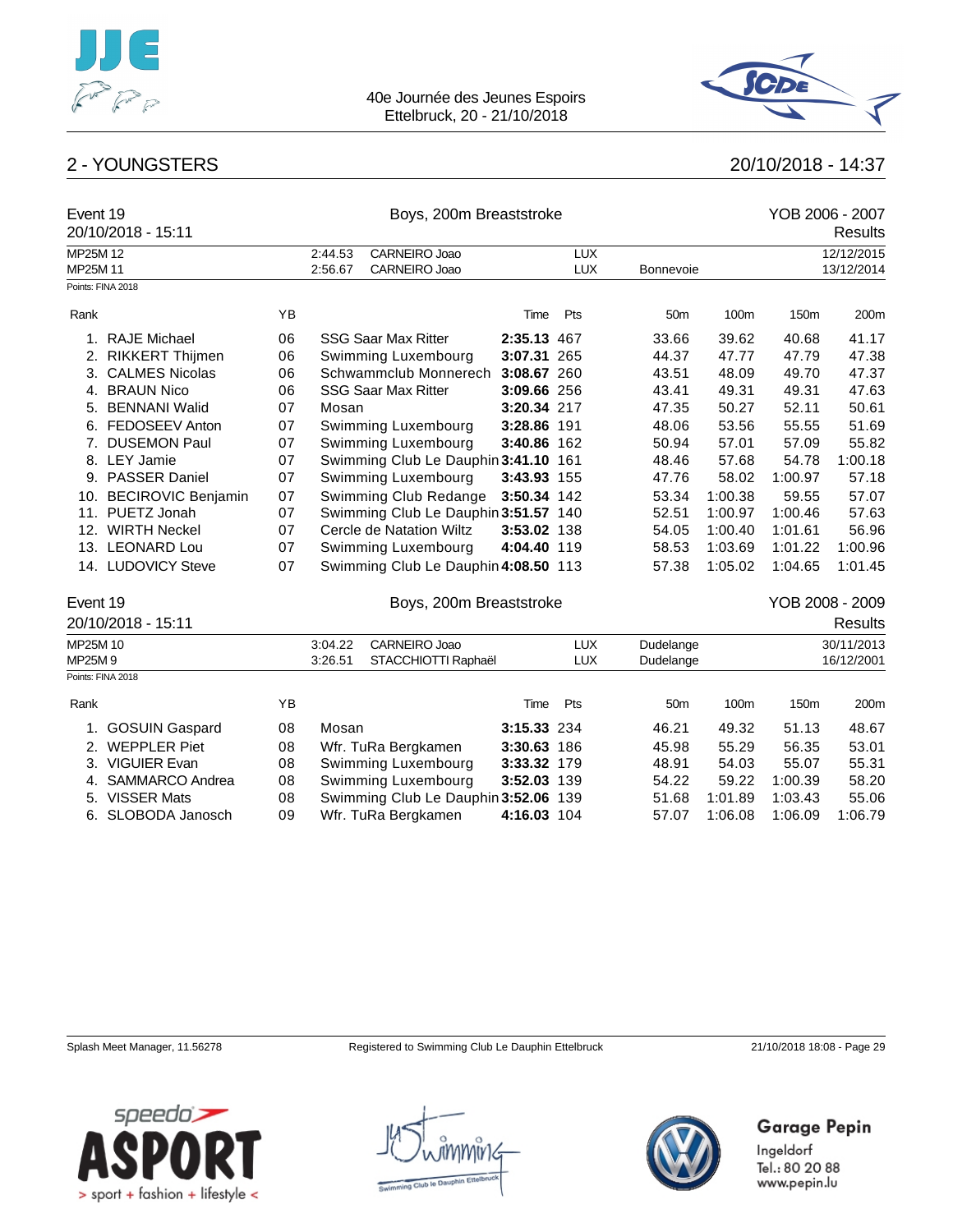



# 3 - TEENAGERS & OLDIES 21/10/2018 - 9:30

| Event 35             | 21/10/2018 - 11:11            |    | Boys, 200m Breaststroke |                                        |             |                          |                            |       | YOB 2004 - 2005<br>Results |                          |  |
|----------------------|-------------------------------|----|-------------------------|----------------------------------------|-------------|--------------------------|----------------------------|-------|----------------------------|--------------------------|--|
| MP25M 14<br>MP25M 13 |                               |    | 2:32.07<br>2:33.81      | CARNEIRO Joao<br>CARNEIRO Joao         |             | <b>LUX</b><br><b>LUX</b> | Loué (BEL)<br>Bruges (BEL) |       |                            | 15/07/2017<br>12/11/2016 |  |
|                      | Points: FINA 2018             |    |                         |                                        |             |                          |                            |       |                            |                          |  |
| Rank                 |                               | YB |                         |                                        | Time        | Pts                      | 50 <sub>m</sub>            | 100m  | 150m                       | 200m                     |  |
| 1.                   | <b>LUCARELLI Riccardo</b>     | 05 |                         | Swimming Luxembourg                    | 2:34.83 470 |                          | 35.48                      | 39.96 | 40.38                      | 39.01                    |  |
| 2.                   | <b>DURAKOVIC Tarik</b>        | 05 |                         | Swimming Luxembourg                    | 2:52.00 343 |                          | 38.07                      | 43.46 | 47.24                      | 43.23                    |  |
| 3.                   | <b>BOURGUIGNON Benjamin05</b> |    |                         | Swimming Club Le Dauphin 2:55.71 322   |             |                          | 39.68                      | 45.56 | 46.08                      | 44.39                    |  |
| 4.                   | <b>THILL Nicolas</b>          | 05 |                         | Swimming Luxembourg                    | 3:03.49 282 |                          | 42.78                      | 46.26 | 48.76                      | 45.69                    |  |
|                      | 5. LEHMANN Alexander          | 05 |                         | Wfr. TuRa Bergkamen                    | 3:15.02 235 |                          | 42.60                      | 49.51 | 51.80                      | 51.11                    |  |
| 6.                   | LINDMARK MELO Hugo            | 04 | <b>CNDu</b>             |                                        | 3:15.20 234 |                          | 42.96                      | 50.06 | 51.67                      | 50.51                    |  |
|                      | 7. MOHR Sam                   | 04 |                         | Cercle Nautique Echternach 3:18.01 225 |             |                          | 44.35                      | 50.75 | 52.28                      | 50.63                    |  |
| Event 35             |                               |    |                         | Men, 200m Breaststroke                 |             |                          |                            |       |                            | 2003 and older           |  |
|                      | 21/10/2018 - 11:11            |    |                         |                                        |             |                          |                            |       |                            | Results                  |  |
| MP25M 18             |                               |    | 2:16.81                 | <b>CARNOL Laurent</b>                  |             | <b>LUX</b>               | Debrecen (HUN)             |       |                            | 16/12/2007               |  |
| MP25M 17             |                               |    | 2:18.16                 | STACCHIOTTI Raphaël                    |             | <b>LUX</b>               | Dudelange                  |       |                            | 21/11/2009               |  |
| MP25M 16             |                               |    | 2:21.38                 | <b>ROK Ricky</b>                       |             | <b>LUX</b>               | Dudelange                  |       |                            | 12/12/2015               |  |
| MP25M 15             |                               |    | 2:25.91                 | STACCHIOTTI Raphaël                    |             | <b>LUX</b>               | Ettelbruck                 |       |                            | 21/10/2007               |  |
|                      | Points: FINA 2018             |    |                         |                                        |             |                          |                            |       |                            |                          |  |
| Rank                 |                               | YB |                         |                                        | Time        | Pts                      | 50 <sub>m</sub>            | 100m  | 150 <sub>m</sub>           | 200m                     |  |
| 1.                   | VAN DEN BOSSCHE Yann 01       |    |                         | Swimming Luxembourg                    | 2:28.06 538 |                          | 32.39                      | 37.80 | 39.08                      | 38.79                    |  |
| 2.                   | <b>WALTZING Loic</b>          | 00 |                         | Schwammclub Deifferdang 2:35.27 466    |             |                          | 34.88                      | 40.16 | 40.85                      | 39.38                    |  |
| 3.                   | <b>LANNERS Bob</b>            | 02 |                         | Schwammclub Deifferdang 2:38.70 437    |             |                          | 35.01                      | 41.42 | 41.03                      | 41.24                    |  |
| 4.                   | <b>JACOBY Dale</b>            | 02 |                         | Cercle de Natation Wiltz               | 3:05.14 275 |                          | 40.59                      | 47.76 | 48.93                      | 47.86                    |  |
|                      | 5. ARNAUDIES David            | 02 | <b>CNDu</b>             |                                        | 3:10.98 250 |                          | 41.08                      | 47.38 | 51.15                      | 51.37                    |  |
| <b>DNS</b>           | <b>MARIK Jaroslav</b>         | 01 | <b>CNDu</b>             |                                        |             |                          |                            |       |                            |                          |  |

DNS THILL Victor **03** Cercle Nautique Echternach

Splash Meet Manager, 11.56278 Registered to Swimming Club Le Dauphin Ettelbruck 21/10/2018 18:08 - Page 30

Garage Pepin



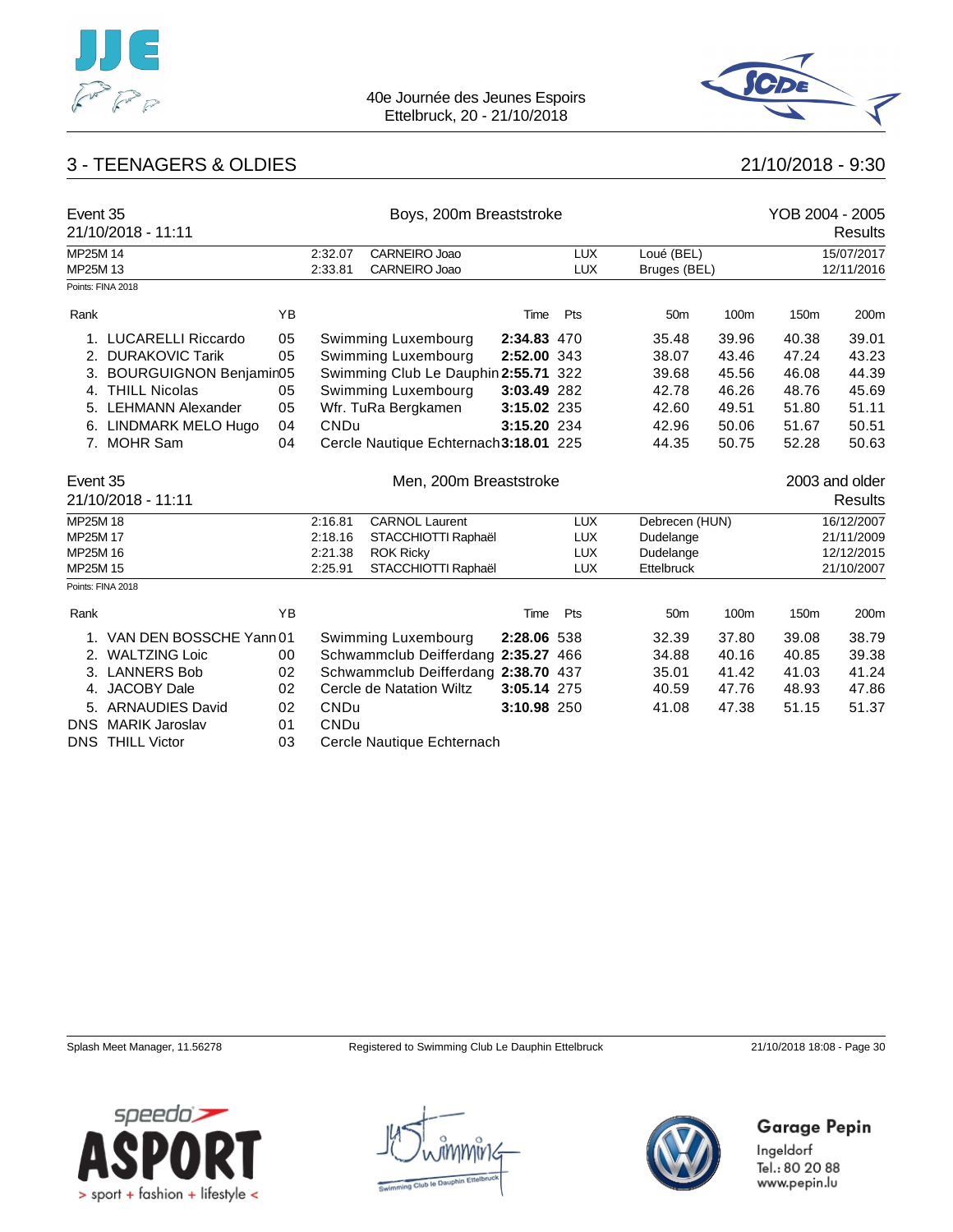



### 1 - KIDS & YOUNGSTERS 20/10/2018 - 9:30

| Event 7<br>20/10/2018 - 11:08 |                            |    | Boys, 50m Butterfly                                                                                           |       | YOB 2006 - 2007<br>Results |  |  |
|-------------------------------|----------------------------|----|---------------------------------------------------------------------------------------------------------------|-------|----------------------------|--|--|
| Points: FINA 2018             |                            |    |                                                                                                               |       |                            |  |  |
| Rank                          |                            | YB |                                                                                                               | Time  | Pts                        |  |  |
| $1_{-}$                       | <b>RAJE Michael</b>        | 06 | <b>SSG Saar Max Ritter</b>                                                                                    | 27.65 | 490                        |  |  |
| 2.                            | <b>SREENIVASAN Jaiden</b>  | 07 | Schwammclub Monnerech                                                                                         | 34.98 | 242                        |  |  |
| 3.                            | <b>THILL Louis</b>         | 07 | Swimming Luxembourg                                                                                           | 37.20 | 201                        |  |  |
| 4.                            | <b>WESTER Ben</b>          | 06 | <b>CNDu</b>                                                                                                   | 38.05 | 188                        |  |  |
|                               | 5. HAAG Yanic              | 07 | Swimming Club Redange                                                                                         | 40.18 | 159                        |  |  |
| 6.                            | <b>ESCHETTE Louis</b>      | 07 | Cercle de Natation Wiltz                                                                                      | 40.59 | 154                        |  |  |
|                               | 7. JAAS Joe                | 06 | Swimming Club Le Dauphin Ett                                                                                  | 40.71 | 153                        |  |  |
|                               | 8. SOGOMONIAN Emin         | 07 | Mosan                                                                                                         | 41.11 | 149                        |  |  |
|                               | 9. LEY Jamie               | 07 | Swimming Club Le Dauphin Ett                                                                                  | 44.12 | 120                        |  |  |
|                               | 10. WIRTH Neckel           | 07 | Cercle de Natation Wiltz                                                                                      | 46.51 | 102                        |  |  |
|                               | 11. KERSCHEN Noah          | 07 | Swimming Club Le Dauphin Ett                                                                                  | 51.49 | 75                         |  |  |
|                               | 12. TEXEIRA GRAVELOS Diogo | 06 | Swimming Club Redange                                                                                         | 52.15 | 73                         |  |  |
|                               | DSQ WEYLAND Philippe       | 07 | Swimming Luxembourg                                                                                           |       |                            |  |  |
|                               | 11:25                      |    | P5 - did not touch the wall with both hands simultaneously and separated at the turn / finish (SW 8.4) (Time: |       |                            |  |  |
|                               | DNS GONZALEZ PEREZ Rodrigo | 07 | Swimming Luxembourg                                                                                           |       |                            |  |  |
|                               | DNS SCHARF Herman          | 07 | Swimming Luxembourg                                                                                           |       |                            |  |  |
| Event 7                       | 20/10/2018 - 11:08         |    | Boys, 50m Butterfly                                                                                           |       | YOB 2008 - 2009<br>Results |  |  |
| Points: FINA 2018             |                            |    |                                                                                                               |       |                            |  |  |
| Rank                          |                            | YB |                                                                                                               | Time  | Pts                        |  |  |
|                               |                            |    | Mosan                                                                                                         | 40.22 | 159                        |  |  |
| 1.                            | <b>GOSUIN Gaspard</b>      | 08 |                                                                                                               |       |                            |  |  |
|                               | 2. KRIES Leo               | 08 | Swimming Luxembourg                                                                                           | 44.69 | 116                        |  |  |
| 3.                            | <b>MOOG Jules</b>          | 08 | Swimming Luxembourg                                                                                           | 49.22 | 86                         |  |  |
|                               | WDR KROMBACH Alex          | 08 | Swimming Luxembourg                                                                                           |       |                            |  |  |

Splash Meet Manager, 11.56278 Registered to Swimming Club Le Dauphin Ettelbruck 21/10/2018 18:08 - Page 31

Garage Pepin



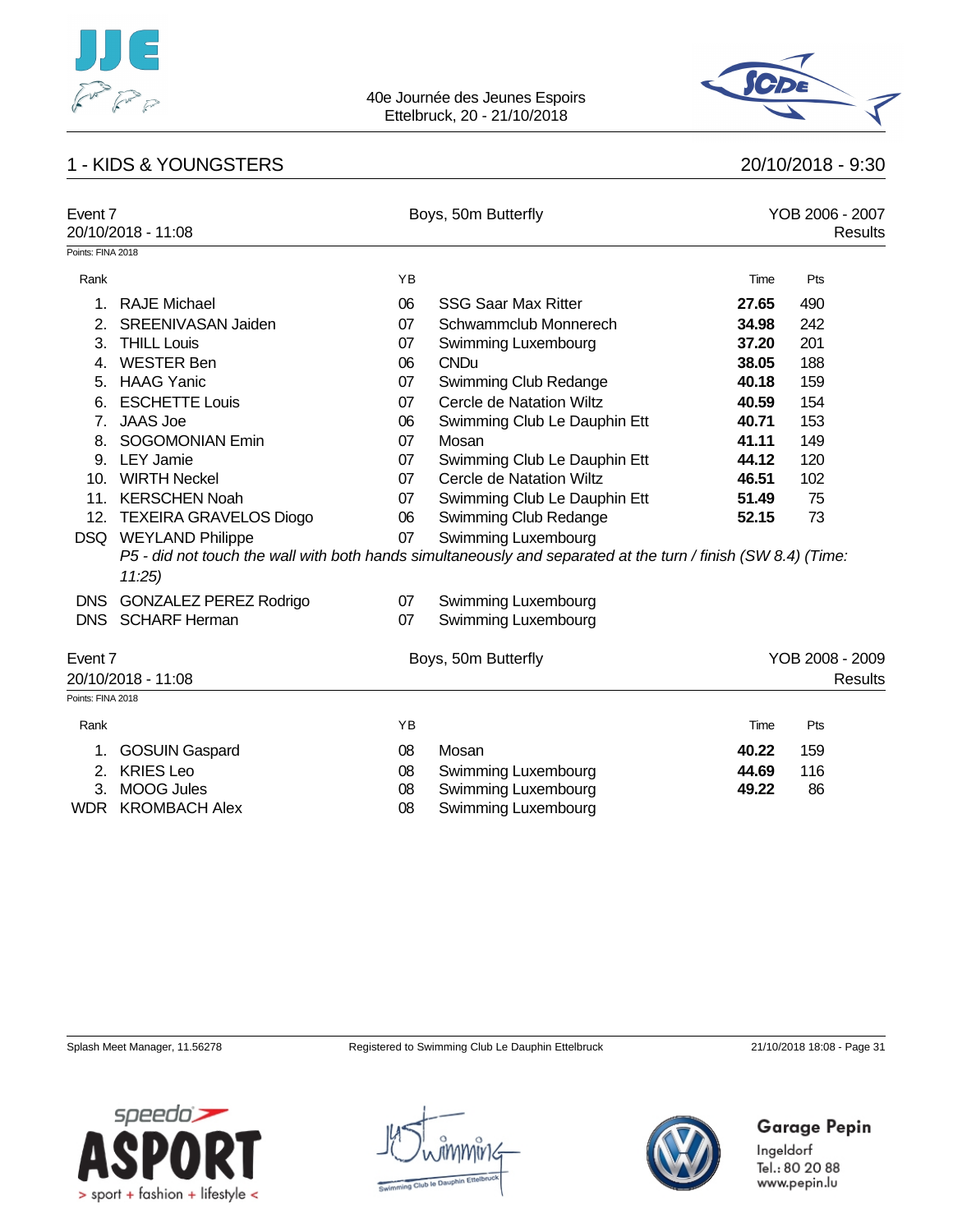



| Event 14   |                         |         | Boys, 100m Butterfly                                                                                                 |            |                  |                 | YOB 2006 - 2007 |
|------------|-------------------------|---------|----------------------------------------------------------------------------------------------------------------------|------------|------------------|-----------------|-----------------|
|            | 20/10/2018 - 12:16      |         |                                                                                                                      |            |                  |                 | Results         |
| MP25M 12   |                         | 1:06.57 | DALEIDEN C. Ralph                                                                                                    | <b>LUX</b> |                  |                 | 19/12/2015      |
| MP25M 11   |                         | 1:14.17 | <b>DALEIDEN Ralph</b>                                                                                                | <b>LUX</b> | <b>Bonnevoie</b> |                 | 13/12/2014      |
|            | Points: FINA 2018       |         |                                                                                                                      |            |                  |                 |                 |
| Rank       |                         | YB      |                                                                                                                      | Time       | Pts              | 50 <sub>m</sub> | 100m            |
| 1.         | <b>RIKKERT Thijmen</b>  | 06      | Swimming Luxembourg                                                                                                  | 1:20.15    | 215              | 37.91           | 42.24           |
| 2.         | <b>GOSUIN Cyril</b>     | 06      | Mosan                                                                                                                | 1:23.25    | 192              | 39.51           | 43.74           |
| 3.         | <b>CHAUSSARD Albert</b> | 07      | <b>CNDu</b>                                                                                                          | 1:28.04    | 162              | 39.20           | 48.84           |
| 4.         | <b>THILL Louis</b>      | 07      | Swimming Luxembourg                                                                                                  | 1:28.54    | 160              | 42.64           | 45.90           |
| 5.         | MILANOVSKI Stefan       | 06      | Swimming Luxembourg                                                                                                  | 1:35.26    | 128              | 42.44           | 52.82           |
| 6.         | SOGOMONIAN Emin         | 07      | Mosan                                                                                                                | 1:37.87    | 118              | 44.71           | 53.16           |
| 7.         | <b>BENNANI Walid</b>    | 07      | Mosan                                                                                                                | 1:41.82    | 105              | 48.90           | 52.92           |
| 8.         | FEDOSEEV Anton          | 07      | Swimming Luxembourg                                                                                                  | 1:42.48    | 103              | 46.91           | 55.57           |
| DSQ.       | <b>PEUSCH Kevin</b>     | 06      | Swimming Luxembourg                                                                                                  |            |                  |                 |                 |
|            |                         |         | P5 - did not touch the wall with both hands simultaneously and separated at the turn / finish (SW 8.4) (Time: 12:40) |            |                  |                 |                 |
| <b>DNS</b> | <b>CALMES Nicolas</b>   | 06      | Schwammclub Monnerech                                                                                                |            |                  |                 |                 |
| Event 14   |                         |         | Boys, 100m Butterfly                                                                                                 |            |                  |                 | YOB 2008 - 2009 |
|            | 20/10/2018 - 12:16      |         |                                                                                                                      |            |                  |                 | <b>Results</b>  |
| MP25M 10   |                         | 1:20.38 | À ÉTABLIR                                                                                                            | <b>LUX</b> |                  |                 | 16/12/1999      |
| MP25M9     |                         | 1:25.94 | À ÉTABLIR                                                                                                            | <b>LUX</b> |                  |                 | 16/12/1999      |
|            | Points: FINA 2018       |         |                                                                                                                      |            |                  |                 |                 |
| Rank       |                         | YB      |                                                                                                                      | Time       | Pts              | 50 <sub>m</sub> | 100m            |
| 1.         | <b>GOSUIN Gaspard</b>   | 08      | Mosan                                                                                                                | 1:40.39    | 109              | 43.40           | 56.99           |
| 2.         | <b>WEPPLER Piet</b>     | 08      | Wfr. TuRa Bergkamen                                                                                                  | 1:46.35    | 92               | 45.76           | 1:00.59         |

Splash Meet Manager, 11.56278 Registered to Swimming Club Le Dauphin Ettelbruck 21/10/2018 18:08 - Page 32





Garage Pepin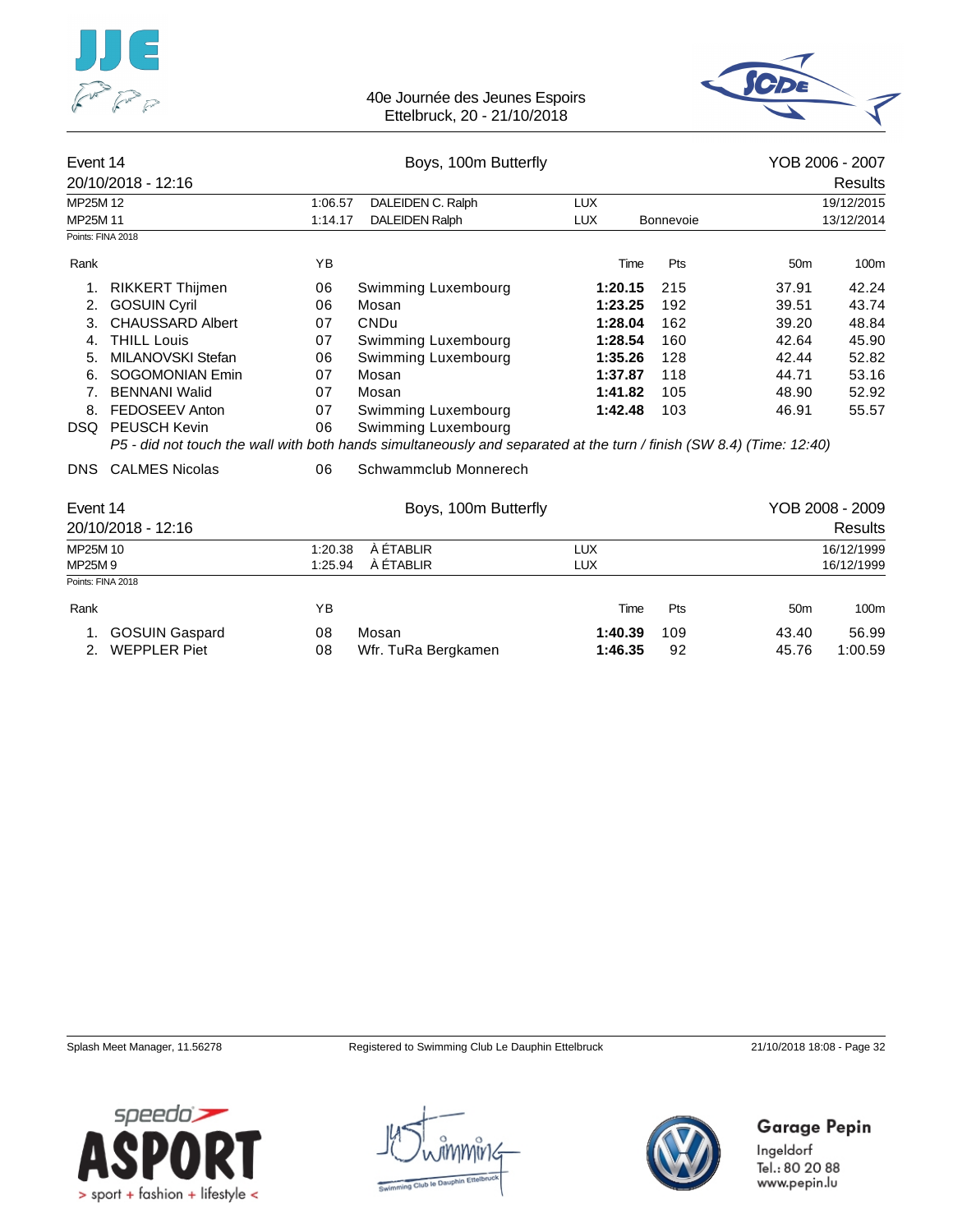



# 3 - TEENAGERS & OLDIES 21/10/2018 - 9:30

| Event 37          | 21/10/2018 - 11:36        |         | Boys, 100m Butterfly                       |            |       |                         |                 | YOB 2004 - 2005<br>Results |
|-------------------|---------------------------|---------|--------------------------------------------|------------|-------|-------------------------|-----------------|----------------------------|
| MP25M 14          |                           | 1:01.89 | ACKERMANN Joé                              | <b>LUX</b> |       | Dudelange               |                 | 24/11/2007                 |
| MP25M 13          |                           | 1:04.24 | DALEIDEN C. Ralph                          | <b>LUX</b> |       |                         |                 | 24/04/2016                 |
| Points: FINA 2018 |                           |         |                                            |            |       |                         |                 |                            |
| Rank              |                           | YB      |                                            |            | Time  | Pts                     | 50 <sub>m</sub> | 100m                       |
| 1.                | <b>LANNERS Nicolas</b>    | 04      | Schwammclub Deifferdang                    | 1:03.99    |       | 424                     | 29.88           | 34.11                      |
| 2.                | <b>LUCARELLI Riccardo</b> | 05      | Swimming Luxembourg                        | 1:04.04    |       | 423                     | 30.36           | 33.68                      |
| 3.                | SIMAO NOGUEIRA Joao       | 04      | Schwammclub Deifferdang                    | 1:05.46    |       | 396                     | 29.99           | 35.47                      |
| 4.                | <b>JAAS Jeff</b>          | 04      | Swimming Club Le Dauphin Ett               | 1:06.24    |       | 382                     | 29.92           | 36.32                      |
| 5.                | <b>STRASSEL Max</b>       | 04      | <b>SSG Saar Max Ritter</b>                 | 1:07.02    |       | 369                     | 31.23           | 35.79                      |
| 6.                | <b>FLOREAN Darius</b>     | 05      | Swimming Luxembourg                        | 1:07.47    |       | 361                     | 31.10           | 36.37                      |
| 7.                | <b>SUKHANOV Maxim</b>     | 04      | <b>CNDu</b>                                | 1:11.24    |       | 307                     | 32.30           | 38.94                      |
| 8.                | <b>DENTER Arthur</b>      | 04      | Cercle Nautique Echternach                 | 1:18.40    |       | 230                     | 34.30           | 44.10                      |
| 9.                | <b>KEMP Finn</b>          | 05      | Swimming Luxembourg                        | 1:18.68    |       | 228                     | 35.65           | 43.03                      |
| 10.               | <b>OLINGER Liam</b>       | 05      | Schwammclub Monnerech                      | 1:20.28    |       | 214                     | 35.77           | 44.51                      |
| 11.               | FETZ Tom                  | 04      | Cercle Nautique Echternach                 | 1:28.56    |       | 160                     | 39.62           | 48.94                      |
| Event 37          | 21/10/2018 - 11:36        |         | Men, 100m Butterfly                        |            |       |                         |                 | 2003 and older<br>Results  |
| MP25M 17          |                           | 55.74   |                                            | <b>LUX</b> |       |                         |                 | 21/11/2009                 |
| MP25M 16          |                           | 57.38   | STACCHIOTTI Raphaël<br>STACCHIOTTI Raphaël | <b>LUX</b> |       | Dudelange<br>Ettelbruck |                 | 20/04/2008                 |
| MP25M 15          |                           | 59.69   | STACCHIOTTI Raphaël                        | <b>LUX</b> |       | Ettelbruck              |                 | 22/04/2007                 |
| Points: FINA 2018 |                           |         |                                            |            |       |                         |                 |                            |
| Rank              |                           | YB      |                                            |            | Time  | Pts                     | 50 <sub>m</sub> | 100m                       |
| 1.                | <b>HERION Martin</b>      | 01      | Mosan                                      |            | 59.10 | 538                     | 27.64           | 31.46                      |
| 2.                | <b>SCHMITZ Jacques</b>    | 02      | Swimming Club Redange                      |            | 59.73 | 521                     | 27.92           | 31.81                      |
| 3.                | <b>BECKERS Felix</b>      | 01      | Swimming Club Le Dauphin Ett               | 1:02.11    |       | 463                     | 29.01           | 33.10                      |
| 4.                | <b>WALTZING Florian</b>   | 97      | Schwammclub Deifferdang                    | 1:03.29    |       | 438                     | 29.31           | 33.98                      |
| 5.                | <b>MORIS Cedric</b>       | 98      | Swimming Club Le Dauphin Ett               | 1:03.80    |       | 427                     | 29.77           | 34.03                      |
| 6.                | <b>UMLAUF Christopher</b> | 00      | <b>SSG Saar Max Ritter</b>                 | 1:04.49    |       | 414                     | 28.50           | 35.99                      |
| 7.                | STAIGER Jannis            | 00      | <b>SSG Saar Max Ritter</b>                 | 1:05.04    |       | 403                     | 29.83           | 35.21                      |
| 8.                | <b>WALTZING Loic</b>      | 00      | Schwammclub Deifferdang                    | 1:05.29    |       | 399                     | 29.76           | 35.53                      |
| 9.                | <b>ADAMI Mike</b>         | 99      | Swimming Club Le Dauphin Ett               | 1:05.95    |       | 387                     | 30.44           | 35.51                      |
| 10.               | <b>WEISS Maximilian</b>   | 02      | Wfr. TuRa Bergkamen                        | 1:06.10    |       | 384                     | 30.26           | 35.84                      |
| 11.               | CONSTANTINO CAEIRO Diogo  | 03      | CNDu                                       | 1:06.34    |       | 380                     | 30.84           | 35.50                      |
| 12.               | <b>WIRTH David</b>        | 02      | Schwammclub Deifferdang                    | 1:06.74    |       | 373                     | 30.73           | 36.01                      |
|                   | 13. WIECZOREK Felix       | 02      | Wfr. TuRa Bergkamen                        | 1:08.40    |       | 347                     | 31.29           | 37.11                      |
| 14.               | <b>PANIC Stevan</b>       | 02      | <b>CNDu</b>                                | 1:08.57    |       | 344                     | 30.20           | 38.37                      |
| 15.               | <b>QUEVRIN Lucas</b>      | 02      | Mosan                                      | 1:09.48    |       | 331                     | 32.64           | 36.84                      |
| 16.               | <b>KETTENMEYER Yul</b>    | 03      | Swimming Club Le Dauphin Ett               | 1:10.73    |       | 314                     | 31.83           | 38.90                      |
| 17.               | <b>BOURCKEL Mike</b>      | 03      | Cercle de Natation Wiltz                   | 1:12.75    |       | 288                     | 33.11           | 39.64                      |
| 18.               | WEIDERT Jo                | 03      | Cercle Nautique Echternach                 | 1:18.16    |       | 232                     | 35.28           | 42.88                      |
| 19.               | <b>GIRS Matheo</b>        | 02      | Cercle de Natation Wiltz                   | 1:25.02    |       | 180                     | 37.54           | 47.48                      |

Splash Meet Manager, 11.56278 Registered to Swimming Club Le Dauphin Ettelbruck 21/10/2018 18:08 - Page 33





# Garage Pepin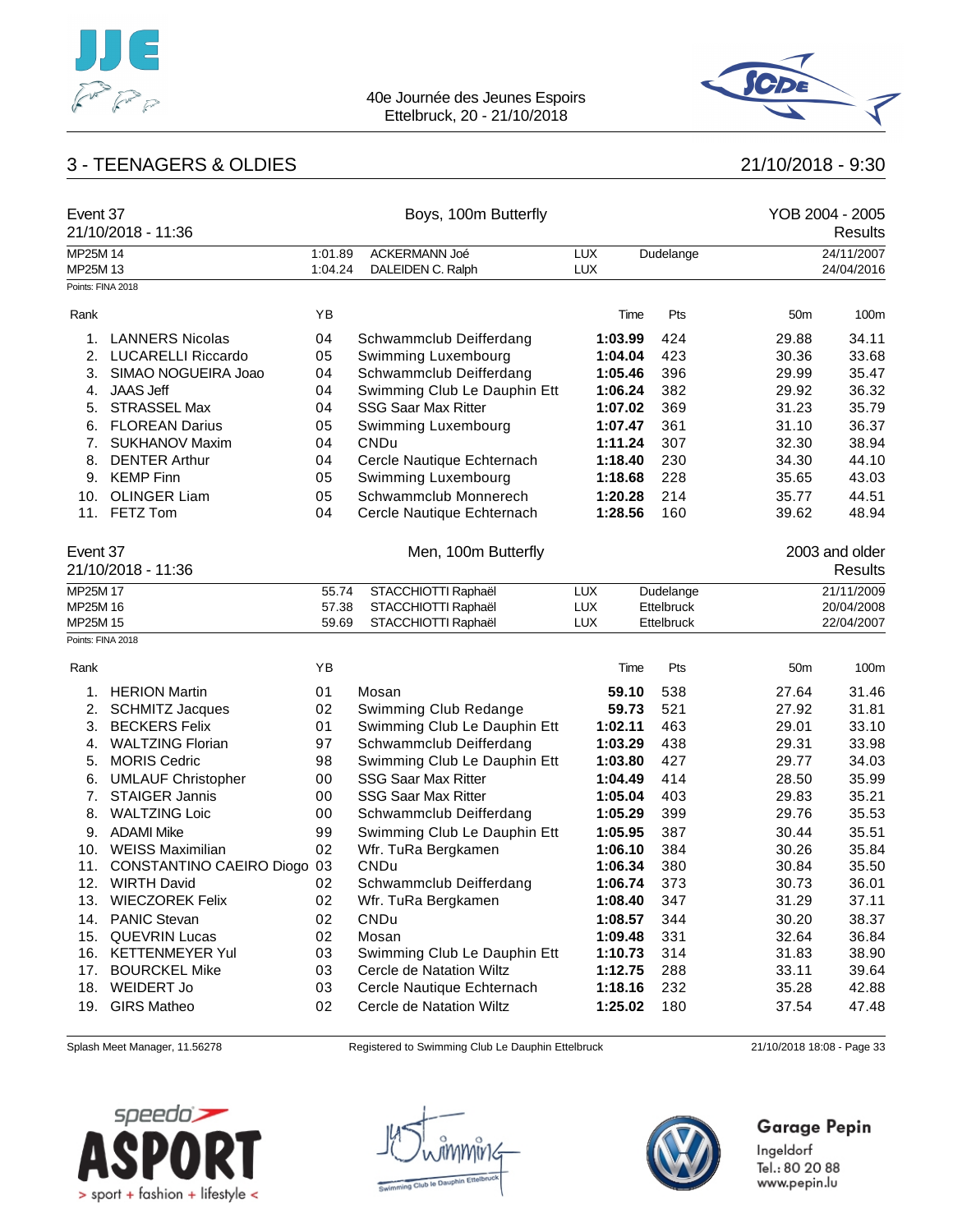



Event 37, Men, 100m Butterfly, 2003 and older

| Rank |                                                                                       | ΥB |                          | Time | Pts | 50 <sub>m</sub> | 100m |
|------|---------------------------------------------------------------------------------------|----|--------------------------|------|-----|-----------------|------|
|      | DSQ HASANOVIC Adin<br>G2 - Starting before the starting signal (SW 4.4) (Time: 11:39) | 02 | Cercle de Natation Wiltz |      |     |                 |      |
|      | WDR NICOLAS Jeff                                                                      | 03 | Cercle de Natation Wiltz |      |     |                 |      |
|      | WDR MOREAUX Maxime                                                                    | 02 | Swimming Club Redange    |      |     |                 |      |





Garage Pepin

Ingeldorf Tel.: 80 20 88 www.pepin.lu

speedo > sport + fashion + lifestyle <

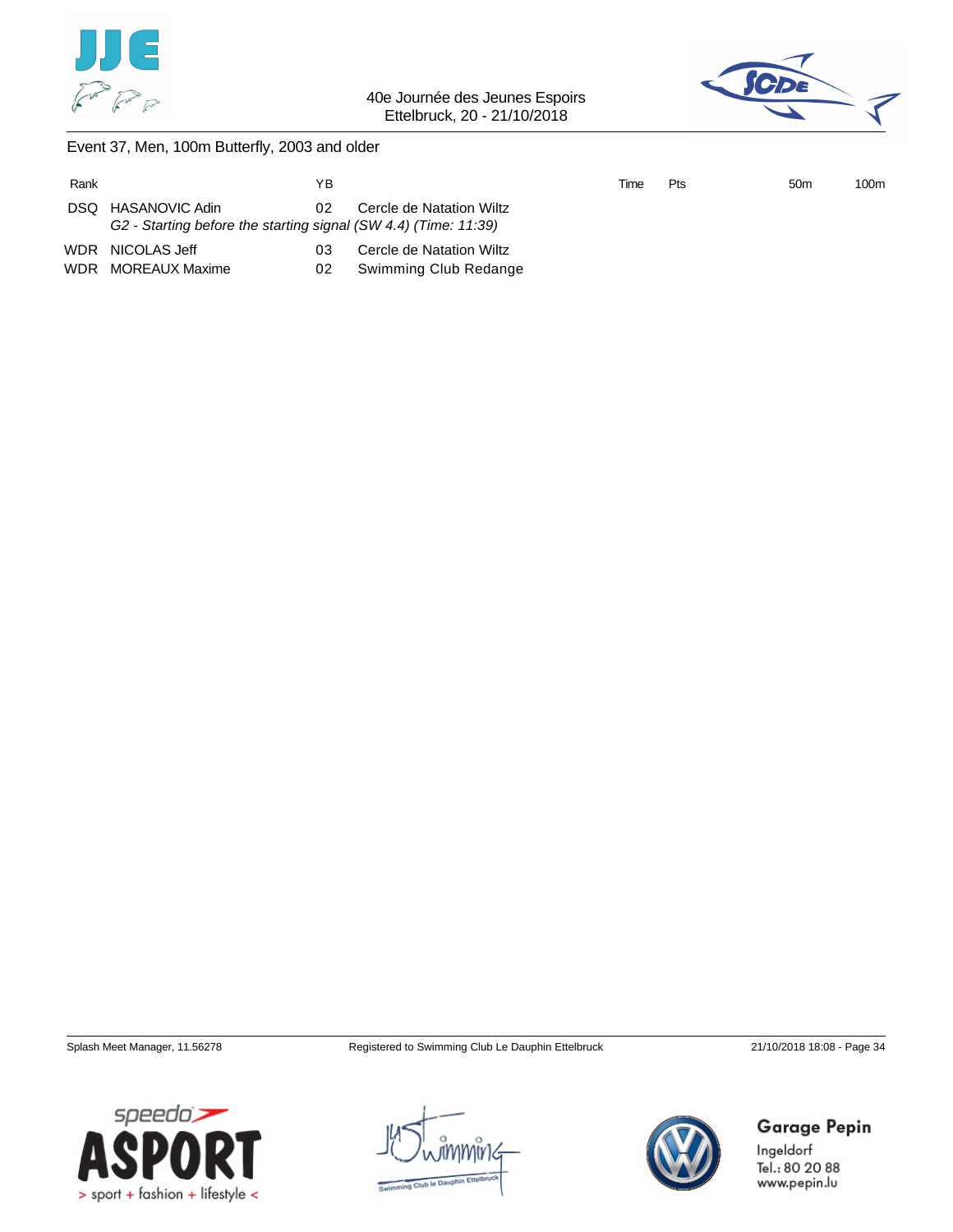



# 4 - TEENAGERS & OLDIES 21/10/2018 - 14:24

| Event 47 |                              |    |         | Boys, 200m Butterfly                    |             |            |         |                 |       | YOB 2004 - 2005 |                |
|----------|------------------------------|----|---------|-----------------------------------------|-------------|------------|---------|-----------------|-------|-----------------|----------------|
|          | 21/10/2018 - 16:14           |    |         |                                         |             |            |         |                 |       |                 | Results        |
| MP25M 14 |                              |    | 2:21.04 | ACKERMANN Joé                           |             | <b>LUX</b> |         | Dudelange       |       |                 | 25/11/2007     |
| MP25M 13 | Points: FINA 2018            |    | 2:25.18 | CARNEIRO Joao                           |             | <b>LUX</b> |         | Oberkorn        |       |                 | 18/12/2016     |
|          |                              |    |         |                                         |             |            |         |                 |       |                 |                |
| Rank     |                              | YB |         |                                         | Time        | Pts        |         | 50m             | 100m  | 150m            | 200m           |
|          | 1. LANNERS Nicolas           | 04 |         | Schwammclub Deifferdang 2:22.43 442     |             |            |         | 31.44           | 36.37 | 38.26           | 36.36          |
|          | 2. LUCARELLI Riccardo        | 05 |         | Swimming Luxembourg                     | 2:22.65 440 |            |         | 31.61           | 36.55 | 37.87           | 36.62          |
|          | 3. SIMAO NOGUEIRA Joao       | 04 |         | Schwammclub Deifferdang 2:26.29 408     |             |            |         | 32.49           | 37.99 | 38.54           | 37.27          |
|          | 4. STRASSEL Max              | 04 |         | <b>SSG Saar Max Ritter</b>              | 2:30.96 371 |            |         | 32.48           | 38.52 | 39.79           | 40.17          |
|          | 5. VIGUIER Elyan             | 04 |         | Swimming Luxembourg                     | 2:44.43 287 |            |         | 37.28           | 42.48 | 43.16           | 41.51          |
|          | 6. DENTER Arthur             | 04 |         | Cercle Nautique Echternach 2:55.13 238  |             |            |         | 37.79           | 45.60 | 46.61           | 45.13          |
|          | 7. FETZ Tom                  | 04 |         | Cercle Nautique Echternach 3:23.47 151  |             |            |         | 43.24           | 54.12 | 54.89           | 51.22          |
| Event 47 |                              |    |         | Men, 200m Butterfly                     |             |            |         |                 |       |                 | 2003 and older |
|          | 21/10/2018 - 16:14           |    |         |                                         |             |            |         |                 |       |                 | Results        |
| MP25M 18 |                              |    | 2:03.32 | <b>HENX Julien</b>                      |             | <b>LUX</b> |         | Bonnevoie       |       |                 | 01/12/2013     |
| MP25M 17 |                              |    | 2:07.73 | <b>GLOESENER Louis</b>                  |             | <b>LUX</b> |         | Bonnevoie       |       |                 | 02/12/2012     |
| MP25M 16 |                              |    | 2:11.05 | <b>FRANCOIS Fabien</b>                  |             | <b>LUX</b> |         | Luxembourg      |       |                 | 05/12/2010     |
| MP25M 15 |                              |    | 2:16.06 | <b>MELMER Nicolas</b>                   |             | <b>LUX</b> |         | St.Dizier (FRA) |       |                 | 24/11/2001     |
|          | Points: FINA 2018            |    |         |                                         |             |            |         |                 |       |                 |                |
| Rank     |                              | YB |         |                                         | Time        | Pts        |         | 50m             | 100m  | 150m            | 200m           |
|          | 1. SCHMITZ Jacques           | 02 |         | Swimming Club Redange                   | 2:10.43 576 |            |         | 29.29           | 33.01 | 34.10           | 34.03          |
|          | Meilleure Performance 16 ans |    |         |                                         |             |            |         |                 |       |                 |                |
|          | 2. DUBOS Julien              | 99 |         | Cercle de Natation Diekirch 2:22.07 446 |             |            |         | 29.07           | 34.90 | 38.85           | 39.25          |
|          | 3. WALTZING Loic             | 00 |         | Schwammclub Deifferdang 2:34.30 348     |             |            |         | 33.16           | 38.81 | 41.24           | 41.09          |
|          | 4. WEIDERT Jo                | 03 |         | Cercle Nautique Echternach 3:03.84 205  |             |            |         | 38.26           | 48.25 | 50.02           | 47.31          |
| Event 49 |                              |    |         | Boys, 100m Medley                       |             |            |         |                 |       | YOB 2004 - 2005 |                |
|          | 21/10/2018 - 16:39           |    |         |                                         |             |            |         |                 |       |                 | Results        |
| MP25M 14 |                              |    | 1:03.59 | STACCHIOTTI Raphaël                     |             | <b>LUX</b> |         | Ettelbruck      |       |                 | 22/10/2006     |
| MP25M 13 |                              |    | 1:05.49 | CARNEIRO Joao                           |             | <b>LUX</b> |         | Oberkorn        |       |                 | 17/12/2016     |
|          | Points: FINA 2018            |    |         |                                         |             |            |         |                 |       |                 |                |
| Rank     |                              |    | ΥB      |                                         |             |            | Time    | Pts             |       | 50 <sub>m</sub> | 100m           |
|          | 1. JAAS Jeff                 |    | 04      | Swimming Club Le Dauphin Ett            |             |            | 1:07.23 | 418             |       | 30.69           | 36.54          |
| 2.       | <b>FLOREAN Darius</b>        |    | 05      | Swimming Luxembourg                     |             |            | 1:08.16 | 401             |       | 32.02           | 36.14          |
| 3.       | <b>LUKA Mory</b>             |    | 04      | Swimming Luxembourg                     |             |            | 1:10.31 | 366             |       | 33.13           | 37.18          |
| 4.       | SIMAO NOGUEIRA Joao          |    | 04      | Schwammclub Deifferdang                 |             |            | 1:11.12 | 353             |       | 32.77           | 38.35          |
| 5.       | <b>DENTER Arthur</b>         |    | 04      | Cercle Nautique Echternach              |             |            | 1:11.60 | 346             |       | 32.90           | 38.70          |
| 6.       | <b>THILL Nicolas</b>         |    | 05      | Swimming Luxembourg                     |             |            | 1:14.81 | 303             |       | 35.20           | 39.61          |
| 7.       | <b>WEYRICH Mike</b>          |    | 05      | Swimming Club Le Dauphin Ett            |             |            | 1:14.97 | 302             |       | 34.89           | 40.08          |
|          |                              |    |         |                                         |             |            |         |                 |       |                 |                |

Splash Meet Manager, 11.56278 Registered to Swimming Club Le Dauphin Ettelbruck 21/10/2018 18:08 - Page 35





# Garage Pepin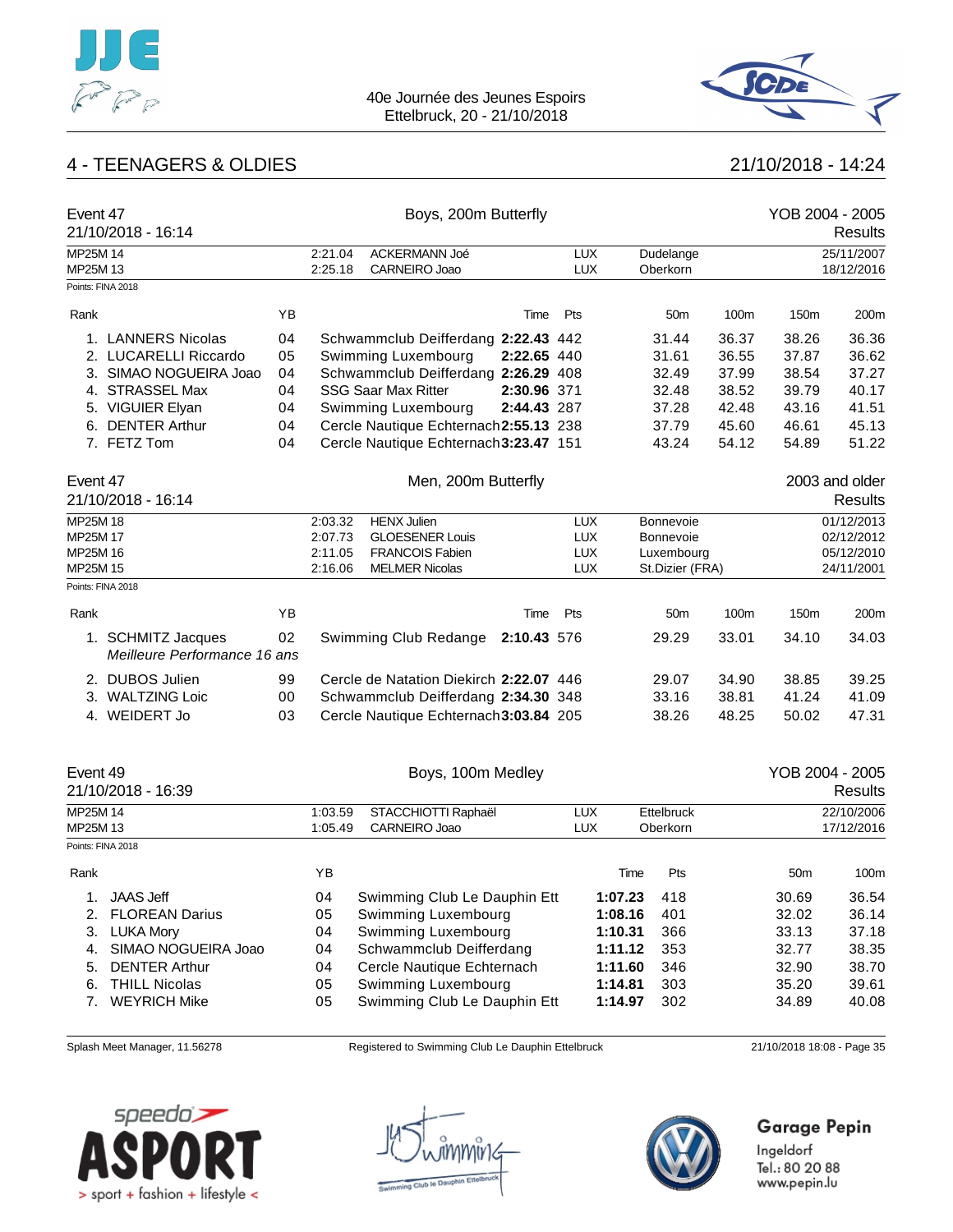



### Event 49, Boys, 100m Medley, YOB 2004 - 2005

| Rank                          |                             | ΥB    |                              | Time       | Pts               | 50m             | 100m           |
|-------------------------------|-----------------------------|-------|------------------------------|------------|-------------------|-----------------|----------------|
| 8.                            | <b>BOURGUIGNON Benjamin</b> | 05    | Swimming Club Le Dauphin Ett | 1:17.19    | 276               | 37.18           | 40.01          |
| 9.                            | <b>KEMP Finn</b>            | 05    | Swimming Luxembourg          | 1:17.21    | 276               | 37.02           | 40.19          |
| 10.                           | MILANOVSKI Nikola           | 04    | Swimming Luxembourg          | 1:17.31    | 275               | 35.72           | 41.59          |
| 11.                           | <b>NAFFOUTI Nael</b>        | 05    | Cercle de Natation Wiltz     | 1:19.17    | 256               | 36.42           | 42.75          |
|                               | 12. FETZ Tom                | 04    | Cercle Nautique Echternach   | 1:21.98    | 230               | 36.23           | 45.75          |
| 13.                           | NTAGANDA Alexis             | 05    | Swimming Luxembourg          | 1:22.04    | 230               | 37.19           | 44.85          |
| 14.                           | <b>TRESSEL Yannis</b>       | 05    | Swimming Club Le Dauphin Ett | 1:24.01    | 214               | 39.93           | 44.08          |
| 15.                           | <b>DELIEGE Brice</b>        | 04    | <b>Natation Club Athus</b>   | 1:27.85    | 187               | 43.26           | 44.59          |
| 16.                           | <b>COLIN Mathias</b>        | 05    | <b>Natation Club Athus</b>   | 1:34.95    | 148               | 44.78           | 50.17          |
|                               | 17. LENEL Jules             | 04    | <b>Natation Club Athus</b>   | 1:35.42    | 146               | 47.21           | 48.21          |
| 18.                           | <b>GUIOT Erwann</b>         | 05    | <b>Natation Club Athus</b>   | 1:39.26    | 130               | 46.11           | 53.15          |
|                               |                             |       |                              |            |                   |                 |                |
| Event 49                      |                             |       | Men, 100m Medley             |            |                   |                 | 2003 and older |
|                               | 21/10/2018 - 16:39          |       |                              |            |                   |                 | Results        |
| MP25M 18                      |                             | 55.12 | STACCHIOTTI Raphaël          | <b>LUX</b> | Eindhoven (NED)   |                 | 27/11/2010     |
| MP25M 17                      |                             | 54.78 | STACCHIOTTI Raphaël          | <b>LUX</b> | Istanbul (TUR)    |                 | 12/12/2009     |
| MP25M 16                      |                             | 57.86 | STACCHIOTTI Raphaël          | <b>LUX</b> | <b>Ettelbruck</b> |                 | 20/04/2008     |
| MP25M 15<br>Points: FINA 2018 |                             | 57.94 | STACCHIOTTI Raphaël          | <b>LUX</b> | Dudelange         |                 | 24/11/2007     |
|                               |                             |       |                              |            |                   |                 |                |
| Rank                          |                             | ΥB    |                              | Time       | Pts               | 50 <sub>m</sub> | 100m           |
| 1.                            | <b>FRIPPIAT Florian</b>     | 98    | <b>Natation Club Athus</b>   | 58.53      | 634               | 26.14           | 32.39          |
| 2.                            | <b>ROLKO Ricky</b>          | 99    | Swimming Luxembourg          | 1:02.06    | 532               | 29.75           | 32.31          |
| 3.                            | VAN DEN BOSSCHE Yann        | 01    | Swimming Luxembourg          | 1:02.87    | 512               | 29.37           | 33.50          |
| 4.                            | <b>BECKERS Felix</b>        | 01    | Swimming Club Le Dauphin Ett | 1:04.49    | 474               | 30.99           | 33.50          |
| 5.                            | <b>STAIGER Jannis</b>       | 00    | <b>SSG Saar Max Ritter</b>   | 1:05.07    | 461               | 31.03           | 34.04          |
| 6.                            | <b>MORIS Cedric</b>         | 98    | Swimming Club Le Dauphin Ett | 1:05.63    | 450               | 30.85           | 34.78          |
|                               | 7. LANNERS Bob              | 02    | Schwammclub Deifferdang      | 1:05.95    | 443               | 31.73           | 34.22          |
| 8.                            | <b>SOGOMONIAN Eric</b>      | 03    | Mosan                        | 1:07.38    | 416               | 31.27           | 36.11          |
| 9.                            | <b>CONZEMIUS Jerome</b>     | 99    | Swimming Luxembourg          | 1:07.76    | 409               | 31.34           | 36.42          |
| 10.                           | <b>WIRTH David</b>          | 02    | Schwammclub Deifferdang      | 1:08.19    | 401               | 31.56           | 36.63          |
| 11.                           | CONSTANTINO CAEIRO Diogo 03 |       | <b>CNDu</b>                  | 1:08.57    | 394               | 31.39           | 37.18          |
| 12.                           | <b>MULDER Anael</b>         | 02    | <b>Natation Club Athus</b>   | 1:08.81    | 390               | 31.60           | 37.21          |
| 13.                           | <b>WIECZOREK Felix</b>      | 02    | Wfr. TuRa Bergkamen          | 1:08.92    | 388               | 31.06           | 37.86          |
| 14.                           | KAMINSKI Kevin-Noah         | 03    | Wfr. TuRa Bergkamen          | 1:09.62    | 377               | 31.52           | 38.10          |
| 15.                           | <b>BOURCKEL Mike</b>        | 03    | Cercle de Natation Wiltz     | 1:10.32    | 365               | 32.07           | 38.25          |
| 16.                           | MAAS-KOOB Cedric            | 02    | Swimming Club Le Dauphin Ett | 1:12.01    | 340               | 32.70           | 39.31          |
| 17.                           | <b>QUEVRIN Lucas</b>        | 02    | Mosan                        | 1:12.12    | 339               | 32.62           | 39.50          |
| 18.                           | WEISS Maximilian            | 02    | Wfr. TuRa Bergkamen          | 1:12.48    | 334               | 32.53           | 39.95          |
|                               | 19. DUBOS Simon             | 00    | Cercle de Natation Diekirch  | 1:13.12    | 325               | 33.34           | 39.78          |
| 20.                           | <b>THILL Victor</b>         | 03    | Cercle Nautique Echternach   | 1:15.41    | 296               | 35.17           | 40.24          |
|                               | 21. PUETZ Yann              | 02    | Swimming Luxembourg          | 1:16.73    | 281               | 36.51           | 40.22          |
| 22.                           | JACOBY Dale                 | 02    | Cercle de Natation Wiltz     | 1:16.77    | 281               | 35.89           | 40.88          |
| 23.                           | HASANOVIC Adin              | 02    | Cercle de Natation Wiltz     | 1:24.66    | 209               | 39.87           | 44.79          |
| <b>DNS</b>                    | <b>LETSCH David</b>         | 02    | Cercle Nautique Echternach   |            |                   |                 |                |
|                               | WDR NICOLAS Jeff            | 03    | Cercle de Natation Wiltz     |            |                   |                 |                |
|                               |                             |       |                              |            |                   |                 |                |

Splash Meet Manager, 11.56278 Registered to Swimming Club Le Dauphin Ettelbruck 21/10/2018 18:08 - Page 36





# Garage Pepin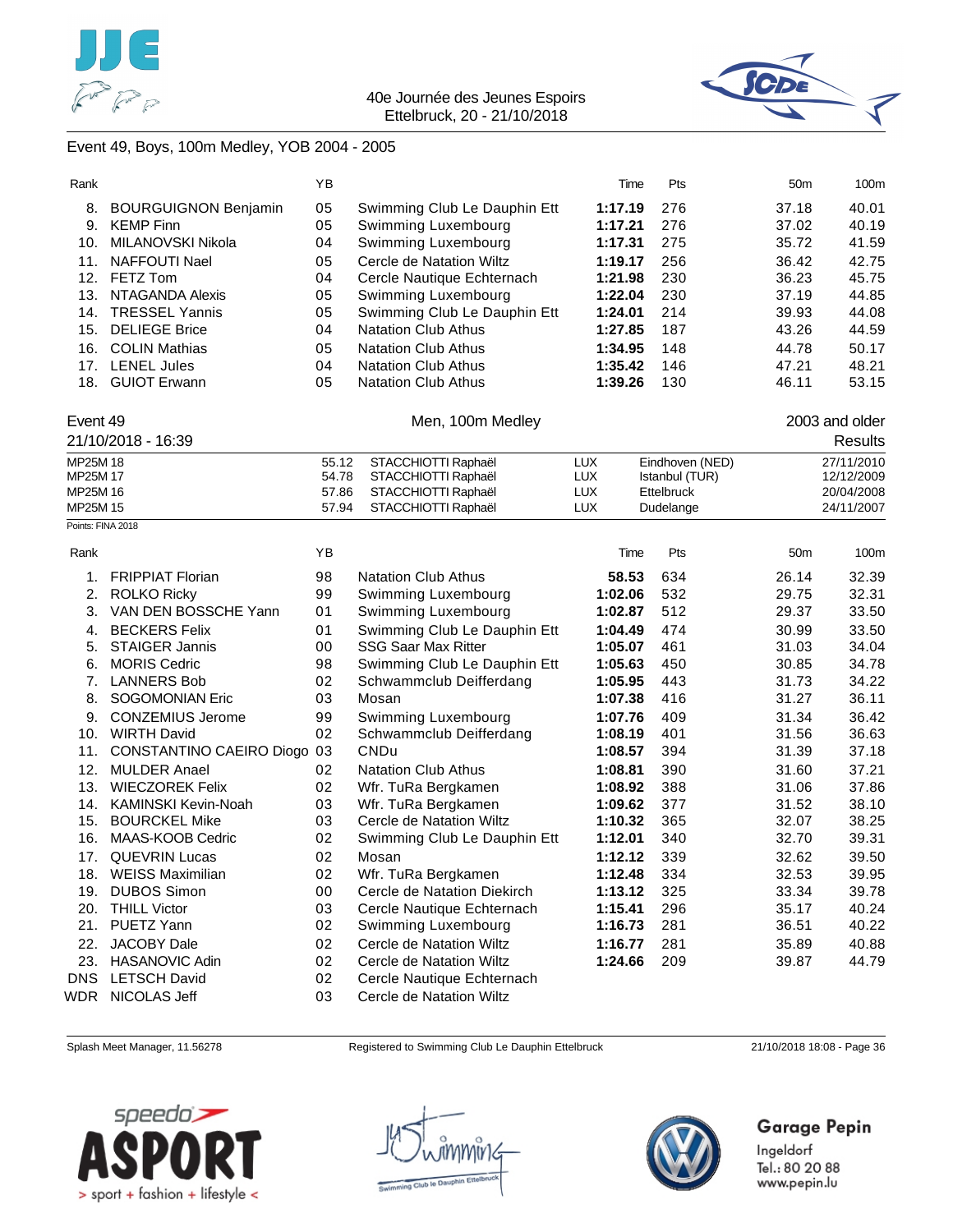

40e Journée des Jeunes Espoirs Ettelbruck, 20 - 21/10/2018



Event 49, Men, 100m Medley, 2003 and older

| Rank |                    | ΥB |                       | Time | Pts | 50 <sub>m</sub> | 100m |
|------|--------------------|----|-----------------------|------|-----|-----------------|------|
|      | WDR MOREAUX Maxime | 02 | Swimming Club Redange |      |     |                 |      |







**Garage Pepin**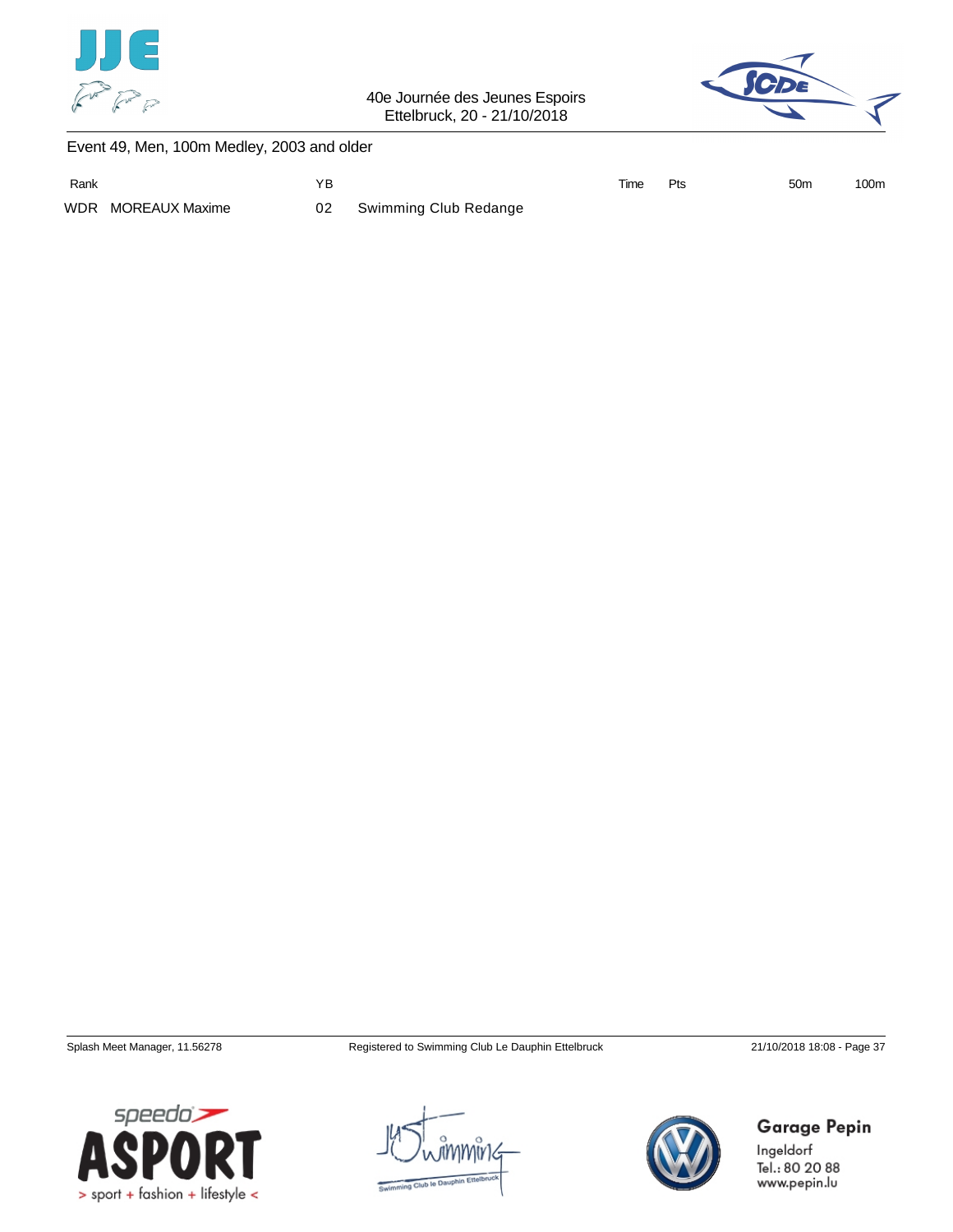



## 1 - KIDS & YOUNGSTERS 20/10/2018 - 9:30

|          | Event 17<br>20/10/2018 - 13:03                                                                                                                |    |             | Boys, 200m Medley                    |             |            |                 |       |         | YOB 2006 - 2007<br><b>Results</b> |  |  |
|----------|-----------------------------------------------------------------------------------------------------------------------------------------------|----|-------------|--------------------------------------|-------------|------------|-----------------|-------|---------|-----------------------------------|--|--|
| MP25M 12 |                                                                                                                                               |    | 2:25.99     | CARNEIRO Joao                        | <b>LUX</b>  |            | Dudelange       |       |         | 12/12/2015                        |  |  |
| MP25M 11 |                                                                                                                                               |    | 2:38.68     | <b>DALEIDEN Ralph</b>                |             | <b>LUX</b> | Bonnevoie       |       |         | 13/12/2014                        |  |  |
|          | Points: FINA 2018                                                                                                                             |    |             |                                      |             |            |                 |       |         |                                   |  |  |
| Rank     |                                                                                                                                               | ΥB |             |                                      | Time        | Pts        | 50 <sub>m</sub> | 100m  | 150m    | 200m                              |  |  |
|          | 1. RIKKERT Thijmen                                                                                                                            | 06 |             | Swimming Luxembourg                  | 2:44.62 295 |            | 37.57           | 41.82 | 48.12   | 37.11                             |  |  |
|          | 2. CALMES Nicolas                                                                                                                             | 06 |             | Schwammclub Monnerech                | 2:48.53 275 |            | 35.61           | 42.58 | 50.59   | 39.75                             |  |  |
|          | 3. FRANQUINET Noah                                                                                                                            | 06 | Mosan       |                                      | 2:49.65 269 |            | 40.33           | 42.81 | 48.45   | 38.06                             |  |  |
|          | 4. PEUSCH Kevin                                                                                                                               | 06 |             | Swimming Luxembourg                  | 2:50.45 266 |            | 37.67           | 42.06 | 54.39   | 36.33                             |  |  |
|          | 5. SREENIVASAN Jaiden                                                                                                                         | 07 |             | Schwammclub Monnerech                | 2:52.95 254 |            | 35.22           | 46.27 | 52.70   | 38.76                             |  |  |
|          | 6. MOOG Mathis                                                                                                                                | 06 |             | Swimming Luxembourg                  | 2:53.96 250 |            | 39.37           | 45.48 | 51.79   | 37.32                             |  |  |
|          | 7. WESTER Ben                                                                                                                                 | 06 | <b>CNDu</b> |                                      | 2:58.73 230 |            | 38.57           | 45.27 | 54.94   | 39.95                             |  |  |
|          | 8. CZAPOR Leon                                                                                                                                | 06 |             | Swimming Club Redange                | 3:03.98 211 |            | 43.08           | 48.82 | 51.80   | 40.28                             |  |  |
|          | 9. JAAS Tom                                                                                                                                   | 06 |             | Swimming Club Le Dauphin 3:04.24 210 |             |            | 40.91           | 51.05 | 53.60   | 38.68                             |  |  |
|          | 10. THILL Louis                                                                                                                               | 07 |             | Swimming Luxembourg                  | 3:05.75 205 |            | 43.72           | 46.68 | 55.48   | 39.87                             |  |  |
|          | 11. HAAG Yanic                                                                                                                                | 07 |             | Swimming Club Redange                | 3:08.30 197 |            | 43.37           | 49.12 | 54.77   | 41.04                             |  |  |
|          | 12. ESCHETTE Louis                                                                                                                            | 07 |             | Cercle de Natation Wiltz             | 3:11.27 188 |            | 46.99           | 46.89 | 57.58   | 39.81                             |  |  |
|          | 13. SOGOMONIAN Emin                                                                                                                           | 07 | Mosan       |                                      | 3:15.83 175 |            | 45.98           | 50.81 | 57.66   | 41.38                             |  |  |
|          | 14. MILANOVSKI Stefan                                                                                                                         | 06 |             | Swimming Luxembourg                  | 3:15.98 175 |            | 45.55           | 50.58 | 57.61   | 42.24                             |  |  |
|          | 15. DUSEMON Paul                                                                                                                              | 07 |             | Swimming Luxembourg                  | 3:16.03 174 |            | 44.98           | 50.66 | 56.64   | 43.75                             |  |  |
|          | 16. ALLIN Rafael                                                                                                                              | 06 |             | Swimming Club Le Dauphin 3:21.67 160 |             |            | 46.23           | 48.74 | 1:01.99 | 44.71                             |  |  |
|          | 17. ZOUHAD Adam                                                                                                                               | 06 | Mosan       |                                      | 3:32.27 137 |            | 51.88           | 51.47 | 59.05   | 49.87                             |  |  |
|          | 18. PASSER Daniel                                                                                                                             | 07 |             | Swimming Luxembourg                  | 3:34.14 134 |            | 49.64           | 57.20 | 55.99   | 51.31                             |  |  |
|          | 19. PUETZ Jonah                                                                                                                               | 07 |             | Swimming Club Le Dauphin 3:38.14 126 |             |            | 53.10           | 54.91 | 1:00.00 | 50.13                             |  |  |
|          | DSQ TUCHILA Ionut Alexandru 06                                                                                                                |    |             | Swimming Luxembourg                  |             |            |                 |       |         |                                   |  |  |
|          | P5 - did not touch the wall with both hands simultaneously and separated at the turn / finish (SW 8.4) (Time: 13:39)                          |    |             |                                      |             |            |                 |       |         |                                   |  |  |
|          | DSQ WEYLAND Philippe                                                                                                                          | 07 |             | Swimming Luxembourg                  |             |            |                 |       |         |                                   |  |  |
|          | B14 - id not touch the wall with both hands simultaneously and separated at the turn / finish (SW 7.6) (Time: 13:30)                          |    |             |                                      |             |            |                 |       |         |                                   |  |  |
|          | <b>DSQ LEONARD Lou</b><br>P2 - did not bring both arms forward simultaneously over water or did not bring both arms backward simultaneously   | 07 |             | Swimming Luxembourg                  |             |            |                 |       |         |                                   |  |  |
|          | under water through-out the race, according to SW 8.5 (SW 8.2) (Time: 13:22)                                                                  |    |             |                                      |             |            |                 |       |         |                                   |  |  |
|          |                                                                                                                                               |    |             |                                      |             |            |                 |       |         |                                   |  |  |
|          | DSQ STOFFEL Poli<br>M2 - section was not finished in accordance with the rule which applies to the stroke concerned (SW 9.3) (Time:<br>13:22) | 06 |             | Cercle de Natation Wiltz             |             |            |                 |       |         |                                   |  |  |
|          | DNS GONZALEZ PEREZ Rodrig07                                                                                                                   |    |             | Swimming Luxembourg                  |             |            |                 |       |         |                                   |  |  |
|          | DNS SCHARF Herman                                                                                                                             | 07 |             | Swimming Luxembourg                  |             |            |                 |       |         |                                   |  |  |
|          | WDR SCHOCKMEL Julien                                                                                                                          | 06 |             | Swimming Club Redange                |             |            |                 |       |         |                                   |  |  |

Splash Meet Manager, 11.56278 Registered to Swimming Club Le Dauphin Ettelbruck 21/10/2018 18:08 - Page 38

**Garage Pepin** 



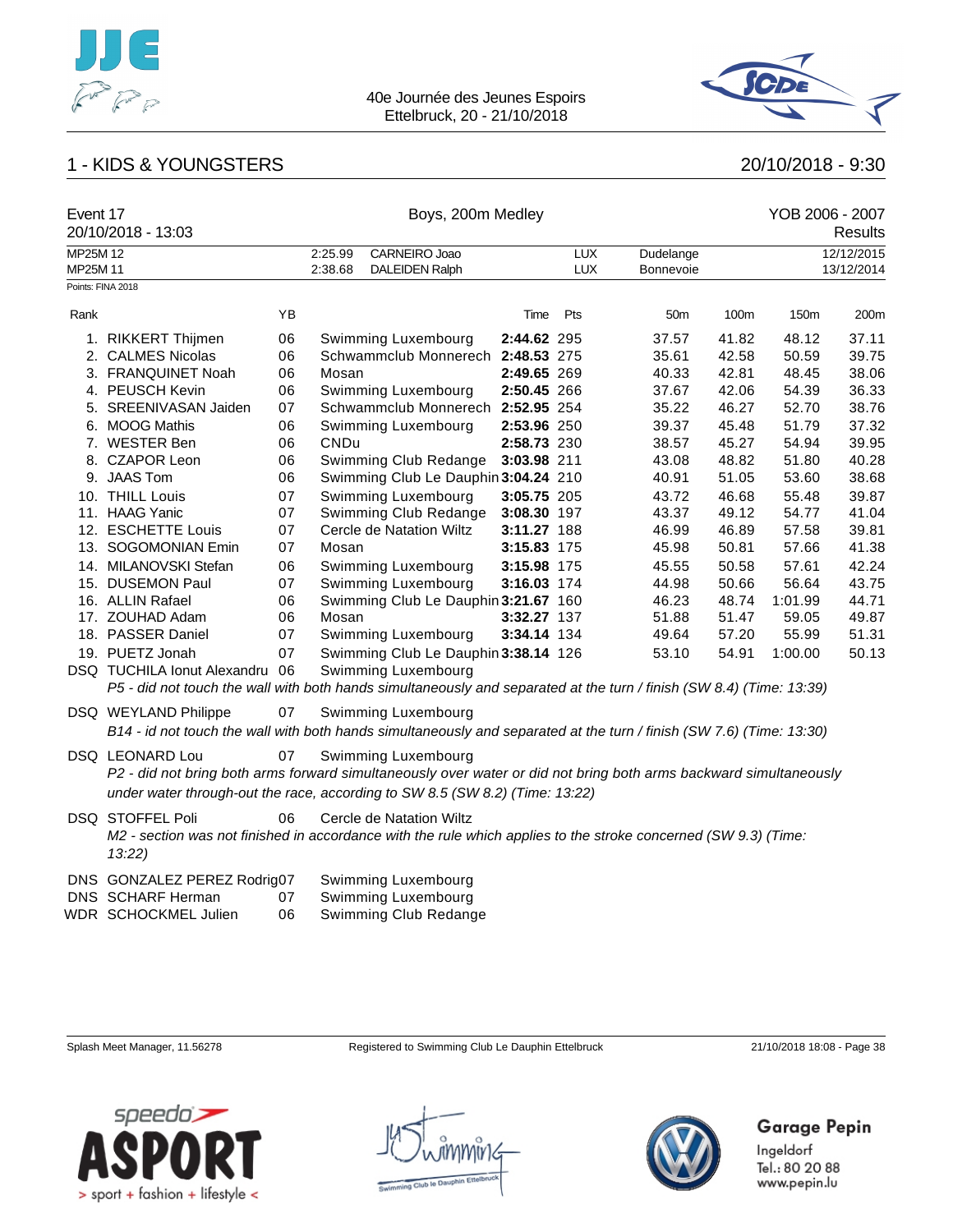



### Event 17, Boys, 200m Medley

|          | Event 17<br>20/10/2018 - 13:03                                                                                                                                                                    |    |                          | Boys, 200m Medley    |             |            |                 |         |            | YOB 2008 - 2009<br>Results |  |  |
|----------|---------------------------------------------------------------------------------------------------------------------------------------------------------------------------------------------------|----|--------------------------|----------------------|-------------|------------|-----------------|---------|------------|----------------------------|--|--|
| MP25M 10 |                                                                                                                                                                                                   |    | CARNEIRO Joao<br>2:35.95 |                      |             | <b>LUX</b> | Dudelange       |         | 30/11/2013 |                            |  |  |
| MP25M9   |                                                                                                                                                                                                   |    | 3:00.74                  | STACCHIOTTI Ralphaël |             | LUX        | Dudelange       |         |            | 21/12/2001                 |  |  |
|          | Points: FINA 2018                                                                                                                                                                                 |    |                          |                      |             |            |                 |         |            |                            |  |  |
| Rank     |                                                                                                                                                                                                   | ΥB |                          |                      | Time        | Pts        | 50 <sub>m</sub> | 100m    | 150m       | 200m                       |  |  |
|          | ORTIZ BOGDANOV Pablo                                                                                                                                                                              | 08 |                          | Swimming Luxembourg  | 3:18.18 169 |            | 47.34           | 48.56   | 57.19      | 45.09                      |  |  |
|          | 2. CHAUVEHEID Theotime                                                                                                                                                                            | 09 | Mosan                    |                      | 3:24.97 153 |            | 48.81           | 52.02   | 58.05      | 46.09                      |  |  |
|          | 3. CHRISTIAENS Theo                                                                                                                                                                               | 08 | Mosan                    |                      | 3:25.51 151 |            | 48.71           | 52.19   | 1:00.63    | 43.98                      |  |  |
| 4.       | <b>KRIES Leo</b>                                                                                                                                                                                  | 08 |                          | Swimming Luxembourg  | 3:31.68 138 |            | 47.43           | 53.74   | 1:03.41    | 47.10                      |  |  |
| 5.       | MOOG Jules                                                                                                                                                                                        | 08 |                          | Swimming Luxembourg  | 3:37.20 128 |            | 53.03           | 50.21   | 1:05.40    | 48.56                      |  |  |
| 6.       | <b>KASSENSSA Maxence</b>                                                                                                                                                                          | 08 | Mosan                    |                      | 4:23.69     | - 71       | 1:02.62         | 1:05.59 | 1:15.62    | 59.86                      |  |  |
| DSQ.     | <b>BOURG Nicolas</b>                                                                                                                                                                              | 08 |                          | Swimming Luxembourg  |             |            |                 |         |            |                            |  |  |
|          | P2 - did not bring both arms forward simultaneously over water or did not bring both arms backward simultaneously<br>under water through-out the race, according to SW 8.5 (SW 8.2) (Time: 13:24) |    |                          |                      |             |            |                 |         |            |                            |  |  |
| DSQ.     | SAMMARCO Andrea<br>D7 - swimmer had not returned onto the back upon leaving the wall (SW 6.5) (Time: 13:20)                                                                                       | 08 |                          | Swimming Luxembourg  |             |            |                 |         |            |                            |  |  |
|          |                                                                                                                                                                                                   |    |                          |                      |             |            |                 |         |            |                            |  |  |

WDR KROMBACH Alex 08 Swimming Luxembourg







**Garage Pepin**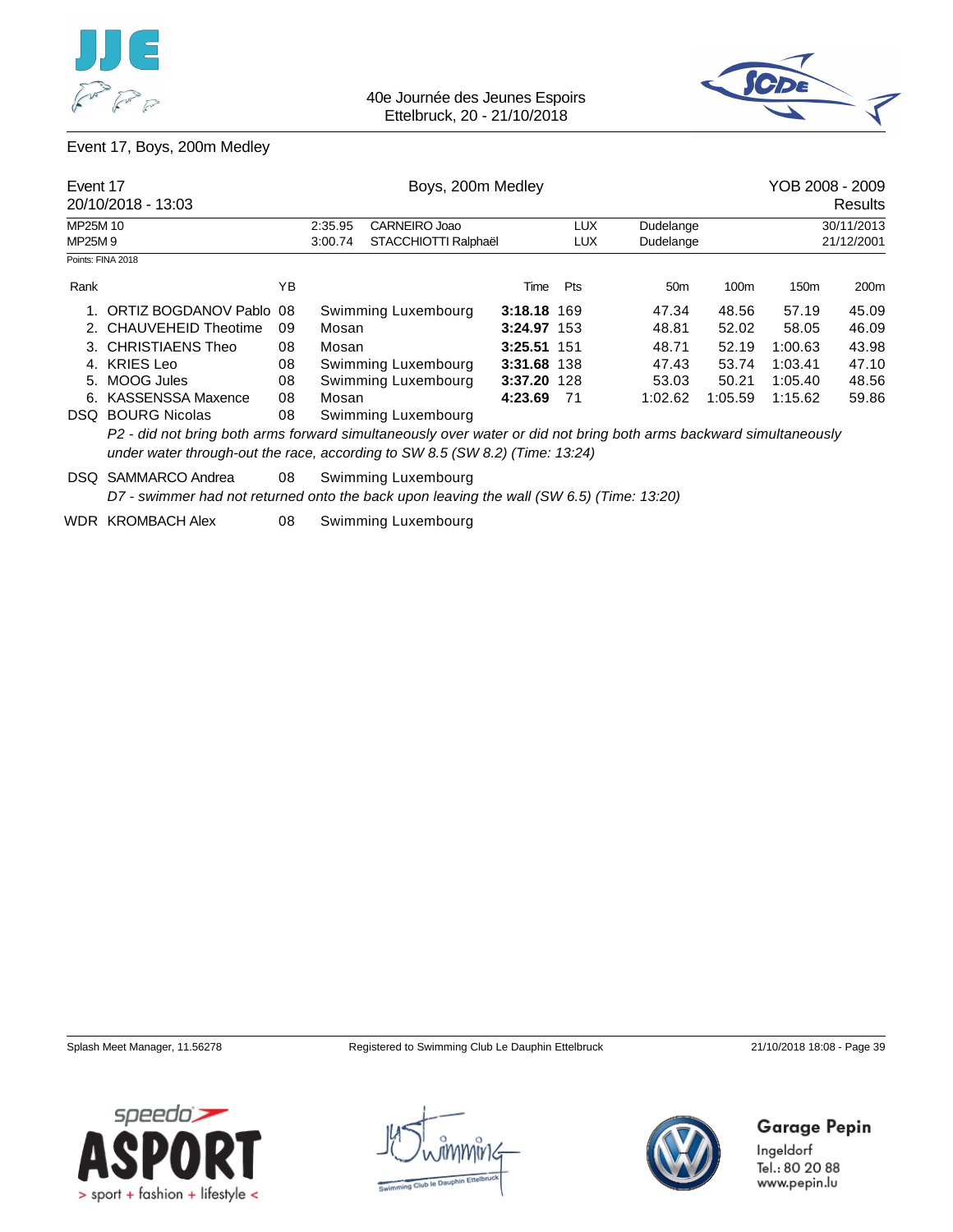



## 3 - TEENAGERS & OLDIES 21/10/2018 - 9:30

| Event 31             | 21/10/2018 - 10:23         |    |                    | Boys, 200m Medley                      |             | YOB 2004 - 2005<br><b>Results</b> |                       |       |       |                          |
|----------------------|----------------------------|----|--------------------|----------------------------------------|-------------|-----------------------------------|-----------------------|-------|-------|--------------------------|
| MP25M 14<br>MP25M 13 |                            |    | 2:14.43<br>2:20.51 | STACCHIOTTI Raphaël<br>CARNEIRO Joao   |             | <b>LUX</b><br><b>LUX</b>          | Dudelange<br>Oberkorn |       |       | 16/12/2006<br>17/12/2016 |
| Points: FINA 2018    |                            |    |                    |                                        |             |                                   |                       |       |       |                          |
| Rank                 |                            | YB |                    |                                        | Time        | Pts                               | 50 <sub>m</sub>       | 100m  | 150m  | 200m                     |
|                      | 1. LUCARELLI Riccardo      | 05 |                    | Swimming Luxembourg                    | 2:21.60 464 |                                   | 28.98                 | 37.72 | 41.04 | 33.86                    |
|                      | 2. LANNERS Nicolas         | 04 |                    | Schwammclub Deifferdang                | 2:21.67 463 |                                   | 30.02                 | 35.97 | 42.16 | 33.52                    |
|                      | 3. FLOREAN Darius          | 05 |                    | Swimming Luxembourg                    | 2:27.29 412 |                                   | 31.50                 | 38.29 | 42.78 | 34.72                    |
|                      | 4. LUKA Mory               | 04 |                    | Swimming Luxembourg                    | 2:30.75 384 |                                   | 31.39                 | 39.55 | 43.41 | 36.40                    |
|                      | 5. DURAKOVIC Tarik         | 05 |                    | Swimming Luxembourg                    | 2:34.08 360 |                                   | 32.66                 | 41.39 | 45.61 | 34.42                    |
|                      | 6. SIMEONOV Vladimir       | 04 |                    | Swimming Luxembourg                    | 2:39.29 326 |                                   | 35.43                 | 39.10 | 47.35 | 37.41                    |
|                      | 7. THILL Nicolas           | 05 |                    | Swimming Luxembourg                    | 2:40.72 317 |                                   | 35.76                 | 42.79 | 45.59 | 36.58                    |
|                      | 8. DENTER Arthur           | 04 |                    | Cercle Nautique Echternach 2:44.90 293 |             |                                   | 36.39                 | 41.49 | 47.75 | 39.27                    |
|                      | 9. MILANOVSKI Nikola       | 04 |                    | Swimming Luxembourg                    | 2:47.50 280 |                                   | 37.25                 | 42.39 | 49.83 | 38.03                    |
|                      | 10. KEMP Finn              | 05 |                    | Swimming Luxembourg                    | 2:49.99 268 |                                   | 38.00                 | 43.25 | 50.92 | 37.82                    |
|                      | 11. NTAGANDA Alexis        | 05 |                    | Swimming Luxembourg                    | 2:51.40 261 |                                   | 39.32                 | 41.81 | 52.25 | 38.02                    |
|                      | 12. MOHR Sam               | 04 |                    | Cercle Nautique Echternach 2:56.30 240 |             |                                   | 40.30                 | 44.30 | 52.43 | 39.27                    |
|                      | 13. FETZ Tom               | 04 |                    | Cercle Nautique Echternach 2:56.68 238 |             |                                   | 40.58                 | 43.12 | 54.02 | 38.96                    |
| Event 31             |                            |    |                    | Men, 200m Medley                       |             |                                   |                       |       |       | 2003 and older           |
|                      | 21/10/2018 - 10:23         |    |                    |                                        |             |                                   |                       |       |       | Results                  |
| MP25M 18             |                            |    | 1:58.88            | STACCHIOTTI Raphaël                    |             | <b>LUX</b>                        | Eindhoven (NED)       |       |       | 25/11/2010               |
| MP25M 17             |                            |    | 1:59.72            | STACCHIOTTI Raphaël                    |             | <b>LUX</b>                        | Istanbul (TUR)        |       |       | 10/12/2009               |
| MP25M 16             |                            |    | 2:07.38            | STACCHIOTTI Raphaël                    |             | <b>LUX</b>                        | Tilburg (NED)         |       |       | 22/03/2008               |
| MP25M 15             |                            |    | 2:05.01            | STACCHIOTTI Raphaël                    |             | <b>LUX</b>                        | Dudelange             |       |       | 24/11/2007               |
| Points: FINA 2018    |                            |    |                    |                                        |             |                                   |                       |       |       |                          |
| Rank                 |                            | YB |                    |                                        | Time        | Pts                               | 50 <sub>m</sub>       | 100m  | 150m  | 200m                     |
|                      | 1. VAN DEN BOSSCHE Yann 01 |    |                    | Swimming Luxembourg                    | 2:14.41 542 |                                   | 29.46                 | 34.45 | 38.37 | 32.13                    |
|                      | 2. WALTZING Florian        | 97 |                    | Schwammclub Deifferdang 2:16.20 521    |             |                                   | 30.10                 | 33.99 | 39.64 | 32.47                    |
|                      | 3. WALTZING Loic           | 00 |                    | Schwammclub Deifferdang 2:18.76 493    |             |                                   | 29.75                 | 34.22 | 40.38 | 34.41                    |
|                      | 4. HERION Martin           | 01 | Mosan              |                                        | 2:19.59 484 |                                   | 27.97                 | 35.56 | 43.97 | 32.09                    |
|                      | 5. LANNERS Bob             | 02 |                    | Schwammclub Deifferdang 2:21.32 466    |             |                                   | 29.29                 | 38.36 | 40.49 | 33.18                    |
|                      | 6. GRAF Alex               | 99 |                    | Schwammclub Deifferdang 2:21.62 463    |             |                                   | 31.13                 | 37.95 | 40.62 | 31.92                    |
|                      | 7. STAIGER Jannis          | 00 |                    | <b>SSG Saar Max Ritter</b>             | 2:24.81 433 |                                   | 29.77                 | 39.42 | 40.76 | 34.86                    |
|                      | 8. LESAGE Christophe       | 02 |                    | Swimming Luxembourg                    | 2:25.31 429 |                                   | 31.90                 | 37.70 | 42.31 | 33.40                    |
|                      | 9. SOGOMONIAN Eric         | 03 | Mosan              |                                        | 2:26.72 417 |                                   | 32.50                 | 37.64 | 43.09 | 33.49                    |
|                      | 10. QUEVRIN Lucas          | 02 | Mosan              |                                        | 2:36.20 345 |                                   | 30.82                 | 39.68 | 50.45 | 35.25                    |
|                      | 11. WEIDERT Jo             | 03 |                    | Cercle Nautique Echternach 2:39.21 326 |             |                                   | 33.37                 | 39.16 | 48.17 | 38.51                    |
|                      | 12. KIRCH Felix            | 03 | <b>CNDu</b>        |                                        | 2:39.33 325 |                                   | 33.55                 | 39.78 | 48.44 | 37.56                    |
|                      | <b>DNS THILL Victor</b>    | 03 |                    | Cercle Nautique Echternach             |             |                                   |                       |       |       |                          |

Splash Meet Manager, 11.56278 Registered to Swimming Club Le Dauphin Ettelbruck 21/10/2018 18:08 - Page 40







## **Garage Pepin**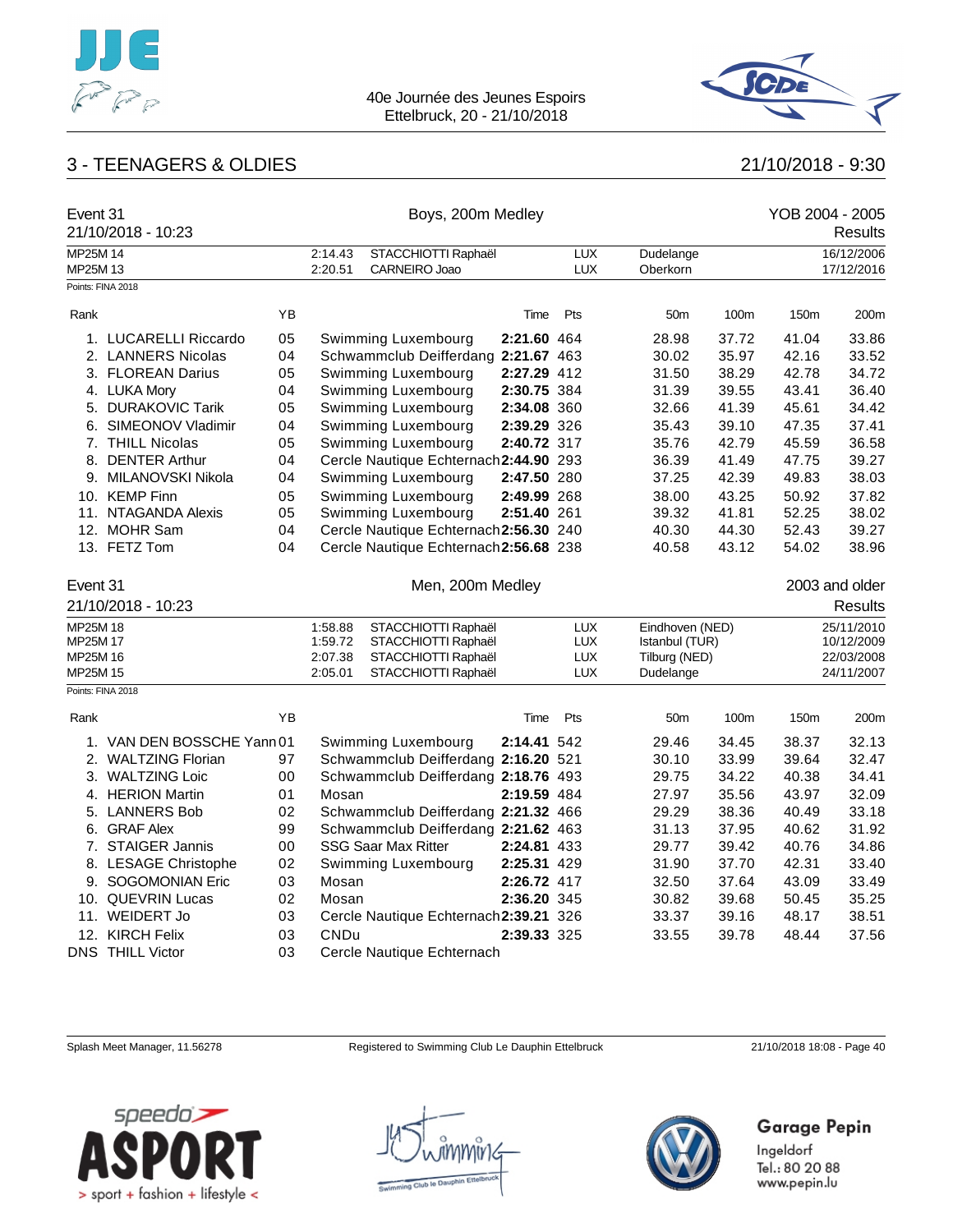

40e Journée des Jeunes Espoirs Ettelbruck, 20 - 21/10/2018



| Event 39          |                    |                        | Boys, 400m Medley |                   |                    |                     |                  |                         | YOB 2004 - 2005 |                       |                    |                |            |
|-------------------|--------------------|------------------------|-------------------|-------------------|--------------------|---------------------|------------------|-------------------------|-----------------|-----------------------|--------------------|----------------|------------|
|                   | 21/10/2018 - 11:56 |                        |                   |                   |                    |                     |                  |                         |                 |                       |                    |                | Results    |
| MP25M 14          |                    |                        |                   | 4:50.85           |                    | STACCHIOTTI Raphaël |                  | <b>LUX</b>              |                 | Aix la Chapelle (GER) |                    |                | 13/10/2006 |
| MP25M 13          |                    |                        |                   | 4:59.93           | CARNEIRO Joao      |                     |                  | <b>LUX</b>              |                 | Dudelange             |                    |                | 26/11/2016 |
| Points: FINA 2018 |                    |                        |                   |                   |                    |                     |                  |                         |                 |                       |                    |                |            |
| Rank              |                    |                        |                   |                   | YB                 |                     |                  |                         |                 |                       | Time               | Pts            |            |
| 1.                |                    | <b>LANNERS Nicolas</b> |                   |                   | 04                 |                     |                  | Schwammclub Deifferdang |                 |                       | 5:08.74            | 443            |            |
|                   | 50m:               | 31.33                  | 31.33             | 150m:             | 1:50.13            | 40.29               | 250m:            | 3:14.26                 | 45.41           | 350m:                 | 4:34.96            | 35.68          |            |
|                   | 100m:              | 1:09.84                | 38.51             | 200m:             | 2:28.85            | 38.72               | 300m:            | 3:59.28                 | 45.02           | 400m:                 | 5:08.74            | 33.78          |            |
| 2.                |                    | SIMAO NOGUEIRA Joao    |                   |                   | 04                 |                     |                  | Schwammclub Deifferdang |                 |                       | 5:18.42            | 404            |            |
|                   | 50m:               | 32.25                  | 32.25             | 150m:             | 1:52.42            | 40.71               | 250m:            | 3:18.61                 | 45.19           | 350m:                 | 4:42.03            | 37.75          |            |
|                   | 100m:              | 1:11.71                | 39.46             | 200m:             | 2:33.42            | 41.00               | 300m:            | 4:04.28                 | 45.67           | 400m:                 | 5:18.42            | 36.39          |            |
| Event 39          |                    |                        |                   |                   |                    |                     | Men, 400m Medley |                         |                 |                       |                    | 2003 and older |            |
|                   | 21/10/2018 - 11:56 |                        |                   |                   |                    |                     |                  |                         |                 |                       |                    |                | Results    |
| MP25M 18          |                    |                        |                   | 4:13.85           |                    | STACCHIOTTI Raphaël |                  | <b>LUX</b>              |                 | Dubai (UAE)           |                    |                | 16/12/2010 |
| MP25M 17          |                    |                        |                   | 4:14.77           |                    | STACCHIOTTI Raphaël |                  | <b>UAE</b>              |                 | Istanbul (TUR)        |                    |                | 12/12/2009 |
| MP25M 16          |                    |                        |                   | 4:23.03           |                    | STACCHIOTTI Raphaël |                  | <b>LUX</b>              |                 | Manchester (GBR)      |                    |                | 10/04/2008 |
| MP25M 15          |                    |                        |                   | 4:28.36           |                    | STACCHIOTTI Raphaël |                  | <b>LUX</b>              |                 | Dudelange             |                    |                | 25/11/2007 |
| Points: FINA 2018 |                    |                        |                   |                   |                    |                     |                  |                         |                 |                       |                    |                |            |
| Rank              |                    |                        |                   |                   | YB                 |                     |                  |                         |                 |                       | Time               | Pts            |            |
| 1.                |                    | VAN DEN BOSSCHE Yann   |                   |                   | 01                 |                     |                  | Swimming Luxembourg     |                 |                       | 4:51.21            | 528            |            |
|                   | $50m$ :<br>100m:   | 30.39<br>1:08.41       | 30.39<br>38.02    | $150m$ :<br>200m: | 1:46.28<br>2:22.56 | 37.87<br>36.28      | 250m:<br>300m:   | 3:01.89<br>3:42.32      | 39.33<br>40.43  | 350m:<br>400m:        | 4:17.76<br>4:51.21 | 35.44<br>33.45 |            |







**Garage Pepin**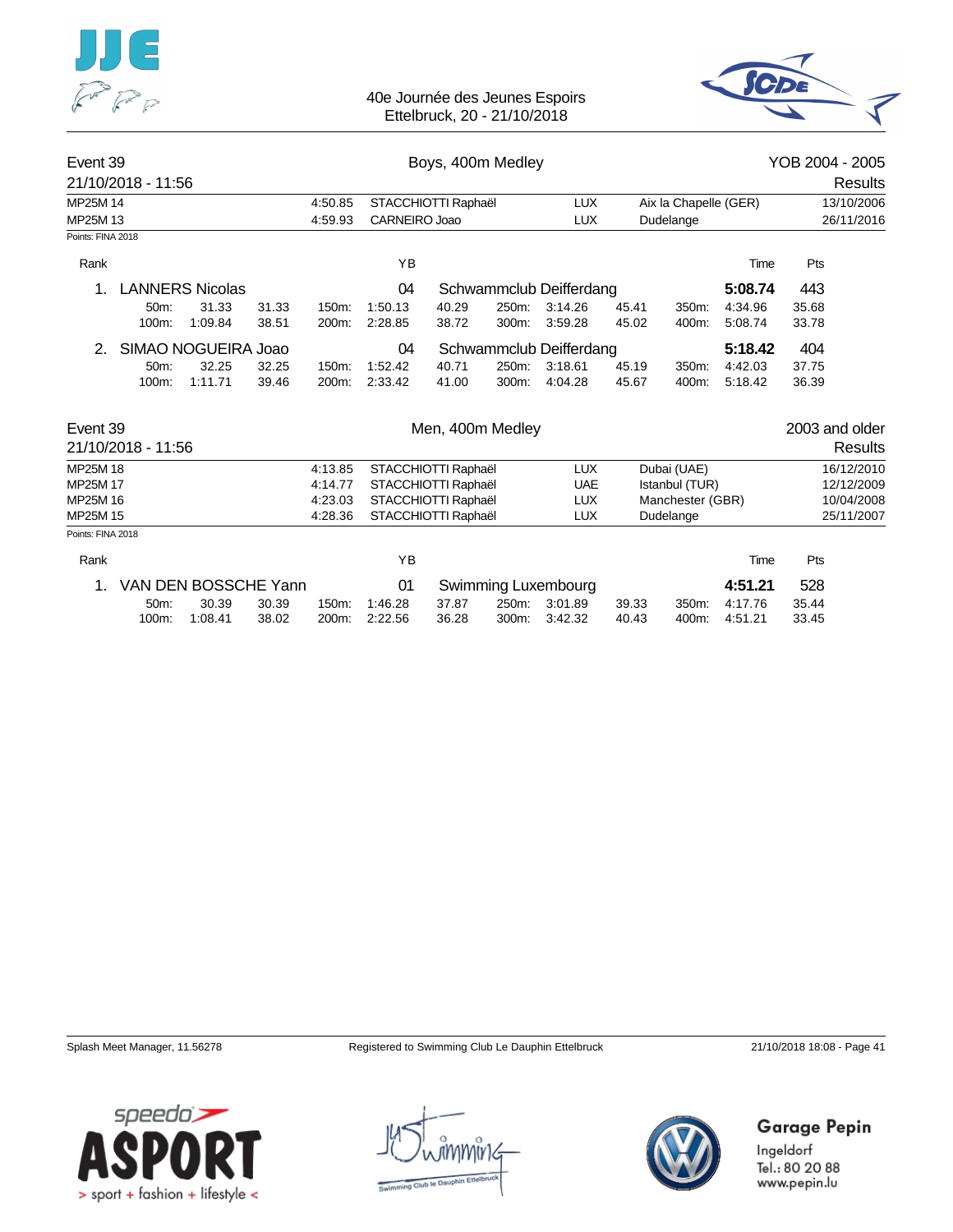



## 4 - TEENAGERS & OLDIES 21/10/2018 - 14:24

| Event 55          | 21/10/2018 - 17:51                                                                                 |                      | Men, 4 x 200m Freestyle                  |                                  |                                  |                                  |                                  |                                          |     | Open<br><b>Results</b> |
|-------------------|----------------------------------------------------------------------------------------------------|----------------------|------------------------------------------|----------------------------------|----------------------------------|----------------------------------|----------------------------------|------------------------------------------|-----|------------------------|
| Points: FINA 2018 |                                                                                                    |                      |                                          |                                  |                                  |                                  |                                  |                                          |     |                        |
| Rank              |                                                                                                    |                      |                                          |                                  |                                  |                                  |                                  | Time                                     | Pts |                        |
| 1.                | Swimming Club Le Dauphin Ett 1                                                                     |                      |                                          |                                  | Swimming Club Le Dauphin Ett     |                                  |                                  | 8:28.77                                  | 519 |                        |
|                   | <b>MORIS Cedric</b><br><b>BECKERS Felix</b><br><b>JAAS Jeff</b><br><b>ADAMI Mike</b>               | 98<br>01<br>04<br>99 | $+0.68$<br>$+0,22$<br>$+0,50$<br>$+0,46$ | 28.44<br>27.27<br>28.47<br>28.11 | 32.55<br>30.95<br>32.21<br>32.74 | 34.89<br>31.20<br>33.42<br>34.77 | 35.71<br>30.66<br>33.54<br>33.84 | 2:11.59<br>2:00.08<br>2:07.64<br>2:09.46 |     |                        |
|                   | 2. Swimming Luxembourg 1                                                                           |                      |                                          |                                  | Swimming Luxembourg              |                                  |                                  | 8:31.11                                  | 512 |                        |
|                   | <b>CONZEMIUS Jerome</b><br><b>LESAGE Christophe</b><br><b>BANKY Jordan</b><br>VAN DEN BOSSCHE Yann | 99<br>02<br>01<br>01 | $+0,79$<br>$+0,29$<br>$+0,80$<br>$+0,40$ | 28.67<br>29.61<br>28.58<br>28.80 | 31.56<br>32.60<br>33.05<br>32.44 | 33.04<br>33.35<br>34.60<br>32.74 | 33.46<br>33.02<br>34.25<br>31.34 | 2:06.73<br>2:08.58<br>2:10.48<br>2:05.32 |     |                        |
|                   | 3. Swimming Luxembourg 2<br>Meilleure Performance 13 et 14 ans                                     |                      |                                          |                                  | Swimming Luxembourg              |                                  |                                  | 8:56.38                                  | 443 |                        |
|                   | <b>FLOREAN Darius</b><br><b>DURAKOVIC Tarik</b><br>SIMEONOV Vladimir<br><b>LUCARELLI Riccardo</b>  | 05<br>05<br>04<br>05 | $+0,72$<br>$+0.50$<br>$+0,34$<br>$+0.37$ | 29.12<br>31.56<br>31.10<br>29.44 | 33.18<br>34.83<br>36.21<br>32.80 | 34.06<br>36.24<br>36.93<br>32.84 | 32.92<br>35.65<br>36.94<br>32.56 | 2:09.28<br>2:18.28<br>2:21.18<br>2:07.64 |     |                        |
| 4.                | Cercle de Natation Wiltz 1                                                                         |                      |                                          |                                  | Cercle de Natation Wiltz         |                                  |                                  | 9:41.13                                  | 348 |                        |
|                   | <b>BOURCKEL Mike</b><br><b>NAFFOUTI Nael</b><br><b>JACOBY Dale</b><br><b>GIRS Matheo</b>           | 03<br>05<br>02<br>02 | $+0.72$<br>$+0,41$<br>$+0.44$<br>$+0,53$ | 29.64<br>32.02<br>33.03<br>32.06 | 34.31<br>37.48<br>38.83<br>39.28 | 36.06<br>39.85<br>40.52<br>40.66 | 32.69<br>38.89<br>37.12<br>38.69 | 2:12.70<br>2:28.24<br>2:29.50<br>2:30.69 |     |                        |
| 5.                | <b>Natation Club Athus 1</b><br><b>Natation Club Athus</b>                                         |                      |                                          |                                  |                                  |                                  |                                  | 9:45.83<br>2:42.92                       | 340 |                        |
|                   | <b>FRIPPIAT Florian</b><br><b>MULDER Anael</b><br><b>DELIEGE Brice</b><br><b>LENEL Jules</b>       | 98<br>02<br>04<br>04 | $+0,73$<br>$+0.53$<br>$+0,35$<br>$+0,62$ | 36.78<br>39.94<br>28.94<br>25.96 | 42.63<br>46.58<br>33.07<br>28.72 | 43.06<br>47.29<br>34.83<br>29.98 | 40.45<br>43.72<br>33.74<br>30.14 | 2:57.53<br>2:10.58<br>1:54.80            |     |                        |

Splash Meet Manager, 11.56278 Registered to Swimming Club Le Dauphin Ettelbruck 21/10/2018 18:08 - Page 42

**Garage Pepin** 



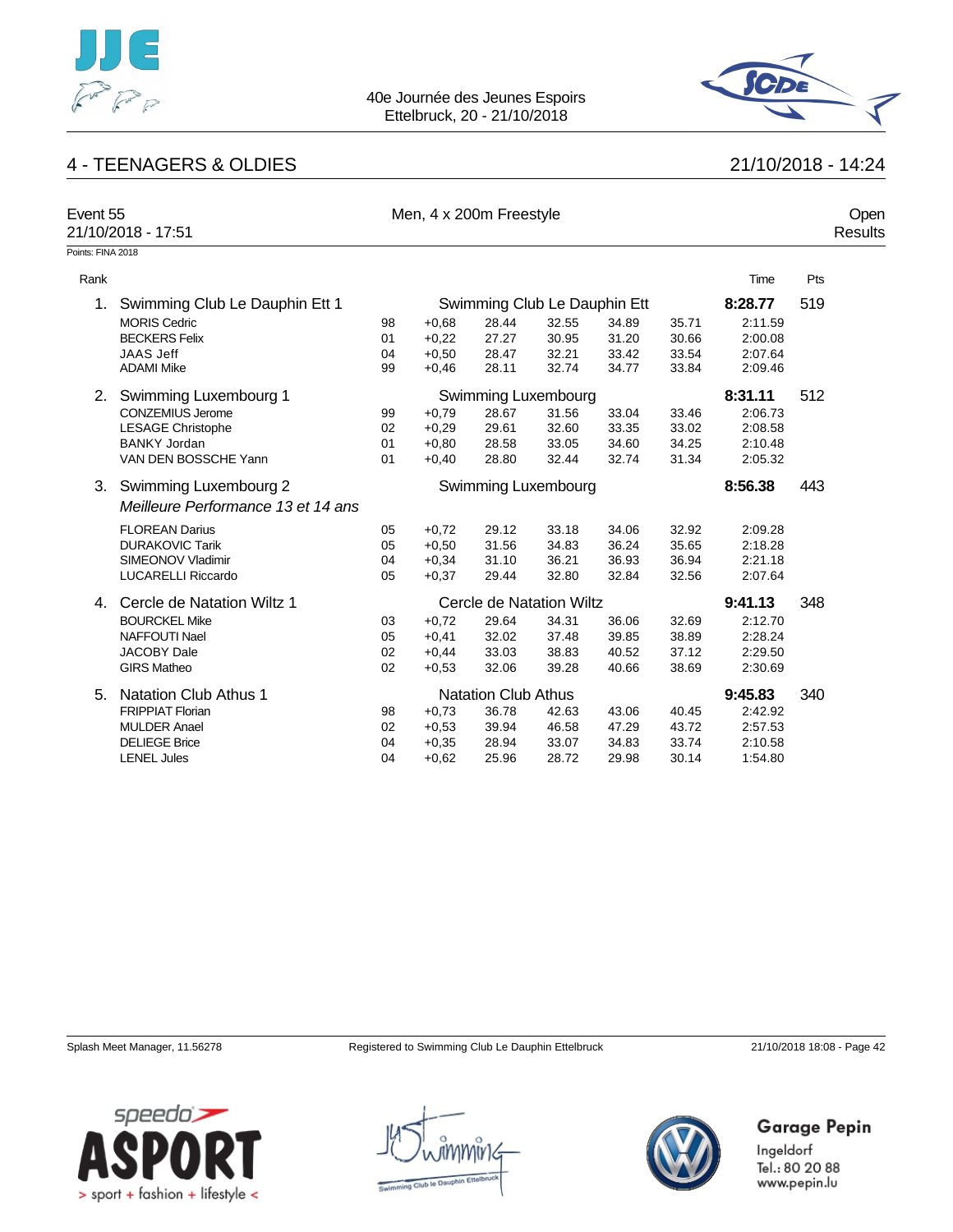



## 1 - KIDS & YOUNGSTERS 20/10/2018 - 9:30

| Event 11<br>Points: FINA 2018 | 20/10/2018 - 11:46                             |          | Girls, 50m Freestyle                                       |                | YOB 2006 - 2007<br>Results |
|-------------------------------|------------------------------------------------|----------|------------------------------------------------------------|----------------|----------------------------|
| Rank                          |                                                | YB       |                                                            | Time           | Pts                        |
|                               | 1. PHILIPPART Lina                             | 07       | Schwammclub Monnerech                                      | 31.58          | 382                        |
|                               | 2. PETESCH Lea                                 | 07       | Schwammclub Monnerech                                      | 32.68          | 345                        |
|                               | 3. LINDMARK MELO Maia                          | 07       | <b>CNDu</b>                                                | 33.39          | 323                        |
|                               | 4. KETTENMEYER Yin                             | 06       | Swimming Club Le Dauphin Ett                               | 33.43          | 322                        |
| 5.                            | <b>THILL Gina</b>                              | 07       | Schwammclub Monnerech                                      | 33.75          | 313                        |
| 6.                            | <b>FABIANI Eden</b>                            | 07       | Schwammclub Monnerech                                      | 33.90          | 309                        |
| 7.                            | GARBUGLIO Jaya Lavinia                         | 07       | Schwammclub Monnerech                                      | 33.92          | 308                        |
| 8.                            | POPA Sonia                                     | 06       | Schwammclub Monnerech                                      | 34.69          | 288                        |
| 9.                            | <b>MOUSEL Sarah</b>                            | 07       | Swimming Luxembourg                                        | 36.18          | 254                        |
|                               | 10. KOENIG Aurelie                             | 07       | Swimming Club Redange                                      | 36.32          | 251                        |
|                               | 11. CONTER Anja                                | 07       | Swimming Luxembourg                                        | 38.18          | 216                        |
|                               | 12. SITDINOVA Adeline                          | 06       | Mosan                                                      | 38.96          | 203                        |
|                               | 13. BOUWMEISTER Philine                        | 07       | Swimming Luxembourg                                        | 39.10          | 201                        |
|                               | 14. CICCONE Adele                              | 07       | Swimming Club Le Dauphin Ett                               | 39.19          | 200                        |
|                               | 15. THOMAS Emmy                                | 07       | Swimming Club Le Dauphin Ett                               | 52.22          | 84                         |
|                               | 16. COSTA MEDEIROS Nicole                      | 07       | Cercle Nautique Petange                                    | 52.98          | 81                         |
| Event 11                      |                                                |          | Girls, 50m Freestyle                                       |                | YOB 2008 - 2009            |
|                               | 20/10/2018 - 11:46                             |          |                                                            |                | <b>Results</b>             |
| Points: FINA 2018             |                                                |          |                                                            |                |                            |
| Rank                          |                                                | YB       |                                                            | Time           | Pts                        |
| 1.                            | <b>SCHOLER Amelie</b>                          | 08       | Swimming Luxembourg                                        | 34.63          | 290                        |
|                               | 2. ALLAR Maud                                  | 08       | Cercle Nautique Petange                                    | 35.13          | 278                        |
|                               |                                                |          |                                                            |                |                            |
|                               | 3. CALMES Liz                                  | 08       | Schwammclub Monnerech                                      | 36.89          | 240                        |
|                               | 4. OLIVERO Francesca                           | 08       | Swimming Luxembourg                                        | 37.25          | 233                        |
| 5.                            | <b>GRUJIC-MARTINS Teodora</b>                  | 09       | Swimming Luxembourg                                        | 38.34          | 213                        |
| 6.                            | <b>MARTUCCI Sofia</b>                          | 08       | Schwammclub Deifferdang                                    | 38.83          | 205                        |
| 7.                            | <b>CHAUVEHEID Violette</b>                     | 09       | Mosan                                                      | 40.24          | 185                        |
| 8.                            | <b>BOUWMEISTER Annebelle</b>                   | 08       | Swimming Luxembourg                                        | 40.49          | 181                        |
|                               | MILANOVSKI Maja                                | 09       | Swimming Luxembourg                                        | 40.49          | 181                        |
|                               | 10. GHIRELLI Lynn                              | 08       | Swimming Club Le Dauphin Ett                               | 40.60          | 180                        |
| 11.                           | <b>DONDELINGER Elisa</b>                       | 08       | Swimming Luxembourg                                        | 41.93          | 163                        |
|                               | 12. BOUWMEISTER Yfke                           | 08       | Swimming Luxembourg                                        | 42.03          | 162                        |
|                               | 13. ALBERS Emely                               | 08       | Swimming Club Le Dauphin Ett                               | 42.50          | 157                        |
|                               | 14. KROMBACH Eva                               | 09       | Swimming Luxembourg                                        | 43.21          | 149                        |
| 15.<br>16.                    | <b>SCHMITZ Misha</b><br><b>STRASSER Amelie</b> | 08<br>08 | Cercle Nautique Echternach<br>Swimming Club Le Dauphin Ett | 43.74<br>43.91 | 144<br>142                 |

Splash Meet Manager, 11.56278 Registered to Swimming Club Le Dauphin Ettelbruck 21/10/2018 18:08 - Page 43





## **Garage Pepin**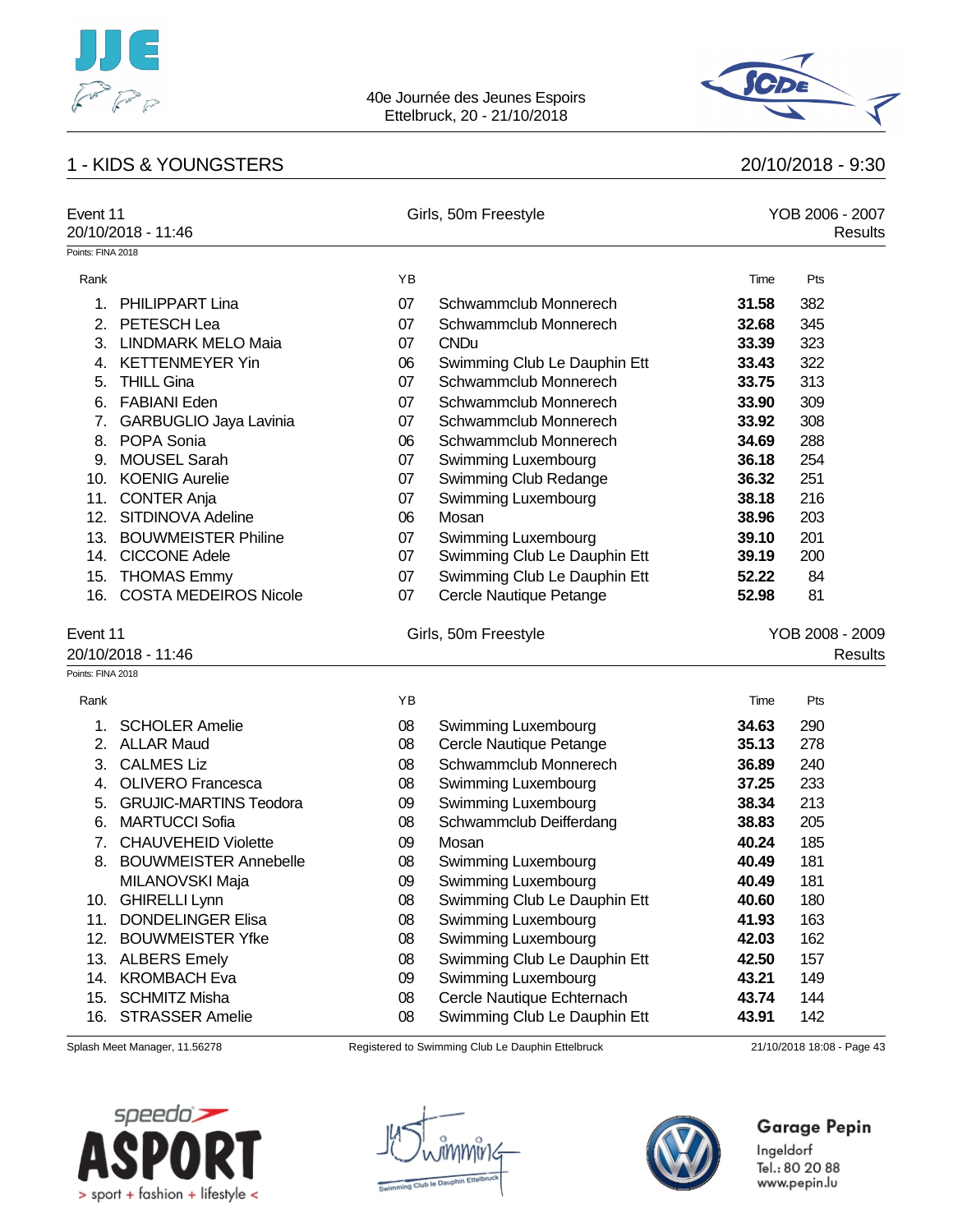



### Event 11, Girls, 50m Freestyle, YOB 2008 - 2009

| Rank |                              | YB |                              | Time    | Pts |
|------|------------------------------|----|------------------------------|---------|-----|
| 17.  | <b>FEINEN Zohra</b>          | 09 | Swimming Club Le Dauphin Ett | 44.20   | 139 |
| 18.  | <b>FRANKINET Margaux</b>     | 08 | Mosan                        | 47.52   | 112 |
| 19.  | ANDOURA Kamar                | 09 | Mosan                        | 47.97   | 109 |
| 20.  | <b>ANDOURA Judith</b>        | 09 | Mosan                        | 48.14   | 108 |
| 21.  | NOTHUM June                  | 09 | Swimming Club Redange        | 48.58   | 105 |
| 22.  | <b>UKENA Emily</b>           | 09 | <b>SSG Saar Max Ritter</b>   | 49.82   | 97  |
| 23.  | <b>BRITZ Lea</b>             | 09 | Swimming Club Le Dauphin Ett | 49.85   | 97  |
| 24.  | <b>OLINGER Lilli</b>         | 09 | Cercle de Natation Wiltz     | 50.26   | 94  |
|      | 25. CANDASAMY Mythili        | 09 | Swimming Club Le Dauphin Ett | 57.03   | 64  |
| 26.  | <b>TESSARO Laura</b>         | 08 | Swimming Club Le Dauphin Ett | 1:06.65 | 40  |
|      | <b>WDR</b> CONSTANTIN Sophia | 09 | Swimming Luxembourg          |         |     |
|      | <b>WDR</b> HRIC Nina         | 08 | Swimming Luxembourg          |         |     |









**Garage Pepin** Ingeldorf

Tel.: 80 20 88 www.pepin.lu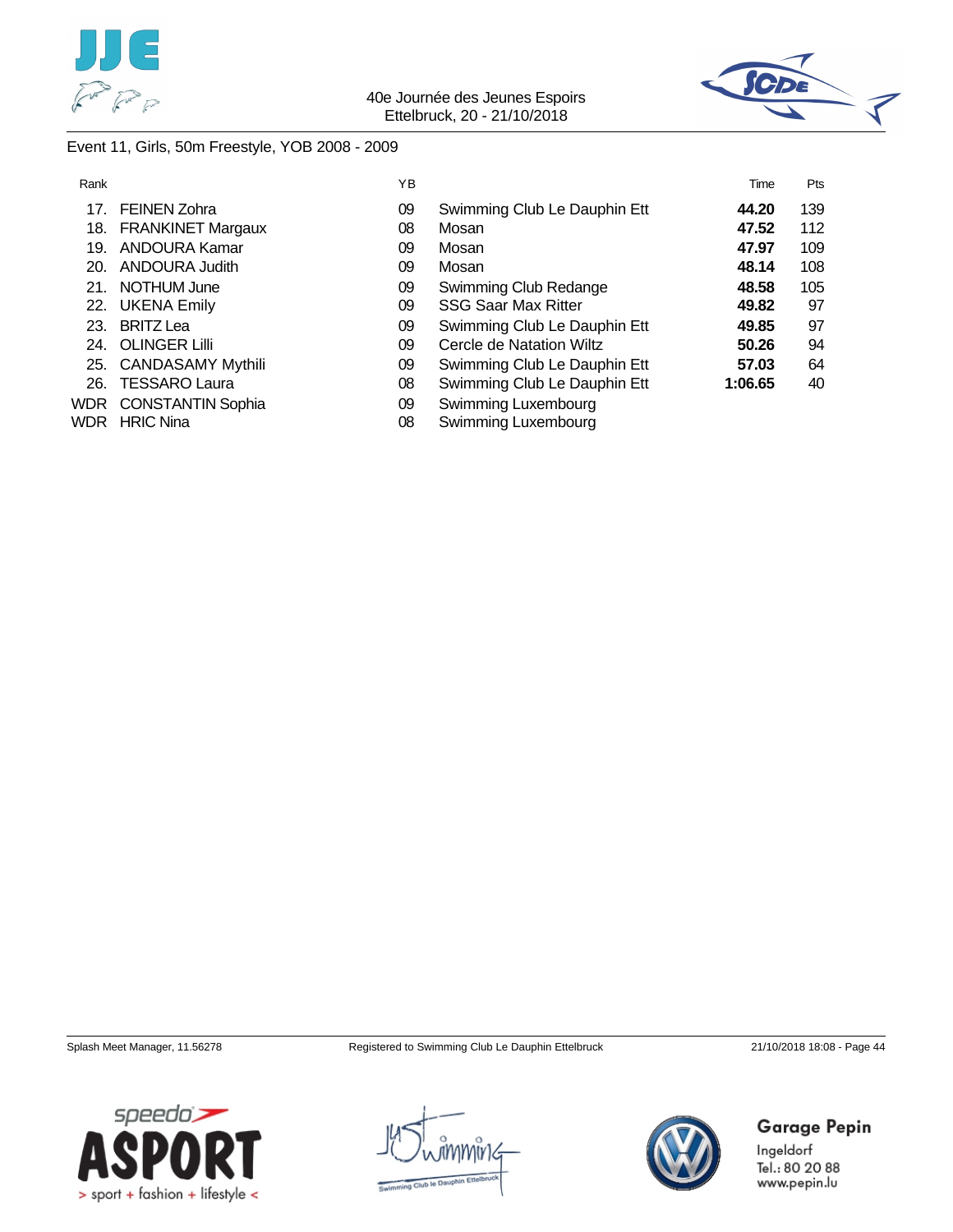



## 4 - TEENAGERS & OLDIES 21/10/2018 - 14:24

|                      | Event 52<br>21/10/2018 - 17:20 |                | Girls, 50m Freestyle                        |                            |                              |                                 |       | YOB 2004 - 2005<br>Results |  |  |
|----------------------|--------------------------------|----------------|---------------------------------------------|----------------------------|------------------------------|---------------------------------|-------|----------------------------|--|--|
| MP25M 14<br>MP25M 13 |                                | 26.58<br>26.68 | <b>MEYNEN Julie</b><br><b>MEYNEN Julie</b>  |                            | <b>LUX</b><br><b>LUX</b>     | Ettelbruck<br>Luxembourg        |       | 09/04/2011<br>04/12/2010   |  |  |
| Points: FINA 2018    |                                |                |                                             |                            |                              |                                 |       |                            |  |  |
| Rank                 |                                |                | ΥB                                          |                            |                              |                                 | Time  | Pts                        |  |  |
|                      | 1. PETERS Lena                 |                | 05                                          | <b>CNDu</b>                |                              |                                 | 28.60 | 515                        |  |  |
| 2.                   | <b>DEVISCOUR Sarah</b>         |                | 05                                          |                            | Cercle Nautique Echternach   |                                 | 29.43 | 472                        |  |  |
| 3.                   | <b>HARIZIA Celia</b>           |                | 05                                          |                            | Schwammclub Monnerech        |                                 | 30.07 | 443                        |  |  |
| 4.                   | <b>CHAUVEHEID Hannah</b>       |                | 04                                          | Mosan                      |                              |                                 | 30.74 | 415                        |  |  |
| 5.                   | <b>CALMES Lara</b>             |                | 04                                          |                            | Schwammclub Monnerech        |                                 | 30.78 | 413                        |  |  |
| 6.                   | <b>REDING Alyssa</b>           |                | 04                                          |                            | Swimming Club Le Dauphin Ett |                                 | 30.80 | 412                        |  |  |
| 7.                   | <b>BOUZIDI</b> Imene           |                | 05                                          |                            | Schwammclub Monnerech        |                                 | 31.50 | 385                        |  |  |
|                      | 8. ALBERS Neele                |                | 05                                          |                            | Swimming Club Le Dauphin Ett |                                 | 31.55 | 383                        |  |  |
|                      | 9. GEORGES Madeleine           |                | 05                                          | <b>Natation Club Athus</b> |                              |                                 | 32.66 | 346                        |  |  |
|                      | 10. CORREIA Eva                |                | 05                                          |                            | Cercle de Natation Diekirch  |                                 | 32.67 | 345                        |  |  |
|                      | 11. BARBERON Sophie            |                | 05                                          | <b>CNDu</b>                |                              |                                 | 33.10 | 332                        |  |  |
|                      | 12. HUBERT Alina               |                | 04                                          | <b>SSG Saar Max Ritter</b> |                              |                                 | 34.55 | 292                        |  |  |
|                      | 13. BALON Flavie               |                | 04                                          | <b>Natation Club Athus</b> |                              |                                 | 35.43 | 271                        |  |  |
| 14.                  | PINTO TEIXEIRA Martha          |                | 04                                          |                            | Cercle de Natation Wiltz     |                                 | 35.94 | 259                        |  |  |
| 15.                  | <b>SCHILTZ Marie</b>           |                | 05                                          | <b>Natation Club Athus</b> |                              |                                 | 36.32 | 251                        |  |  |
| <b>DNS</b>           | <b>HAAG Nora</b>               |                | 04                                          |                            | Swimming Club Redange        |                                 |       |                            |  |  |
|                      | DNS JEITZ-WAMPACH Mia          |                | 04                                          |                            | Cercle Nautique Echternach   |                                 |       |                            |  |  |
| Event 52             |                                |                |                                             | Women, 50m Freestyle       |                              |                                 |       | 2003 and older             |  |  |
|                      | 21/10/2018 - 17:20             |                |                                             |                            |                              |                                 |       | Results                    |  |  |
| MP25M 18             |                                | 24.86          | <b>MEYNEN Julie</b>                         |                            | <b>LUX</b>                   | Dudelange                       |       | 12/12/2015                 |  |  |
| MP25M 17             |                                | 25.37          | <b>MEYNEN Julie</b>                         |                            | <b>LUX</b>                   | Doha (QAT)                      |       | 06/12/2014                 |  |  |
| MP25M 16<br>MP25M 15 |                                | 24.89<br>26.66 | <b>MEYNEN Julie</b><br><b>MEYNEN Juilie</b> |                            | LUX<br><b>LUX</b>            | Herning (DEN)<br>Chartres (FRA) |       | 15/12/2013<br>25/11/2012   |  |  |
| Points: FINA 2018    |                                |                |                                             |                            |                              |                                 |       |                            |  |  |
| Rank                 |                                |                | YB                                          |                            |                              |                                 | Time  | Pts                        |  |  |
|                      | 1. FABER Maiti                 |                | 01                                          |                            | Swimming Club Le Dauphin Ett |                                 | 28.43 | 524                        |  |  |
| 2.                   | <b>BLACK Rachael</b>           |                | 01                                          | <b>CNDu</b>                |                              |                                 | 28.85 | 502                        |  |  |
| 3.                   | <b>FABIANI Chanel</b>          |                | 03                                          | <b>CNDu</b>                |                              |                                 | 29.12 | 488                        |  |  |
| 4.                   | PETERS Emma                    |                | 03                                          | <b>CNDu</b>                |                              |                                 | 29.26 | 481                        |  |  |
| 5.                   | <b>BROICH Louisa Marie</b>     |                | 03                                          | Postsportverein Trier      |                              |                                 | 29.80 | 455                        |  |  |
| 6.                   | <b>COIMBRA Alice</b>           |                | 02                                          |                            | Swimming Luxembourg          |                                 | 30.17 | 439                        |  |  |
| 7.                   | <b>BROICH Lea-Sophie</b>       |                | $00\,$                                      | Postsportverein Trier      |                              |                                 | 30.89 | 409                        |  |  |
| 8.                   | <b>HOLLERICH Anne</b>          |                | 01                                          |                            | Swimming Club Le Dauphin Ett |                                 | 30.90 | 408                        |  |  |
| 9.                   | <b>BUCHHOLTZ Antonia</b>       |                | 02                                          | <b>SSG Saar Max Ritter</b> |                              |                                 | 31.13 | 399                        |  |  |
|                      | 10. FRIPPIAT Lory              |                | 01                                          | <b>Natation Club Athus</b> |                              |                                 | 31.34 | 391                        |  |  |
|                      |                                |                |                                             |                            |                              |                                 |       |                            |  |  |

Splash Meet Manager, 11.56278 Registered to Swimming Club Le Dauphin Ettelbruck 21/10/2018 18:08 - Page 45



**Garage Pepin** 



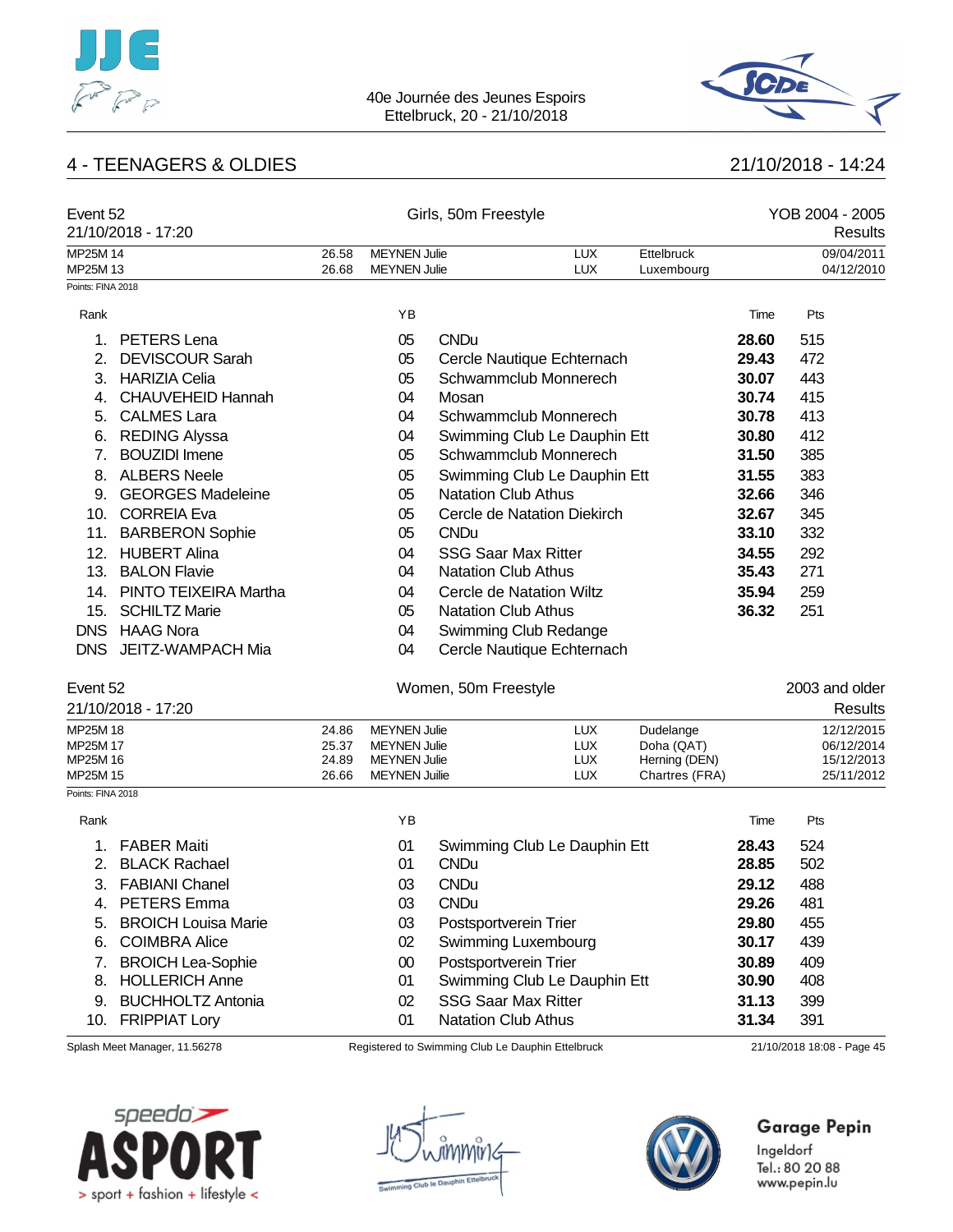



### Event 52, Women, 50m Freestyle, 2003 and older

| Rank |                            | ΥB |                             | Time  | Pts |
|------|----------------------------|----|-----------------------------|-------|-----|
| 11   | PEDROSA ANTONIO Monica     | 03 | Cercle de Natation Diekirch | 31.82 | 374 |
|      | 12. TER HEEGDE Chantal     | 99 | Cercle Nautique Echternach  | 31.87 | 372 |
|      | 13. UMLAUF Constanze       | 02 | <b>SSG Saar Max Ritter</b>  | 31.90 | 371 |
|      | <b>FETZ Melanie</b>        | 01 | Cercle Nautique Echternach  | 31.90 | 371 |
|      | 15. BALON Silia            | 01 | <b>Natation Club Athus</b>  | 37.62 | 226 |
|      | 16. DUBOS Flavie           | 03 | Cercle de Natation Diekirch | 39.16 | 200 |
|      | DNS TEEKE Ann-Kathrin      | 00 | Wfr. TuRa Bergkamen         |       |     |
|      | <b>WDR ELCHEROTH Milly</b> | 03 | Swimming Club Redange       |       |     |









**Garage Pepin**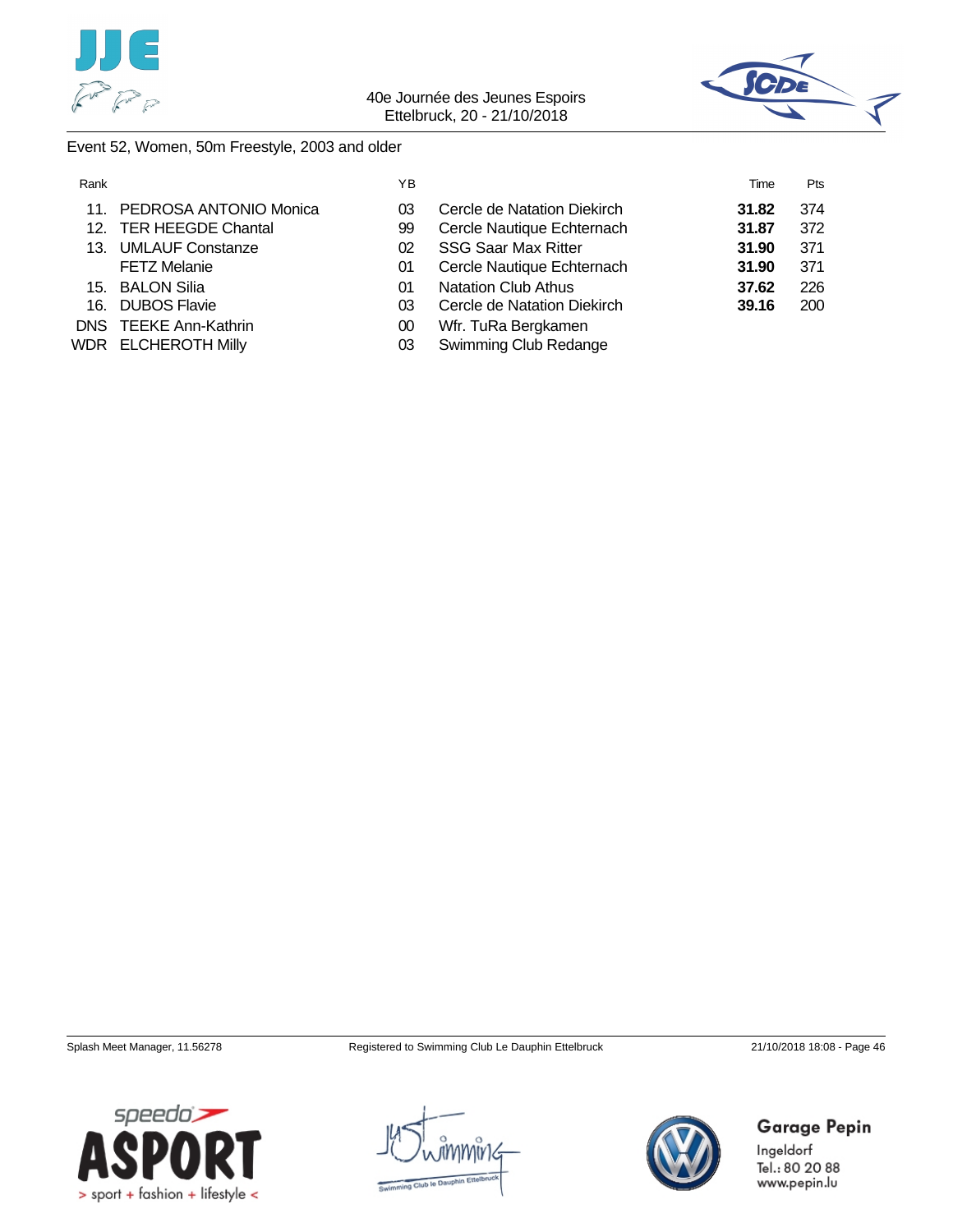



## 2 - YOUNGSTERS 20/10/2018 - 14:37

| Event 22             | 20/10/2018 - 15:57         |                    | Girls, 100m Freestyle            |                          | YOB 2006 - 2007<br>Results |                 |                          |
|----------------------|----------------------------|--------------------|----------------------------------|--------------------------|----------------------------|-----------------|--------------------------|
| MP25M 12<br>MP25M 11 |                            | 1:01.83<br>1:04.78 | <b>HEINZ Lara</b><br>NICKELS Kim | <b>LUX</b><br><b>LUX</b> | Dudelange                  |                 | 19/12/1993<br>08/12/2002 |
| Points: FINA 2018    |                            |                    |                                  |                          |                            |                 |                          |
| Rank                 |                            | YB                 |                                  | Time                     | Pts                        | 50 <sub>m</sub> | 100m                     |
| 1.                   | <b>HAN Mengjia</b>         | 07                 | Swimming Luxembourg              | 1:07.39                  | 414                        | 32.47           | 34.92                    |
| 2.                   | <b>CARNEIRO</b> Sofia      | 06                 | Swimming Luxembourg              | 1:08.61                  | 392                        | 33.33           | 35.28                    |
| 3.                   | PETESCH Lea                | 07                 | Schwammclub Monnerech            | 1:11.12                  | 352                        | 34.62           | 36.50                    |
| 4.                   | <b>REINESCH Leeloo</b>     | 07                 | Schwammclub Monnerech            | 1:11.15                  | 352                        | 34.19           | 36.96                    |
| 5.                   | <b>PHILIPPART Lina</b>     | 07                 | Schwammclub Monnerech            | 1:11.69                  | 344                        | 33.36           | 38.33                    |
| 6.                   | SOFFIO Mara                | 06                 | Schwammclub Monnerech            | 1:11.80                  | 342                        | 34.93           | 36.87                    |
| 7.                   | <b>KROMBACH Linda</b>      | 07                 | Swimming Luxembourg              | 1:12.57                  | 331                        | 35.24           | 37.33                    |
| 8.                   | <b>KETTENMEYER Yin</b>     | 06                 | Swimming Club Le Dauphin Ett     | 1:13.19                  | 323                        | 35.39           | 37.80                    |
| 9.                   | <b>THILL Gina</b>          | 07                 | Schwammclub Monnerech            | 1:14.39                  | 308                        | 34.90           | 39.49                    |
| 10.                  | <b>LINDMARK MELO Maia</b>  | 07                 | CNDu                             | 1:14.79                  | 303                        | 36.10           | 38.69                    |
| 11.                  | <b>NOTHUM Gwen</b>         | 06                 | Swimming Club Redange            | 1:15.55                  | 294                        | 35.80           | 39.75                    |
| 12.                  | <b>KIDD Francesca</b>      | 06                 | Swimming Luxembourg              | 1:17.93                  | 268                        | 36.54           | 41.39                    |
| 13.                  | <b>FABIANI Eden</b>        | 07                 | Schwammclub Monnerech            | 1:18.01                  | 267                        | 36.67           | 41.34                    |
| 14.                  | POPA Sonia                 | 06                 | Schwammclub Monnerech            | 1:18.58                  | 261                        | 37.43           | 41.15                    |
| 15.                  | <b>KOENIG Aurelie</b>      | 07                 | Swimming Club Redange            | 1:20.58                  | 242                        | 39.03           | 41.55                    |
| 16.                  | <b>OLINGER Tina</b>        | 06                 | Cercle de Natation Wiltz         | 1:20.63                  | 242                        | 39.19           | 41.44                    |
| 17.                  | GARBUGLIO Jaya Lavinia     | 07                 | Schwammclub Monnerech            | 1:20.64                  | 241                        | 36.52           | 44.12                    |
| 18.                  | NTAGANDA Sophie            | 07                 | Swimming Luxembourg              | 1:20.73                  | 241                        | 38.02           | 42.71                    |
| 19.                  | <b>ELCHEROTH Niki</b>      | 07                 | Swimming Club Redange            | 1:21.88                  | 231                        | 39.53           | 42.35                    |
| 20.                  | <b>MOUSEL Sarah</b>        | 07                 | Swimming Luxembourg              | 1:25.16                  | 205                        | 39.52           | 45.64                    |
| 21.                  | <b>BERTRANG Louana</b>     | 06                 | Schwammclub Monnerech            | 1:25.56                  | 202                        | 40.05           | 45.51                    |
| 22.                  | <b>CONTER Anja</b>         | 07                 | Swimming Luxembourg              | 1:27.08                  | 192                        | 42.25           | 44.83                    |
| 23.                  | <b>ZOUHAD Sofia</b>        | 07                 | Mosan                            | 1:27.98                  | 186                        | 40.79           | 47.19                    |
| 24.                  | <b>THINNES Lena</b>        | 07                 | Schwammclub Monnerech            | 1:29.13                  | 179                        | 41.44           | 47.69                    |
| 25.                  | <b>BOUWMEISTER Philine</b> | 07                 | Swimming Luxembourg              | 1:29.95                  | 174                        | 44.75           | 45.20                    |
| 26.                  | <b>CICCONE Adele</b>       | 07                 | Swimming Club Le Dauphin Ett     | 1:32.48                  | 160                        | 43.76           | 48.72                    |
| 27.                  | SITDINOVA Adeline          | 06                 | Mosan                            | 1:33.05                  | 157                        | 43.03           | 50.02                    |
| 28.                  | <b>THOMAS Emmy</b>         | 07                 | Swimming Club Le Dauphin Ett     | 1:54.02                  | 85                         | 53.28           | 1:00.74                  |
| 29.                  | <b>MARIEN Evy</b>          | 07                 | Swimming Club Le Dauphin Ett     | 2:05.41                  | 64                         | 56.61           | 1:08.80                  |

Splash Meet Manager, 11.56278 **Registered to Swimming Club Le Dauphin Ettelbruck** 21/10/2018 18:08 - Page 47

**Garage Pepin** 



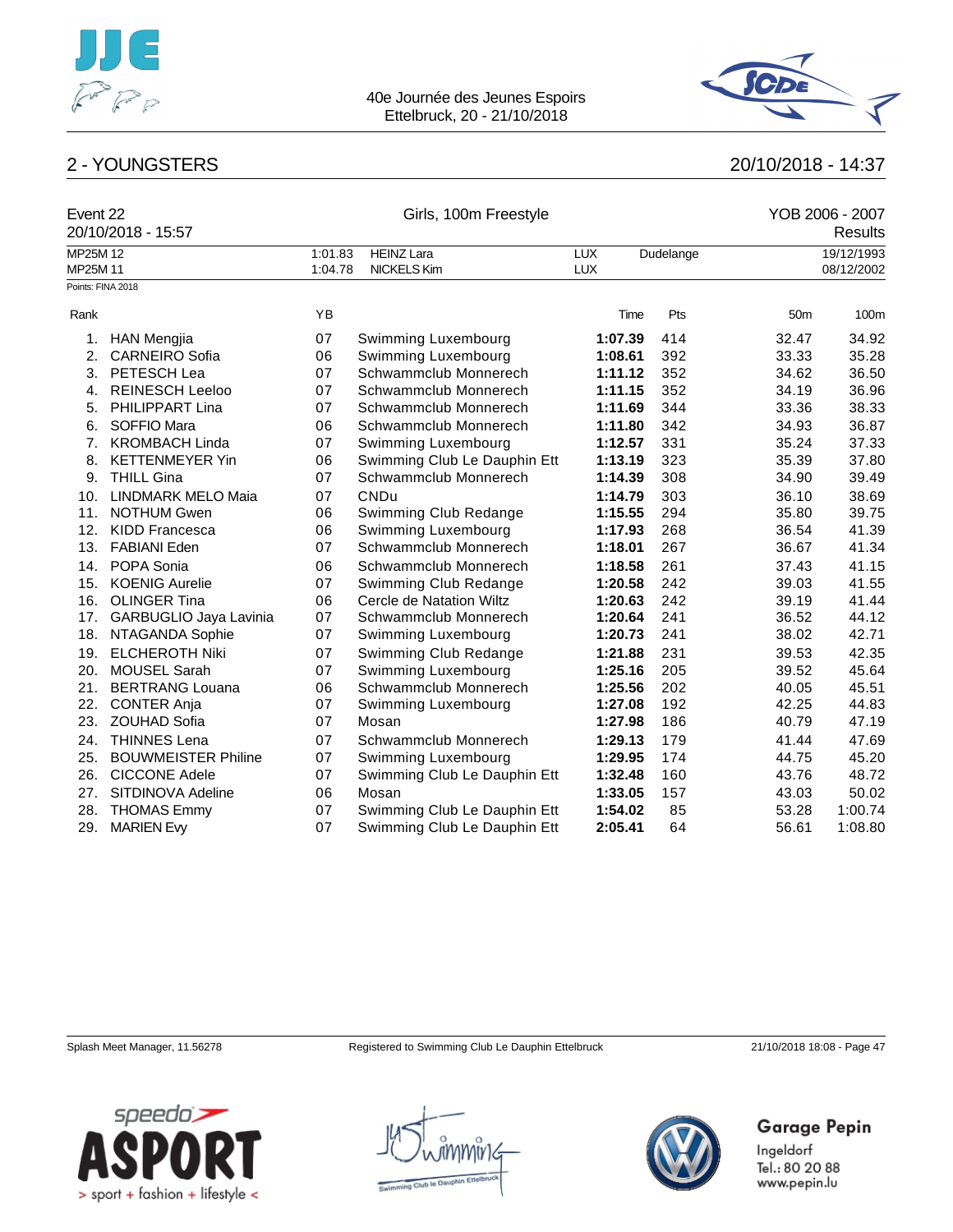



### Event 22, Girls, 100m Freestyle

| Event 22 |                               |         | Girls, 100m Freestyle        |            |                 |                 | YOB 2008 - 2009 |
|----------|-------------------------------|---------|------------------------------|------------|-----------------|-----------------|-----------------|
|          | 20/10/2018 - 15:57            |         |                              |            |                 |                 | <b>Results</b>  |
| MP25M 10 |                               | 1:09.66 | <b>NICKELS Kim</b>           | <b>LUX</b> | Dudelange       |                 | 23/12/2001      |
| MP25M9   |                               | 1:16.57 | <b>MAILLIET Christine</b>    | <b>LUX</b> | <b>Diekirch</b> |                 | 01/12/1996      |
|          | Points: FINA 2018             |         |                              |            |                 |                 |                 |
| Rank     |                               | YB      |                              | Time       | Pts             | 50 <sub>m</sub> | 100m            |
| 1.       | <b>BLESES Joyce</b>           | 08      | Swimming Club Le Dauphin Ett | 1:16.81    | 279             | 37.05           | 39.76           |
| 2.       | <b>SCHOLER Amelie</b>         | 08      | Swimming Luxembourg          | 1:17.86    | 268             | 37.21           | 40.65           |
| 3.       | <b>CALMES Liz</b>             | 08      | Schwammclub Monnerech        | 1:25.10    | 205             | 40.46           | 44.64           |
| 4.       | <b>GRUJIC-MARTINS Teodora</b> | 09      | Swimming Luxembourg          | 1:25.23    | 204             | 41.47           | 43.76           |
|          | 5. PHILIPPART Enny            | 09      | Schwammclub Monnerech        | 1:25.77    | 201             | 39.68           | 46.09           |
|          | <b>OLIVERO Francesca</b>      | 08      | Swimming Luxembourg          | 1:25.77    | 201             | 40.25           | 45.52           |
| 7.       | <b>MARTUCCI Sofia</b>         | 08      | Schwammclub Deifferdang      | 1:27.28    | 190             | 41.77           | 45.51           |
| 8.       | <b>CONSTANTIN Sophia</b>      | 09      | Swimming Luxembourg          | 1:30.47    | 171             | 41.30           | 49.17           |
| 9.       | MILANOVSKI Maja               | 09      | Swimming Luxembourg          | 1:32.45    | 160             | 44.44           | 48.01           |
| 10.      | <b>BOUWMEISTER Annebelle</b>  | 08      | Swimming Luxembourg          | 1:34.08    | 152             | 45.35           | 48.73           |
|          | 11. GHIRELLI Lynn             | 08      | Swimming Club Le Dauphin Ett | 1:34.47    | 150             | 46.25           | 48.22           |
| 12.      | <b>DONDELINGER Elisa</b>      | 08      | Swimming Luxembourg          | 1:37.03    | 138             | 46.19           | 50.84           |
| 13.      | <b>KROMBACH Eva</b>           | 09      | Swimming Luxembourg          | 1:37.24    | 137             | 46.46           | 50.78           |
| 14.      | <b>ROBERT Clara</b>           | 09      | Mosan                        | 1:37.74    | 135             | 47.16           | 50.58           |
| 15.      | <b>BOUWMEISTER Yfke</b>       | 08      | Swimming Luxembourg          | 1:38.13    | 134             | 45.91           | 52.22           |
| 16.      | <b>REUTER Tamara</b>          | 09      | Schwammclub Monnerech        | 1:38.58    | 132             | 44.43           | 54.15           |
| 17.      | <b>PRENTIC Anela</b>          | 09      | Schwammclub Deifferdang      | 1:39.12    | 130             | 46.36           | 52.76           |
|          | 18. PEIFFER Noemie            | 08      | Schwammclub Monnerech        | 1:40.16    | 126             | 47.75           | 52.41           |
|          | 19. ALBERS Emely              | 08      | Swimming Club Le Dauphin Ett | 1:41.03    | 123             | 47.13           | 53.90           |
| 20.      | <b>STRASSER Amelie</b>        | 08      | Swimming Club Le Dauphin Ett | 1:41.24    | 122             | 47.58           | 53.66           |
| 21.      | <b>FEINEN Zohra</b>           | 09      | Swimming Club Le Dauphin Ett | 1:41.91    | 119             | 47.89           | 54.02           |
| 22.      | <b>MULONE Chiara</b>          | 09      | Mosan                        | 1:46.53    | 104             | 49.70           | 56.83           |
| 23.      | ANDOURA Kamar                 | 09      | Mosan                        | 1:48.66    | 98              | 52.26           | 56.40           |
|          | 24. ANDOURA Judith            | 09      | Mosan                        | 1:49.02    | 97              | 51.18           | 57.84           |
| 25.      | NOTHUM June                   | 09      | Swimming Club Redange        | 1:52.50    | 89              | 52.85           | 59.65           |
| 26.      | <b>OLINGER Lilli</b>          | 09      | Cercle de Natation Wiltz     | 1:57.23    | 78              | 54.81           | 1:02.42         |
| 27.      | <b>BRITZ Lea</b>              | 09      | Swimming Club Le Dauphin Ett | 1:58.59    | 76              | 53.90           | 1:04.69         |
| 28.      | SMITH Josephine               | 09      | Swimming Club Redange        | 1:59.23    | 74              | 53.32           | 1:05.91         |
| 29.      | ANTUNES-BOURGEOIS Gabriel08   |         | CNDu                         | 2:07.40    | 61              | 1:00.19         | 1:07.21         |
| 30.      | <b>FRADET Maelle</b>          | 09      | Schwammclub Deifferdang      | 2:27.52    | 39              | 1:04.29         | 1:23.23         |
| 31.      | <b>TESSARO Laura</b>          | 08      | Swimming Club Le Dauphin Ett | 2:31.33    | 36              | 1:07.13         | 1:24.20         |
| WDR      | <b>HRIC Nina</b>              | 08      | Swimming Luxembourg          |            |                 |                 |                 |

Splash Meet Manager, 11.56278 Registered to Swimming Club Le Dauphin Ettelbruck 21/10/2018 18:08 - Page 48





## **Garage Pepin**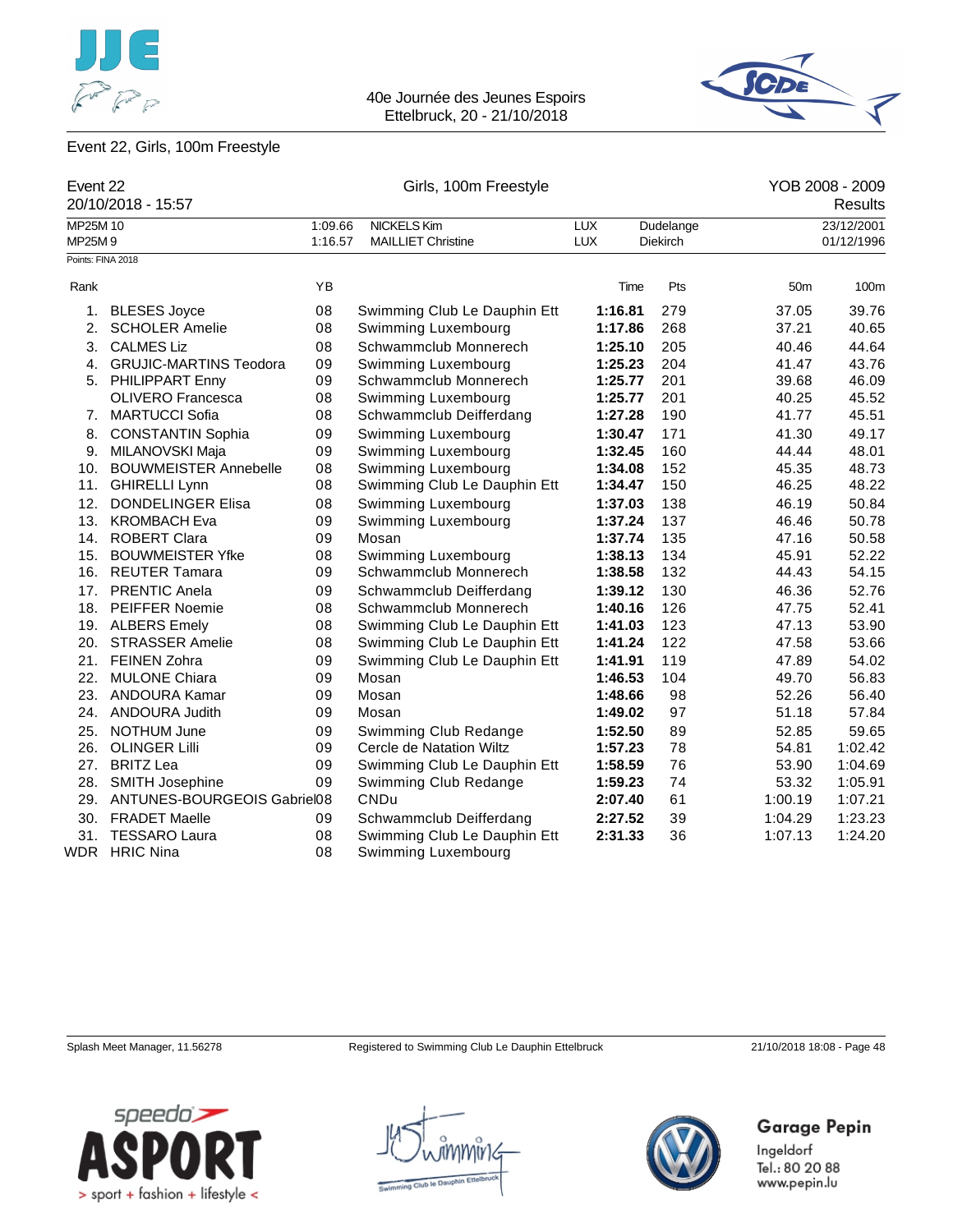



## 3 - TEENAGERS & OLDIES 21/10/2018 - 9:30

| Event 28             | 21/10/2018 - 9:30          |                | Girls, 100m Freestyle                      |                          |                             |                 | YOB 2004 - 2005<br>Results |
|----------------------|----------------------------|----------------|--------------------------------------------|--------------------------|-----------------------------|-----------------|----------------------------|
| MP25M 14             |                            | 56.92          | <b>MEYNEN Julie</b>                        | <b>LUX</b>               | Luxembourg                  |                 | 27/11/2011                 |
| MP25M 13             |                            | 58.53          | <b>MEYNEN Julie</b>                        | <b>LUX</b>               | Luxembourg                  |                 | 05/12/2010                 |
| Points: FINA 2018    |                            |                |                                            |                          |                             |                 |                            |
| Rank                 |                            | YB             |                                            | Time                     | Pts                         | 50 <sub>m</sub> | 100m                       |
| 1.                   | <b>PETERS</b> Lena         | 05             | <b>CNDu</b>                                | 1:00.74                  | 566                         | 29.38           | 31.36                      |
| 2.                   | <b>JOMINET Lou</b>         | 05             | Swimming Luxembourg                        | 1:01.91                  | 534                         | 29.93           | 31.98                      |
| 3.                   | <b>HRIC Laura</b>          | 05             | Swimming Luxembourg                        | 1:03.55                  | 494                         | 30.79           | 32.76                      |
| 4.                   | <b>KROMBACH Mara</b>       | 05             | Swimming Luxembourg                        | 1:04.99                  | 462                         | 30.84           | 34.15                      |
| 5.                   | <b>HARIZIA Celia</b>       | 05             | Schwammclub Monnerech                      | 1:05.98                  | 441                         | 30.87           | 35.11                      |
| 6.                   | <b>DEVISCOUR Sarah</b>     | 05             | Cercle Nautique Echternach                 | 1:06.01                  | 441                         | 31.36           | 34.65                      |
| 7.                   | <b>SITLIVY Florence</b>    | 05             | Mosan                                      | 1:06.33                  | 434                         | 31.92           | 34.41                      |
| 8.                   | <b>BOUZIDI</b> Imene       | 05             | Schwammclub Monnerech                      | 1:07.13                  | 419                         | 32.16           | 34.97                      |
| 9.                   | <b>CALMES Lara</b>         | 04             | Schwammclub Monnerech                      | 1:08.18                  | 400                         | 31.90           | 36.28                      |
| 10.                  | <b>BAUSTERT Magali</b>     | 05             | Swimming Luxembourg                        | 1:08.25                  | 399                         | 32.72           | 35.53                      |
| 11.                  | <b>PICARD Chiara</b>       | 05             | Mosan                                      | 1:08.43                  | 395                         | 32.80           | 35.63                      |
|                      | 12. VERLAQUE Ciara         | 04             | <b>CNDu</b>                                | 1:08.56                  | 393                         | 31.89           | 36.67                      |
|                      | 13. ALBERS Neele           | 05             | Swimming Club Le Dauphin Ett               | 1:09.17                  | 383                         | 33.43           | 35.74                      |
|                      | 14. LEONARD Lis            | 05             | Swimming Luxembourg                        | 1:09.24                  | 382                         | 33.10           | 36.14                      |
|                      | 15. HAAG Nora              | 04             | Swimming Club Redange                      | 1:09.27                  | 381                         | 31.54           | 37.73                      |
| 16.                  | <b>BARBERON Sophie</b>     | 05             | <b>CNDu</b>                                | 1:13.12                  | 324                         | 34.58           | 38.54                      |
| 17.                  | <b>VONHOFF Jana</b>        | 04             | Wfr. TuRa Bergkamen                        | 1:15.13                  | 299                         | 36.05           | 39.08                      |
| 18.                  | <b>GOUILLART</b> Ivana     | 05             | Schwammclub Monnerech                      | 1:20.25                  | 245                         | 37.35           | 42.90                      |
| 19.                  | <b>GAMASA Polina</b>       | 05             | CNDu                                       | 1:20.49                  | 243                         | 36.52           | 43.97                      |
| 20.                  | JEITZ-WAMPACH Mia          | 04             | Cercle Nautique Echternach                 | 1:24.33                  | 211                         | 39.53           | 44.80                      |
| Event 28             |                            |                | Women, 100m Freestyle                      |                          |                             |                 | 2003 and older             |
|                      | 21/10/2018 - 9:30          |                |                                            |                          |                             |                 | Results                    |
|                      |                            |                |                                            |                          |                             |                 |                            |
| MP25M 18             |                            | 53.45          | <b>MEYNEN Julie</b>                        | <b>LUX</b>               | Netanya (ISR)               |                 | 03/12/2015                 |
| MP25M 17<br>MP25M 16 |                            | 54.35<br>55.25 | <b>MEYNEN Julie</b><br><b>MEYNEN Julie</b> | <b>LUX</b><br><b>LUX</b> | Doha (QAT)<br>Herning (DEN) |                 | 04/12/2014<br>12/12/2013   |
| MP25M 15             |                            | 55.60          | <b>MEYNEN Julie</b>                        | <b>LUX</b>               | Istanbul (TUR)              |                 | 13/12/2012                 |
| Points: FINA 2018    |                            |                |                                            |                          |                             |                 |                            |
| Rank                 |                            | YB             |                                            | Time                     | Pts                         | 50 <sub>m</sub> | 100m                       |
| 1.                   | <b>PETERS Emma</b>         | 03             | CNDu                                       | 1:00.47                  | 573                         | 29.14           | 31.33                      |
| 2.                   | <b>FABER Maiti</b>         | 01             | Swimming Club Le Dauphin Ett               | 1:01.04                  | 557                         | 29.41           | 31.63                      |
| 3.                   | <b>FABIANI Chanel</b>      | 03             | <b>CNDu</b>                                | 1:02.39                  | 522                         | 29.92           | 32.47                      |
| 4.                   | <b>BLACK Rachael</b>       | 01             | <b>CNDu</b>                                | 1:03.31                  | 500                         | 29.83           | 33.48                      |
| 5.                   | <b>BROICH Louisa Marie</b> | 03             | Postsportverein Trier                      | 1:05.36                  | 454                         | 30.72           | 34.64                      |
| 6.                   | <b>FETZ Melanie</b>        | 01             | Cercle Nautique Echternach                 | 1:07.07                  | 420                         | 31.95           | 35.12                      |
| 7.                   | <b>HOLLERICH Anne</b>      | 01             | Swimming Club Le Dauphin Ett               | 1:07.77                  | 407                         | 32.29           | 35.48                      |
| 8.                   | <b>TER HEEGDE Chantal</b>  | 99             | Cercle Nautique Echternach                 | 1:07.84                  | 406                         | 32.09           | 35.75                      |
| 9.                   | <b>BROICH Lea-Sophie</b>   | 00             | Postsportverein Trier                      | 1:07.88                  | 405                         | 31.80           | 36.08                      |

Splash Meet Manager, 11.56278 Registered to Swimming Club Le Dauphin Ettelbruck 21/10/2018 18:08 - Page 49





# **Garage Pepin**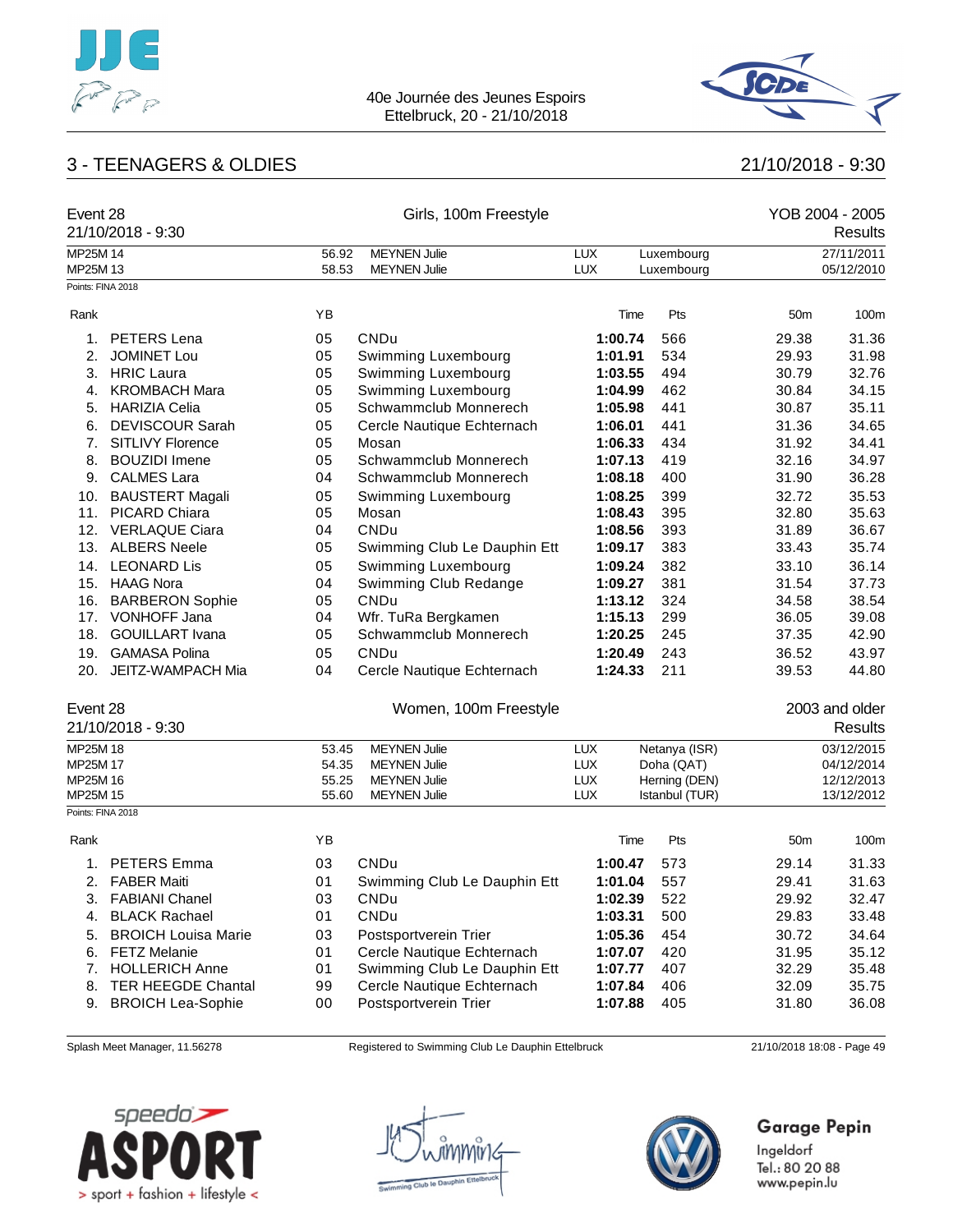



### Event 28, Women, 100m Freestyle, 2003 and older

| Rank |                          | ΥB |                            | Time    | <b>Pts</b> | 50 <sub>m</sub> | 100m  |
|------|--------------------------|----|----------------------------|---------|------------|-----------------|-------|
| 10.  | TEEKE Ann-Kathrin        | 00 | Wfr. TuRa Bergkamen        | 1:08.69 | 391        | 32.02           | 36.67 |
| 11.  | TER HEEGDE Lisa          | 02 | Cercle Nautique Echternach | 1:09.57 | 376        | 32.72           | 36.85 |
|      | 12. UMLAUF Constanze     | 02 | <b>SSG Saar Max Ritter</b> | 1:10.17 | 367        | 32.26           | 37.91 |
| 13.  | <b>BUCHHOLTZ Antonia</b> | 02 | <b>SSG Saar Max Ritter</b> | 1:11.99 | 340        | 34.34           | 37.65 |
|      | 14. FERREIRA ANAU Filipa | 02 | Cercle de Natation Wiltz   | 1:17.50 | 272        | 35.96           | 41.54 |
|      | DNS YOSHIDA Tomoyo       | 02 | <b>CNDu</b>                |         |            |                 |       |
|      | DNS GUERARD Anna-Sica    | 01 | Schwammclub Deifferdang    |         |            |                 |       |
|      | WDR GLODT Kelly          | 02 | Swimming Club Redange      |         |            |                 |       |





**Garage Pepin** 

Ingeldorf Tel.: 80 20 88 www.pepin.lu

speedo' > sport + fashion + lifestyle <

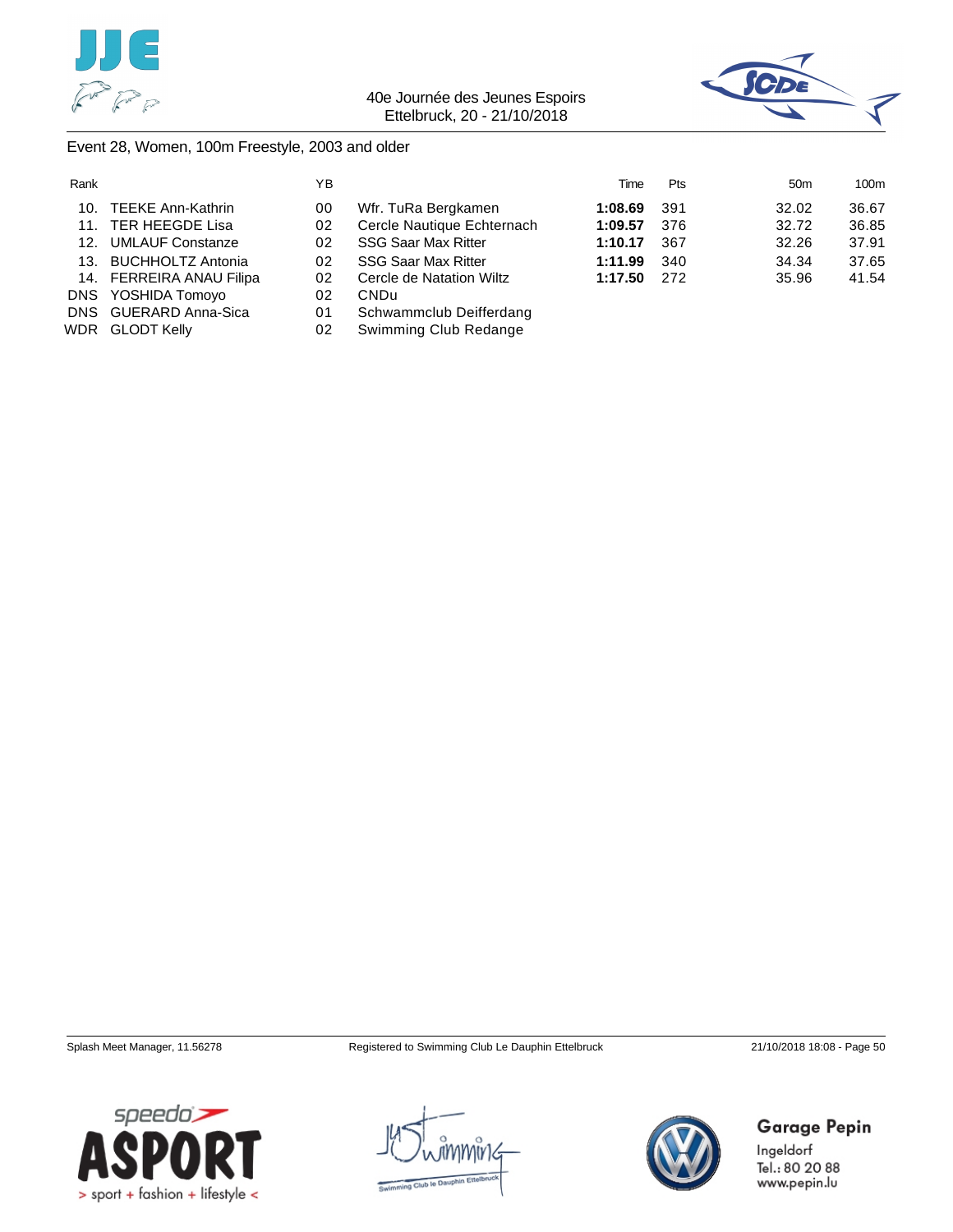



## 1 - KIDS & YOUNGSTERS 20/10/2018 - 9:30

| Event 1  | 20/10/2018 - 9:30          | Girls, 200m Freestyle |         |                                      |             |            |                 |       | YOB 2006 - 2007<br><b>Results</b> |                |  |
|----------|----------------------------|-----------------------|---------|--------------------------------------|-------------|------------|-----------------|-------|-----------------------------------|----------------|--|
| MP25M 12 |                            |                       | 2:14.77 | <b>HEINZ Lara</b>                    |             | <b>LUX</b> | Dudelange       |       |                                   | 19/12/1993     |  |
| MP25M 11 |                            |                       | 2:21.95 | NICKELS Kim                          |             | <b>LUX</b> | Dudelange       |       |                                   | 21/12/2002     |  |
|          | Points: FINA 2018          |                       |         |                                      |             |            |                 |       |                                   |                |  |
| Rank     |                            | YB                    |         |                                      | Time        | Pts        | 50 <sub>m</sub> | 100m  | 150m                              | 200m           |  |
|          | 1. HAN Mengiia             | 07                    |         | Swimming Luxembourg                  | 2:23.81 452 |            | 32.24           | 37.75 | 37.63                             | 36.19          |  |
| 2.       | <b>CARNEIRO</b> Sofia      | 06                    |         | Swimming Luxembourg                  | 2:27.36 420 |            | 34.44           | 37.58 | 37.93                             | 37.41          |  |
| 3.       | SOFFIO Mara                | 06                    |         | Schwammclub Monnerech                | 2:33.98 368 |            | 35.90           | 39.58 | 40.35                             | 38.15          |  |
| 4.       | <b>REINESCH Leeloo</b>     | 07                    |         | Schwammclub Monnerech                | 2:35.03 361 |            | 35.08           | 39.35 | 41.27                             | 39.33          |  |
| 5.       | <b>KROMBACH Linda</b>      | 07                    |         | Swimming Luxembourg                  | 2:36.14 353 |            | 35.92           | 40.50 | 41.14                             | 38.58          |  |
| 6.       | <b>PHILIPPART Lina</b>     | 07                    |         | Schwammclub Monnerech                | 2:38.74 336 |            | 35.30           | 40.66 | 42.19                             | 40.59          |  |
|          | 7. NOTHUM Gwen             | 06                    |         | Swimming Club Redange                | 2:38.84 336 |            | 34.56           | 40.41 | 42.39                             | 41.48          |  |
|          | 8. FABIANI Eden            | 07                    |         | Schwammclub Monnerech                | 2:46.60 291 |            | 37.05           | 40.94 | 43.91                             | 44.70          |  |
| 9.       | PETESCH Lea                | 07                    |         | Schwammclub Monnerech                | 2:46.76 290 |            | 36.21           | 42.21 | 44.42                             | 43.92          |  |
| 10.      | <b>KIDD Francesca</b>      | 06                    |         | Swimming Luxembourg                  | 2:47.29 287 |            | 35.38           | 41.66 | 46.46                             | 43.79          |  |
| 11.      | <b>OLINGER Tina</b>        | 06                    |         | Cercle de Natation Wiltz             | 2:52.23 263 |            | 38.44           | 44.76 | 45.12                             | 43.91          |  |
|          | 12. NTAGANDA Sophie        | 07                    |         | Swimming Luxembourg                  | 2:57.03 242 |            | 39.76           | 45.07 | 44.14                             | 48.06          |  |
| 13.      | <b>BOKOVA Marta</b>        | 06                    |         | Swimming Luxembourg                  | 2:58.45 236 |            | 36.43           | 42.35 | 1:00.95                           | 38.72          |  |
|          | 14. CONTER Anja            | 07                    |         | Swimming Luxembourg                  | 3:03.19 219 |            | 41.84           | 46.99 | 47.44                             | 46.92          |  |
| 15.      | <b>MOUSEL Sarah</b>        | 07                    |         | Swimming Luxembourg                  | 3:05.21 211 |            | 38.71           | 47.91 | 51.11                             | 47.48          |  |
| 16.      | <b>BOUWMEISTER Philine</b> | 07                    |         | Swimming Luxembourg                  | 3:08.29 201 |            | 43.69           | 47.95 | 48.90                             | 47.75          |  |
| 17.      | <b>THINNES Lena</b>        | 07                    |         | Schwammclub Monnerech                | 3:10.70 194 |            | 39.41           | 47.99 | 51.70                             | 51.60          |  |
|          | 18. BERTRANG Louana        | 06                    |         | Schwammclub Monnerech 3:10.97 193    |             |            | 39.79           | 48.57 | 52.43                             | 50.18          |  |
|          | 19. CICCONE Adele          | 07                    |         | Swimming Club Le Dauphin 3:16.41 177 |             |            | 42.14           | 49.18 | 52.64                             | 52.45          |  |
| Event 1  |                            |                       |         | Girls, 200m Freestyle                |             |            |                 |       | YOB 2008 - 2009                   |                |  |
|          | 20/10/2018 - 9:30          |                       |         |                                      |             |            |                 |       |                                   | <b>Results</b> |  |
| MP25M 10 |                            |                       | 2:33.49 | <b>NICKELS Kim</b>                   |             | <b>LUX</b> | Dudelange       |       |                                   | 22/12/2001     |  |
| MP25M9   |                            |                       | 2:49.97 | <b>REINESCH Leeloo</b>               |             | <b>LUX</b> | Oberkorn        |       |                                   | 17/12/2016     |  |
|          | Points: FINA 2018          |                       |         |                                      |             |            |                 |       |                                   |                |  |
| Rank     |                            | YB                    |         |                                      | Time        | Pts        | 50 <sub>m</sub> | 100m  | 150m                              | 200m           |  |

| 1. ALLAR Maud               | 08 | Cercle Nautique Petange              | 2:56.48 245 | 40.97 | 44.66 | 45.80 | 45.05 |
|-----------------------------|----|--------------------------------------|-------------|-------|-------|-------|-------|
| 2. OLIVERO Francesca        | 08 | Swimming Luxembourg                  | 2:56.73 243 | 38.18 | 44.97 | 48.13 | 45.45 |
| 3. GRUJIC-MARTINS Teodora09 |    | Swimming Luxembourg                  | 2:56.77 243 | 38.82 | 46.56 | 47.58 | 43.81 |
| 4. CHAUVEHEID Violette      | 09 | Mosan                                | 3:01.67 224 | 39.91 | 46.66 | 48.45 | 46.65 |
| 5. MARTUCCI Sofia           | 08 | Schwammclub Deifferdang 3:03.70 217  |             | 40.90 | 47.73 | 49.38 | 45.69 |
| 6. CALMES Liz               | 08 | Schwammclub Monnerech 3:05.69 210    |             | 39.51 | 46.19 | 47.47 | 52.52 |
| 7. BOUWMEISTER Annebelle08  |    | Swimming Luxembourg                  | 3:11.12 192 | 42.28 | 49.29 | 50.95 | 48.60 |
| 8. MILANOVSKI Maja          | 09 | Swimming Luxembourg                  | 3:11.59 191 | 40.91 | 49.96 | 52.41 | 48.31 |
| 9. KROMBACH Eva             | 09 | Swimming Luxembourg                  | 3:17.10 175 | 43.16 | 50.73 | 51.77 | 51.44 |
| 10. DONDELINGER Elisa       | 08 | Swimming Luxembourg                  | 3:17.55 174 | 43.04 | 50.04 | 52.41 | 52.06 |
| 11. STRASSER Amelie         | 08 | Swimming Club Le Dauphin 3:25.85 154 |             | 42.57 | 53.78 | 56.09 | 53.41 |
|                             |    |                                      |             |       |       |       |       |

Splash Meet Manager, 11.56278 Registered to Swimming Club Le Dauphin Ettelbruck 21/10/2018 18:08 - Page 51







## **Garage Pepin**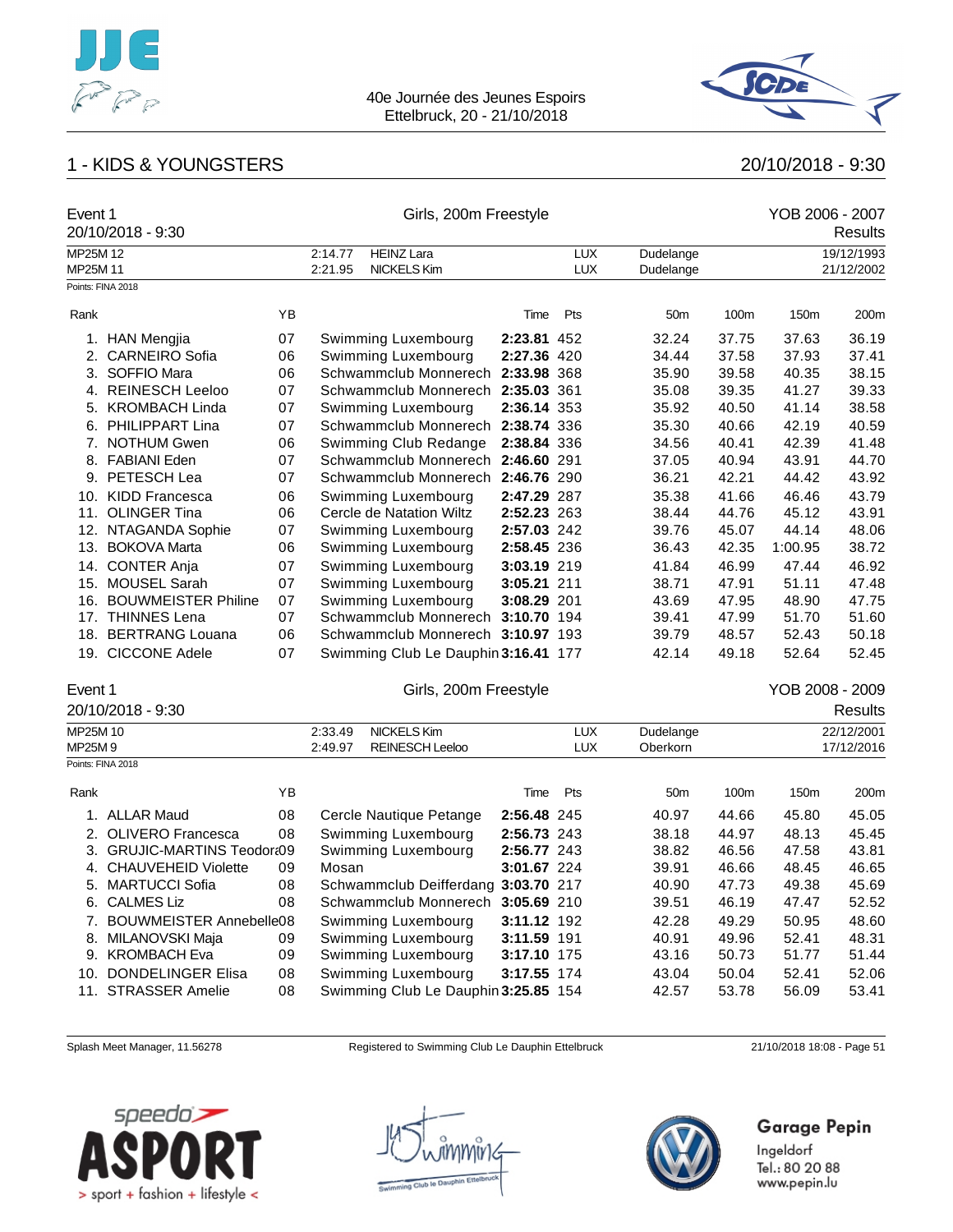

### 40e Journée des Jeunes Espoirs Ettelbruck, 20 - 21/10/2018



### Event 1, Girls, 200m Freestyle, YOB 2008 - 2009

| Rank |                           | ΥB |                                                                 | Time        | Pts | 50 <sub>m</sub> | 100m  | 150 <sub>m</sub> | 200 <sub>m</sub> |
|------|---------------------------|----|-----------------------------------------------------------------|-------------|-----|-----------------|-------|------------------|------------------|
|      | 12. BOUWMEISTER Yfke      | 08 | Swimming Luxembourg                                             | 3:30.87 143 |     | 44.03           | 53.91 | 56.81            | 56.12            |
|      | 13. GHIRELLI Lynn         | 08 | Swimming Club Le Dauphin 3:32.65 140                            |             |     | 49.02           | 54.96 | 56.62            | 52.05            |
|      | 14. FEINEN Zohra          | 09 | Swimming Club Le Dauphin 3:33.69 138                            |             |     | 46.97           | 54.61 | 57.14            | 54.97            |
|      | 15. ROBERT Clara          | 09 | Mosan                                                           | 3:38.46 129 |     | 48.00           | 56.04 | 57.71            | 56.71            |
|      | 16. ANDOURA Judith        | 09 | Mosan                                                           | 3:47.07 115 |     | 51.13           | 59.88 | 59.70            | 56.36            |
|      | <b>DSQ SCHOLER Amelie</b> | 08 | Swimming Luxembourg                                             |             |     |                 |       |                  |                  |
|      |                           |    | G2 - Starting before the starting signal (SW 4.4) (Time: 10:02) |             |     |                 |       |                  |                  |
|      | WDR CONSTANTIN Sophia     | na | Swimming Luxembourg                                             |             |     |                 |       |                  |                  |

| WDR CONSTANTIN Sophia | 09 | Swimming Luxembourg |
|-----------------------|----|---------------------|
| WDR HRIC Nina         | 08 | Swimming Luxembourg |







**Garage Pepin**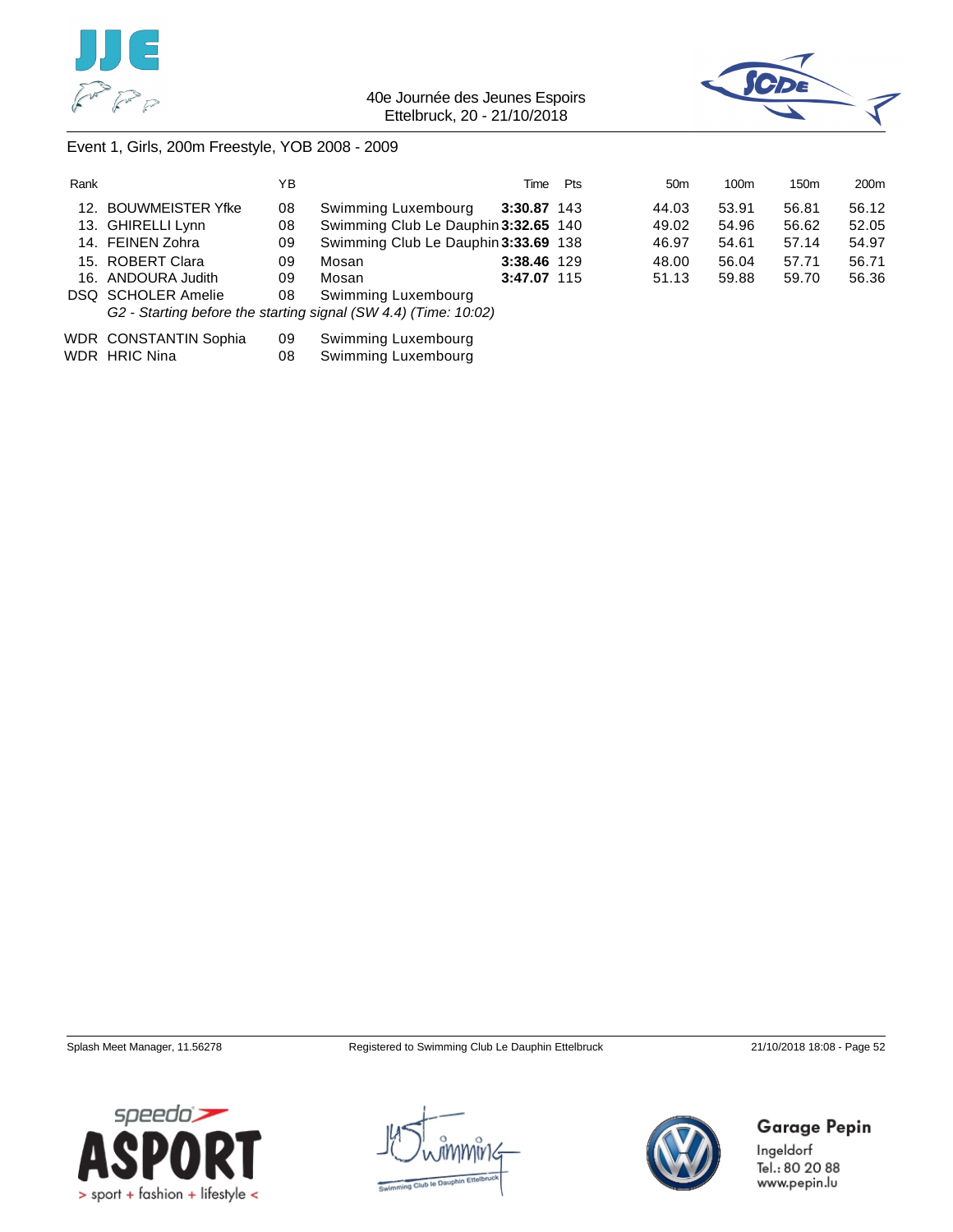



## 3 - TEENAGERS & OLDIES 21/10/2018 - 9:30

| Event 40             | 21/10/2018 - 12:02     |    |                    | Girls, 200m Freestyle                      |             | YOB 2004 - 2005<br>Results |                          |       |       |                          |
|----------------------|------------------------|----|--------------------|--------------------------------------------|-------------|----------------------------|--------------------------|-------|-------|--------------------------|
| MP25M 14<br>MP25M 13 |                        |    | 2:06.62<br>2:07.26 | <b>MEYNEN Julie</b><br><b>MEYNEN Julie</b> |             | <b>LUX</b><br><b>LUX</b>   | Luxembourg<br>Luxembourg |       |       | 26/11/2011<br>04/12/2010 |
|                      | Points: FINA 2018      |    |                    |                                            |             |                            |                          |       |       |                          |
| Rank                 |                        | YB |                    |                                            | Time        | Pts                        | 50 <sub>m</sub>          | 100m  | 150m  | 200m                     |
|                      | 1. JOMINET Lou         | 05 |                    | Swimming Luxembourg                        | 2:11.04 598 |                            | 30.64                    | 33.23 | 34.28 | 32.89                    |
|                      | 2. PETERS Lena         | 05 | <b>CNDu</b>        |                                            | 2:16.70 527 |                            | 32.69                    | 34.24 | 35.30 | 34.47                    |
|                      | 3. HRIC Laura          | 05 |                    | Swimming Luxembourg                        | 2:17.34 519 |                            | 32.41                    | 35.43 | 35.58 | 33.92                    |
|                      | 4. CHAUVEHEID Hannah   | 04 | Mosan              |                                            | 2:17.60 516 |                            | 31.94                    | 35.06 | 35.70 | 34.90                    |
|                      | 5. PICARD Ines         | 05 | Mosan              |                                            | 2:23.65 454 |                            | 33.66                    | 37.12 | 37.07 | 35.80                    |
|                      | 6. HARIZIA Celia       | 05 |                    | Schwammclub Monnerech 2:23.98 451          |             |                            | 33.58                    | 37.06 | 37.28 | 36.06                    |
|                      | 7. KROMBACH Mara       | 05 |                    | Swimming Luxembourg                        | 2:24.44 446 |                            | 32.67                    | 36.80 | 38.13 | 36.84                    |
|                      | 8. BAUSTERT Magali     | 05 |                    | Swimming Luxembourg                        | 2:27.64 418 |                            | 34.71                    | 38.21 | 38.31 | 36.41                    |
|                      | 9. CALMES Lara         | 04 |                    | Schwammclub Monnerech 2:31.84 384          |             |                            | 34.51                    | 38.89 | 38.84 | 39.60                    |
|                      | 10. BOUZIDI Imene      | 05 |                    | Schwammclub Monnerech 2:32.91 376          |             |                            | 35.58                    | 38.94 | 39.88 | 38.51                    |
|                      | 11. BARBERON Sophie    | 05 | CNDu               |                                            | 2:34.88 362 |                            | 34.80                    | 40.00 | 41.67 | 38.41                    |
|                      | 12. DEVISCOUR Sarah    | 05 |                    | Cercle Nautique Echternach 2:35.59 357     |             |                            | 35.68                    | 40.57 | 41.33 | 38.01                    |
|                      | 13. VERLAQUE Ciara     | 04 | CNDu               |                                            | 2:35.77 356 |                            | 34.07                    | 40.08 | 42.71 | 38.91                    |
|                      | 14. GOUILLART Ivana    | 05 |                    | Schwammclub Monnerech 2:52.87 260          |             |                            | 38.01                    | 43.44 | 45.27 | 46.15                    |
|                      | 15. GAMASA Polina      | 05 | <b>CNDu</b>        |                                            | 3:01.61 224 |                            | 38.72                    | 45.47 | 49.93 | 47.49                    |
|                      | DNS JEITZ-WAMPACH Mia  | 04 |                    | Cercle Nautique Echternach                 |             |                            |                          |       |       |                          |
| Event 40             |                        |    |                    | Women, 200m Freestyle                      |             |                            |                          |       |       | 2003 and older           |
|                      | 21/10/2018 - 12:02     |    |                    |                                            |             |                            |                          |       |       | Results                  |
| MP25M 18             |                        |    | 1:59.16            | <b>MEYNEN Julie</b>                        |             | <b>LUX</b>                 | Netanya (ISR)            |       |       | 05/12/2015               |
| MP25M 17             |                        |    | 2:00.45            | <b>OLIVIER Monique</b>                     |             | <b>LUX</b>                 | Angers (FRA)             |       |       | 22/11/2015               |
| MP25M 16             |                        |    | 2:00.75            | <b>OLIVIER Monique</b>                     |             | <b>LUX</b>                 | Gent (BEL)               |       |       | 08/11/2014               |
| MP25M 15             |                        |    | 2:02.44            | <b>MEYNEN Julie</b>                        |             | <b>LUX</b>                 | Istanbul (TUR)           |       |       | 16/12/2012               |
|                      | Points: FINA 2018      |    |                    |                                            |             |                            |                          |       |       |                          |
| Rank                 |                        | YB |                    |                                            | Time        | Pts                        | 50 <sub>m</sub>          | 100m  | 150m  | 200m                     |
|                      | 1. BLACK Sarah         | 01 | CNDu               |                                            | 2:14.33 555 |                            | 31.59                    | 33.99 | 34.35 | 34.40                    |
|                      | 2. PETERS Emma         | 03 | CNDu               |                                            | 2:20.20 488 |                            | 32.48                    | 34.80 | 37.38 | 35.54                    |
|                      | 3. FABIANI Chanel      | 03 | CNDu               |                                            | 2:21.07 479 |                            | 32.76                    | 35.95 | 37.05 | 35.31                    |
|                      | 4. BROICH Louisa Marie | 03 |                    | Postsportverein Trier                      | 2:23.22 458 |                            | 32.57                    | 36.52 | 37.78 | 36.35                    |
|                      | 5. WIRTH Mandy         | 00 |                    | Schwammclub Deifferdang 2:26.37 429        |             |                            | 33.09                    | 37.47 | 38.12 | 37.69                    |
|                      | 6. FETZ Melanie        | 01 |                    | Cercle Nautique Echternach 2:29.03 406     |             |                            | 33.26                    | 38.12 | 40.44 | 37.21                    |
|                      | 7. TER HEEGDE Chantal  | 99 |                    | Cercle Nautique Echternach 2:36.01 354     |             |                            | 34.96                    | 40.10 | 41.40 | 39.55                    |
|                      | 8. TER HEEGDE Lisa     | 02 |                    | Cercle Nautique Echternach 2:38.27 339     |             |                            | 36.21                    | 40.36 | 41.58 | 40.12                    |
|                      | DNS YOSHIDA Tomoyo     | 02 | <b>CNDu</b>        |                                            |             |                            |                          |       |       |                          |
|                      | DNS GUERARD Anna-Sica  | 01 |                    | Schwammclub Deifferdang                    |             |                            |                          |       |       |                          |
|                      | DNS TEEKE Ann-Kathrin  | 00 |                    | Wfr. TuRa Bergkamen                        |             |                            |                          |       |       |                          |

Splash Meet Manager, 11.56278 Registered to Swimming Club Le Dauphin Ettelbruck 21/10/2018 18:08 - Page 53





## **Garage Pepin**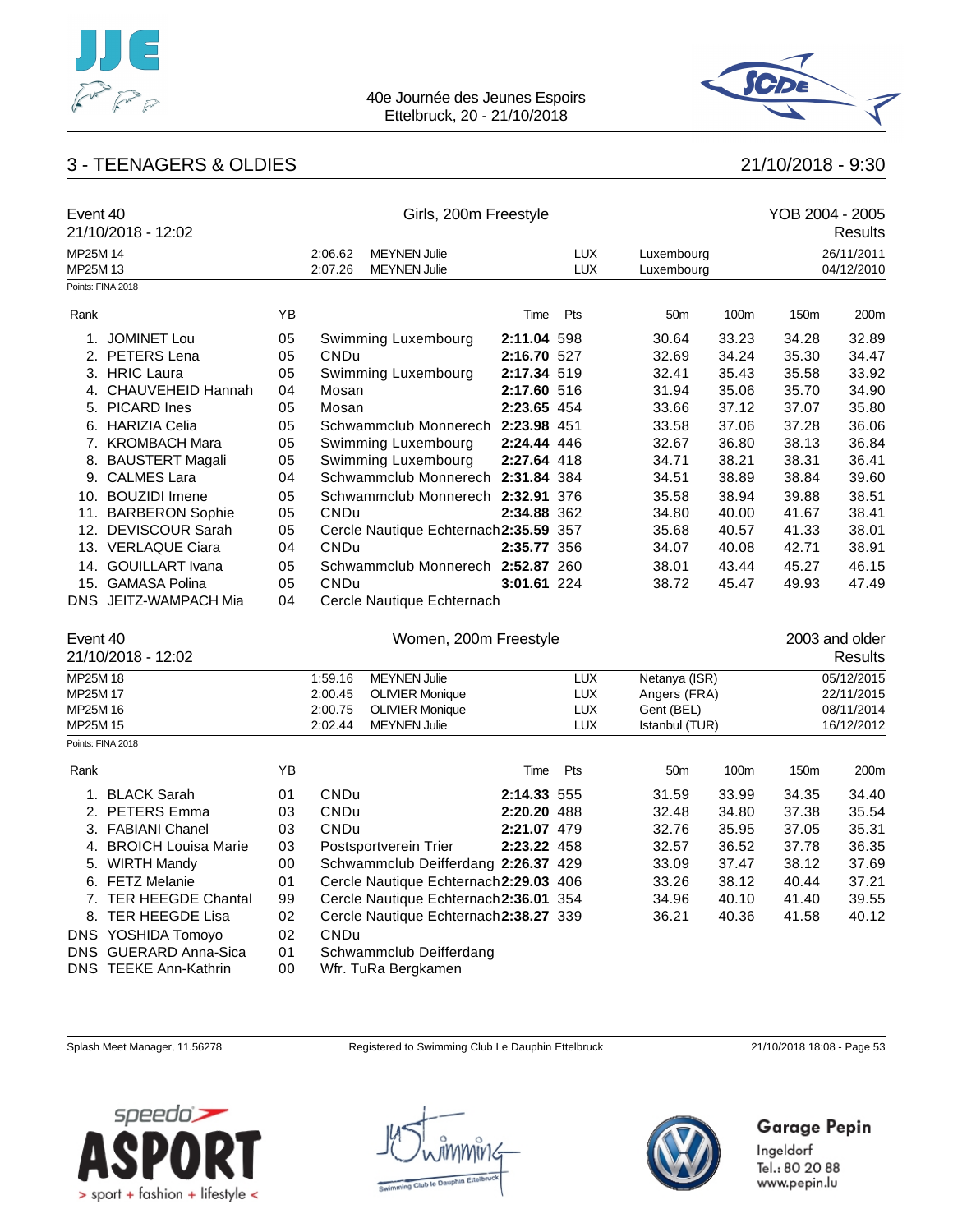



## 4 - TEENAGERS & OLDIES 21/10/2018 - 14:24

|                      | Event 42<br>21/10/2018 - 14:24          |                                              |                | Girls, 400m Freestyle |                          |                                                        |                |                                                   |                |                        | YOB 2004 - 2005<br>Results    |                          |  |
|----------------------|-----------------------------------------|----------------------------------------------|----------------|-----------------------|--------------------------|--------------------------------------------------------|----------------|---------------------------------------------------|----------------|------------------------|-------------------------------|--------------------------|--|
| MP25M 14<br>MP25M 13 |                                         |                                              |                | 4:27.07<br>4:34.13    |                          | <b>GREIVELDINGER Laurence</b><br>VAN DEN BOSSCHE Manon |                | <b>LUX</b><br><b>LUX</b>                          |                | Dudelange<br>Dudelange |                               | 21/12/2001<br>04/12/2010 |  |
| Points: FINA 2018    |                                         |                                              |                |                       |                          |                                                        |                |                                                   |                |                        |                               |                          |  |
| Rank                 |                                         |                                              |                |                       | YB                       |                                                        |                |                                                   |                |                        | Time                          | Pts                      |  |
| 1.                   | <b>JOMINET Lou</b>                      | Meilleur Performance 13 ans                  |                |                       | 05                       |                                                        |                | Swimming Luxembourg                               |                |                        | 4:31.31                       | 645                      |  |
|                      | 50m:<br>100m:                           | 31.00<br>1:04.52                             | 31.00<br>33.52 | 150m:<br>200m:        | 1:39.17<br>2:13.80       | 34.65<br>34.63                                         | 250m:<br>300m: | 2:48.49<br>3:23.34                                | 34.69<br>34.85 | 350m:<br>400m:         | 3:58.05<br>4:31.31            | 34.71<br>33.26           |  |
| 2.                   | 50m:<br>100m:                           | <b>FRANQUINET Ambre</b><br>30.72<br>1:04.56  | 30.72<br>33.84 | 150m:<br>200m:        | 04<br>1:39.26<br>2:13.95 | Mosan<br>34.70<br>34.69                                | 250m:<br>300m: | 2:48.68<br>3:23.63                                | 34.73<br>34.95 | 350m:<br>400m:         | 4:32.44<br>3:58.57<br>4:32.44 | 637<br>34.94<br>33.87    |  |
| 3.                   | 50m:<br>100m:                           | <b>CHAUVEHEID Hannah</b><br>32.37<br>1:07.75 | 32.37<br>35.38 | 150m:<br>200m:        | 04<br>1:43.93<br>2:20.09 | Mosan<br>36.18<br>36.16                                | 250m:<br>300m: | 2:56.05<br>3:32.69                                | 35.96<br>36.64 | 350m:<br>400m:         | 4:44.34<br>4:09.06<br>4:44.34 | 561<br>36.37<br>35.28    |  |
| 4.                   | <b>HRIC Laura</b><br>50m:<br>100m:      | 33.09<br>1:09.00                             | 33.09<br>35.91 | 150m:<br>200m:        | 05<br>1:45.52<br>2:22.31 | 36.52<br>36.79                                         | 250m:<br>300m: | Swimming Luxembourg<br>2:58.83<br>3:35.83         | 36.52<br>37.00 | 350m:<br>400m:         | 4:46.75<br>4:12.35<br>4:46.75 | 547<br>36.52<br>34.40    |  |
| 5.                   | 50m:<br>100m:                           | <b>KROMBACH Mara</b><br>34.52<br>1:11.06     | 34.52<br>36.54 | 150m:<br>200m:        | 05<br>1:48.58<br>2:27.07 | 37.52<br>38.49                                         | 250m:<br>300m: | Swimming Luxembourg<br>3:05.72<br>3:44.96         | 38.65<br>39.24 | 350m:<br>400m:         | 5:00.99<br>4:23.44<br>5:00.99 | 473<br>38.48<br>37.55    |  |
| 6.                   | <b>HARIZIA Celia</b><br>50m:<br>100m:   | 34.01<br>1:11.79                             | 34.01<br>37.78 | 150m:<br>200m:        | 05<br>1:50.27<br>2:28.83 | 38.48<br>38.56                                         | 250m:<br>300m: | Schwammclub Monnerech<br>3:07.14<br>3:44.95       | 38.31<br>37.81 | 350m:<br>400m:         | 5:04.19<br>4:26.93<br>5:04.19 | 458<br>41.98<br>37.26    |  |
| 7.                   | <b>BOUZIDI</b> Imene<br>50m:<br>100m:   | 35.00<br>1:13.61                             | 35.00<br>38.61 | 150m:<br>200m:        | 05<br>1:52.85<br>2:32.54 | 39.24<br>39.69                                         | 250m:<br>300m: | Schwammclub Monnerech<br>3:12.03<br>3:51.79       | 39.49<br>39.76 | 350m:<br>400m:         | 5:09.37<br>4:31.16<br>5:09.37 | 435<br>39.37<br>38.21    |  |
| 8.                   | <b>BAUSTERT Magali</b><br>50m:<br>100m: | 35.63<br>1:14.72                             | 35.63<br>39.09 | 150m:<br>200m:        | 05<br>1:54.22<br>2:34.27 | 39.50<br>40.05                                         | 250m:          | Swimming Luxembourg<br>3:14.10<br>300m: 3:53.56   | 39.83<br>39.46 | 350m:<br>400m:         | 5:10.92<br>4:32.77<br>5:10.92 | 429<br>39.21<br>38.15    |  |
| 9.                   | <b>LEONARD Lis</b><br>50m:<br>100m:     | 35.08<br>1:13.24                             | 35.08<br>38.16 | 150m:<br>200m:        | 05<br>1:52.94<br>2:33.04 | 39.70<br>40.10                                         | 250m:<br>300m: | Swimming Luxembourg<br>3:13.13<br>3:53.20         | 40.09<br>40.07 | 350m:<br>400m:         | 5:12.91<br>4:33.75<br>5:12.91 | 420<br>40.55<br>39.16    |  |
| 10.                  | <b>CORREIA Eva</b><br>50m:<br>100m:     | 36.39<br>1:15.25                             | 36.39<br>38.86 | 150m:<br>200m:        | 05<br>1:55.55<br>2:36.06 | 40.30<br>40.51                                         | 250m:<br>300m: | Cercle de Natation Diekirch<br>3:16.52<br>3:57.34 | 40.46<br>40.82 | 350m:<br>400m:         | 5:18.62<br>4:38.84<br>5:18.62 | 398<br>41.50<br>39.78    |  |
| 11.                  | <b>CALMES Lara</b><br>50m:<br>100m:     | 37.32<br>1:18.28                             | 37.32<br>40.96 | 150m:<br>200m:        | 04<br>1:59.33<br>2:39.91 | 41.05<br>40.58                                         | 250m:<br>300m: | Schwammclub Monnerech<br>3:20.58<br>4:01.44       | 40.67<br>40.86 | 350m:<br>400m:         | 5:19.59<br>4:41.66<br>5:19.59 | 395<br>40.22<br>37.93    |  |

Splash Meet Manager, 11.56278 Registered to Swimming Club Le Dauphin Ettelbruck 21/10/2018 18:08 - Page 54





## **Garage Pepin**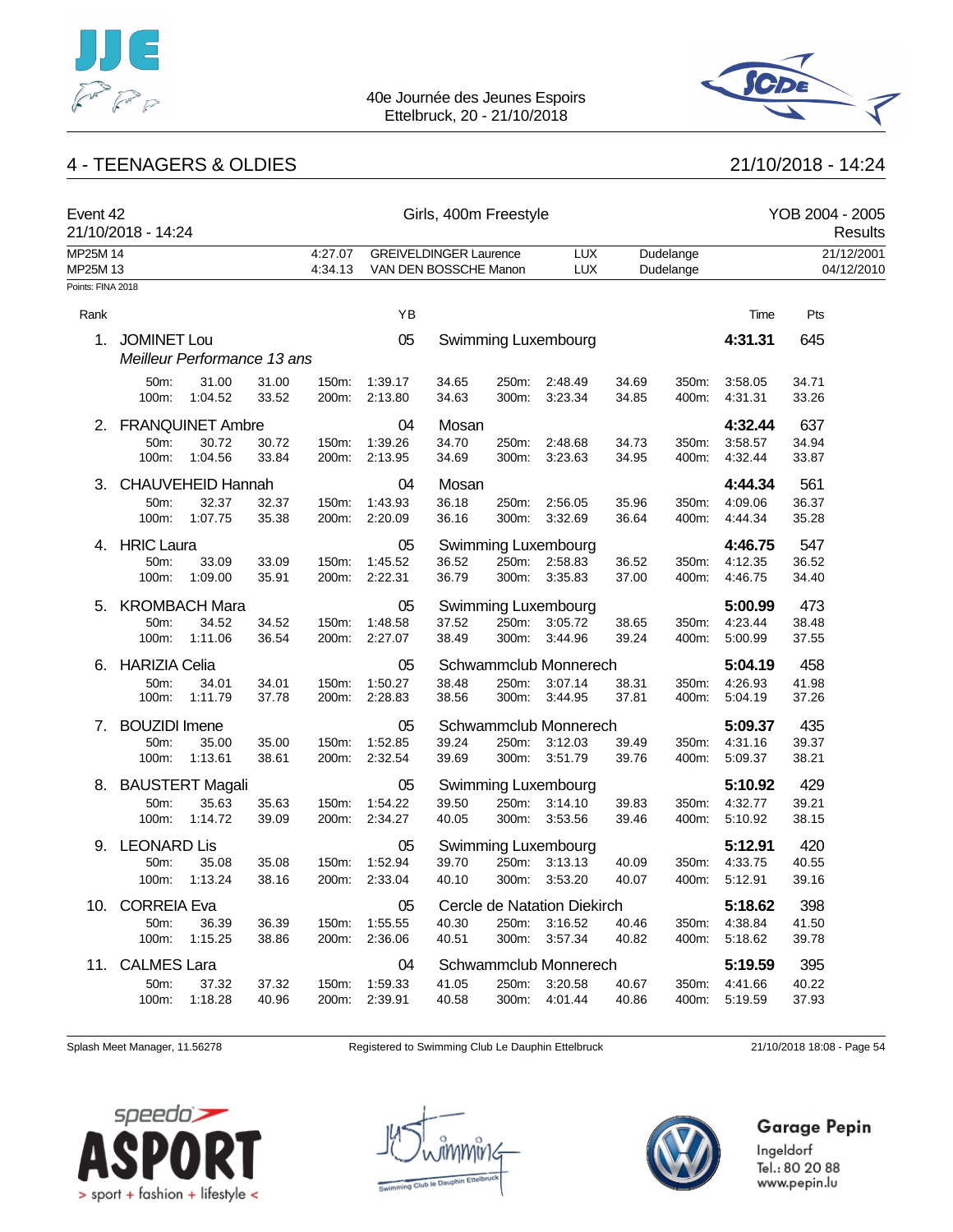



### Event 42, Girls, 400m Freestyle, YOB 2004 - 2005

| Rank            |                          |         |       |                    | ΥB      |       |                            |                            |       |       | Time    | Pts   |
|-----------------|--------------------------|---------|-------|--------------------|---------|-------|----------------------------|----------------------------|-------|-------|---------|-------|
| 12 <sub>1</sub> | <b>GEORGES Madeleine</b> |         |       |                    | 05      |       | <b>Natation Club Athus</b> |                            |       |       | 5:21.08 | 389   |
|                 | $50m$ :                  | 35.44   | 35.44 | $150m$ :           | 1:53.84 | 39.76 | 250m:                      | 3:16.24                    | 41.48 | 350m: | 4:40.35 | 42.45 |
|                 | 100m:                    | 1:14.08 | 38.64 | 200m:              | 2:34.76 | 40.92 | 300m:                      | 3:57.90                    | 41.66 | 400m: | 5:21.08 | 40.73 |
| 13.             | <b>DEVISCOUR Sarah</b>   |         |       |                    | 05      |       |                            | Cercle Nautique Echternach |       |       | 5:31.16 | 355   |
|                 | $50m$ :                  | 38.24   | 38.24 | $150m$ :           | 2:03.60 | 43.09 | 250m:                      | 3:31.11                    | 44.42 | 350m: | 4:55.06 | 39.75 |
|                 | 100m:                    | 1:20.51 | 42.27 | 200m:              | 2:46.69 | 43.09 | 300m:                      | 4:15.31                    | 44.20 | 400m: | 5:31.16 | 36.10 |
| 14.             | <b>VONHOFF Jana</b>      |         |       |                    | 04      |       | Wfr. TuRa Bergkamen        |                            |       |       | 5:42.76 | 320   |
|                 | 50 <sub>m</sub> :        | 37.36   | 37.36 | $150m$ :           | 2:02.13 | 42.60 | 250m:                      | 3:29.91                    | 44.50 | 350m: | 4:58.84 | 44.34 |
|                 | 100m:                    | 1:19.53 | 42.17 | 200 <sub>m</sub> : | 2:45.41 | 43.28 | 300m:                      | 4:14.50                    | 44.59 | 400m: | 5:42.76 | 43.92 |
| 15.             | <b>BALON Flavie</b>      |         |       |                    | 04      |       | <b>Natation Club Athus</b> |                            |       |       | 5:56.81 | 283   |
|                 | 50 <sub>m</sub> :        | 41.13   | 41.13 | 150m:              | 2:11.47 | 45.79 | 250m:                      | 3:42.82                    | 45.61 | 350m: | 5:12.95 | 45.28 |
|                 | 100m:                    | 1:25.68 | 44.55 | $200m$ :           | 2:57.21 | 45.74 | $300m$ :                   | 4:27.67                    | 44.85 | 400m: | 5.56.81 | 43.86 |

DNS JEITZ-WAMPACH Mia 04 Cercle Nautique Echternach

| Event 42           |         | Women, 400m Freestyle  | 2003 and older |               |            |
|--------------------|---------|------------------------|----------------|---------------|------------|
| 21/10/2018 - 14:24 |         |                        |                |               | Results    |
| MP25M 18           | 4:15.28 | OILVIER Monique        | LUX            | Windsor (CAN) | 09/12/2016 |
| MP25M 17           | 4:12.90 | <b>OLIVIER Monique</b> | LUX            | Angers (FRA)  | 21/11/2015 |
| MP25M 16           | 4:11.96 | <b>OLIVIER Monique</b> | LUX            | Dudelange     | 05/12/2014 |
| MP25M 15           | 4:15.69 | OLIVIER Monique        | LUX            | Lyon (FRA)    | 17/11/2013 |

Points: FINA 2018

| Rank |                                                    |                  |                |                | YB                       |                         |                                              |                              |                |                   | Time                          | Pts                   |  |
|------|----------------------------------------------------|------------------|----------------|----------------|--------------------------|-------------------------|----------------------------------------------|------------------------------|----------------|-------------------|-------------------------------|-----------------------|--|
| 1.   | CUTILLO Lena<br>50 <sub>m</sub> :<br>100m:         | 32.62<br>1:08.47 | 32.62<br>35.85 | 150m:<br>200m: | 03<br>1:44.81<br>2:21.27 | Mosan<br>36.34<br>36.46 | 250m:<br>300m:                               | 2:58.16<br>3:35.52           | 36.89<br>37.36 | $350m$ :<br>400m: | 4:48.59<br>4:12.75<br>4:48.59 | 536<br>37.23<br>35.84 |  |
| 2.   | KETTENMEYER-REULAND Carole                         |                  |                |                | 78                       |                         |                                              | Swimming Club Le Dauphin Ett |                |                   | 4:50.00                       | 528                   |  |
|      | 50m:<br>100m:                                      | 33.30<br>1:09.15 | 33.30<br>35.85 | 150m:<br>200m: | 1:45.65<br>2:22.24       | 36.50<br>36.59          | 250m:<br>300m:                               | 2:58.95<br>3:35.90           | 36.71<br>36.95 | 350m:<br>400m:    | 4:13.44<br>4:50.00            | 37.54<br>36.56        |  |
| 3.   | <b>BROICH Louisa Marie</b>                         |                  |                |                | 03                       |                         | Postsportverein Trier                        |                              |                |                   | 5:03.54                       | 461                   |  |
|      | 50m:<br>100m:                                      | 33.98<br>1:11.87 | 33.98<br>37.89 | 150m:<br>200m: | 1:50.34<br>2:29.61       | 38.47<br>39.27          | 250m:<br>300m:                               | 3:08.40<br>3:47.52           | 38.79<br>39.12 | 350m:<br>400m:    | 4:26.73<br>5:03.54            | 39.21<br>36.81        |  |
| 4.   | <b>COIMBRA Alice</b>                               |                  |                |                | 02                       |                         |                                              | Swimming Luxembourg          |                |                   | 5:05.09                       | 454                   |  |
|      | 50 <sub>m</sub> :<br>100m:                         | 33.58<br>1:10.19 | 33.58<br>36.61 | 150m:<br>200m: | 1:48.63<br>2:28.08       | 38.44<br>39.45          | 250m:<br>300m:                               | 3:07.48<br>3:46.77           | 39.40<br>39.29 | 350m:<br>400m:    | 4:26.71<br>5:05.09            | 39.94<br>38.38        |  |
| 5.   | <b>VANDENHOOFT Louison</b>                         |                  |                |                | 01                       | Mosan                   |                                              |                              |                |                   | 5:06.02                       | 450                   |  |
|      | 50m:<br>100m:                                      | 33.38<br>1:11.03 | 33.38<br>37.65 | 150m:<br>200m: | 1:50.00<br>2:29.22       | 38.97<br>39.22          | 250m:<br>300m:                               | 3:08.88<br>3:48.01           | 39.66<br>39.13 | 350m:<br>400m:    | 4:27.73<br>5:06.02            | 39.72<br>38.29        |  |
| 6.   | <b>FRIPPIAT Lory</b><br>50 <sub>m</sub> :<br>100m: | 33.51<br>1:11.02 | 33.51<br>37.51 | 150m:<br>200m: | 01<br>1:49.65<br>2:29.46 | 38.63<br>39.81          | <b>Natation Club Athus</b><br>250m:<br>300m: | 3:09.43<br>3:49.60           | 39.97<br>40.17 | 350m:<br>400m:    | 5:08.31<br>4:29.92<br>5:08.31 | 440<br>40.32<br>38.39 |  |

Splash Meet Manager, 11.56278 Registered to Swimming Club Le Dauphin Ettelbruck 21/10/2018 18:08 - Page 55





## **Garage Pepin**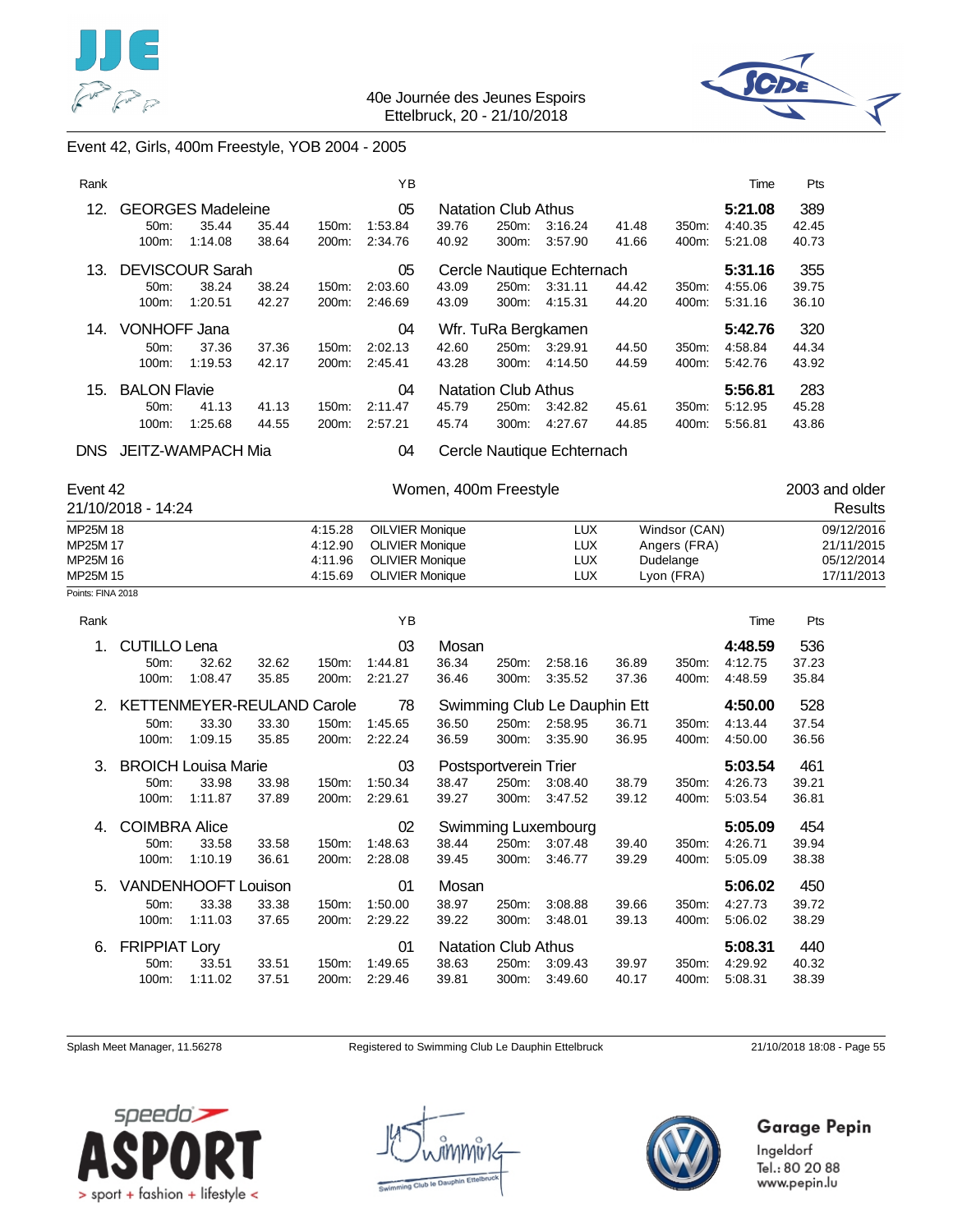



### Event 42, Women, 400m Freestyle, 2003 and older

| Rank |                     |         |       |          | ΥB      |       |                            |                             |       |          | Time    | <b>Pts</b> |
|------|---------------------|---------|-------|----------|---------|-------|----------------------------|-----------------------------|-------|----------|---------|------------|
| 7    | <b>FETZ Melanie</b> |         |       |          | 01      |       |                            | Cercle Nautique Echternach  |       |          | 5:14.22 | 415        |
|      | $50m$ :             | 34.82   | 34.82 | $150m$ : | 1:54.31 | 39.98 | 250m:                      | 3:14.33                     | 39.62 | 350m:    | 4:37.22 | 41.65      |
|      | $100m$ :            | 1:14.33 | 39.51 | $200m$ : | 2:34.71 | 40.40 | $300m$ :                   | 3:55.57                     | 41.24 | $400m$ : | 5:14.22 | 37.00      |
| 8.   | <b>BALON Silia</b>  |         |       |          | 01      |       | <b>Natation Club Athus</b> |                             |       |          | 6:21.65 | 232        |
|      | 50 <sub>m</sub> :   | 42.54   | 42.54 | $150m$ : | 2:19.48 | 48.97 | 250m:                      | 3:59.84                     | 51.13 | 350m:    | 5:37.84 | 48.39      |
|      | 100m:               | 1:30.51 | 47.97 | 200m:    | 3:08.71 | 49.23 | $300m$ :                   | 4:49.45                     | 49.61 | 400m:    | 6:21.65 | 43.81      |
| 9.   | <b>DUBOS Flavie</b> |         |       |          | 03      |       |                            | Cercle de Natation Diekirch |       |          | 6:28.26 | 220        |
|      | $50m$ :             | 42.03   | 42.03 | $150m$ : | 2:18.54 | 48.80 | 250m:                      | 3:59.05                     | 50.85 | 350m:    | 5:40.92 | 51.30      |
|      | $100m$ :            | 1:29.74 | 47.71 | 200m:    | 3:08.20 | 49.66 | $300m$ :                   | 4:49.62                     | 50.57 | 400m:    | 6:28.26 | 47.34      |







**Garage Pepin** Ingeldorf

Tel.: 80 20 88 www.pepin.lu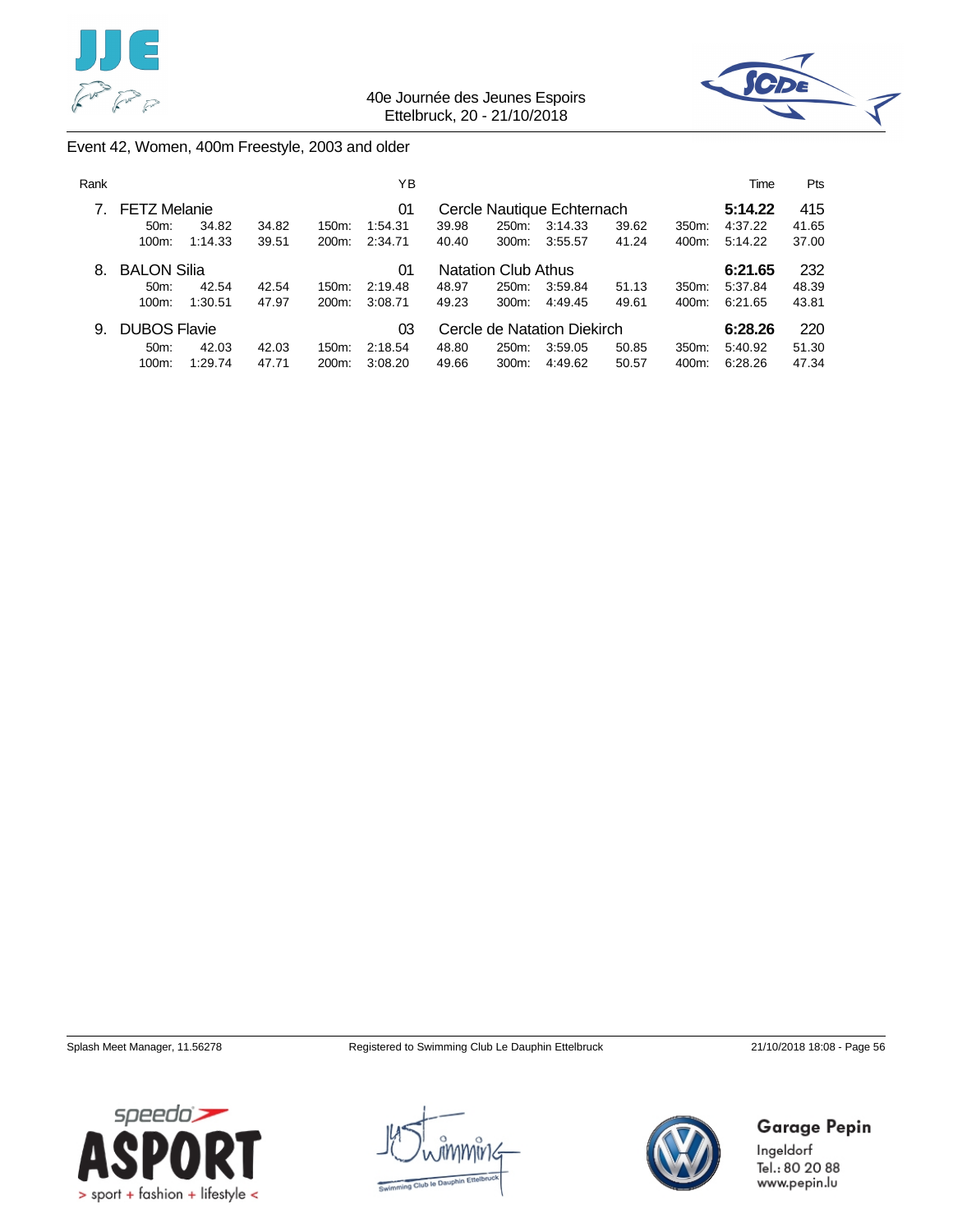



### 2 - YOUNGSTERS 20/10/2018 - 14:37

| Event 20<br>20/10/2018 - 15:29 |                               |    | Girls, 50m Backstroke                             | YOB 2006 - 2007<br><b>Results</b> |                                   |  |
|--------------------------------|-------------------------------|----|---------------------------------------------------|-----------------------------------|-----------------------------------|--|
| Points: FINA 2018              |                               |    |                                                   |                                   |                                   |  |
| Rank                           |                               | YB |                                                   | Time                              | Pts                               |  |
| 1.                             | <b>CHAUVEHEID Lilou</b>       | 06 | Mosan                                             | 34.83                             | 400                               |  |
| 2.                             | <b>SOFFIO Mara</b>            | 06 | Schwammclub Monnerech                             | 36.81                             | 339                               |  |
|                                | 3. PETESCH Lea                | 07 | Schwammclub Monnerech                             | 37.71                             | 315                               |  |
| 4.                             | <b>REINESCH Leeloo</b>        | 07 | Schwammclub Monnerech                             | 37.85                             | 311                               |  |
| 5.                             | <b>FABIANI Eden</b>           | 07 | Schwammclub Monnerech                             | 40.49                             | 254                               |  |
| 6.                             | <b>THILL Gina</b>             | 07 | Schwammclub Monnerech                             | 41.76                             | 232                               |  |
| 7.                             | <b>BERTRANG Louana</b>        | 06 | Schwammclub Monnerech                             | 45.08                             | 184                               |  |
| 8.                             | MOUSEL Sarah                  | 07 | Swimming Luxembourg                               | 45.96                             | 174                               |  |
| 9.                             | <b>BOUWMEISTER Philine</b>    | 07 | Swimming Luxembourg                               | 49.22                             | 141                               |  |
| 10.                            | <b>THOMAS Emmy</b>            | 07 | Swimming Club Le Dauphin Ett                      | 55.56                             | 98                                |  |
| 11.                            | <b>COSTA MEDEIROS Nicole</b>  | 07 | Cercle Nautique Petange                           | 56.48                             | 93                                |  |
| 12.                            | <b>MARIEN Evy</b>             | 07 | Swimming Club Le Dauphin Ett                      | 1:00.35<br>76                     |                                   |  |
|                                | 13. GUTH Sophie               | 07 | Swimming Club Le Dauphin Ett                      | 1:12.02                           | 45                                |  |
| Event 20                       | 20/10/2018 - 15:29            |    | Girls, 50m Backstroke                             |                                   | YOB 2008 - 2009<br><b>Results</b> |  |
| Points: FINA 2018              |                               |    |                                                   |                                   |                                   |  |
| Rank                           |                               | YB |                                                   | Time                              | Pts                               |  |
| 1.                             | <b>SCHOLER Amelie</b>         | 08 | Swimming Luxembourg                               | 41.52                             | 236                               |  |
| 2.                             | <b>OLIVERO</b> Francesca      | 08 | Swimming Luxembourg                               | 43.35                             | 207                               |  |
| 3.                             | <b>ALLAR Maud</b>             | 08 | Cercle Nautique Petange                           | 43.53                             | 205                               |  |
|                                | 4. GRUJIC-MARTINS Teodora     | 09 | Swimming Luxembourg                               | 44.90                             | 186                               |  |
|                                | MILANOVSKI Maja               | 09 | Swimming Luxembourg                               | 44.90                             | 186                               |  |
| 6.                             | <b>GILLAIN Gabrielle</b>      | 08 | Mosan                                             | 45.09                             | 184                               |  |
|                                | 7. MARTUCCI Sofia             | 08 | Schwammclub Deifferdang                           | 45.24                             | 182                               |  |
|                                | PHILIPPART Enny               | 09 | Schwammclub Monnerech                             | 45.24                             | 182                               |  |
|                                | 9. CONSTANTIN Sophia          | 09 | Swimming Luxembourg                               | 46.19                             | 171                               |  |
|                                | 10. BOUWMEISTER Annebelle     | 08 | Swimming Luxembourg                               | 47.26                             | 160                               |  |
| 11.                            | <b>CHAUVEHEID Violette</b>    | 09 | Mosan                                             | 47.32                             | 159                               |  |
|                                | 12. REUTER Tamara             | 09 | Schwammclub Monnerech                             | 47.77                             | 155                               |  |
|                                | 13. PEIFFER Noemie            | 08 | Schwammclub Monnerech                             | 47.84                             | 154                               |  |
| 14.                            | <b>ROBERT Clara</b>           | 09 | Mosan                                             | 48.04                             | 152                               |  |
| 15.                            | <b>PRENTIC Anela</b>          | 09 | Schwammclub Deifferdang                           | 49.00                             | 143                               |  |
|                                | 16. KROMBACH Eva              | 09 | Swimming Luxembourg                               | 50.76                             | 129                               |  |
| 17.                            | <b>DONDELINGER Elisa</b>      | 08 | Swimming Luxembourg                               | 51.62                             | 122                               |  |
|                                | 18. ANDOURA Kamar             | 09 | Mosan                                             | 53.68                             | 109                               |  |
|                                | 19. BRITZ Lea                 | 09 | Swimming Club Le Dauphin Ett                      | 54.51                             | 104                               |  |
|                                | Splash Meet Manager, 11.56278 |    | Registered to Swimming Club Le Dauphin Ettelbruck |                                   | 21/10/2018 18:08 - Page 57        |  |





Mir16



## **Garage Pepin**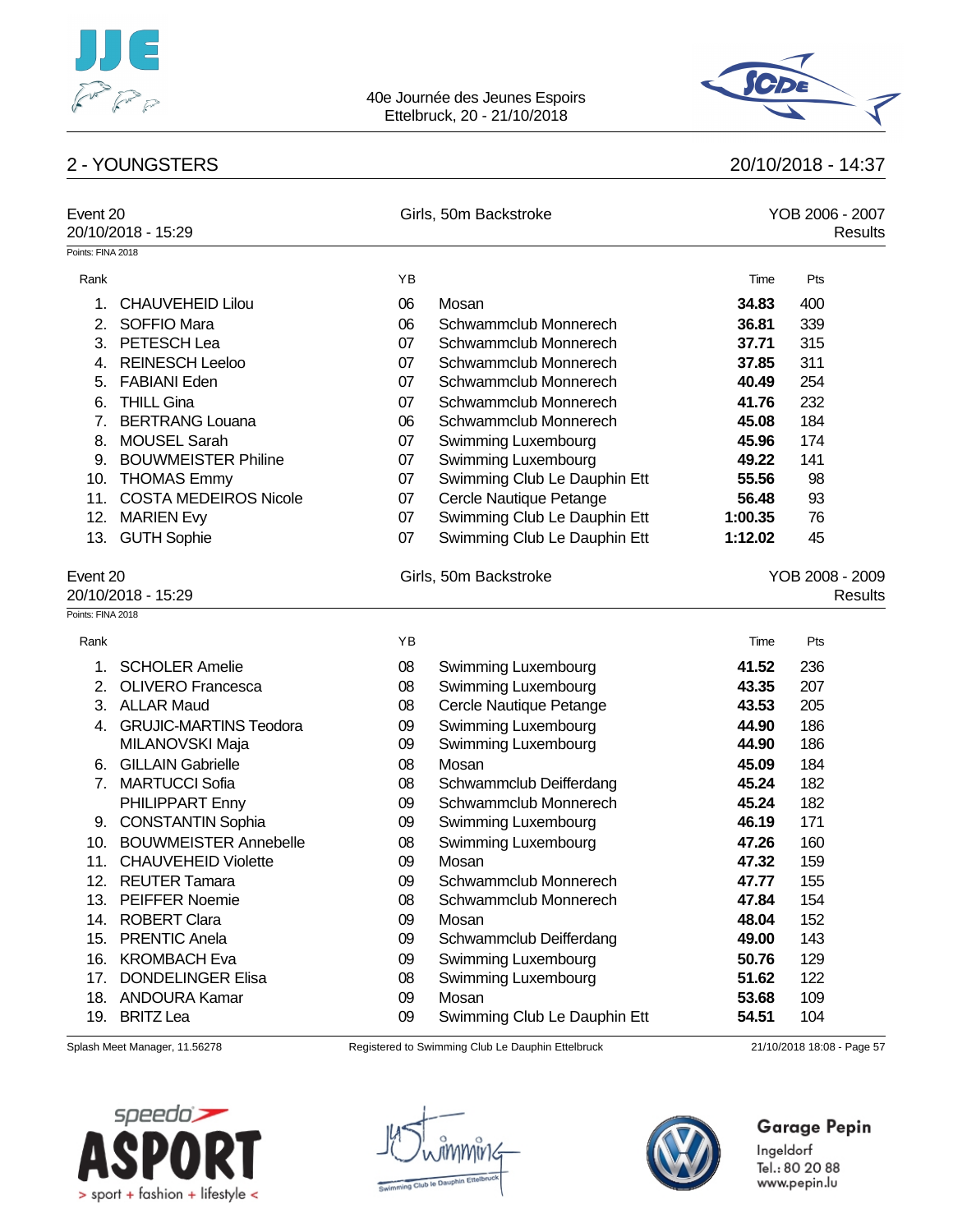



### Event 20, Girls, 50m Backstroke, YOB 2008 - 2009

| Rank |                                 | ΥB |                              | Time    | <b>Pts</b> |
|------|---------------------------------|----|------------------------------|---------|------------|
|      | 20. SMITH Josephine             | 09 | Swimming Club Redange        | 54.77   | 102        |
|      | 21. OLINGER Lilli               | 09 | Cercle de Natation Wiltz     | 56.40   | 94         |
|      | 22. FRADET Maelle               | 09 | Schwammclub Deifferdang      | 1:02.78 | 68         |
|      | 23. CANDASAMY Mythili           | 09 | Swimming Club Le Dauphin Ett | 1:03.61 | 65         |
|      | 24. ANTUNES-BOURGEOIS Gabrielle | 08 | <b>CNDu</b>                  | 1:06.26 | 58         |
|      | 25. TESSARO Laura               | 08 | Swimming Club Le Dauphin Ett | 1:12.34 | 44         |
|      | <b>WDR</b> HRIC Nina            | 08 | Swimming Luxembourg          |         |            |









**Garage Pepin**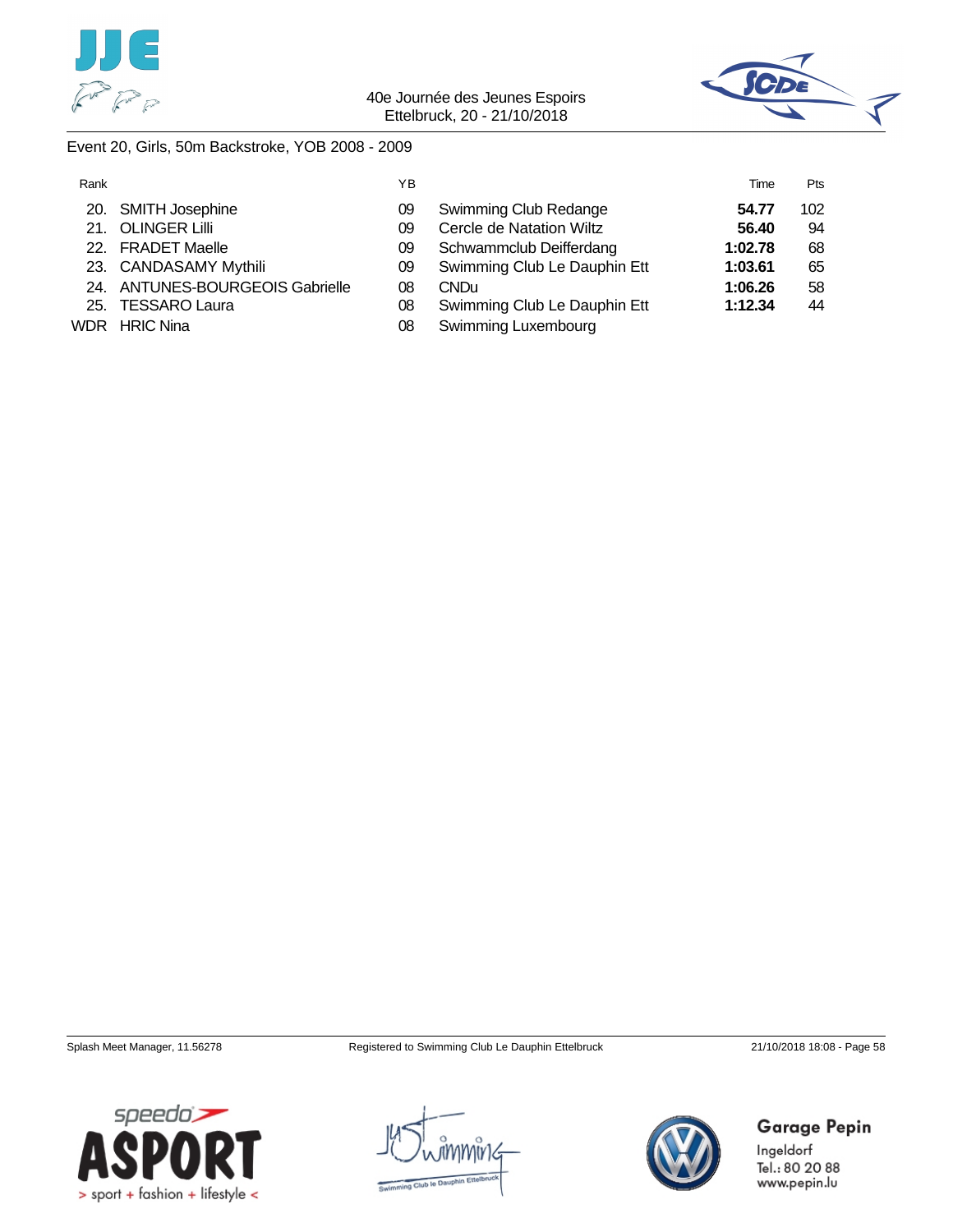



## 1 - KIDS & YOUNGSTERS 20/10/2018 - 9:30

| Event 8              | 20/10/2018 - 11:15           |                    | Girls, 100m Backstroke                         |                   |      |                         |                 | YOB 2006 - 2007<br>Results |
|----------------------|------------------------------|--------------------|------------------------------------------------|-------------------|------|-------------------------|-----------------|----------------------------|
| MP25M 12<br>MP25M 11 |                              | 1:07.18<br>1:11.02 | VAN DEN BOSSCHE Eline<br>VAN DEN BOSSCHE Eline | <b>LUX</b><br>LUX |      | Oberecorn<br>Luxembourg |                 | 03/12/2011<br>04/12/2010   |
|                      | Points: FINA 2018            |                    |                                                |                   |      |                         |                 |                            |
| Rank                 |                              | YB                 |                                                |                   | Time | Pts                     | 50 <sub>m</sub> | 100m                       |
| 1 <sub>1</sub>       | <b>CARNEIRO Sofia</b>        | 06                 | Swimming Luxembourg                            | 1:15.35           |      | 389                     | 37.16           | 38.19                      |
| 2.                   | <b>PETESCH Lea</b>           | 07                 | Schwammclub Monnerech                          | 1:24.19           |      | 279                     | 40.98           | 43.21                      |
| 3.                   | <b>FABIANI Eden</b>          | 07                 | Schwammclub Monnerech                          | 1:25.15           |      | 269                     | 40.65           | 44.50                      |
| 4.                   | <b>KOENIG Aurelie</b>        | 07                 | Swimming Club Redange                          | 1:27.87           |      | 245                     | 42.35           | 45.52                      |
| 5.                   | <b>ELCHEROTH Niki</b>        | 07                 | Swimming Club Redange                          | 1:30.10           |      | 227                     | 44.14           | 45.96                      |
| 6.                   | KIDD Francesca               | 06                 | Swimming Luxembourg                            | 1:32.50           |      | 210                     | 44.21           | 48.29                      |
|                      | 7. OLINGER Tina              | 06                 | Cercle de Natation Wiltz                       | 1:33.55           |      | 203                     | 44.27           | 49.28                      |
| 8.                   | NTAGANDA Sophie              | 07                 | Swimming Luxembourg                            | 1:36.28           |      | 186                     | 47.01           | 49.27                      |
| 9.                   | <b>BOKOVA Marta</b>          | 06                 | Swimming Luxembourg                            | 1:36.64           |      | 184                     | 46.11           | 50.53                      |
|                      | 10. BERTRANG Louana          | 06                 | Schwammclub Monnerech                          | 1:37.25           |      | 181                     | 47.15           | 50.10                      |
|                      | 11. ZOUHAD Sofia             | 07                 | Mosan                                          | 1:38.17           |      | 176                     | 47.56           | 50.61                      |
|                      | 12. CICCONE Adele            | 07                 | Swimming Club Le Dauphin Ett                   | 1:39.99           |      | 166                     | 47.15           | 52.84                      |
| 13.                  | <b>BOUWMEISTER Philine</b>   | 07                 | Swimming Luxembourg                            | 1:45.54           |      | 141                     | 52.92           | 52.62                      |
|                      | 14. THINNES Lena             | 07                 | Schwammclub Monnerech                          | 1:49.56           |      | 126                     | 51.84           | 57.72                      |
| Event 8              |                              |                    | Girls, 100m Backstroke                         |                   |      |                         |                 | YOB 2008 - 2009            |
|                      | 20/10/2018 - 11:15           |                    |                                                |                   |      |                         |                 | Results                    |
| MP25M 10             |                              | 1:19.06            | <b>GALES Dana</b>                              | <b>LUX</b>        |      |                         |                 | 23/12/2001                 |
| MP25M9               |                              | 1:26.82            | <b>GALES Dana</b>                              | <b>LUX</b>        |      | Dudelange<br>Dudelange  |                 | 17/12/2000                 |
|                      | Points: FINA 2018            |                    |                                                |                   |      |                         |                 |                            |
| Rank                 |                              | YB                 |                                                |                   | Time | Pts                     | 50 <sub>m</sub> | 100m                       |
| 1.                   | <b>BLESES Joyce</b>          | 08                 | Swimming Club Le Dauphin Ett                   | 1:23.92           |      | 281                     | 40.84           | 43.08                      |
| 2.                   | <b>SCHOLER Amelie</b>        | 08                 | Swimming Luxembourg                            | 1:25.88           |      | 263                     | 42.15           | 43.73                      |
| 3.                   | <b>OLIVERO Francesca</b>     | 08                 | Swimming Luxembourg                            | 1:32.92           |      | 207                     | 44.27           | 48.65                      |
| 4.                   | MILANOVSKI Maja              | 09                 | Swimming Luxembourg                            | 1:37.54           |      | 179                     | 47.87           | 49.67                      |
| 5.                   | <b>GILLAIN Gabrielle</b>     | 08                 | Mosan                                          | 1:39.00           |      | 171                     | 48.87           | 50.13                      |
| 6.                   | <b>BOUWMEISTER Annebelle</b> | 08                 | Swimming Luxembourg                            | 1:40.40           |      | 164                     | 49.78           | 50.62                      |
|                      | 7. GHIRELLI Lynn             | 08                 | Swimming Club Le Dauphin Ett                   | 1:47.19           |      | 135                     | 54.60           | 52.59                      |
| 8.                   | <b>FRANKINET Margaux</b>     | 08                 | Mosan                                          | 1:47.95           |      | 132                     | 52.01           | 55.94                      |
| 9.                   | <b>ROBERT Clara</b>          | 09                 | Mosan                                          | 1:48.23           |      | 131                     | 52.23           | 56.00                      |
| 10.                  | <b>MULONE Chiara</b>         | 09                 | Mosan                                          | 1:49.59           |      | 126                     | 53.76           | 55.83                      |
| 11.                  | <b>KROMBACH Eva</b>          | 09                 | Swimming Luxembourg                            | 1:49.84           |      | 125                     | 53.45           | 56.39                      |
|                      | 12. SCHMITZ Misha            | 08                 | Cercle Nautique Echternach                     | 1:53.81           |      | 113                     | 53.12           | 1:00.69                    |
| 13.                  | <b>BRITZ Lea</b>             | 09                 | Swimming Club Le Dauphin Ett                   | 2:01.90           |      | 91                      | 58.01           | 1:03.89                    |
| 14.                  | NOTHUM June                  | 09                 | Swimming Club Redange                          | 2:06.18           |      | 82                      | 1:00.56         | 1:05.62                    |
| 15.                  | <b>TESSARO Laura</b>         | 08                 | Swimming Club Le Dauphin Ett                   | 2:34.46           |      | 45                      | 1:12.11         | 1:22.35                    |
|                      | WDR HRIC Nina                | 08                 | Swimming Luxembourg                            |                   |      |                         |                 |                            |
|                      |                              |                    |                                                |                   |      |                         |                 |                            |

Splash Meet Manager, 11.56278 Registered to Swimming Club Le Dauphin Ettelbruck 21/10/2018 18:08 - Page 59





# **Garage Pepin**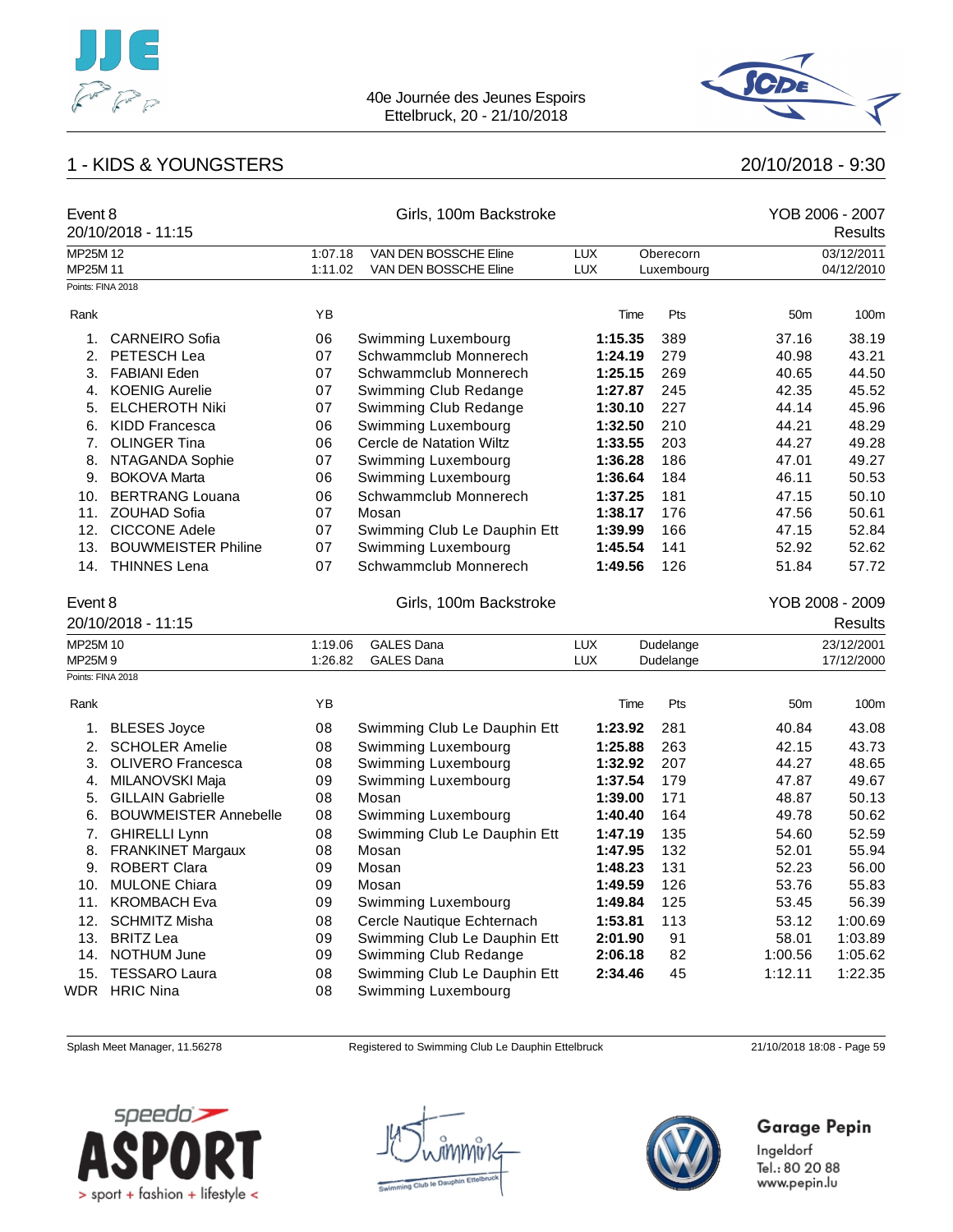



## 3 - TEENAGERS & OLDIES 21/10/2018 - 9:30

| Event 32                                  | 21/10/2018 - 10:43         |                    | Girls, 100m Backstroke                                                                                     |                          |                              |                 | YOB 2004 - 2005<br>Results |
|-------------------------------------------|----------------------------|--------------------|------------------------------------------------------------------------------------------------------------|--------------------------|------------------------------|-----------------|----------------------------|
| MP25M 14<br>MP25M 13<br>Points: FINA 2018 |                            | 1:03.96<br>1:04.66 | ROLKO Sarah<br><b>MEYNEN Julie</b>                                                                         | <b>LUX</b><br>LUX        | Dortmund (GER)<br>Luxembourg |                 | 06/12/2008<br>04/12/2010   |
| Rank                                      |                            | YB                 |                                                                                                            | Time                     | Pts                          | 50 <sub>m</sub> | 100m                       |
|                                           |                            |                    |                                                                                                            |                          |                              |                 |                            |
| 1.                                        | PETERS Lena                | 05                 | <b>CNDu</b>                                                                                                | 1:10.10                  | 483                          | 33.58           | 36.52                      |
| 2.                                        | <b>PICARD</b> Ines         | 05                 | Mosan                                                                                                      | 1:13.85                  | 413                          | 36.14           | 37.71                      |
| 3.                                        | <b>HARIZIA Celia</b>       | 05                 | Schwammclub Monnerech                                                                                      | 1:17.95                  | 351                          | 37.27           | 40.68                      |
| 4.                                        | <b>BARBERON Sophie</b>     | 05                 | <b>CNDu</b>                                                                                                | 1:21.03                  | 313                          | 38.79           | 42.24                      |
|                                           | 5. HUBERT Alina            | 04                 | <b>SSG Saar Max Ritter</b>                                                                                 | 1:21.20                  | 311                          | 39.62           | 41.58                      |
|                                           | <b>CALMES Lara</b>         | 04                 | Schwammclub Monnerech                                                                                      | 1:21.20                  | 311                          | 39.14           | 42.06                      |
|                                           | 7. VONHOFF Jana            | 04                 | Wfr. TuRa Bergkamen                                                                                        | 1:24.23                  | 278                          | 40.19           | 44.04                      |
|                                           | DSQ GOUILLART Ivana        | 05                 | Schwammclub Monnerech                                                                                      |                          |                              |                 |                            |
|                                           | 10:48)                     |                    | D3 - swimmer did not stay upon his back throughout the race except when executing the turn (SW 6.3) (Time: |                          |                              |                 |                            |
| Event 32                                  |                            |                    | Women, 100m Backstroke                                                                                     |                          |                              |                 | 2003 and older             |
|                                           | 21/10/2018 - 10:43         |                    |                                                                                                            |                          |                              |                 | Results                    |
| MP25M 18                                  |                            | 1:01.27            | ROLKO Sarah                                                                                                | <b>LUX</b>               | Bonnevoie                    |                 | 01/12/2012                 |
| MP25M 17                                  |                            | 1:01.97            | <b>ROLKO Sarah</b>                                                                                         | <b>LUX</b>               | Luxembourg                   |                 | 27/11/2011                 |
| MP25M 16<br>MP25M 15                      |                            | 1:02.00<br>1:00.98 | ROLKO Sarah<br>ROLKO Sarah                                                                                 | <b>LUX</b><br><b>LUX</b> | Dubai (UAE)<br>Berlin (GER)  |                 | 15/12/2010<br>15/11/2009   |
| Points: FINA 2018                         |                            |                    |                                                                                                            |                          |                              |                 |                            |
|                                           |                            |                    |                                                                                                            |                          |                              |                 |                            |
| Rank                                      |                            | YB                 |                                                                                                            | Time                     | Pts                          | 50 <sub>m</sub> | 100m                       |
| 1.                                        | <b>BLACK Sarah</b>         | 01                 | <b>CNDu</b>                                                                                                | 1:06.93                  | 555                          | 32.15           | 34.78                      |
| 2.                                        | <b>FABER Maiti</b>         | 01                 | Swimming Club Le Dauphin Ett                                                                               | 1:07.47                  | 542                          | 33.11           | 34.36                      |
| 3.                                        | <b>BROICH Louisa Marie</b> | 03                 | Postsportverein Trier                                                                                      | 1:12.21                  | 442                          | 34.80           | 37.41                      |
| 4.                                        | VANDENHOOFT Louison        | 01                 | Mosan                                                                                                      | 1:12.30                  | 440                          | 34.71           | 37.59                      |
| 5.                                        | <b>WIRTH Mandy</b>         | 00                 | Schwammclub Deifferdang                                                                                    | 1:12.95                  | 429                          | 34.29           | 38.66                      |
| 6.                                        | <b>BROICH Lea-Sophie</b>   | 00                 | Postsportverein Trier                                                                                      | 1:15.19                  | 392                          | 36.05           | 39.14                      |
| 7.                                        | <b>HOLLERICH Anne</b>      | 01                 | Swimming Club Le Dauphin Ett                                                                               | 1:15.43                  | 388                          | 37.01           | 38.42                      |
| 8.                                        | <b>TER HEEGDE Chantal</b>  | 99                 | Cercle Nautique Echternach                                                                                 | 1:17.53                  | 357                          | 37.68           | 39.85                      |
| 9.                                        | <b>TEEKE Ann-Kathrin</b>   | 00                 | Wfr. TuRa Bergkamen                                                                                        | 1:19.43                  | 332                          | 38.06           | 41.37                      |
|                                           | 10. FERREIRA ANAU Filipa   | 02                 | Cercle de Natation Wiltz                                                                                   | 1:26.82                  | 254                          | 41.77           | 45.05                      |
| <b>DNS</b>                                | <b>GUERARD Anna-Sica</b>   | 01                 | Schwammclub Deifferdang                                                                                    |                          |                              |                 |                            |
|                                           | WDR GLODT Kelly            | 02                 | Swimming Club Redange                                                                                      |                          |                              |                 |                            |

Splash Meet Manager, 11.56278 Registered to Swimming Club Le Dauphin Ettelbruck 21/10/2018 18:08 - Page 60

**Garage Pepin** 



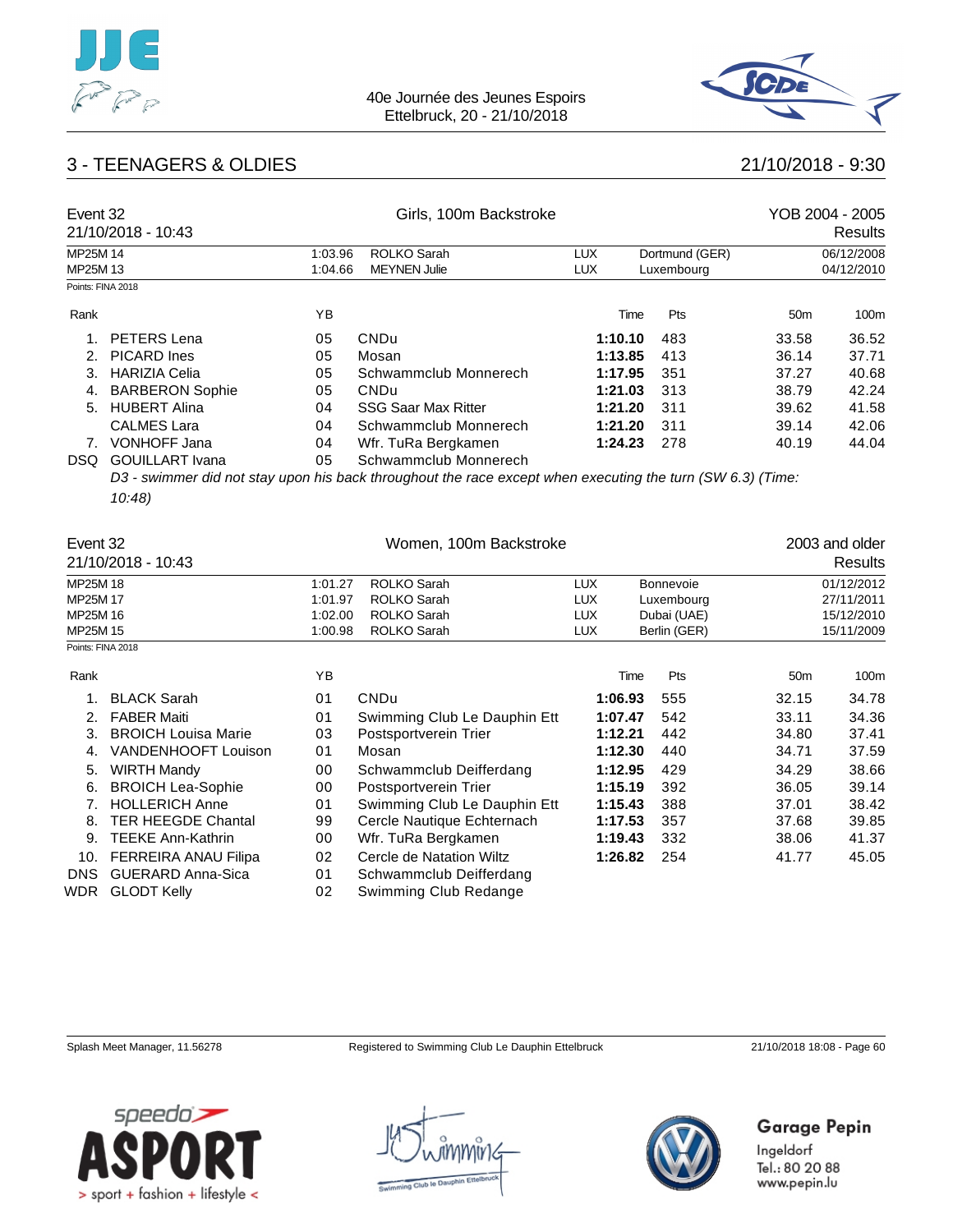



## 2 - YOUNGSTERS 20/10/2018 - 14:37

| Event 26<br>20/10/2018 - 17:26 |    |                    |                                             | YOB 2006 - 2007<br>Results |                          |                        |       |                 |                          |
|--------------------------------|----|--------------------|---------------------------------------------|----------------------------|--------------------------|------------------------|-------|-----------------|--------------------------|
| MP25M 12                       |    | 2:21.95            | VAN DEN BOSSCHE Eline                       |                            | <b>LUX</b>               | Luxembourg             |       | 27/11/2011      |                          |
| MP25M 11                       |    | 2:36.46            | VAN DEN BOSSCHE Eline                       |                            | <b>LUX</b>               | Luxembourg             |       |                 | 05/12/2010               |
| Points: FINA 2018              |    |                    |                                             |                            |                          |                        |       |                 |                          |
| Rank                           | ΥB |                    |                                             | Time                       | Pts                      | 50 <sub>m</sub>        | 100m  | 150m            | 200m                     |
| <b>CHAUVEHEID Lilou</b>        | 06 | Mosan              |                                             | 2:31.99 482                |                          | 35.96                  | 38.48 | 39.21           | 38.34                    |
| 2.<br><b>HAN Mengjia</b>       | 07 |                    | Swimming Luxembourg                         | 2:40.39 410                |                          | 36.76                  | 41.38 | 41.72           | 40.53                    |
| 3.<br><b>NOTHUM Gwen</b>       | 06 |                    | Swimming Club Redange                       | 2:48.34 355                |                          | 39.40                  | 42.88 | 43.79           | 42.27                    |
| <b>THILL Gina</b><br>4.        | 07 |                    | Schwammclub Monnerech                       | 3:01.87 281                |                          | 43.93                  | 46.53 | 47.14           | 44.27                    |
| PHILIPPART Lina<br>5.          | 07 |                    | Schwammclub Monnerech                       | 3:08.93 251                |                          | 44.29                  | 48.19 | 48.54           | 47.91                    |
| <b>ELCHEROTH Niki</b><br>6.    | 07 |                    | Swimming Club Redange                       | 3:09.25 250                |                          | 45.67                  | 48.68 | 48.83           | 46.07                    |
| 7. KOENIG Aurelie              | 07 |                    | Swimming Club Redange                       | 3:11.22 242                |                          | 44.89                  | 48.59 | 51.25           | 46.49                    |
| <b>OLINGER Tina</b><br>8.      | 06 |                    | Cercle de Natation Wiltz                    | 3:12.55 237                |                          | 44.50                  | 49.04 | 49.94           | 49.07                    |
| <b>BERTRANG Louana</b><br>9.   | 06 |                    | Schwammclub Monnerech                       | 3:26.36 192                |                          | 48.15                  | 52.47 | 53.30           | 52.44                    |
| Event 26                       |    |                    | Girls, 200m Backstroke                      |                            |                          |                        |       | YOB 2008 - 2009 |                          |
| 20/10/2018 - 17:26             |    |                    |                                             |                            |                          |                        |       |                 | <b>Results</b>           |
| MP25M 10<br>MP25M9             |    | 2:45.21<br>3:05.03 | <b>GALES Dana</b><br><b>REINESCH Leeloo</b> |                            | <b>LUX</b><br><b>LUX</b> | Dudelange<br>Dudelange |       |                 | 23/12/2001<br>27/11/2016 |
| Points: FINA 2018              |    |                    |                                             |                            |                          |                        |       |                 |                          |
| Rank                           | YB |                    |                                             | Time                       | Pts                      | 50 <sub>m</sub>        | 100m  | 150m            | 200m                     |
| <b>BLESES Joyce</b><br>1.      | 08 |                    | Swimming Club Le Dauphin 3:06.96 259        |                            |                          | 44.20                  | 47.68 | 49.28           | 45.80                    |
| <b>SCHOLER Amelie</b><br>2.    | 08 |                    | Swimming Luxembourg                         | 3:10.86 243                |                          | 45.45                  | 48.32 | 49.87           | 47.22                    |
| <b>MARTUCCI Sofia</b><br>3.    | 08 |                    | Schwammclub Deifferdang 3:23.81 200         |                            |                          | 49.34                  | 51.97 | 52.56           | 49.94                    |
| <b>GILLAIN Gabrielle</b><br>4. | 08 | Mosan              |                                             | 3:25.50 195                |                          | 50.17                  | 53.01 | 52.00           | 50.32                    |

Splash Meet Manager, 11.56278 Registered to Swimming Club Le Dauphin Ettelbruck 21/10/2018 18:08 - Page 61

**Garage Pepin** 



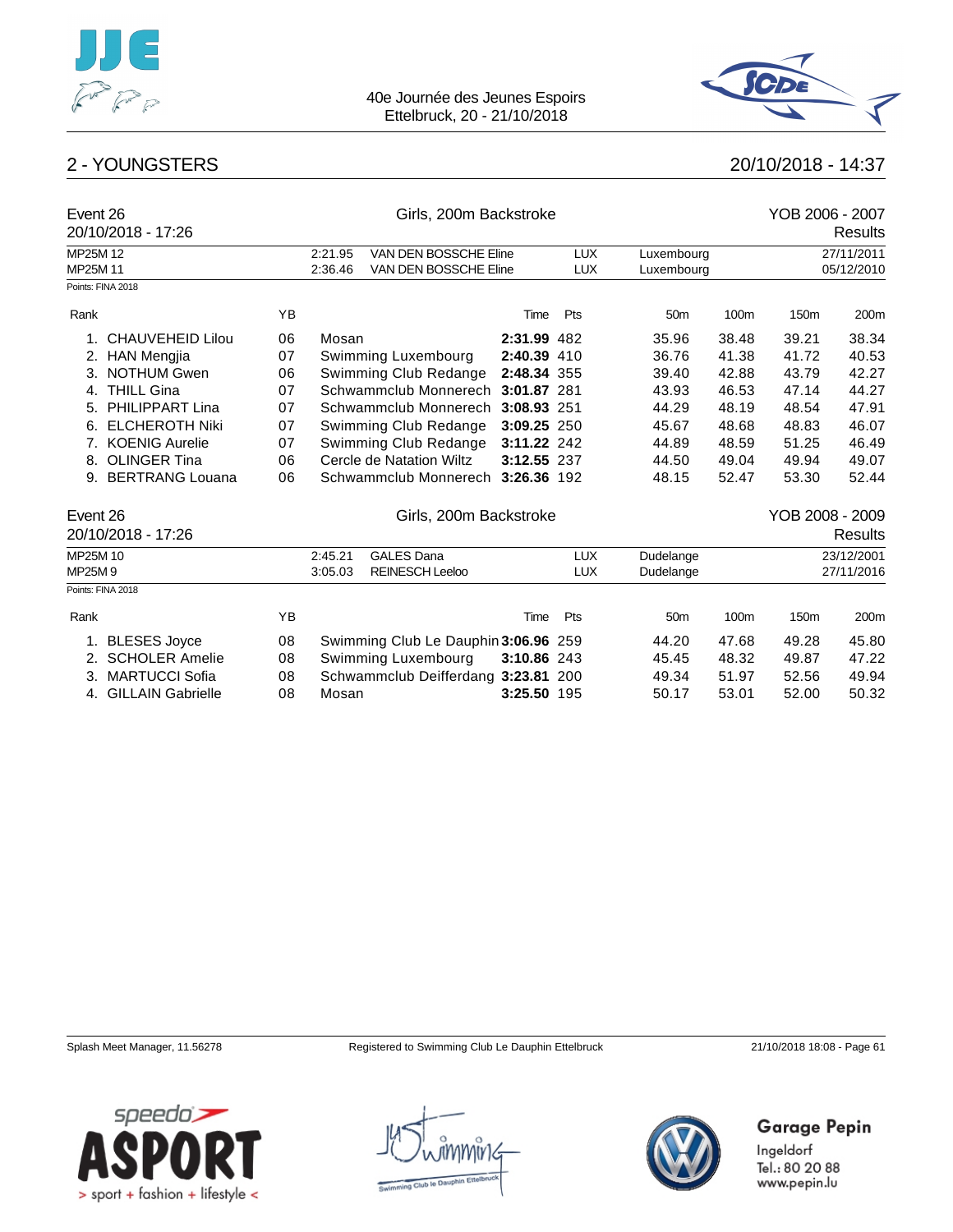



## 4 - TEENAGERS & OLDIES 21/10/2018 - 14:24

| Event 50             | 21/10/2018 - 16:57           |    |                    | Girls, 200m Backstroke                     |             |                          |                          |       | YOB 2004 - 2005 | <b>Results</b>           |
|----------------------|------------------------------|----|--------------------|--------------------------------------------|-------------|--------------------------|--------------------------|-------|-----------------|--------------------------|
| MP25M 14<br>MP25M 13 |                              |    | 2:20.14<br>2:20.27 | V.D.BOSSCHE Eline<br>VAN DEN BOSSCHE Eline |             | <b>LUX</b><br><b>LUX</b> | Gent (BEL)<br>Gent (BEL) |       |                 | 10/11/2013<br>10/11/2012 |
|                      | Points: FINA 2018            |    |                    |                                            |             |                          |                          |       |                 |                          |
| Rank                 |                              | YB |                    |                                            | Time        | Pts                      | 50 <sub>m</sub>          | 100m  | 150m            | 200m                     |
| 1.                   | <b>PICARD Ines</b>           | 05 | Mosan              |                                            | 2:35.88 447 |                          | 37.47                    | 40.04 | 39.72           | 38.65                    |
|                      | 2. PICARD Chiara             | 05 | Mosan              |                                            | 2:36.08 445 |                          | 37.92                    | 39.33 | 39.55           | 39.28                    |
|                      | 3. BAUSTERT Magali           | 05 |                    | Swimming Luxembourg                        | 2:44.97 377 |                          | 38.75                    | 41.58 | 42.89           | 41.75                    |
|                      | <b>SITLIVY Florence</b>      | 05 | Mosan              |                                            | 2:44.97 377 |                          | 39.91                    | 41.83 | 41.86           | 41.37                    |
|                      | 5. CORREIA Eva               | 05 |                    | Cercle de Natation Diekirch 2:52.47 330    |             |                          | 41.54                    | 43.20 | 44.35           | 43.38                    |
|                      | 6. VONHOFF Jana              | 04 |                    | Wfr. TuRa Bergkamen                        | 2:56.68 307 |                          | 41.62                    | 45.89 | 45.47           | 43.70                    |
|                      | DNS JEITZ-WAMPACH Mia        | 04 |                    | Cercle Nautique Echternach                 |             |                          |                          |       |                 |                          |
| Event 50             |                              |    |                    | Women, 200m Backstroke                     |             |                          |                          |       |                 | 2003 and older           |
|                      | 21/10/2018 - 16:57           |    |                    |                                            |             |                          |                          |       |                 | Results                  |
| MP25M 18             |                              |    | 2:11.31            | <b>ROLKO Sarah</b>                         |             | <b>LUX</b>               | Chartres (FRA)           |       |                 | 25/11/2012               |
| MP25M 17             |                              |    | 2:14.27            | <b>GALES Dana</b>                          |             | <b>LUX</b>               | Rijeka (SLO)             |       |                 | 14/12/2008               |
| MP25M 17             |                              |    | 2:14.27            | <b>ROLKO Sarah</b>                         |             | <b>LUX</b>               | Sczcecin (POL)           |       |                 | 11/12/2011               |
| MP25M 16             |                              |    | 2:12.79            | <b>ROLKO Sarah</b>                         |             | <b>LUX</b>               | Eindhoven (NED)          |       |                 | 28/11/2010               |
| MP25M 15             |                              |    | 2:12.08            | ROLKO Sarah                                |             | <b>LUX</b>               | Istanbul (TUR)           |       |                 | 13/12/2009               |
|                      | Points: FINA 2018            |    |                    |                                            |             |                          |                          |       |                 |                          |
| Rank                 |                              | ΥB |                    |                                            | Time        | Pts                      | 50 <sub>m</sub>          | 100m  | 150m            | 200m                     |
| 1 <sub>1</sub>       | <b>BLACK Sarah</b>           | 01 | <b>CNDu</b>        |                                            | 2:26.32 541 |                          | 33.39                    | 36.26 | 38.31           | 38.36                    |
|                      | 2. VANDENHOOFT Louison       | 01 | Mosan              |                                            | 2:32.24 480 |                          | 35.12                    | 39.23 | 40.00           | 37.89                    |
| 3.                   | KETTENMEYER-REULAND78.       |    |                    | Swimming Club Le Dauphin 2:33.92 464       |             |                          | 36.68                    | 38.47 | 39.58           | 39.19                    |
| 4.                   | <b>WIRTH Mandy</b>           | 00 |                    | Schwammclub Deifferdang 2:35.50 450        |             |                          | 35.62                    | 39.71 | 40.74           | 39.43                    |
| 5.                   | <b>BROICH Louisa Marie</b>   | 03 |                    | Postsportverein Trier                      | 2:38.46 425 |                          | 35.89                    | 40.77 | 41.93           | 39.87                    |
| 6.                   | <b>TER HEEGDE Chantal</b>    | 99 |                    | Cercle Nautique Echternach 2:49.36 348     |             |                          | 39.21                    | 42.66 | 44.99           | 42.50                    |
|                      | <b>DNS TEEKE Ann-Kathrin</b> | 00 |                    | Wfr. TuRa Bergkamen                        |             |                          |                          |       |                 |                          |

Splash Meet Manager, 11.56278 Registered to Swimming Club Le Dauphin Ettelbruck 21/10/2018 18:08 - Page 62

**Garage Pepin** 



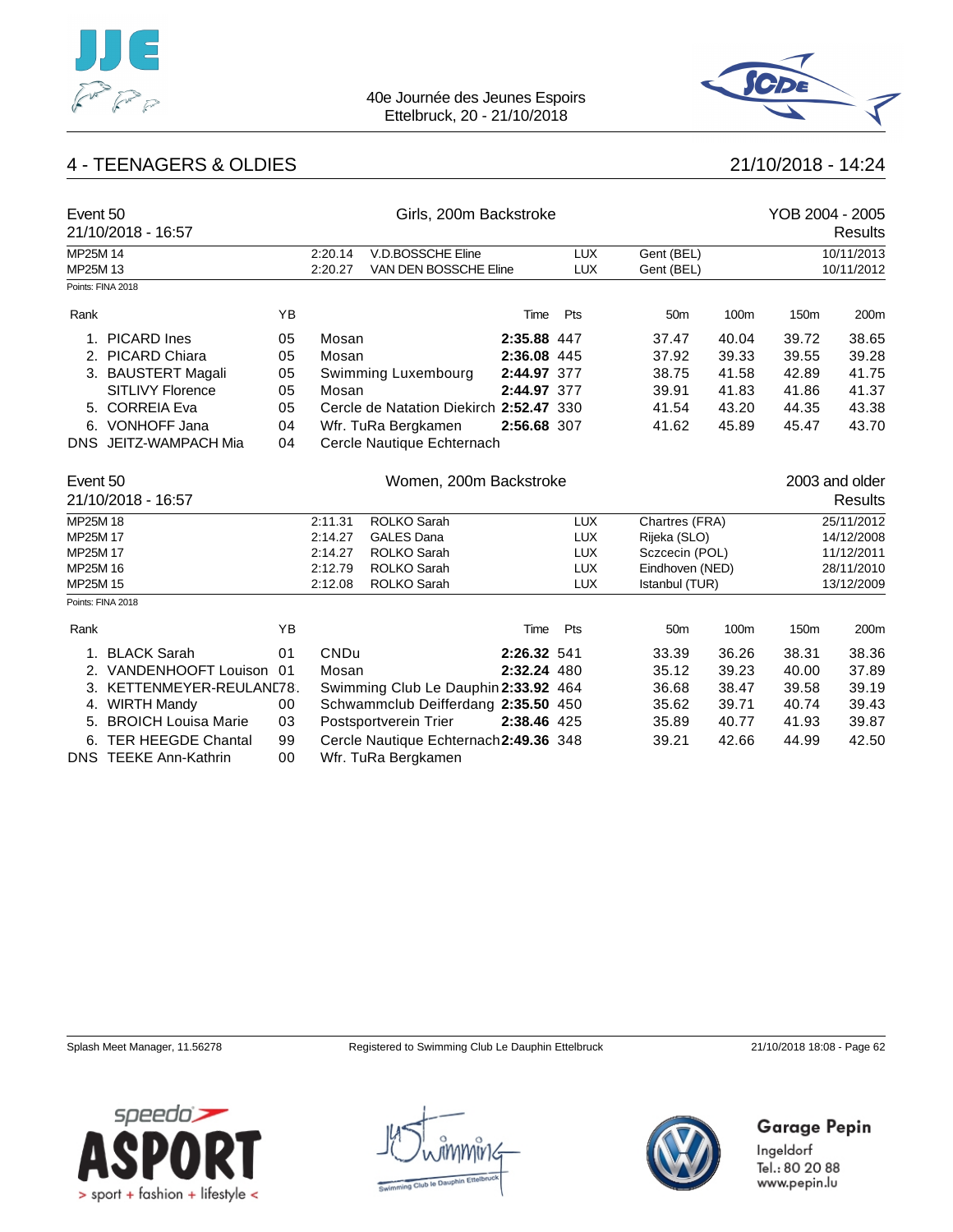



### 2 - YOUNGSTERS 20/10/2018 - 14:37

| Event 24<br>20/10/2018 - 16:58 |                              |    | Girls, 50m Breaststroke                                                                           |       | YOB 2006 - 2007<br>Results |  |  |
|--------------------------------|------------------------------|----|---------------------------------------------------------------------------------------------------|-------|----------------------------|--|--|
| Points: FINA 2018              |                              |    |                                                                                                   |       |                            |  |  |
| Rank                           |                              | YB |                                                                                                   | Time  | Pts                        |  |  |
| 1.                             | PETESCH Lea                  | 07 | Schwammclub Monnerech                                                                             | 44.42 | 268                        |  |  |
| 2.                             | <b>CONTER Anja</b>           | 07 | Swimming Luxembourg                                                                               | 45.25 | 253                        |  |  |
| 3.                             | SOFFIO Mara                  | 06 | Schwammclub Monnerech                                                                             | 45.55 | 248                        |  |  |
| 4.                             | GARBUGLIO Jaya Lavinia       | 07 | Schwammclub Monnerech                                                                             | 47.29 | 222                        |  |  |
| 5.                             | <b>LINDMARK MELO Maia</b>    | 07 | <b>CNDu</b>                                                                                       | 47.84 | 214                        |  |  |
| 6.                             | <b>CORBEEL BASTIAN Ava</b>   | 07 | Swimming Club Le Dauphin Ett                                                                      | 49.17 | 197                        |  |  |
| 7.                             | <b>THINNES Lena</b>          | 07 | Schwammclub Monnerech                                                                             | 51.14 | 175                        |  |  |
| 8.                             | <b>BOUWMEISTER Philine</b>   | 07 | Swimming Luxembourg                                                                               | 51.18 | 175                        |  |  |
| 9.                             | <b>MOUSEL Sarah</b>          | 07 | Swimming Luxembourg                                                                               | 51.28 | 174                        |  |  |
| 10.                            | POPA Sonia                   | 06 | Schwammclub Monnerech                                                                             | 52.91 | 158                        |  |  |
| 11.                            | SITDINOVA Adeline            | 06 | Mosan                                                                                             | 53.22 | 155                        |  |  |
| 12.                            | <b>COSTA MEDEIROS Nicole</b> | 07 | Cercle Nautique Petange                                                                           | 56.74 | 128                        |  |  |
| DSQ.                           | <b>GUTH Sophie</b>           | 07 | Swimming Club Le Dauphin Ett                                                                      |       |                            |  |  |
|                                |                              |    | B2 - head did not break the surface at the 2nd arm pull after start / turn (SW 7.4) (Time: 17:17) |       |                            |  |  |

| Event 24<br>20/10/2018 - 16:58 |                               |    | Girls, 50m Breaststroke    | YOB 2008 - 2009<br>Results |     |  |
|--------------------------------|-------------------------------|----|----------------------------|----------------------------|-----|--|
| Points: FINA 2018              |                               |    |                            |                            |     |  |
| Rank                           |                               | YB |                            | Time                       | Pts |  |
|                                | <b>ALLAR Maud</b>             | 08 | Cercle Nautique Petange    | 44.25                      | 271 |  |
| 2.                             | <b>DONDELINGER Elisa</b>      | 08 | Swimming Luxembourg        | 47.22                      | 223 |  |
| 3.                             | <b>GRUJIC-MARTINS Teodora</b> | 09 | Swimming Luxembourg        | 48.07                      | 211 |  |
|                                | <b>SCHOLER Amelie</b>         | 08 | Swimming Luxembourg        | 48.49                      | 206 |  |
| 5.                             | <b>UKENA Emily</b>            | 09 | <b>SSG Saar Max Ritter</b> | 49.49                      | 193 |  |
| 6.                             | <b>OLIVERO</b> Francesca      | 08 | Swimming Luxembourg        | 51.18                      | 175 |  |
|                                | <b>CHAUVEHEID Violette</b>    | 09 | Mosan                      | 52.89                      | 158 |  |
| 8.                             | <b>CONSTANTIN Sophia</b>      | 09 | Swimming Luxembourg        | 54.23                      | 147 |  |
| 9.                             | <b>FRANKINET Margaux</b>      | 08 | Mosan                      | 54.31                      | 146 |  |
| 10.                            | MILANOVSKI Maja               | 09 | Swimming Luxembourg        | 54.41                      | 145 |  |
| 11.                            | <b>PEIFFER Noemie</b>         | 08 | Schwammclub Monnerech      | 54.52                      | 144 |  |
| 12.                            | <b>KROMBACH Eva</b>           | 09 | Swimming Luxembourg        | 54.93                      | 141 |  |
| 13.                            | <b>ANDOURA Kamar</b>          | 09 | Mosan                      | 55.91                      | 134 |  |
| 14.                            | <b>BOUWMEISTER Annebelle</b>  | 08 | Swimming Luxembourg        | 56.53                      | 130 |  |
| 15.                            | <b>ANDOURA Judith</b>         | 09 | Mosan                      | 56.77                      | 128 |  |
| 16.                            | <b>PRENTIC Anela</b>          | 09 | Schwammclub Deifferdang    | 56.99                      | 126 |  |
| 17.                            | <b>FRADET Maelle</b>          | 09 | Schwammclub Deifferdang    | 58.25                      | 118 |  |

Splash Meet Manager, 11.56278 Registered to Swimming Club Le Dauphin Ettelbruck 21/10/2018 18:08 - Page 63

speedo > sport + fashion + lifestyle <



**Garage Pepin**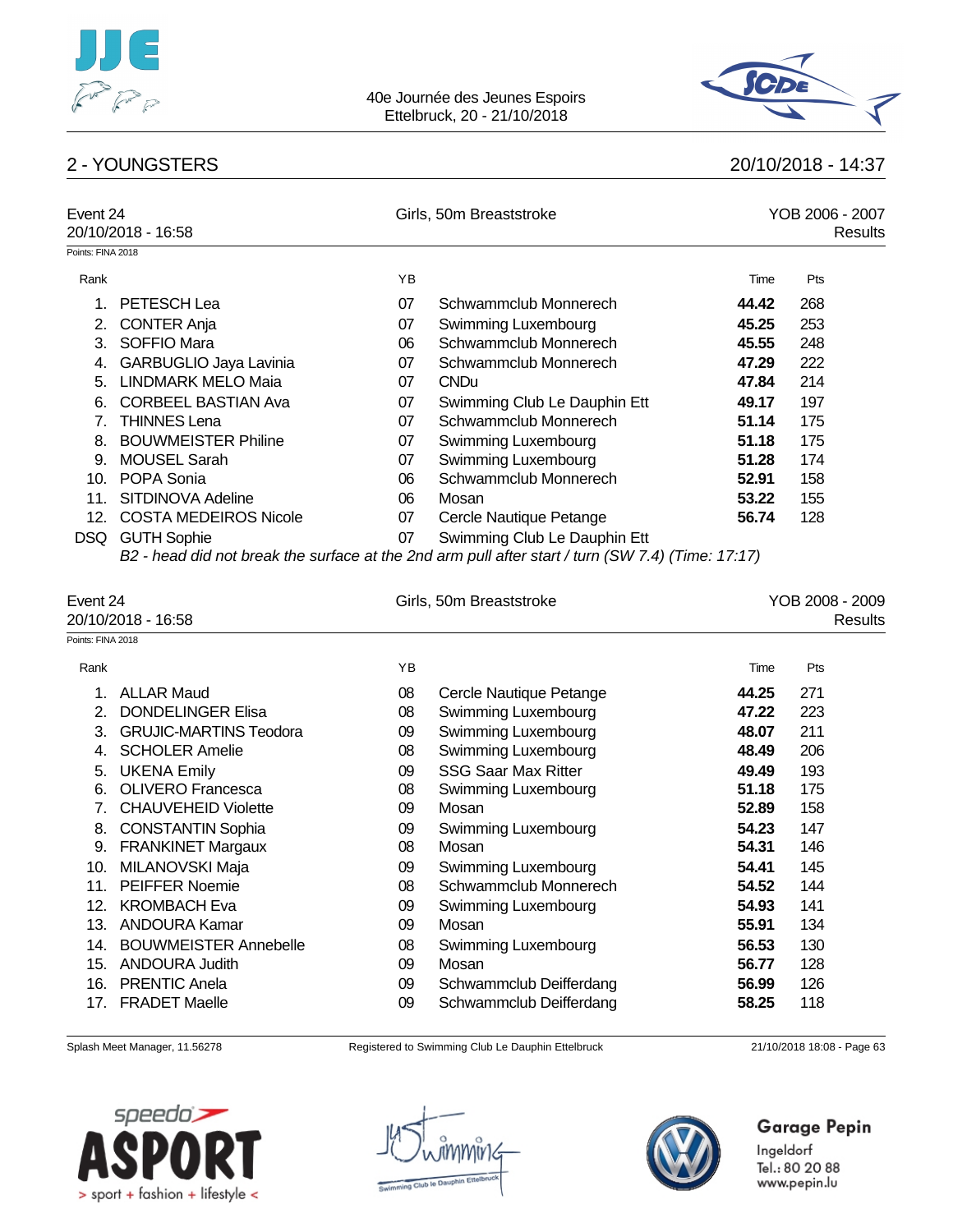



### Event 24, Girls, 50m Breaststroke, YOB 2008 - 2009

| Rank |                                                                                                                        | ΥB |                              | Time    | <b>Pts</b> |
|------|------------------------------------------------------------------------------------------------------------------------|----|------------------------------|---------|------------|
| 18.  | ROBERT Clara                                                                                                           | 09 | Mosan                        | 1:01.81 | 99         |
| 19.  | NOTHUM June                                                                                                            | 09 | Swimming Club Redange        | 1:05.34 | 84         |
| 20.  | <b>OLINGER Lilli</b>                                                                                                   | 09 | Cercle de Natation Wiltz     | 1:05.36 | 84         |
|      | 21. CANDASAMY Mythili                                                                                                  | 09 | Swimming Club Le Dauphin Ett | 1:05.62 | 83         |
|      | 22. ANTUNES-BOURGEOIS Gabrielle                                                                                        | 08 | CND <sub>u</sub>             | 1:18.44 | 48         |
| DSQ. | <b>MULONE Chiara</b>                                                                                                   | 09 | Mosan                        |         |            |
|      | B14 - id not touch the wall with both hands simultaneously and separated at the turn / finish (SW 7.6) (Time.<br>17:18 |    |                              |         |            |

WDR HRIC Nina **08 Swimming Luxembourg** 

Splash Meet Manager, 11.56278 Registered to Swimming Club Le Dauphin Ettelbruck 21/10/2018 18:08 - Page 64





Garage Pepin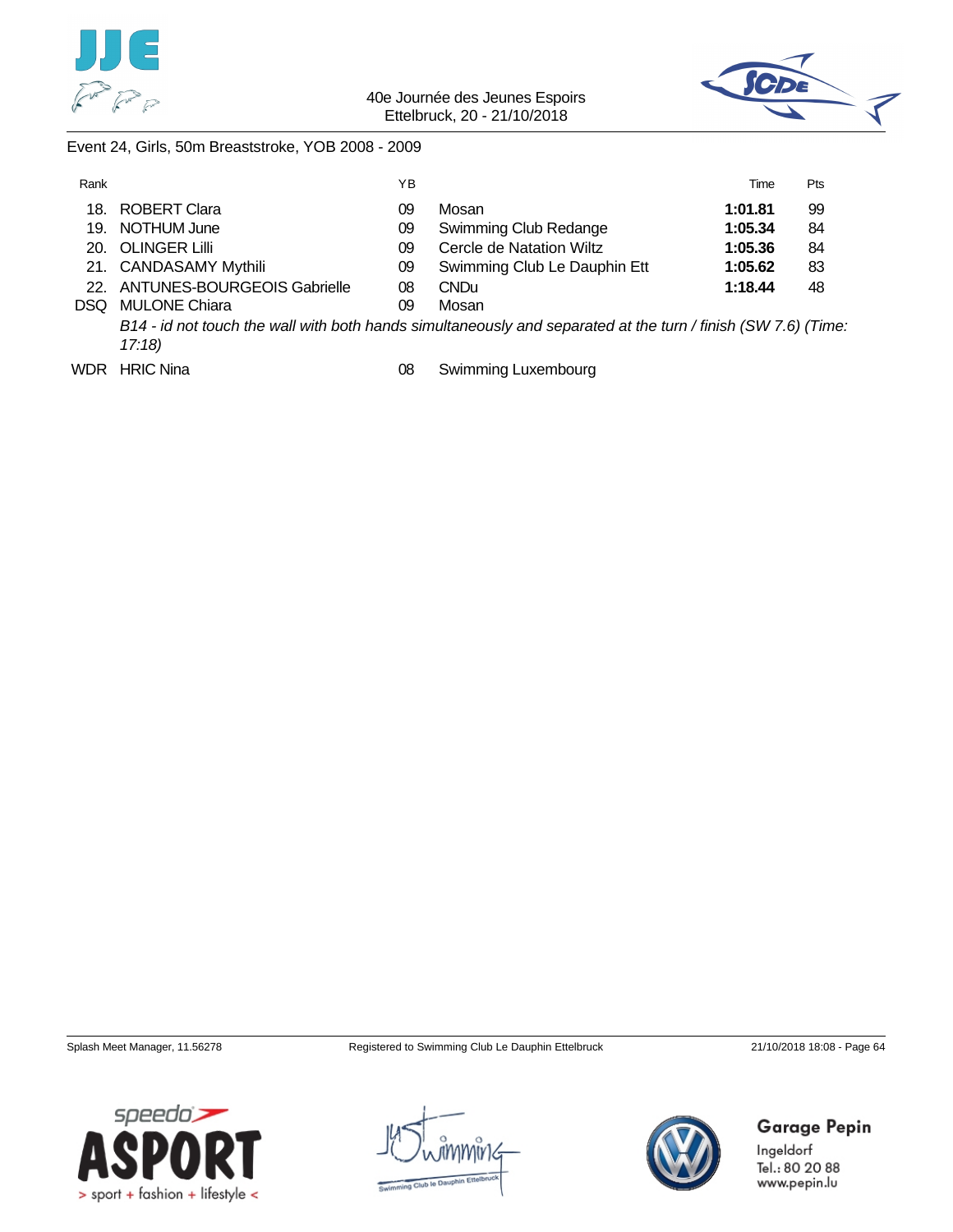



## 1 - KIDS & YOUNGSTERS 20/10/2018 - 9:30

| Event 3                     | 20/10/2018 - 10:28           |         | Girls, 100m Breaststroke                                                                                      |                          |            | YOB 2006 - 2007<br>Results |                 |
|-----------------------------|------------------------------|---------|---------------------------------------------------------------------------------------------------------------|--------------------------|------------|----------------------------|-----------------|
| MP25M 12                    |                              | 1:17.72 | <b>MAILLIET Christine</b>                                                                                     | <b>LUX</b>               | Dudelange  |                            | 13/11/1999      |
| MP25M 11                    |                              | 1:21.28 | <b>KOSALKA Caroline</b>                                                                                       | <b>LUX</b>               | Dudelange  |                            | 21/12/2003      |
| Points: FINA 2018           |                              |         |                                                                                                               |                          |            |                            |                 |
| Rank                        |                              | YB      |                                                                                                               | Time                     | Pts        | 50 <sub>m</sub>            | 100m            |
| 1.                          | <b>CHAUVEHEID Lilou</b>      | 06      | Mosan                                                                                                         | 1:23.87                  | 411        | 39.73                      | 44.14           |
| 2.                          | <b>HAN Mengjia</b>           | 07      | Swimming Luxembourg                                                                                           | 1:25.40                  | 389        | 40.61                      | 44.79           |
| 3.                          | <b>KROMBACH Linda</b>        | 07      | Swimming Luxembourg                                                                                           | 1:30.64                  | 325        | 42.14                      | 48.50           |
| 4.                          | <b>KETTENMEYER Yin</b>       | 06      | Swimming Club Le Dauphin Ett                                                                                  | 1:30.95                  | 322        | 43.15                      | 47.80           |
| 5.                          | <b>THILL Gina</b>            | 07      | Schwammclub Monnerech                                                                                         | 1:32.20                  | 309        | 42.39                      | 49.81           |
| 6.                          | <b>CONTER Anja</b>           | 07      | Swimming Luxembourg                                                                                           | 1:38.75                  | 251        | 46.49                      | 52.26           |
| 7.                          | <b>BOKOVA Marta</b>          | 06      | Swimming Luxembourg                                                                                           | 1:41.02                  | 235        | 46.79                      | 54.23           |
| 8.                          | <b>ZOUHAD Sofia</b>          | 07      | Mosan                                                                                                         | 1:47.89                  | 193        | 51.46                      | 56.43           |
| 9.                          | <b>BOUWMEISTER Philine</b>   | 07      | Swimming Luxembourg                                                                                           | 1:49.24                  | 186        | 52.49                      | 56.75           |
| 10.                         | MOUSEL Sarah                 | 07      | Swimming Luxembourg                                                                                           | 1:52.39                  | 170        | 52.05                      | 1:00.34         |
| 11.                         | SITDINOVA Adeline            | 06      | Mosan                                                                                                         | 1:53.12                  | 167        | 52.78                      | 1:00.34         |
| 12.                         | <b>THINNES Lena</b>          | 07      | Schwammclub Monnerech                                                                                         | 1:53.68                  | 165        | 52.41                      | 1:01.27         |
|                             | 13. THOMAS Emmy              | 07      | Swimming Club Le Dauphin Ett                                                                                  | 2:04.59                  | 125        | 56.10                      | 1:08.49         |
| Event 3                     |                              |         | Girls, 100m Breaststroke                                                                                      |                          |            |                            | YOB 2008 - 2009 |
|                             | 20/10/2018 - 10:28           |         |                                                                                                               |                          |            |                            | Results         |
| MP25M 10                    |                              | 1:28.10 | <b>REUTER Christiane</b>                                                                                      | <b>LUX</b><br><b>LUX</b> | Echternach |                            | 28/12/1986      |
| MP25M9<br>Points: FINA 2018 |                              | 1:34.80 | <b>REUTER Christine</b>                                                                                       |                          | Luxembourg |                            | 08/12/1985      |
|                             |                              |         |                                                                                                               |                          |            |                            |                 |
| Rank                        |                              | ΥB      |                                                                                                               | Time                     | Pts        | 50 <sub>m</sub>            | 100m            |
| 1.                          | <b>DONDELINGER Elisa</b>     | 08      | Swimming Luxembourg                                                                                           | 1:42.33                  | 226        | 47.65                      | 54.68           |
| 2.                          | <b>UKENA Emily</b>           | 09      | <b>SSG Saar Max Ritter</b>                                                                                    | 1:48.88                  | 187        | 51.79                      | 57.09           |
| 3.                          | <b>FRANKINET Margaux</b>     | 08      | Mosan                                                                                                         | 1:50.61                  | 179        | 52.48                      | 58.13           |
| 4.                          | <b>GILLAIN Gabrielle</b>     | 08      | Mosan                                                                                                         | 1:51.74                  | 173        | 53.28                      | 58.46           |
| 5.                          | <b>ALBERS Emely</b>          | 08      | Swimming Club Le Dauphin Ett                                                                                  | 1:53.10                  | 167        | 53.43                      | 59.67           |
| 6.                          | MILANOVSKI Maja              | 09      | Swimming Luxembourg                                                                                           | 1:53.44                  | 166        | 53.92                      | 59.52           |
| 7.                          | <b>BOUWMEISTER Annebelle</b> | 08      | Swimming Luxembourg                                                                                           | 1:54.43                  | 161        | 55.54                      | 58.89           |
| 8.                          | <b>KROMBACH Eva</b>          | 09      | Swimming Luxembourg                                                                                           | 1:54.85                  | 160        | 54.40                      | 1:00.45         |
| 9.                          | <b>MARTUCCI Sofia</b>        | 08      | Schwammclub Deifferdang                                                                                       | 1:55.24                  | 158        | 53.92                      | 1:01.32         |
|                             | 10. ANDOURA Kamar            | 09      | Mosan                                                                                                         | 1:58.51                  | 145        | 58.48                      | 1:00.03         |
| 11.                         | <b>BOUWMEISTER Yfke</b>      | 08      | Swimming Luxembourg                                                                                           | 2:01.73                  | 134        | 57.42                      | 1:04.31         |
|                             | 12. MULONE Chiara            | 09      | Mosan                                                                                                         | 2:15.20                  | 98         | 1:04.42                    | 1:10.78         |
|                             | DSQ CANDASAMY Mythili        | 09      | Swimming Club Le Dauphin Ett                                                                                  |                          |            |                            |                 |
|                             |                              |         | B11 - movements of the legs not simultaneous, not on the same horizontal plane or alternating (SW 7.4) (Time: |                          |            |                            |                 |

*10:39)*

Splash Meet Manager, 11.56278 Registered to Swimming Club Le Dauphin Ettelbruck 21/10/2018 18:08 - Page 65





## Garage Pepin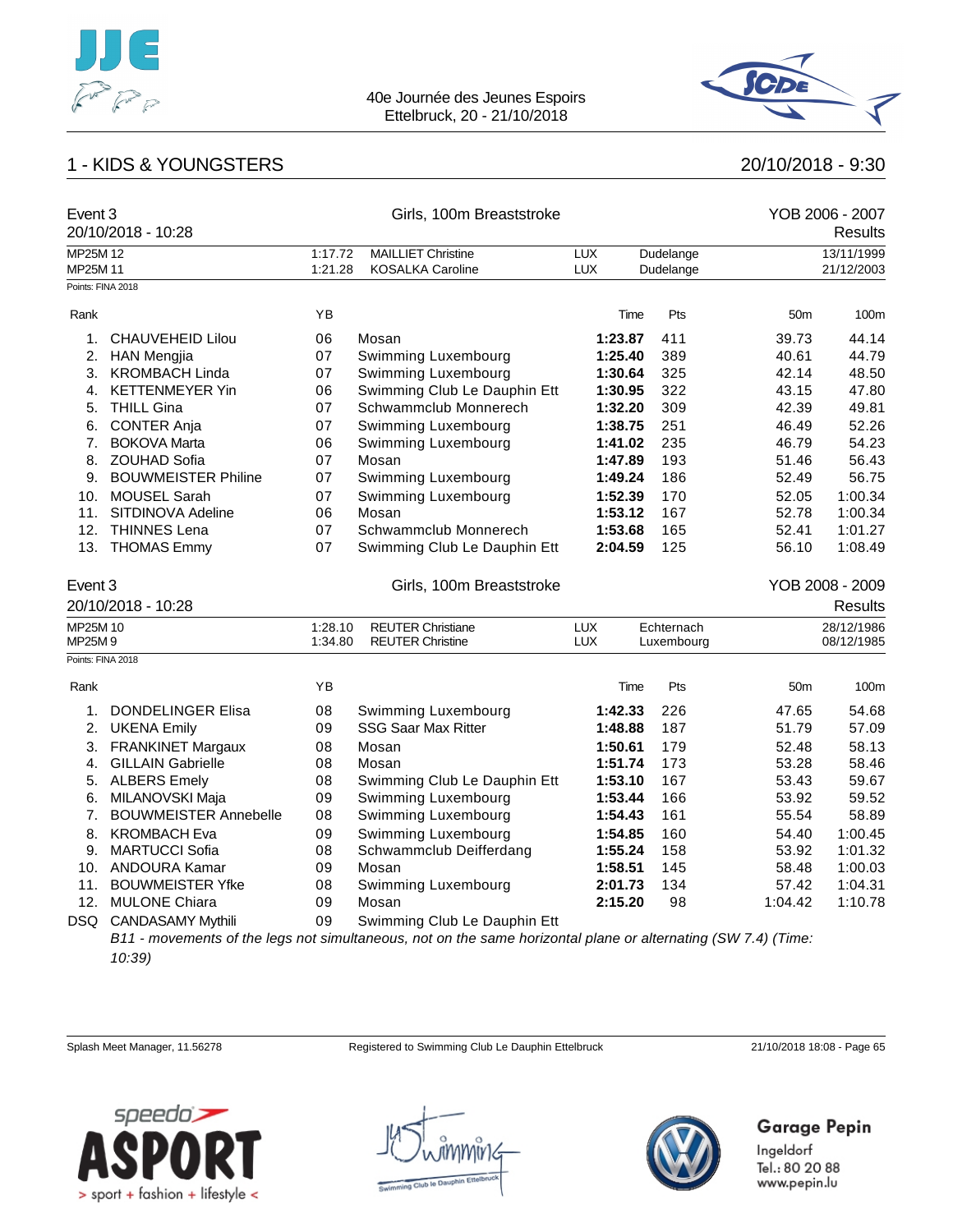



## 4 - TEENAGERS & OLDIES 21/10/2018 - 14:24

| Event 44                      | 21/10/2018 - 15:43        |         | Girls, 100m Breaststroke     |            |            |                 | YOB 2004 - 2005<br><b>Results</b> |
|-------------------------------|---------------------------|---------|------------------------------|------------|------------|-----------------|-----------------------------------|
| MP25M 14                      |                           | 1:14.71 | <b>EINHORN Jil</b>           | <b>LUX</b> | Bonnevoie  |                 | 02/12/2012                        |
| MP25M 13                      |                           | 1:16.90 | VAN DEN BOSSCHE Manon        | <b>LUX</b> | Luxembourg |                 | 05/12/2010                        |
| Points: FINA 2018             |                           |         |                              |            |            |                 |                                   |
| Rank                          |                           | YB      |                              | Time       | Pts        | 50 <sub>m</sub> | 100m                              |
| 1.                            | <b>ALBERS Neele</b>       | 05      | Swimming Club Le Dauphin Ett | 1:19.87    | 475        | 38.68           | 41.19                             |
| 2.                            | <b>HAAG Nora</b>          | 04      | Swimming Club Redange        | 1:22.08    | 438        | 38.47           | 43.61                             |
| 3.                            | <b>LEONARD Lis</b>        | 05      | Swimming Luxembourg          | 1:22.32    | 434        | 38.80           | 43.52                             |
| 4.                            | PETERS Lena               | 05      | <b>CNDu</b>                  | 1:25.05    | 394        | 40.47           | 44.58                             |
| 5.                            | <b>GEORGES Madeleine</b>  | 05      | <b>Natation Club Athus</b>   | 1:26.87    | 369        | 40.54           | 46.33                             |
| 6.                            | <b>PICARD Ines</b>        | 05      | Mosan                        | 1:30.10    | 331        | 42.09           | 48.01                             |
| 7.                            | SITLIVY Florence          | 05      | Mosan                        | 1:30.29    | 329        | 43.74           | 46.55                             |
| 8.                            | <b>PICARD Chiara</b>      | 05      | Mosan                        | 1:30.44    | 327        | 42.92           | 47.52                             |
| 9.                            | <b>BARBERON Sophie</b>    | 05      | <b>CNDu</b>                  | 1:40.20    | 241        | 47.87           | 52.33                             |
| 10.                           | <b>SCHILTZ Marie</b>      | 05      | <b>Natation Club Athus</b>   | 1:41.32    | 233        | 48.23           | 53.09                             |
| 11.                           | PINTO TEIXEIRA Martha     | 04      | Cercle de Natation Wiltz     | 1:42.49    | 225        | 48.04           | 54.45                             |
|                               | 12. BALON Flavie          | 04      | <b>Natation Club Athus</b>   | 1:44.67    | 211        | 49.06           | 55.61                             |
| Event 44                      |                           |         | Women, 100m Breaststroke     |            |            |                 | 2003 and older                    |
|                               | 21/10/2018 - 15:43        |         |                              |            |            |                 | <b>Results</b>                    |
| MP25M 18                      |                           | 1:13.90 | <b>ARENDT Nancy</b>          | <b>LUX</b> | Bonn (GER) |                 | 04/04/1987                        |
| MP25M 17                      |                           | 1:11.14 | <b>WALTZING Aurélie</b>      | <b>LUX</b> | Bonn (GER) |                 | 27/11/2010                        |
| MP25M 16                      |                           | 1:11.63 | <b>WALTZING Aurélie</b>      | <b>LUX</b> | Dudelange  |                 | 22/11/2009                        |
| MP25M 15<br>Points: FINA 2018 |                           | 1:12.74 | EINHORN Jil                  | <b>LUX</b> | Ettelbruck |                 | 14/04/2013                        |
| Rank                          |                           | YB      |                              | Time       | Pts        | 50 <sub>m</sub> | 100m                              |
| 1.                            | <b>PETERS Emma</b>        | 03      | CNDu                         | 1:21.48    | 448        | 38.66           | 42.82                             |
| 2.                            | PEDROSA ANTONIO Monica    | 03      | Cercle de Natation Diekirch  | 1:21.88    | 441        | 38.90           | 42.98                             |
| 3.                            | <b>BLACK Rachael</b>      | 01      | <b>CNDu</b>                  | 1:22.00    | 439        | 39.05           | 42.95                             |
| 4.                            | <b>BLACK Sarah</b>        | 01      | CNDu                         | 1:23.11    | 422        | 39.25           | 43.86                             |
| 5.                            | <b>FABIANI Chanel</b>     | 03      | CNDu                         | 1:24.05    | 408        | 39.98           | 44.07                             |
| 6.                            | <b>FRIPPIAT Lory</b>      | 01      | <b>Natation Club Athus</b>   | 1:30.60    | 326        | 41.95           | 48.65                             |
| 7.                            | <b>BUCHHOLTZ Antonia</b>  | 02      | <b>SSG Saar Max Ritter</b>   | 1:32.69    | 304        | 43.61           | 49.08                             |
| 8.                            | <b>TER HEEGDE Chantal</b> | 99      | Cercle Nautique Echternach   | 1:36.57    | 269        | 45.17           | 51.40                             |
| 9.                            | <b>BALON Silia</b>        | 01      | <b>Natation Club Athus</b>   | 1:51.06    | 177        | 52.30           | 58.76                             |
| 10.                           | <b>DUBOS Flavie</b>       | 03      | Cercle de Natation Diekirch  | 1:56.97    | 151        | 54.88           | 1:02.09                           |
|                               | WDR GLODT Kelly           | 02      | Swimming Club Redange        |            |            |                 |                                   |

Splash Meet Manager, 11.56278 Registered to Swimming Club Le Dauphin Ettelbruck 21/10/2018 18:08 - Page 66





## Garage Pepin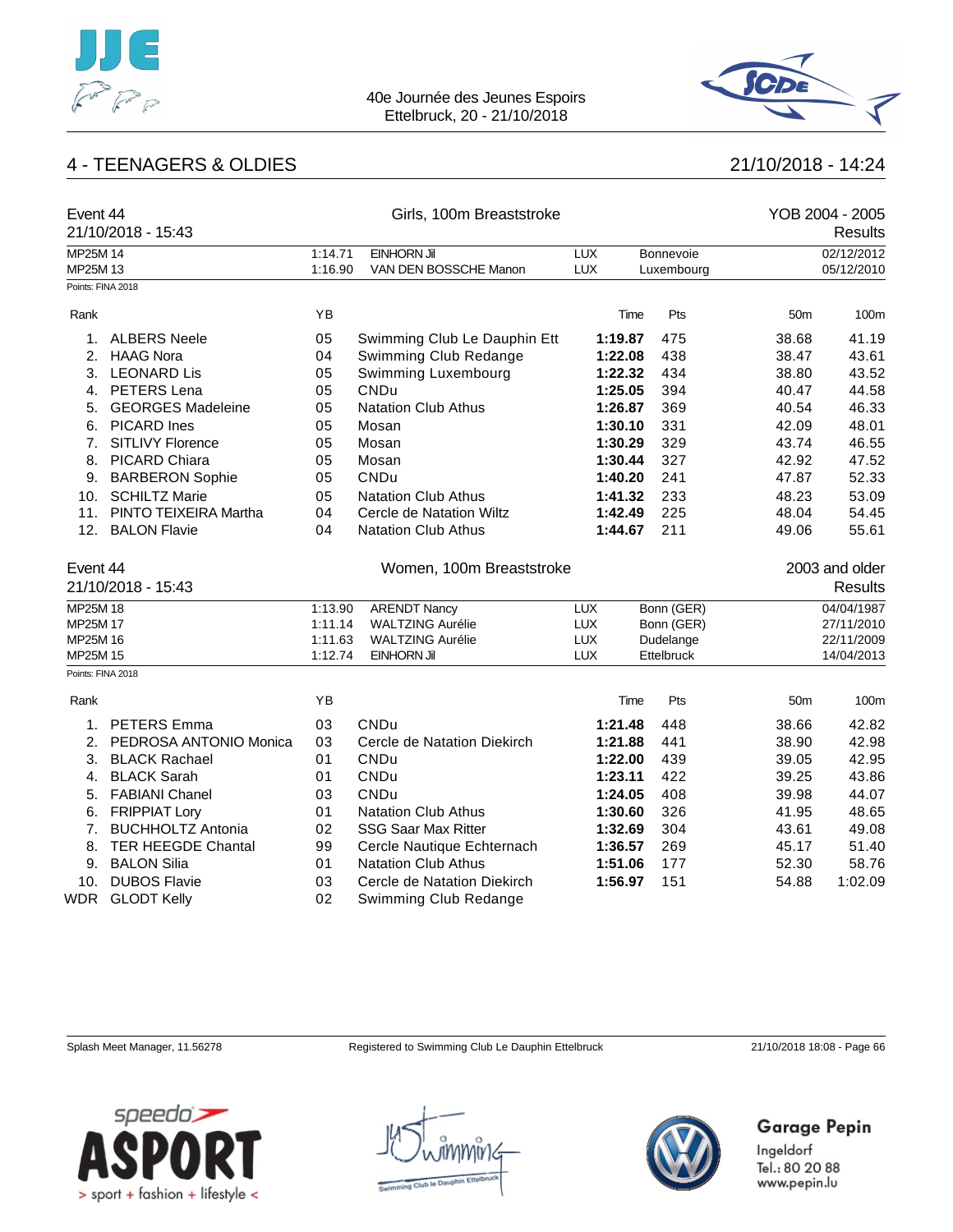



## 2 - YOUNGSTERS 20/10/2018 - 14:37

| Event 18<br>20/10/2018 - 14:52 |                            |    |                    | Girls, 200m Breaststroke                             |             |                          |                        |         | YOB 2006 - 2007 | Results                  |
|--------------------------------|----------------------------|----|--------------------|------------------------------------------------------|-------------|--------------------------|------------------------|---------|-----------------|--------------------------|
| MP25M 12<br>MP25M 11           |                            |    | 2:46.57<br>2:52.47 | <b>MAILLIET Christine</b><br><b>KOSALKA Caroline</b> |             | <b>LUX</b><br><b>LUX</b> | Dudelange<br>Dudelange |         |                 | 14/11/1999<br>20/12/2003 |
| Points: FINA 2018              |                            |    |                    |                                                      |             |                          |                        |         |                 |                          |
| Rank                           |                            | YB |                    |                                                      | Time        | Pts                      | 50 <sub>m</sub>        | 100m    | 150m            | 200m                     |
| 1.                             | <b>KETTENMEYER Yin</b>     | 06 |                    | Swimming Club Le Dauphin 3:16.39 321                 |             |                          | 44.57                  | 51.02   | 51.31           | 49.49                    |
|                                | 2. REINESCH Leeloo         | 07 |                    | Schwammclub Monnerech 3:24.70 284                    |             |                          | 46.54                  | 53.21   | 52.81           | 52.14                    |
|                                | 3. CONTER Anja             | 07 |                    | Swimming Luxembourg                                  | 3:28.54 268 |                          | 48.46                  | 53.97   | 53.72           | 52.39                    |
|                                | 4. MOUSEL Sarah            | 07 |                    | Swimming Luxembourg                                  | 3:50.51 198 |                          | 51.21                  | 59.36   | 1:00.55         | 59.39                    |
|                                | 5. ZOUHAD Sofia            | 07 | Mosan              |                                                      | 3:54.47 189 |                          | 54.22                  | 59.68   | 1:00.86         | 59.71                    |
|                                | 6. CICCONE Adele           | 07 |                    | Swimming Club Le Dauphin 3:57.07 182                 |             |                          | 54.07                  | 1:01.03 | 1:00.98         | 1:00.99                  |
|                                | 7. THINNES Lena            | 07 |                    | Schwammclub Monnerech 3:58.62 179                    |             |                          | 53.93                  | 1:02.25 | 1:02.54         | 59.90                    |
| 8.                             | <b>CORBEEL BASTIAN Ava</b> | 07 |                    | Swimming Club Le Dauphin 4:03.73 168                 |             |                          | 49.06                  | 1:03.87 | 1:06.24         | 1:04.56                  |
|                                | 9. SITDINOVA Adeline       | 06 | Mosan              |                                                      | 4:07.45 160 |                          | 55.41                  | 1:03.31 | 1:03.56         | 1:05.17                  |
|                                | 10. THOMAS Emmy            | 07 |                    | Swimming Club Le Dauphin 4:23.27 133                 |             |                          | 59.04                  | 1:07.41 | 1:09.86         | 1:06.96                  |
| Event 18                       |                            |    |                    | Girls, 200m Breaststroke                             |             |                          | YOB 2008 - 2009        |         |                 |                          |
| 20/10/2018 - 14:52             |                            |    |                    |                                                      |             |                          |                        |         |                 | Results                  |
| MP25M 10                       |                            |    | 3:12.54            | À ÉTABLIR                                            |             | <b>LUX</b>               |                        |         |                 | 16/12/1999               |
| MP25M9                         |                            |    | 3:29.88            | <b>DUSCHENE Christine</b>                            |             | <b>LUX</b>               | Dudelange              |         |                 | 18/12/2004               |
| Points: FINA 2018              |                            |    |                    |                                                      |             |                          |                        |         |                 |                          |
| Rank                           |                            | YB |                    |                                                      | Time        | Pts                      | 50 <sub>m</sub>        | 100m    | 150m            | 200m                     |
| 1. CALMES Liz                  |                            | 08 |                    | Schwammclub Monnerech 3:38.29 234                    |             |                          | 48.58                  | 55.83   | 57.36           | 56.52                    |
| 2.                             | <b>DONDELINGER Elisa</b>   | 08 |                    | Swimming Luxembourg                                  | 3:41.10 225 |                          | 51.82                  | 57.86   | 57.83           | 53.59                    |
| 3.                             | <b>BLESES Joyce</b>        | 08 |                    | Swimming Club Le Dauphin 3:41.56 224                 |             |                          | 50.18                  | 57.09   | 58.19           | 56.10                    |
| 4.                             | <b>UKENA Emily</b>         | 09 |                    | <b>SSG Saar Max Ritter</b>                           | 3:55.11 187 |                          | 53.48                  | 1:01.94 | 59.67           | 1:00.02                  |
|                                | 5. FRANKINET Margaux       | 08 | Mosan              |                                                      | 3:56.12 185 |                          | 56.23                  | 59.99   | 59.60           | 1:00.30                  |
| 6.                             | <b>GHIRELLI Lynn</b>       | 08 |                    | Swimming Club Le Dauphin 4:03.23 169                 |             |                          | 58.59                  | 1:02.35 | 1:01.86         | 1:00.43                  |
|                                | 7. ALBERS Emely            | 08 |                    | Swimming Club Le Dauphin 4:10.10 155                 |             |                          | 58.35                  | 1:03.68 | 1:05.53         | 1:02.54                  |
|                                | 8. FEINEN Zohra            | 09 |                    | Swimming Club Le Dauphin 4:10.91 154                 |             |                          | 59.58                  | 1:03.37 | 1:04.55         | 1:03.41                  |
|                                | 9. STRASSER Amelie         | 08 |                    | Swimming Club Le Dauphin 4:11.20 153                 |             |                          | 57.43                  | 1:03.91 | 1:04.50         | 1:05.36                  |

Splash Meet Manager, 11.56278 **Registered to Swimming Club Le Dauphin Ettelbruck** 21/10/2018 18:08 - Page 67





## Garage Pepin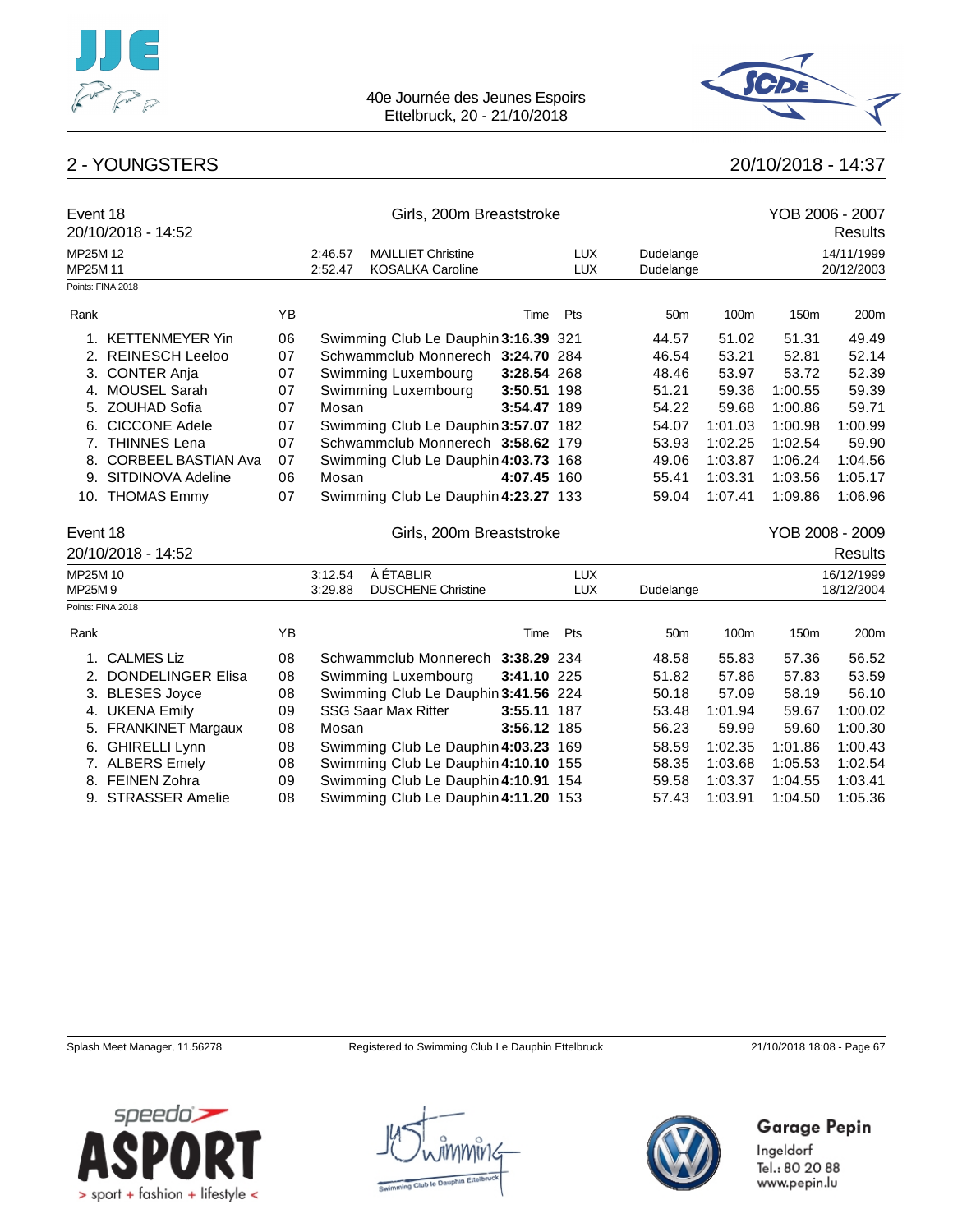



## 3 - TEENAGERS & OLDIES 21/10/2018 - 9:30

| Event 34<br>21/10/2018 - 11:03 |                         |    | Girls, 200m Breaststroke             |             | YOB 2004 - 2005<br><b>Results</b> |                 |                  |                  |                  |
|--------------------------------|-------------------------|----|--------------------------------------|-------------|-----------------------------------|-----------------|------------------|------------------|------------------|
| MP25M 14                       |                         |    | <b>KAPGEN Diane</b><br>2:41.89       |             | <b>LUX</b>                        | Echternach      |                  | 16/05/1998       |                  |
| MP25M 13                       |                         |    | <b>KAPGEN Diane</b><br>2:44.34       |             | <b>LUX</b>                        | Dudelange       |                  |                  | 21/12/1997       |
|                                | Points: FINA 2018       |    |                                      |             |                                   |                 |                  |                  |                  |
| Rank                           |                         | YΒ |                                      | Time        | Pts                               | 50 <sub>m</sub> | 100 <sub>m</sub> | 150 <sub>m</sub> | 200 <sub>m</sub> |
|                                | <b>FRANQUINET Ambre</b> | 04 | Mosan                                | 2:43.18 560 |                                   | 37.08           | 41.52            | 42.39            | 42.19            |
|                                | 2. ALBERS Neele         | 05 | Swimming Club Le Dauphin 2:51.46 483 |             |                                   | 40.60           | 43.90            | 43.65            | 43.31            |
|                                | 3. HAAG Nora            | 04 | Swimming Club Redange                | 2:59.47 421 |                                   | 39.47           | 45.42            | 46.69            | 47.89            |
| 4.                             | <b>LEONARD Lis</b>      | 05 | Swimming Luxembourg                  | 2:59.89 418 |                                   | 40.74           | 45.46            | 46.61            | 47.08            |
|                                | 5. BOUZIDI Imene        | 05 | Schwammclub Monnerech 3:08.06 366    |             |                                   | 44.21           | 47.25            | 48.47            | 48.13            |
|                                | 6. GAMASA Polina        | 05 | CNDu                                 | 3:31.16 258 |                                   | 44.98           | 52.00            | 57.11            | 57.07            |





Garage Pepin



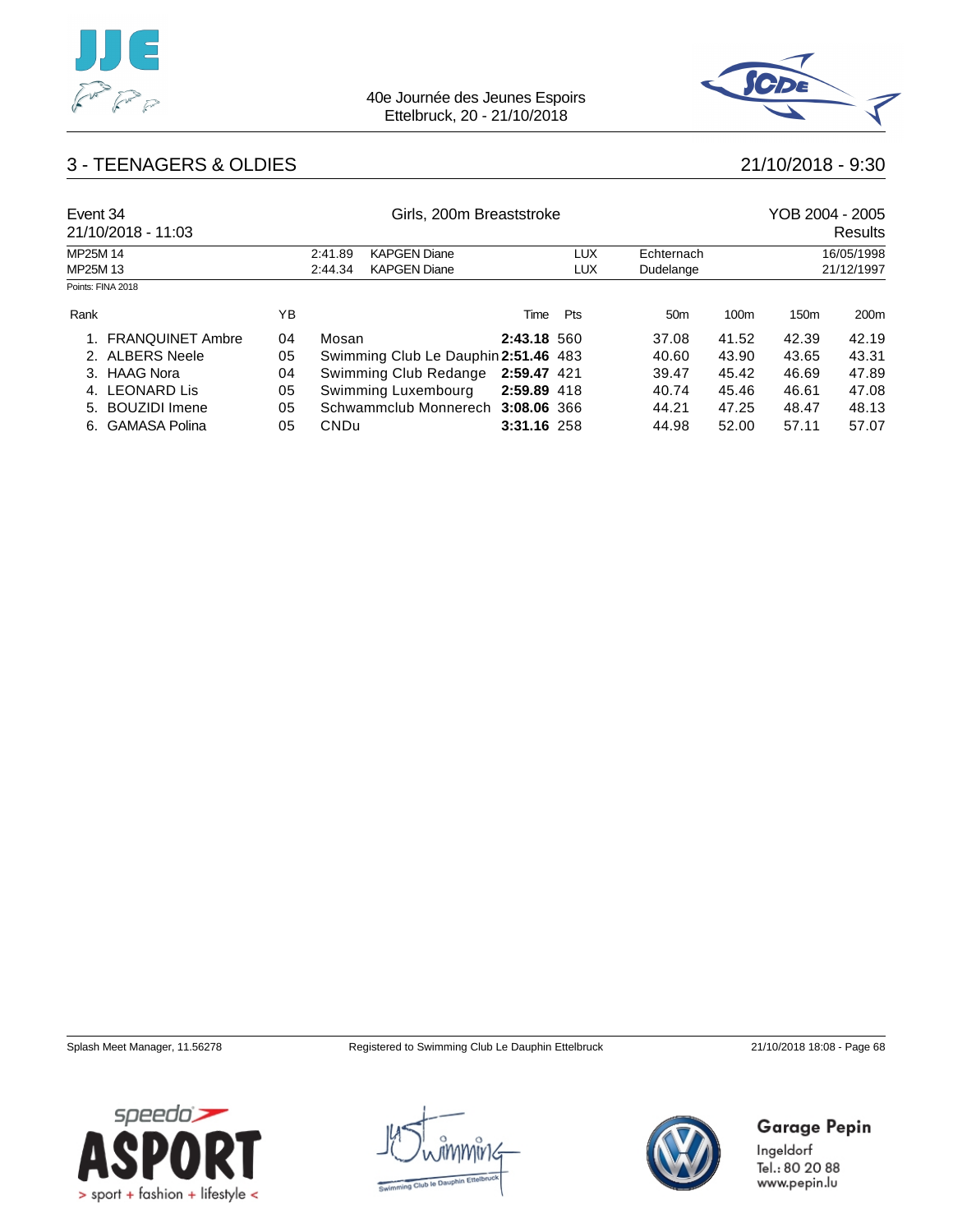



## 1 - KIDS & YOUNGSTERS 20/10/2018 - 9:30

| Event 6<br>20/10/2018 - 11:03 |                               |    | Girls, 50m Butterfly                                                                                          |       | YOB 2006 - 2007<br><b>Results</b> |  |  |
|-------------------------------|-------------------------------|----|---------------------------------------------------------------------------------------------------------------|-------|-----------------------------------|--|--|
| Points: FINA 2018             |                               |    |                                                                                                               |       |                                   |  |  |
| Rank                          |                               | YB |                                                                                                               | Time  | Pts                               |  |  |
| 1.                            | <b>SOFFIO Mara</b>            | 06 | Schwammclub Monnerech                                                                                         | 34.11 | 365                               |  |  |
| 2.                            | <b>REINESCH Leeloo</b>        | 07 | Schwammclub Monnerech                                                                                         | 34.90 | 340                               |  |  |
| 3.                            | <b>PHILIPPART Lina</b>        | 07 | Schwammclub Monnerech                                                                                         | 35.52 | 323                               |  |  |
| 4.                            | <b>NOTHUM Gwen</b>            | 06 | Swimming Club Redange                                                                                         | 38.79 | 248                               |  |  |
|                               | 5. LINDMARK MELO Maia         | 07 | <b>CNDu</b>                                                                                                   | 39.37 | 237                               |  |  |
| 6.                            | PETESCH Lea                   | 07 | Schwammclub Monnerech                                                                                         | 40.53 | 217                               |  |  |
| 7 <sub>1</sub>                | POPA Sonia                    | 06 | Schwammclub Monnerech                                                                                         | 40.55 | 217                               |  |  |
| 8.                            | GARBUGLIO Jaya Lavinia        | 07 | Schwammclub Monnerech                                                                                         | 40.71 | 214                               |  |  |
|                               | 9. CONTER Anja                | 07 | Swimming Luxembourg                                                                                           | 43.61 | 174                               |  |  |
|                               | 10. BERTRANG Louana           | 06 | Schwammclub Monnerech                                                                                         | 49.01 | 123                               |  |  |
|                               | 11. SITDINOVA Adeline         | 06 | Mosan                                                                                                         | 49.15 | 122                               |  |  |
|                               | DSQ COSTA MEDEIROS Nicole     | 07 | Cercle Nautique Petange                                                                                       |       |                                   |  |  |
|                               |                               |    | P3 - leg movements not simultaneous, legs or feet alternating (SW 8.3) (Time: 11:14)                          |       |                                   |  |  |
| Event 6                       | 20/10/2018 - 11:03            |    | Girls, 50m Butterfly                                                                                          |       | YOB 2008 - 2009<br><b>Results</b> |  |  |
| Points: FINA 2018             |                               |    |                                                                                                               |       |                                   |  |  |
| Rank                          |                               | YB |                                                                                                               | Time  | Pts                               |  |  |
|                               | 1. CALMES Liz                 | 08 | Schwammclub Monnerech                                                                                         | 39.77 | 230                               |  |  |
| 2.                            | <b>GRUJIC-MARTINS Teodora</b> | 09 | Swimming Luxembourg                                                                                           | 41.97 | 196                               |  |  |
| 3.                            | <b>CHAUVEHEID Violette</b>    | 09 | Mosan                                                                                                         | 43.71 | 173                               |  |  |
|                               | 4. ALLAR Maud                 | 08 | Cercle Nautique Petange                                                                                       | 44.34 | 166                               |  |  |
|                               | 5. OLIVERO Francesca          | 08 | Swimming Luxembourg                                                                                           | 44.48 | 164                               |  |  |
|                               | DSQ ANDOURA Judith            | 09 | Mosan                                                                                                         |       |                                   |  |  |
|                               | 11:13                         |    | P5 - did not touch the wall with both hands simultaneously and separated at the turn / finish (SW 8.4) (Time: |       |                                   |  |  |
|                               | <b>WDR</b> CONSTANTIN Sophia  | 09 | Swimming Luxembourg                                                                                           |       |                                   |  |  |

- 
- WDR HRIC Nina 2008 Swimming Luxembourg

Splash Meet Manager, 11.56278 Registered to Swimming Club Le Dauphin Ettelbruck 21/10/2018 18:08 - Page 69

Garage Pepin



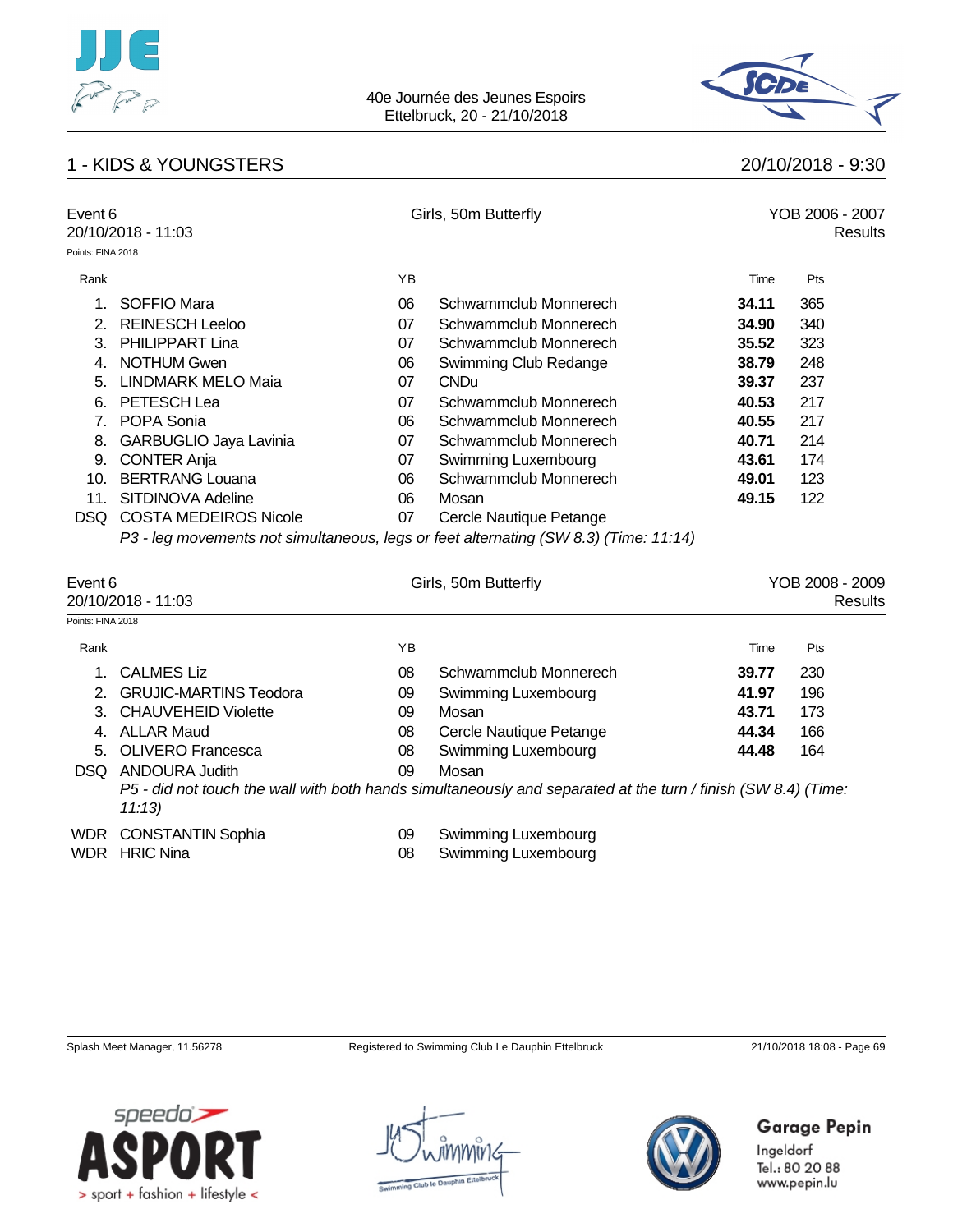

40e Journée des Jeunes Espoirs Ettelbruck, 20 - 21/10/2018



| Event 13<br>20/10/2018 - 12:11 |                               |                                      | Girls, 100m Butterfly  |                          | YOB 2006 - 2007 |     |                 |                          |  |
|--------------------------------|-------------------------------|--------------------------------------|------------------------|--------------------------|-----------------|-----|-----------------|--------------------------|--|
|                                |                               |                                      |                        |                          |                 |     | <b>Results</b>  |                          |  |
| MP25M 12                       |                               | <b>MAILLIET Christine</b><br>1:08.24 |                        | <b>LUX</b>               | Dudelange       |     | 19/12/1999      |                          |  |
| MP25M 11                       |                               | 1:12.61                              | <b>NICKELS Kim</b>     | <b>LUX</b>               | Dudelange       |     | 22/12/2002      |                          |  |
|                                | Points: FINA 2018             |                                      |                        |                          |                 |     |                 |                          |  |
| Rank                           |                               | <b>YB</b>                            |                        |                          | Time            | Pts | 50 <sub>m</sub> | 100m                     |  |
| 1.                             | <b>CHAUVEHEID Lilou</b>       | 06                                   | Mosan                  | 1:16.63                  |                 | 361 | 34.84           | 41.79                    |  |
| 2.                             | CARNEIRO Sofia                | 06                                   | Swimming Luxembourg    | 1:19.74                  |                 | 321 | 37.30           | 42.44                    |  |
| 3.                             | <b>HAN Mengjia</b>            | 07                                   | Swimming Luxembourg    | 1:20.68                  |                 | 310 | 36.72           | 43.96                    |  |
| 4.                             | <b>REINESCH Leeloo</b>        | 07                                   | Schwammclub Monnerech  | 1:20.85                  |                 | 308 | 37.62           | 43.23                    |  |
| 5.                             | <b>KROMBACH Linda</b>         | 07                                   | Swimming Luxembourg    | 1:29.73                  |                 | 225 | 41.68           | 48.05                    |  |
| 6.                             | <b>ZOUHAD Sofia</b>           | 07                                   | Mosan                  | 1:46.53                  |                 | 134 | 49.44           | 57.09                    |  |
| Event 13                       |                               |                                      | Girls, 100m Butterfly  |                          |                 |     | YOB 2008 - 2009 |                          |  |
|                                | 20/10/2018 - 12:11            |                                      |                        |                          |                 |     |                 | Results                  |  |
| MP25M 10<br>MP25M9             |                               | 1:17.05<br>1:26.54                   | À ÉTABLIR<br>À ÉTABLIR | <b>LUX</b><br><b>LUX</b> |                 |     |                 | 16/12/1999<br>16/12/1999 |  |
|                                | Points: FINA 2018             |                                      |                        |                          |                 |     |                 |                          |  |
| Rank                           |                               | ΥB                                   |                        |                          | Time            | Pts | 50 <sub>m</sub> | 100m                     |  |
|                                | <b>GRUJIC-MARTINS Teodora</b> | 09                                   | Swimming Luxembourg    | 1:39.57                  |                 | 164 | 47.02           | 52.55                    |  |
| 2.                             | <b>GILLAIN Gabrielle</b>      | 08                                   | Mosan                  | 1:50.23                  |                 | 121 | 51.26           | 58.97                    |  |
|                                | WDR CONSTANTIN Sophia         | 09                                   | Swimming Luxembourg    |                          |                 |     |                 |                          |  |



Garage Pepin



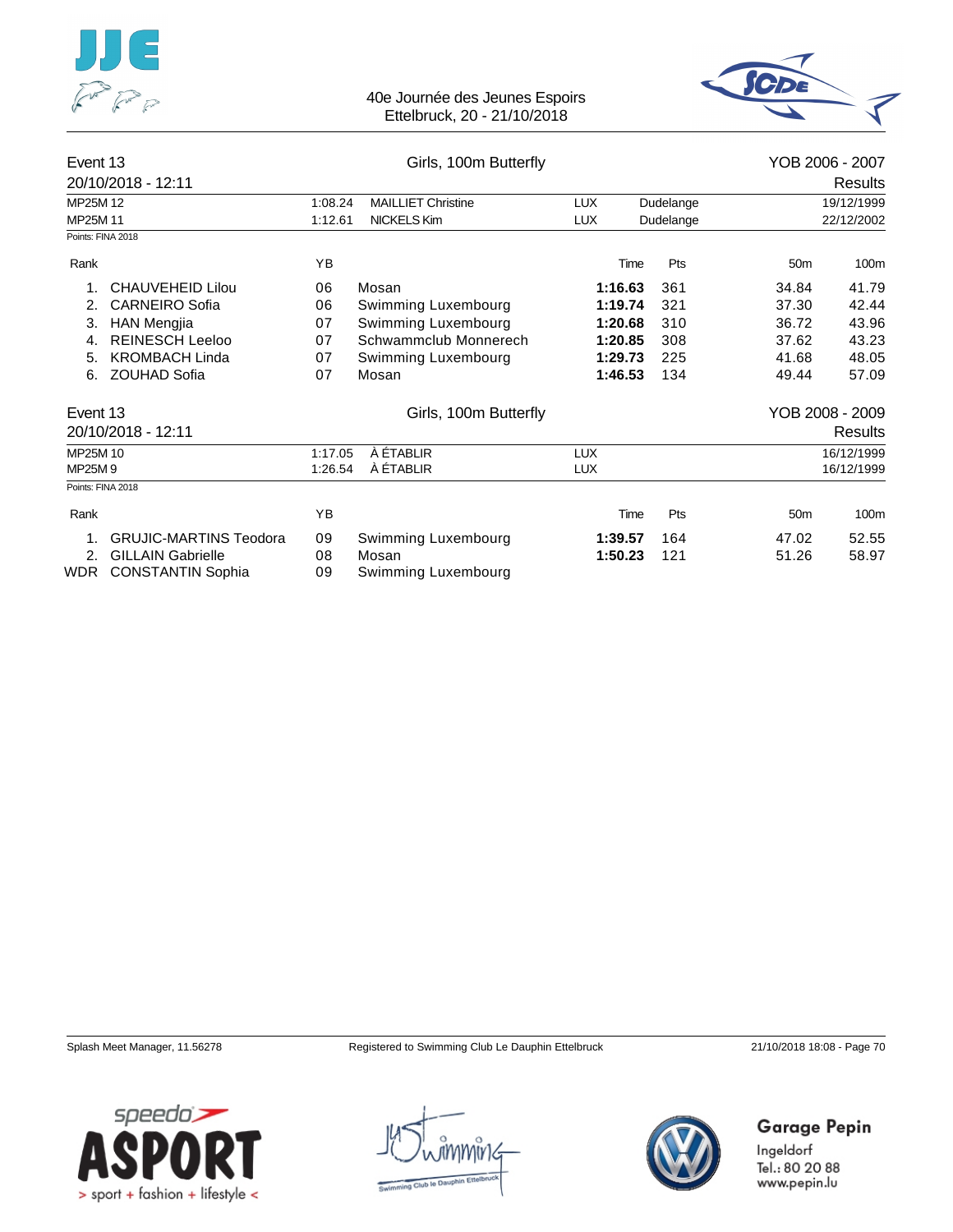



## 3 - TEENAGERS & OLDIES 21/10/2018 - 9:30

| Event 36<br>21/10/2018 - 11:23<br>MP25M 14 |                          |                                | YOB 2004 - 2005<br>Results      |            |                 |                 |                |
|--------------------------------------------|--------------------------|--------------------------------|---------------------------------|------------|-----------------|-----------------|----------------|
|                                            |                          | 1:02.91                        | NICKELS Kim                     | <b>LUX</b> | Dudelange       | 18/12/2005      |                |
| MP25M 13                                   |                          | 1:06.01                        | NICKELS Kim                     | <b>LUX</b> | Dudelange       |                 | 19/12/2004     |
| Points: FINA 2018                          |                          |                                |                                 |            |                 |                 |                |
| Rank                                       |                          | YB                             |                                 | Time       | Pts             | 50 <sub>m</sub> | 100m           |
| 1.                                         | <b>PETERS Lena</b>       | 05                             | <b>CNDu</b>                     | 1:06.23    | 560             | 31.15           | 35.08          |
| 2.                                         | <b>REDING Alyssa</b>     | 04                             | Swimming Club Le Dauphin Ett    | 1:11.15    | 452             | 32.58           | 38.57          |
| 3.                                         | JOMINET Lou              | 05                             | Swimming Luxembourg             | 1:11.87    | 438             | 33.51           | 38.36          |
|                                            | 4. VERLAQUE Ciara        | 04                             | CNDu                            | 1:17.67    | 347             | 34.72           | 42.95          |
|                                            | 5. HRIC Laura            | 05                             | Swimming Luxembourg             | 1:18.67    | 334             | 34.80           | 43.87          |
|                                            | 6. KROMBACH Mara         | 05                             | Swimming Luxembourg             | 1:20.33    | 314             | 37.84           | 42.49          |
| 7.                                         | <b>PICARD Chiara</b>     | 05                             | Mosan                           | 1:20.72    | 309             | 36.73           | 43.99          |
| 8.                                         | SITLIVY Florence         | 05                             | Mosan                           | 1:22.19    | 293             | 37.83           | 44.36          |
| 9.                                         | <b>VONHOFF Jana</b>      | 04                             | Wfr. TuRa Bergkamen             | 1:34.42    | 193             | 43.58           | 50.84          |
| 10.                                        | <b>DEVISCOUR Sarah</b>   | 05                             | Cercle Nautique Echternach      | 1:36.49    | 181             | 42.05           | 54.44          |
| <b>DNS</b>                                 | JEITZ-WAMPACH Mia        | 04                             | Cercle Nautique Echternach      |            |                 |                 |                |
| Event 36                                   |                          |                                | Women, 100m Butterfly           |            |                 |                 | 2003 and older |
|                                            | 21/10/2018 - 11:23       |                                |                                 |            |                 |                 | Results        |
| MP25M 18                                   |                          | 1:01.89                        | <b>MEYNEN Julie</b>             | <b>LUX</b> | Dudelange       |                 | 12/12/2015     |
| MP25M 17                                   |                          | 1:02.80                        | <b>MEYNEN Julie</b>             | <b>LUX</b> | Bonnevoie       |                 | 13/12/2014     |
| MP25M 16                                   |                          | 1:00.90<br><b>MEYNEN Julie</b> |                                 | <b>LUX</b> | Millfield (GBR) |                 | 08/12/2013     |
| MP25M 15                                   |                          | 1:03.15                        | <b>MEYNEN JUlie</b>             | <b>LUX</b> | Chartres (FRA)  |                 | 24/11/2012     |
| Points: FINA 2018                          |                          |                                |                                 |            |                 |                 |                |
| Rank                                       |                          | ΥB                             |                                 | Time       | Pts             | 50 <sub>m</sub> | 100m           |
| 1.                                         | <b>BLACK Sarah</b>       | 01                             | CNDu                            | 1:09.10    | 493             | 32.32           | 36.78          |
| 2.                                         | FABIANI Chanel           | 03                             | <b>CNDu</b>                     | 1:10.01    | 474             | 32.98           | 37.03          |
| 3.                                         | PETERS Emma              | 03                             | CNDu                            | 1:10.66    | 461             | 32.57           | 38.09          |
| 4.                                         | CUTILLO Lena             | 03                             | Mosan                           | 1:10.82    | 458             | 33.00           | 37.82          |
| 5.                                         | <b>FABER Maiti</b>       | 01                             | Swimming Club Le Dauphin Ett    | 1:11.54    | 444             | 32.47           | 39.07          |
| 6.                                         | <b>COIMBRA Alice</b>     | 02                             | Swimming Luxembourg             | 1:14.47    | 394             | 33.90           | 40.57          |
| 7.                                         | <b>BROICH Lea-Sophie</b> | 00                             | Postsportverein Trier           | 1:14.85    | 388             | 34.18           | 40.67          |
| 8.                                         | <b>BLACK Rachael</b>     | 01                             | <b>CNDu</b>                     | 1:17.05    | 356             | 34.99           | 42.06          |
| 9.                                         | <b>UMLAUF Constanze</b>  | 02                             | <b>SSG Saar Max Ritter</b>      | 1:19.23    | 327             | 35.01           | 44.22          |
|                                            | 10. HOLLERICH Anne       | 01                             | Swimming Club Le Dauphin Ett    | 1:21.69    | 298             | 37.97           | 43.72          |
| 11.                                        | <b>TER HEEGDE Lisa</b>   | 02                             | Cercle Nautique Echternach      | 1:28.26    | 236             | 40.44           | 47.82          |
| 12.                                        | <b>BUCHHOLTZ Antonia</b> | 02                             | <b>SSG Saar Max Ritter</b>      | 1:28.42    | 235             | 38.47           | 49.95          |
|                                            | 13. FETZ Melanie         | 01                             | Cercle Nautique Echternach      | 1:29.98    | 223             | 39.82           | 50.16          |
|                                            | 14. FERREIRA ANAU Filipa | 02                             | <b>Cercle de Natation Wiltz</b> | 1:36.56    | 180             | 41.60           | 54.96          |
|                                            | DNS YOSHIDA Tomoyo       | 02                             | CNDu                            |            |                 |                 |                |

Splash Meet Manager, 11.56278 **Registered to Swimming Club Le Dauphin Ettelbruck** 21/10/2018 18:08 - Page 71





## Garage Pepin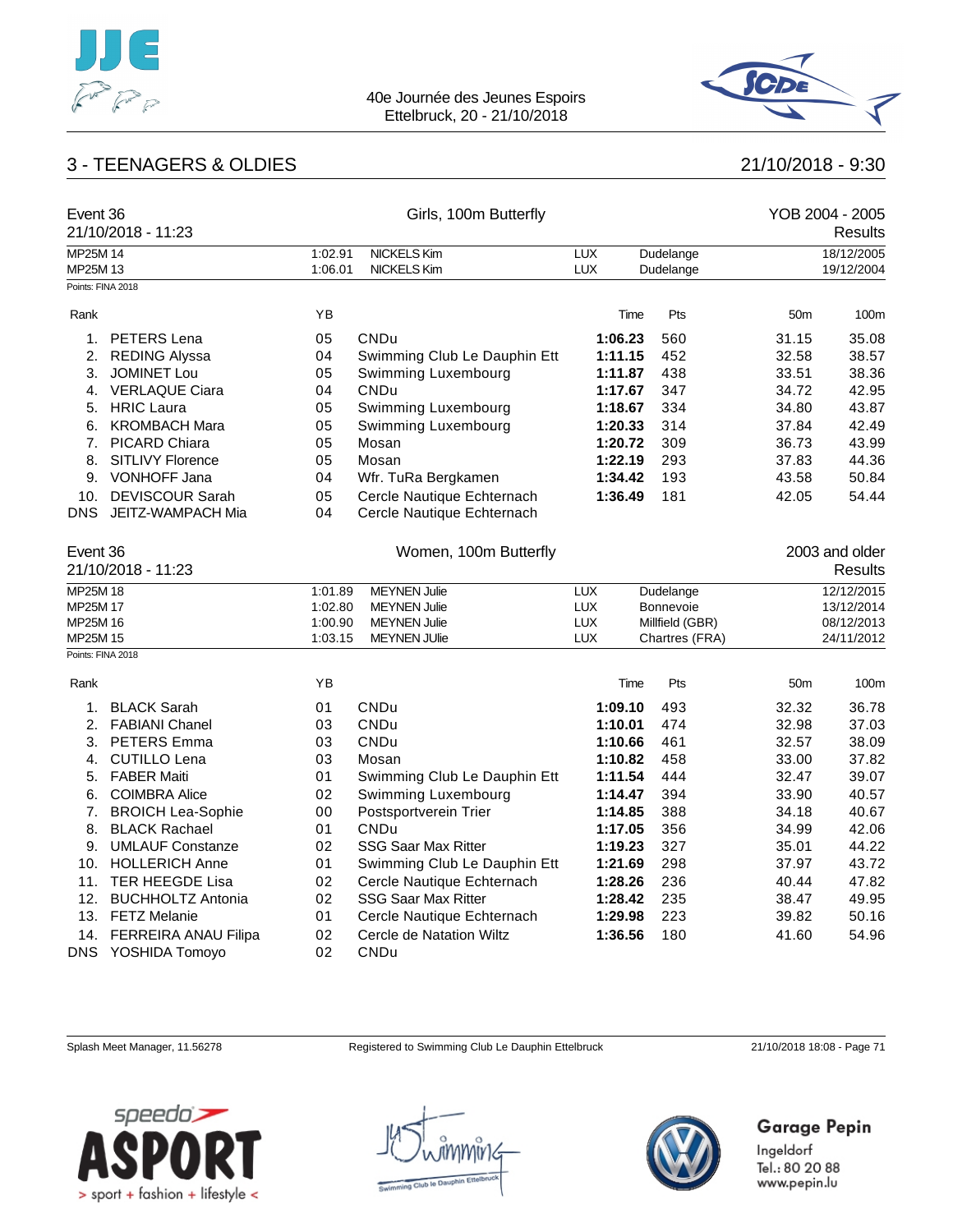



## 4 - TEENAGERS & OLDIES 21/10/2018 - 14:24

| Event 46             | 21/10/2018 - 16:07       |    |                    | Girls, 200m Butterfly                  |             |                          |                        |       | YOB 2004 - 2005 | Results                  |
|----------------------|--------------------------|----|--------------------|----------------------------------------|-------------|--------------------------|------------------------|-------|-----------------|--------------------------|
| MP25M 14<br>MP25M 13 |                          |    | 2:25.49<br>2:26.42 | NICKELS Kim<br>NICKELS Kim             |             | <b>LUX</b><br><b>LUX</b> | Dudelange<br>Dudelange |       |                 | 17/12/2005<br>18/12/2004 |
| Points: FINA 2018    |                          |    |                    |                                        |             |                          |                        |       |                 |                          |
| Rank                 |                          | YB |                    |                                        | Time        | Pts                      | 50 <sub>m</sub>        | 100m  | 150m            | 200m                     |
|                      | 1. PETERS Lena           | 05 | CNDu               |                                        | 2:42.07 401 |                          | 34.12                  | 41.56 | 43.98           | 42.41                    |
|                      | 2. BAUSTERT Magali       | 05 |                    | Swimming Luxembourg                    | 3:03.34 277 |                          | 38.13                  | 47.02 | 49.63           | 48.56                    |
|                      | 3. HUBERT Alina          | 04 |                    | <b>SSG Saar Max Ritter</b>             | 3:07.52 259 |                          | 39.48                  | 49.74 | 50.47           | 47.83                    |
|                      | 4. DEVISCOUR Sarah       | 05 |                    | Cercle Nautique Echternach 3:35.19 171 |             |                          | 44.37                  | 55.75 | 58.55           | 56.52                    |
| Event 46             |                          |    |                    | Women, 200m Butterfly                  |             |                          |                        |       |                 | 2003 and older           |
|                      | 21/10/2018 - 16:07       |    |                    |                                        |             |                          |                        |       |                 | Results                  |
| MP25M 18             |                          |    | 2:20.01            | <b>OLIVIER Monique</b>                 |             | <b>LUX</b>               | Ettelbruck             |       |                 | 13/04/2016               |
| MP25M 17             |                          |    | 2:15.58            | <b>OLIVIER Monique</b>                 |             | <b>LUX</b>               | Dudelange              |       |                 | 13/12/2015               |
| MP25M 16<br>MP25M 15 |                          |    | 2:17.97<br>2:22.97 | <b>OLIVIER Monique</b>                 |             | <b>LUX</b><br><b>LUX</b> | Aix la Chapelle (GER)  |       |                 | 18/10/2014<br>12/10/2013 |
| Points: FINA 2018    |                          |    |                    | <b>OLIVIER Monique</b>                 |             |                          | Aix la Chapelle (GER)  |       |                 |                          |
| Rank                 |                          | ΥB |                    |                                        | Time        | Pts                      | 50 <sub>m</sub>        | 100m  | 150m            | 200m                     |
|                      | 1. CUTILLO Lena          | 03 | Mosan              |                                        | 2:36.51 446 |                          | 34.42                  | 39.74 | 40.87           | 41.48                    |
|                      | 2. WIRTH Mandy           | 00 |                    | Schwammclub Deifferdang 2:49.78 349    |             |                          | 36.11                  | 43.21 | 45.45           | 45.01                    |
|                      | 3. FETZ Melanie          | 01 |                    | Cercle Nautique Echternach 3:14.42 232 |             |                          | 39.85                  | 50.42 | 53.63           | 50.52                    |
| Event 48             |                          |    |                    | Girls, 100m Medley                     |             |                          |                        |       | YOB 2004 - 2005 |                          |
|                      | 21/10/2018 - 16:25       |    |                    |                                        |             |                          |                        |       |                 | <b>Results</b>           |
| MP25M 14             |                          |    | 1:07.72            | V.D.BOSSCHE Manon                      |             | <b>LUX</b>               | Bastogne (BEL)         |       |                 | 01/04/2011               |
| MP25M 13             |                          |    | 1:07.52            | VAN DEN BOSSCHE Manon                  |             | <b>LUX</b>               | Luxembourg             |       |                 | 04/12/2010               |
| Points: FINA 2018    |                          |    |                    |                                        |             |                          |                        |       |                 |                          |
| Rank                 |                          |    | YB                 |                                        |             | Time                     | Pts                    |       | 50 <sub>m</sub> | 100m                     |
| 1.                   | <b>FRANQUINET Ambre</b>  |    | 04                 | Mosan                                  |             | 1:08.46                  | 562                    |       | 32.21           | 36.25                    |
| 2.                   | <b>JOMINET Lou</b>       |    | 05                 | Swimming Luxembourg                    |             | 1:12.47                  | 474                    |       | 33.71           | 38.76                    |
| 3.                   | PETERS Lena              |    | 05                 | CNDu                                   |             | 1:13.61                  | 452                    |       | 34.55           | 39.06                    |
| 4.                   | REDING Alyssa            |    | 04                 | Swimming Club Le Dauphin Ett           |             | 1:14.51                  | 436                    |       | 34.22           | 40.29                    |
| 5.                   | <b>HRIC Laura</b>        |    | 05                 | Swimming Luxembourg                    |             | 1:15.48                  | 419                    |       | 34.83           | 40.65                    |
| 6.                   | <b>ALBERS Neele</b>      |    | 05                 | Swimming Club Le Dauphin Ett           |             | 1:15.54                  | 418                    |       | 36.27           | 39.27                    |
| 7.                   | CHAUVEHEID Hannah        |    | 04                 | Mosan                                  |             | 1:15.86                  | 413                    |       | 35.81           | 40.05                    |
| 8.                   | <b>GEORGES Madeleine</b> |    | 05                 | <b>Natation Club Athus</b>             |             | 1:19.18                  | 363                    |       | 36.92           | 42.26                    |
| 9.                   | HARIZIA Celia            |    | 05                 | Schwammclub Monnerech                  |             | 1:19.79                  | 355                    |       | 36.43           | 43.36                    |
| 10.                  | <b>BOUZIDI</b> Imene     |    | 05                 | Schwammclub Monnerech                  |             | 1:20.01                  | 352                    |       | 37.98           | 42.03                    |
| 11.                  | <b>DEVISCOUR Sarah</b>   |    | 05                 | Cercle Nautique Echternach             |             | 1:20.71                  | 343                    |       | 38.27           | 42.44                    |
|                      | 12. CALMES Lara          |    | 04                 | Schwammclub Monnerech                  |             | 1:21.13                  | 337                    |       | 37.72           | 43.41                    |
|                      |                          |    |                    |                                        |             |                          |                        |       |                 |                          |

Splash Meet Manager, 11.56278 **Registered to Swimming Club Le Dauphin Ettelbruck** 21/10/2018 18:08 - Page 72





## Garage Pepin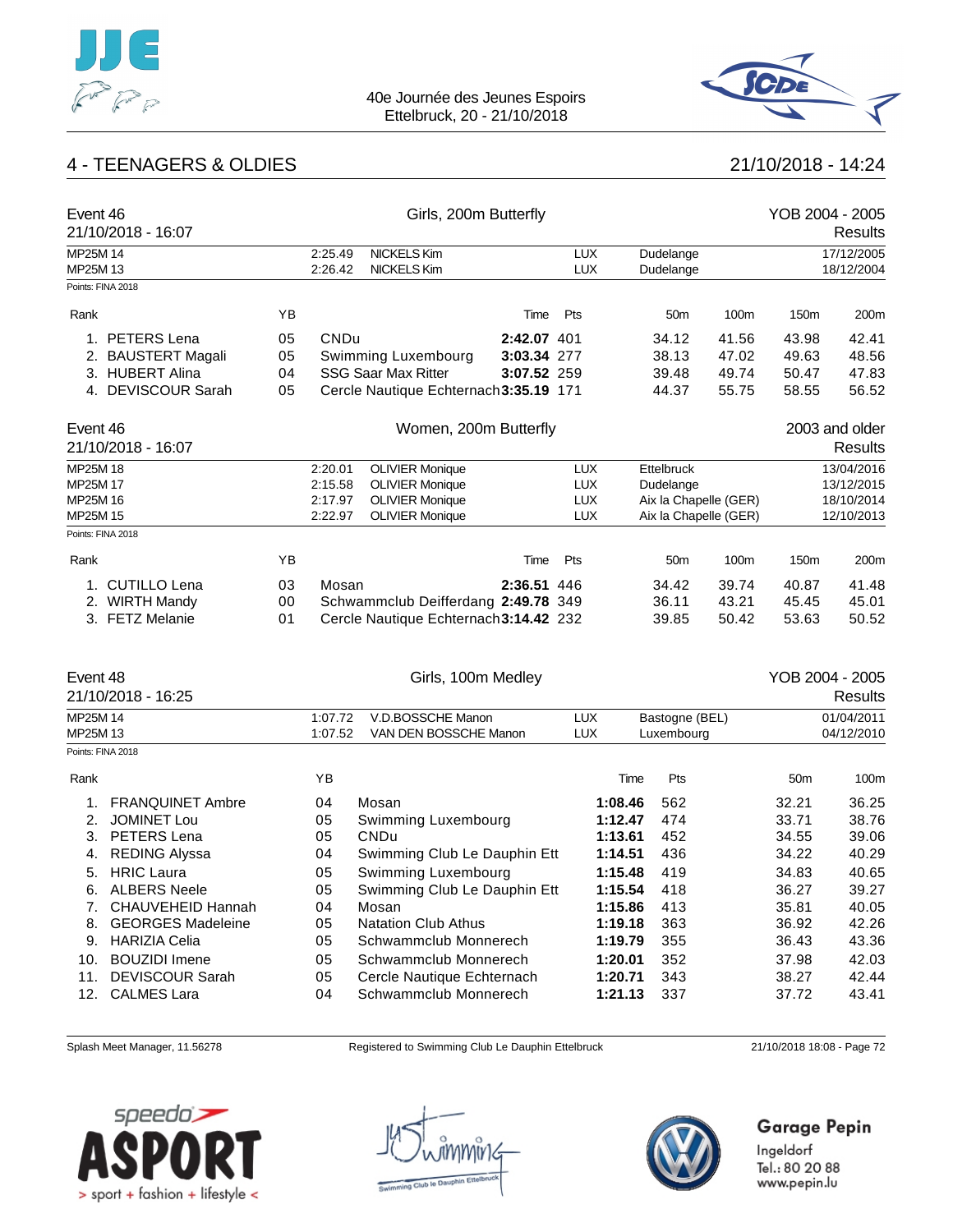



### Event 48, Girls, 100m Medley, YOB 2004 - 2005

| Rank              |                                                                 | ΥB                            |                              | Time       | Pts             | 50 <sub>m</sub> | 100m           |
|-------------------|-----------------------------------------------------------------|-------------------------------|------------------------------|------------|-----------------|-----------------|----------------|
| 13.               | <b>BARBERON Sophie</b>                                          | 05                            | <b>CNDu</b>                  | 1:25.28    | 290             | 38.06           | 47.22          |
| 14.               | <b>BALON Flavie</b>                                             | 04                            | <b>Natation Club Athus</b>   | 1:31.22    | 237             | 43.82           | 47.40          |
| 15.               | PINTO TEIXEIRA Martha                                           | 04                            | Cercle de Natation Wiltz     | 1:32.10    | 230             | 42.61           | 49.49          |
| 16.               | <b>SCHILTZ Marie</b>                                            | 05                            | <b>Natation Club Athus</b>   | 1:33.94    | 217             | 46.79           | 47.15          |
| <b>DNS</b>        | <b>HAAG Nora</b>                                                | 04                            | Swimming Club Redange        |            |                 |                 |                |
| <b>DNS</b>        | JEITZ-WAMPACH Mia                                               | 04                            | Cercle Nautique Echternach   |            |                 |                 |                |
| Event 48          |                                                                 |                               | Women, 100m Medley           |            |                 |                 | 2003 and older |
|                   | 21/10/2018 - 16:25                                              |                               |                              |            |                 |                 | Results        |
| MP25M 18          |                                                                 | 1:02.13                       | <b>MEYNEN Julie</b>          | <b>LUX</b> | Dudelange       |                 | 12/12/2015     |
| MP25M 17          |                                                                 | 1:03.76                       | <b>MEYNEN Julie</b>          | <b>LUX</b> | Doha (QAT)      |                 | 04/12/2014     |
| MP25M 16          |                                                                 | 1:04.89<br><b>ROLKO Sarah</b> |                              | <b>LUX</b> | Eindhoven (NED) |                 | 26/11/2010     |
| MP25M 15          |                                                                 | 1:05.26                       | <b>MEYNEN Julie</b>          | <b>LUX</b> | Bonnevoie       |                 | 01/12/2012     |
| Points: FINA 2018 |                                                                 |                               |                              |            |                 |                 |                |
| Rank              |                                                                 | YB                            |                              | Time       | Pts             | 50 <sub>m</sub> | 100m           |
| 1.                | <b>FABER Maiti</b>                                              | 01                            | Swimming Club Le Dauphin Ett | 1:09.59    | 535             | 31.82           | 37.77          |
| 2.                | <b>BLACK Rachael</b>                                            | 01                            | <b>CNDu</b>                  | 1:09.88    | 528             | 32.18           | 37.70          |
| 3.                | <b>PETERS Emma</b>                                              | 03                            | <b>CNDu</b>                  | 1:10.47    | 515             | 32.66           | 37.81          |
| 4.                | <b>BLACK Sarah</b>                                              | 01                            | <b>CNDu</b>                  | 1:10.60    | 512             | 32.12           | 38.48          |
| 5.                | <b>FABIANI Chanel</b>                                           | 03                            | <b>CNDu</b>                  | 1:12.05    | 482             | 33.09           | 38.96          |
| 6.                | <b>COIMBRA Alice</b>                                            | 02                            | Swimming Luxembourg          | 1:15.62    | 417             | 35.10           | 40.52          |
| 7.                | <b>FRIPPIAT Lory</b>                                            | 01                            | <b>Natation Club Athus</b>   | 1:16.91    | 396             | 33.97           | 42.94          |
| 8.                | <b>BROICH Lea-Sophie</b>                                        | 00                            | Postsportverein Trier        | 1:17.09    | 393             | 34.10           | 42.99          |
| 9.                | <b>UMLAUF Constanze</b>                                         | 02                            | <b>SSG Saar Max Ritter</b>   | 1:18.74    | 369             | 36.34           | 42.40          |
| 10.               | <b>FETZ Melanie</b>                                             | 01                            | Cercle Nautique Echternach   | 1:18.94    | 366             | 35.98           | 42.96          |
| 11.               | PEDROSA ANTONIO Monica                                          | 03                            | Cercle de Natation Diekirch  | 1:19.68    | 356             | 38.03           | 41.65          |
| <b>DSQ</b>        | <b>BALON Silia</b>                                              | 01                            | <b>Natation Club Athus</b>   |            |                 |                 |                |
|                   | G2 - Starting before the starting signal (SW 4.4) (Time: 16:27) |                               |                              |            |                 |                 |                |
|                   | WDR ELCHEROTH Milly                                             | 03                            | Swimming Club Redange        |            |                 |                 |                |
| WDR               | <b>GLODT Kelly</b>                                              | 02                            | Swimming Club Redange        |            |                 |                 |                |

Splash Meet Manager, 11.56278 Registered to Swimming Club Le Dauphin Ettelbruck 21/10/2018 18:08 - Page 73

Garage Pepin



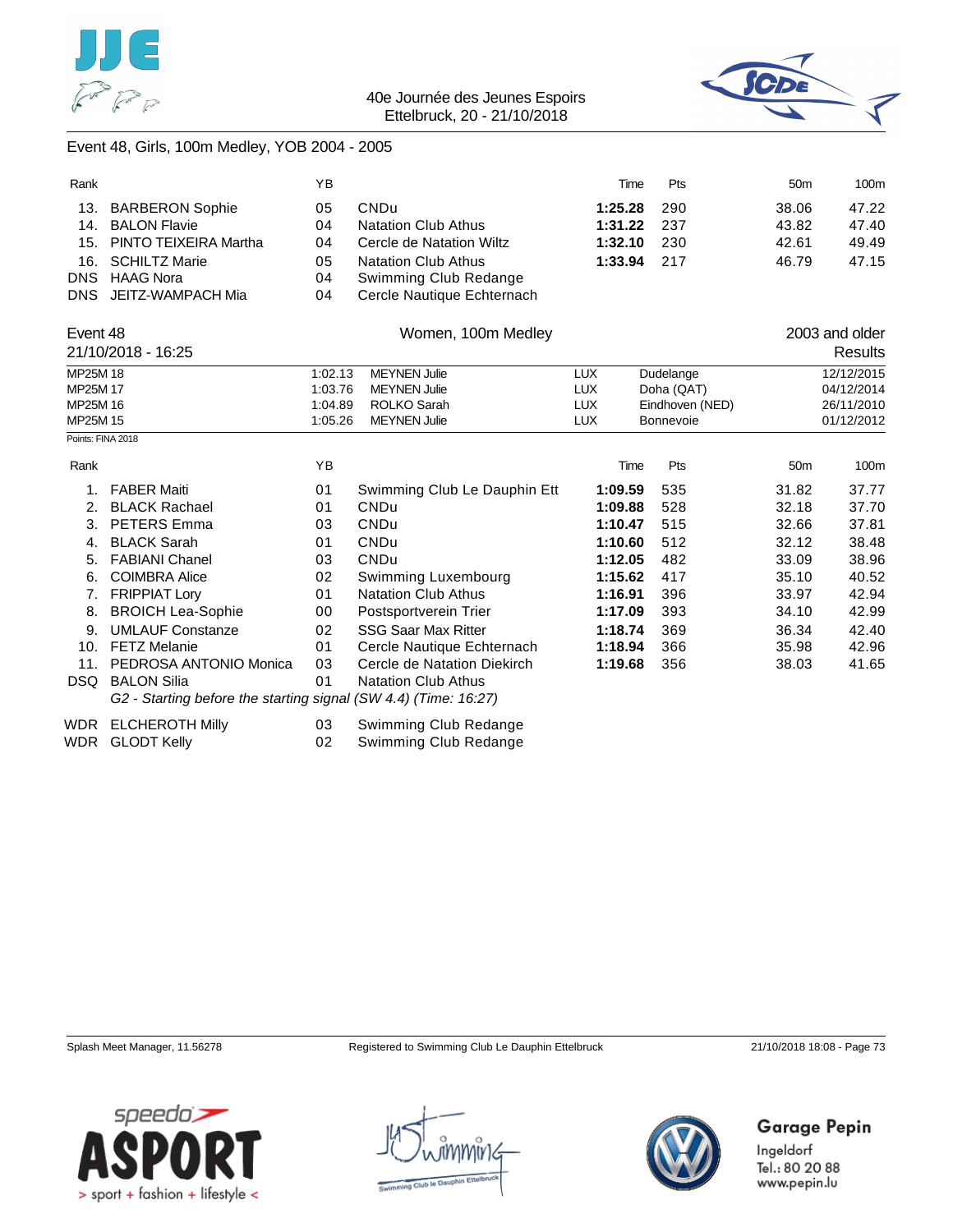



## 1 - KIDS & YOUNGSTERS 20/10/2018 - 9:30

| Event 16 | 20/10/2018 - 12:30                                                                             | Girls, 200m Medley |             |                                      |             |            |                 |         |                  | YOB 2006 - 2007<br>Results |  |  |
|----------|------------------------------------------------------------------------------------------------|--------------------|-------------|--------------------------------------|-------------|------------|-----------------|---------|------------------|----------------------------|--|--|
| MP25M 12 |                                                                                                |                    | 2:29.80     | <b>SCHNEIDERS Catherine</b>          |             | <b>LUX</b> | Dudelange       |         |                  | 15/12/2000                 |  |  |
| MP25M 11 |                                                                                                |                    | 2:39.82     | <b>NICKELS Kim</b>                   |             | <b>LUX</b> | Dudelange       |         |                  | 20/12/2002                 |  |  |
|          | Points: FINA 2018                                                                              |                    |             |                                      |             |            |                 |         |                  |                            |  |  |
| Rank     |                                                                                                | YB                 |             |                                      | Time        | Pts        | 50 <sub>m</sub> | 100m    | 150 <sub>m</sub> | 200m                       |  |  |
| 1.       | <b>HAN Mengjia</b>                                                                             | 07                 |             | Swimming Luxembourg                  | 2:44.30 408 |            | 36.49           | 42.97   | 48.20            | 36.64                      |  |  |
| 2.       | <b>CARNEIRO</b> Sofia                                                                          | 06                 |             | Swimming Luxembourg                  | 2:47.75 383 |            | 37.48           | 43.18   | 48.92            | 38.17                      |  |  |
| 3.       | SOFFIO Mara                                                                                    | 06                 |             | Schwammclub Monnerech                | 2:55.99 331 |            | 38.24           | 45.25   | 54.71            | 37.79                      |  |  |
| 4.       | <b>KROMBACH Linda</b>                                                                          | 07                 |             | Swimming Luxembourg                  | 2:56.30 330 |            | 41.00           | 44.80   | 50.43            | 40.07                      |  |  |
| 5.       | <b>NOTHUM Gwen</b>                                                                             | 06                 |             | Swimming Club Redange                | 2:56.72 327 |            | 40.40           | 45.74   | 50.59            | 39.99                      |  |  |
|          | 6. THILL Gina                                                                                  | 07                 |             | Schwammclub Monnerech 2:58.69 317    |             |            | 39.05           | 47.01   | 51.87            | 40.76                      |  |  |
| 7.       | <b>KETTENMEYER Yin</b>                                                                         | 06                 |             | Swimming Club Le Dauphin 3:01.81 301 |             |            | 43.63           | 47.64   | 50.78            | 39.76                      |  |  |
| 8.       | PHILIPPART Lina                                                                                | 07                 |             | Schwammclub Monnerech 3:02.79 296    |             |            | 39.32           | 46.72   | 54.79            | 41.96                      |  |  |
| 9.       | <b>LINDMARK MELO Maia</b>                                                                      | 07                 | <b>CNDu</b> |                                      | 3:06.25 280 |            | 43.53           | 46.04   | 56.98            | 39.70                      |  |  |
|          | 10. CONTER Anja                                                                                | 07                 |             | Swimming Luxembourg                  | 3:15.59 241 |            | 46.33           | 49.50   | 53.95            | 45.81                      |  |  |
| 11.      | <b>ELCHEROTH Niki</b>                                                                          | 07                 |             | Swimming Club Redange                | 3:15.80 241 |            | 48.14           | 48.61   | 55.71            | 43.34                      |  |  |
| 12.      | <b>BOKOVA Marta</b>                                                                            | 06                 |             | Swimming Luxembourg                  | 3:16.37 238 |            | 42.83           | 54.28   | 57.46            | 41.80                      |  |  |
| 13.      | <b>FABIANI Eden</b>                                                                            | 07                 |             | Schwammclub Monnerech                | 3:17.30 235 |            | 47.25           | 49.67   | 56.52            | 43.86                      |  |  |
|          | 14. POPA Sonia                                                                                 | 06                 |             | Schwammclub Monnerech 3:21.78 220    |             |            | 44.98           | 49.86   | 1:03.13          | 43.81                      |  |  |
| 15.      | GARBUGLIO Jaya Lavinia                                                                         | 07                 |             | Schwammclub Monnerech                | 3:22.66 217 |            | 43.36           | 52.84   | 59.07            | 47.39                      |  |  |
| 16.      | <b>MOUSEL Sarah</b>                                                                            | 07                 |             | Swimming Luxembourg                  | 3:26.62 205 |            | 46.64           | 52.92   | 1:00.49          | 46.57                      |  |  |
| 17.      | <b>BOUWMEISTER Philine</b>                                                                     | 07                 |             | Swimming Luxembourg                  | 3:35.48 180 |            | 47.63           | 1:01.93 | 59.60            | 46.32                      |  |  |
| 18.      | SITDINOVA Adeline                                                                              | 06                 | Mosan       |                                      | 3:46.17 156 |            | 51.13           | 55.17   | 1:05.13          | 54.74                      |  |  |
| DSQ.     | <b>KIDD Francesca</b>                                                                          | 06                 |             | Swimming Luxembourg                  |             |            |                 |         |                  |                            |  |  |
|          | D10 - swimmer completely submerged when touching the wall at the finish (SW 6.4) (Time: 13:13) |                    |             |                                      |             |            |                 |         |                  |                            |  |  |

DSQ NTAGANDA Sophie 07 Swimming Luxembourg

*M2 - section was not finished in accordance with the rule which applies to the stroke concerned (SW 9.3) (Time: 13:06)*

Splash Meet Manager, 11.56278 Registered to Swimming Club Le Dauphin Ettelbruck 21/10/2018 18:08 - Page 74

**Garage Pepin** 



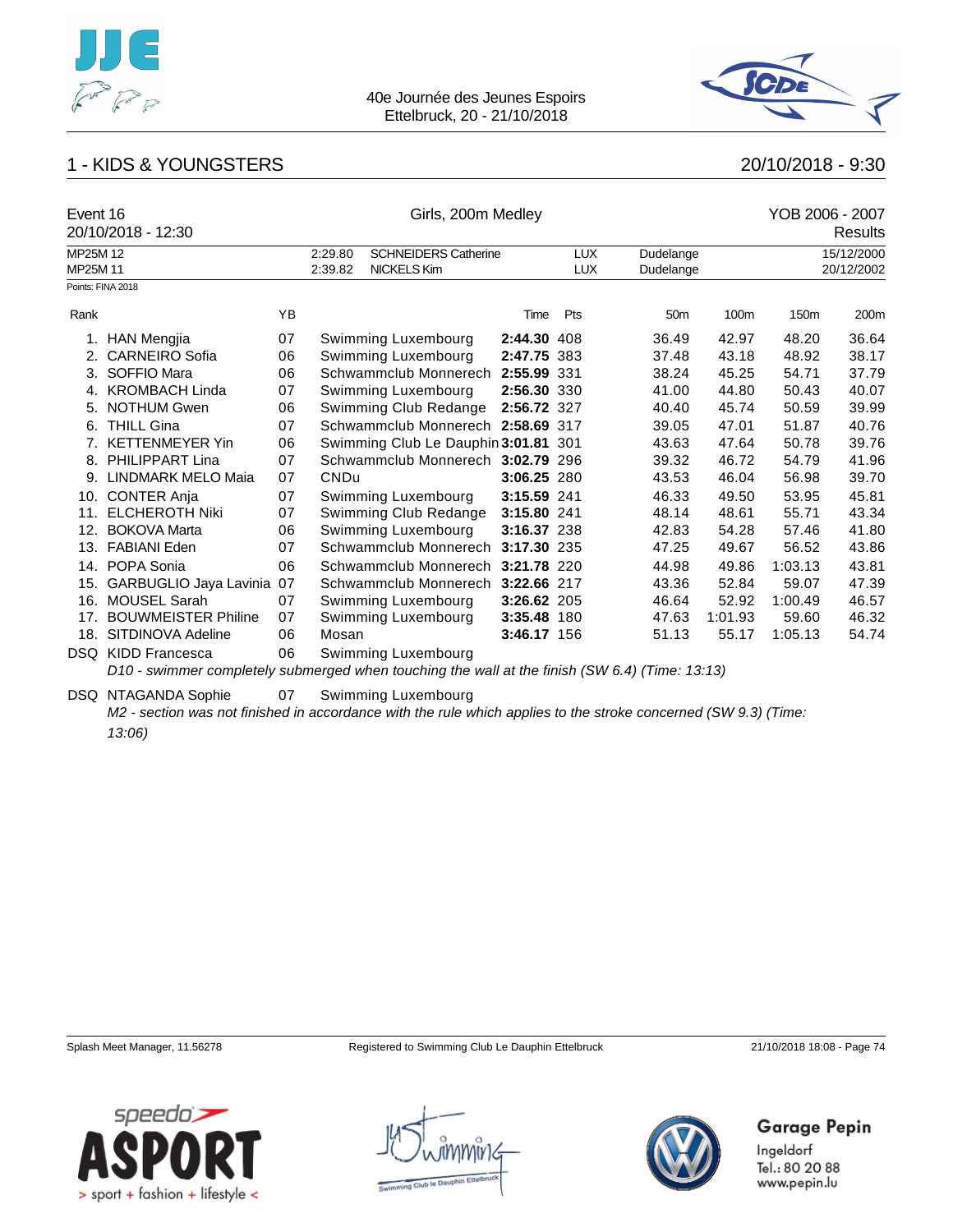



### Event 16, Girls, 200m Medley

| Event 16 | 20/10/2018 - 12:30                                                         |    | Girls, 200m Medley |                                      |             |            |                 |       | YOB 2008 - 2009<br>Results |            |  |  |
|----------|----------------------------------------------------------------------------|----|--------------------|--------------------------------------|-------------|------------|-----------------|-------|----------------------------|------------|--|--|
| MP25M 10 |                                                                            |    | 2:55.10            | À ÉTABLIR                            |             | <b>LUX</b> |                 |       |                            | 16/12/1999 |  |  |
| MP25M9   |                                                                            |    | 3:12.74            | <b>REINESCH Leeloo</b>               |             | <b>LUX</b> | Oberkorn        |       |                            | 17/12/2016 |  |  |
|          | Points: FINA 2018                                                          |    |                    |                                      |             |            |                 |       |                            |            |  |  |
| Rank     |                                                                            | ΥB |                    |                                      | Time        | Pts        | 50 <sub>m</sub> | 100m  | 150m                       | 200m       |  |  |
| 1.       | <b>BLESES Joyce</b>                                                        | 08 |                    | Swimming Club Le Dauphin 3:08.26 271 |             |            | 42.64           | 47.35 | 58.52                      | 39.75      |  |  |
|          | 2. SCHOLER Amelie                                                          | 08 |                    | Swimming Luxembourg                  | 3:10.11 263 |            | 43.78           | 49.12 | 57.20                      | 40.01      |  |  |
|          | 3. CALMES Liz                                                              | 08 |                    | Schwammclub Monnerech                | 3:12.74 252 |            | 42.93           | 48.93 | 57.25                      | 43.63      |  |  |
| 4.       | <b>OLIVERO</b> Francesca                                                   | 08 |                    | Swimming Luxembourg                  | 3:16.08 240 |            | 45.79           | 48.21 | 57.83                      | 44.25      |  |  |
|          | 5. ALLAR Maud                                                              | 08 |                    | Cercle Nautique Petange              | 3:16.76 237 |            | 50.87           | 50.73 | 52.90                      | 42.26      |  |  |
| 6.       | <b>GRUJIC-MARTINS Teodort09</b>                                            |    |                    | Swimming Luxembourg                  | 3:23.99 213 |            | 48.12           | 51.22 | 57.85                      | 46.80      |  |  |
|          | 7. CHAUVEHEID Violette                                                     | 09 | Mosan              |                                      | 3:31.55 191 |            | 46.89           | 52.46 | 1:04.26                    | 47.94      |  |  |
| 8.       | <b>DONDELINGER Elisa</b>                                                   | 08 |                    | Swimming Luxembourg                  | 3:33.22 186 |            | 52.69           | 55.19 | 56.52                      | 48.82      |  |  |
| 9.       | MILANOVSKI Maja                                                            | 09 |                    | Swimming Luxembourg                  | 3:39.26 171 |            | 50.88           | 54.99 | 1:04.30                    | 49.09      |  |  |
| 10.      | <b>BOUWMEISTER Annebelle08</b>                                             |    |                    | Swimming Luxembourg                  | 3:42.62 164 |            | 55.42           | 54.80 | 1:04.48                    | 47.92      |  |  |
| 11.      | <b>KROMBACH Eva</b>                                                        | 09 |                    | Swimming Luxembourg                  | 3:44.95 158 |            | 51.04           | 59.82 | 1:03.13                    | 50.96      |  |  |
| 12.      | <b>ALBERS Emely</b>                                                        | 08 |                    | Swimming Club Le Dauphin 3:45.11     |             | 158        | 50.95           | 59.70 | 1:03.24                    | 51.22      |  |  |
| 13.      | <b>MULONE Chiara</b>                                                       | 09 | Mosan              |                                      | 4:12.26 112 |            | 1:05.40         | 56.75 | 1:13.28                    | 56.83      |  |  |
|          | DSQ FRANKINET Margaux                                                      | 08 | Mosan              |                                      |             |            |                 |       |                            |            |  |  |
|          | D6 - turn not executed in accordance with the rules (SW 6.5) (Time: 12:48) |    |                    |                                      |             |            |                 |       |                            |            |  |  |
|          | $MDD$ $OMIOTALITIRI$ $O.111$                                               |    |                    | 00 Outposed business became          |             |            |                 |       |                            |            |  |  |

| <b>WDR CONSTANTIN Sophia</b> | 09 | Swimming Luxembourg |
|------------------------------|----|---------------------|
| WDR HRIC Nina                | 08 | Swimming Luxembourg |

Splash Meet Manager, 11.56278 Registered to Swimming Club Le Dauphin Ettelbruck 21/10/2018 18:08 - Page 75







Garage Pepin Ingeldorf

Tel.: 80 20 88 www.pepin.lu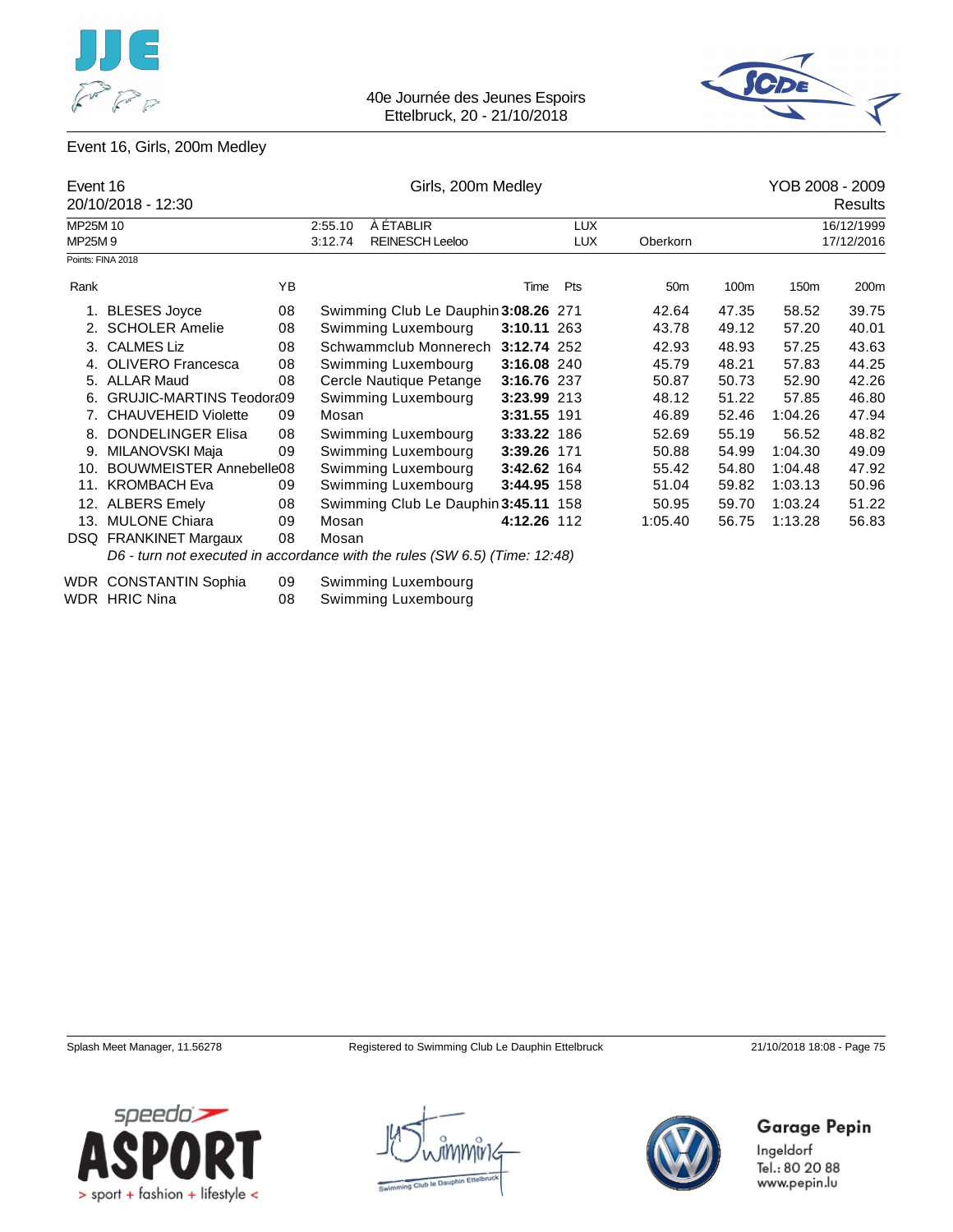



## 3 - TEENAGERS & OLDIES 21/10/2018 - 9:30

| Event 30 | 21/10/2018 - 10:06        | Girls, 200m Medley |                                   |                                        |             |            |                       |            | YOB 2004 - 2005<br><b>Results</b> |                |  |
|----------|---------------------------|--------------------|-----------------------------------|----------------------------------------|-------------|------------|-----------------------|------------|-----------------------------------|----------------|--|
| MP25M 14 |                           |                    | 2:25.56                           | <b>SCHNEIDERS Catherine</b>            |             | <b>LUX</b> | Dudelange             |            |                                   | 20/12/2002     |  |
| MP25M 13 |                           |                    | 2:24.55                           | VAN DEN BOSSCHE Manon                  |             | LUX        | Luxembourg            |            |                                   | 04/12/2010     |  |
|          | Points: FINA 2018         |                    |                                   |                                        |             |            |                       |            |                                   |                |  |
| Rank     |                           | ΥB                 |                                   |                                        | Time        | Pts        | 50 <sub>m</sub>       | 100m       | 150m                              | 200m           |  |
| 1.       | <b>FRANQUINET Ambre</b>   | 04                 | Mosan                             |                                        | 2:27.69 561 |            | 32.82                 | 37.69      | 41.65                             | 35.53          |  |
|          | 2. JOMINET Lou            | 05                 |                                   | Swimming Luxembourg                    | 2:33.42 501 |            | 33.21                 | 39.80      | 46.53                             | 33.88          |  |
|          | 3. KETTENMEYER Ly         | 04                 |                                   | Swimming Club Le Dauphin 2:37.47 463   |             |            | 33.76                 | 39.86      | 47.33                             | 36.52          |  |
|          | 4. REDING Alyssa          | 04                 |                                   | Swimming Club Le Dauphin 2:38.06 458   |             |            | 33.37                 | 40.59      | 46.57                             | 37.53          |  |
| 5.       | CHAUVEHEID Hannah         | 04                 | Mosan                             |                                        | 2:38.26 456 |            | 35.06                 | 41.04      | 46.55                             | 35.61          |  |
|          | 6. HRIC Laura             | 05                 |                                   | Swimming Luxembourg                    | 2:42.65 420 |            | 35.45                 | 41.58      | 50.75                             | 34.87          |  |
|          | 7. KROMBACH Mara          | 05                 |                                   | Swimming Luxembourg                    | 2:43.28 415 |            | 36.71                 | 41.35      | 50.16                             | 35.06          |  |
| 8.       | <b>BAUSTERT Magali</b>    | 05                 |                                   | Swimming Luxembourg                    | 2:49.20 373 |            | 37.65                 | 42.97      | 50.61                             | 37.97          |  |
|          | 9. LEONARD Lis            | 05                 |                                   | Swimming Luxembourg                    | 2:53.28 347 |            | 40.76                 | 45.36      | 46.75                             | 40.41          |  |
| 10.      | <b>DEVISCOUR Sarah</b>    | 05                 |                                   | Cercle Nautique Echternach 3:00.29 308 |             |            | 41.45                 | 44.63      | 53.43                             | 40.78          |  |
|          | DNS JEITZ-WAMPACH Mia     | 04                 |                                   | Cercle Nautique Echternach             |             |            |                       |            |                                   |                |  |
| Event 30 |                           |                    |                                   | Women, 200m Medley                     |             |            |                       |            |                                   | 2003 and older |  |
|          | 21/10/2018 - 10:06        |                    |                                   |                                        |             |            |                       |            |                                   | <b>Results</b> |  |
| MP25M 18 |                           |                    | 2:19.60                           | <b>OLIVIER Monique</b>                 |             | <b>LUX</b> | Stavanger (NOR)       |            |                                   | 04/11/2016     |  |
| MP25M 17 |                           |                    | 2:16.63                           | <b>OLIVIER Monique</b>                 |             | LUX        | Angers (FRA)          |            |                                   | 19/11/2015     |  |
| MP25M 16 |                           |                    | 2:21.46<br><b>OLIVIER Monique</b> |                                        |             | LUX        | Aix la Chapelle (GER) | 19/10/2014 |                                   |                |  |
| MP25M 15 | Points: FINA 2018         |                    | 2:20.62                           | ROLKO Sarah                            |             | <b>LUX</b> | Dudelange             |            |                                   | 21/11/2009     |  |
| Rank     |                           | YB                 |                                   |                                        | Time        | Pts        | 50m                   | 100m       | 150m                              | 200m           |  |
|          | 1. BLACK Sarah            | 01                 | <b>CNDu</b>                       |                                        | 2:29.33 543 |            | 32.10                 | 36.50      | 45.13                             | 35.60          |  |
|          | 2. KETTENMEYER-REULAND78. |                    |                                   | Swimming Club Le Dauphin 2:33.29 502   |             |            | 33.67                 | 38.55      | 45.74                             | 35.33          |  |
|          | 3. CUTILLO Lena           | 03                 | Mosan                             |                                        | 2:34.34 492 |            | 33.18                 | 39.67      | 46.44                             | 35.05          |  |
|          | 4. PETERS Emma            | 03                 | CNDu                              |                                        | 2:35.98 476 |            | 32.81                 | 39.91      | 47.74                             | 35.52          |  |
|          | 5. BLACK Rachael          | 01                 | CNDu                              |                                        | 2:36.11 475 |            | 34.02                 | 38.46      | 47.62                             | 36.01          |  |
|          | 6. VANDENHOOFT Louison    | 01                 | Mosan                             |                                        | 2:37.41 463 |            | 32.51                 | 39.35      | 48.86                             | 36.69          |  |
|          | 7. FABIANI Chanel         | 03                 | CNDu                              |                                        | 2:38.00 458 |            | 34.03                 | 39.12      | 48.16                             | 36.69          |  |
|          | 8. COIMBRA Alice          | 02                 |                                   | Swimming Luxembourg                    | 2:42.71 420 |            | 34.40                 | 41.63      | 48.02                             | 38.66          |  |
|          | 9. FETZ Melanie           | 01                 |                                   | Cercle Nautique Echternach 2:51.39 359 |             |            | 38.63                 | 40.39      | 53.62                             | 38.75          |  |
|          | 10. TER HEEGDE Lisa       | 02                 |                                   | Cercle Nautique Echternach 3:01.97 300 |             |            | 40.34                 | 43.78      | 55.84                             | 42.01          |  |

Splash Meet Manager, 11.56278 Registered to Swimming Club Le Dauphin Ettelbruck 21/10/2018 18:08 - Page 76





Garage Pepin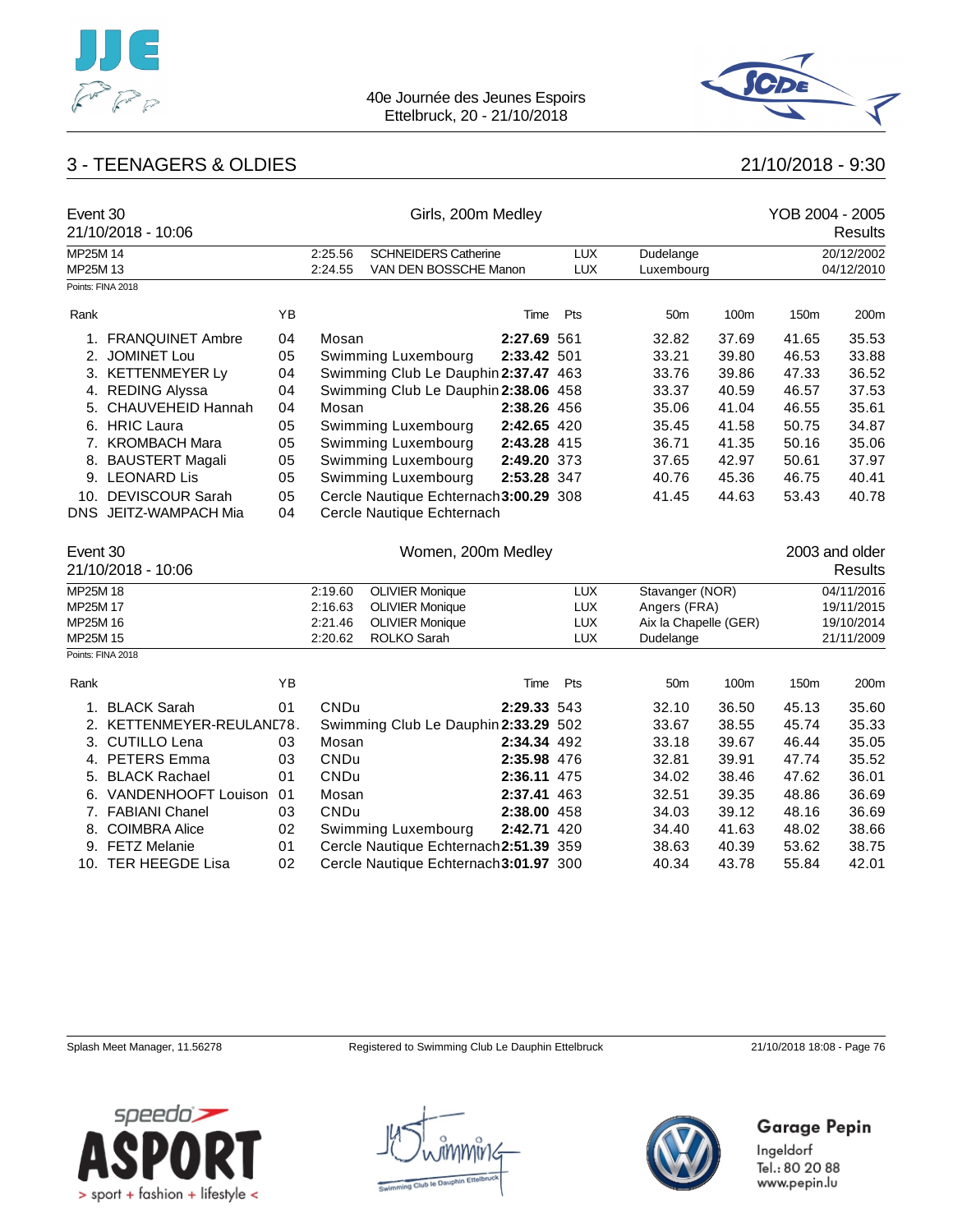

40e Journée des Jeunes Espoirs Ettelbruck, 20 - 21/10/2018



### Event 38 Girls, 400m Medley YOB 2004 - 2005 21/10/2018 - 11:49 Results MP25M 14 5:04.07 SCHNEIDERS Catherine LUX Dudelange 22/12/2002 MP25M 13 **5:10.52 VAN DEN BOSSCHE Eline** LUX Luxembourg 02/12/2012 Points: FINA 2018 Rank YB Time Pts 1. KETTENMEYER Ly 04 Swimming Club Le Dauphin Ett **5:39.41** 444 50m: 35.91 35.91 150m: 2:02.09 43.66 250m: 3:33.24 48.69 350m: 5:02.21 38.89 100m: 1:18.43 42.52 200m: 2:44.55 42.46 300m: 4:23.32 50.08 400m: 5:39.41 37.20 2. HAAG Nora 04 Swimming Club Redange **6:00.81** 369 50m: 38.51 38.51 150m: 2:11.59 46.35 250m: 3:46.25 49.11 350m: 5:19.11 44.27 100m: 1:25.24 46.73 200m: 2:57.14 45.55 300m: 4:34.84 48.59 400m: 6:00.81 41.70 3. HUBERT Alina 04 SSG Saar Max Ritter **6:12.00** 337 50m: 39.73 39.73 150m: 2:16.28 47.17 250m: 3:53.30 51.23 350m: 5:30.75 43.73 100m: 1:29.11 49.38 200m: 3:02.07 45.79 300m: 4:47.02 53.72 400m: 6:12.00 41.25 Event 38 Women, 400m Medley 2003 and older 21/10/2018 - 11:49 Results MP25M 18 5:05.00 ROLKO Sarah LUX Luxembourg 07/10/2012 MP25M 17 4:48.36 OLIVIER Monique LUX Angers (FRA) 22/11/2015 MP25M 16 4:58.63 ROLKO Sarah LUX Dudelange (UAE) 13/03/2010 MP25M 15 **Accord 154.09 OLIVIER Monique LUX** Bonnevoie **D1/12/2013** Points: FINA 2018 Rank YB Time Pts 1. BLACK Rachael 01 CNDu **5:23.58** 512 50m: 35.03 35.03 150m: 1:56.31 40.22 250m: 3:23.18 47.24 350m: 4:48.24 37.69 100m: 1:16.09 41.06 200m: 2:35.94 39.63 300m: 4:10.55 47.37 400m: 5:23.58 35.34 2. KETTENMEYER-REULAND Carole 78 Swimming Club Le Dauphin Ett **5:24.28** 509 50m: 34.83 34.83 150m: 1:56.54 41.51 250m: 3:24.37 47.12 350m: 4:49.33 37.37 100m: 1:15.03 40.20 200m: 2:37.25 40.71 300m: 4:11.96 47.59 400m: 5:24.28 34.95

Splash Meet Manager, 11.56278 **Registered to Swimming Club Le Dauphin Ettelbruck** 21/10/2018 18:08 - Page 77





## Garage Pepin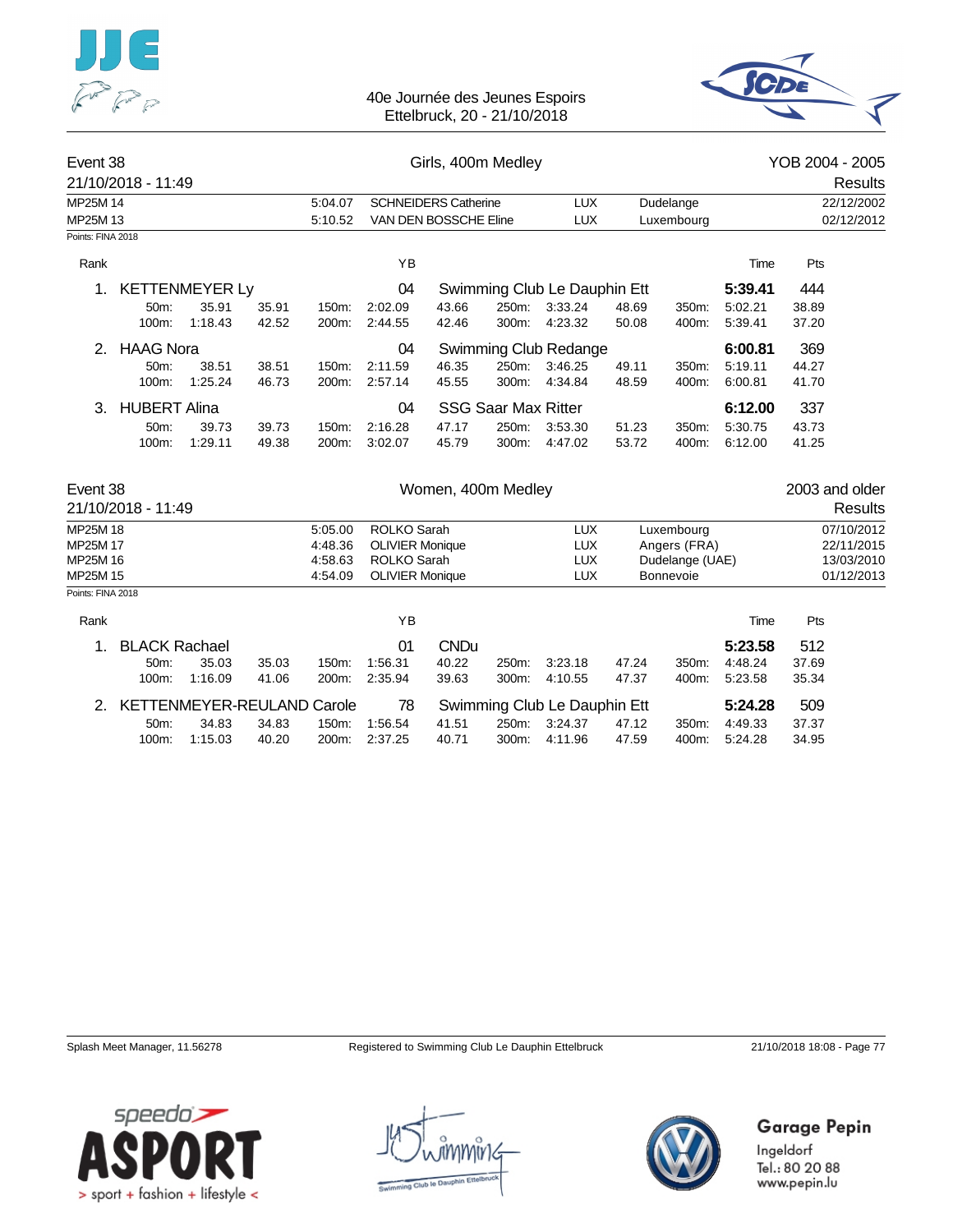



## 4 - TEENAGERS & OLDIES 21/10/2018 - 14:24

| Event 54<br>21/10/2018 - 17:40 |                                                             |                              | Women, 4 x 200m Freestyle |                            |                     |       |         |          |     |  |
|--------------------------------|-------------------------------------------------------------|------------------------------|---------------------------|----------------------------|---------------------|-------|---------|----------|-----|--|
| Points: FINA 2018              |                                                             |                              |                           |                            |                     |       |         |          |     |  |
| Rank                           |                                                             |                              |                           |                            |                     |       |         | Time     | Pts |  |
| 1.                             | CNDu 1                                                      |                              | <b>CNDu</b>               |                            |                     |       |         | 9:08.04  | 564 |  |
|                                | <b>BLACK Rachael</b>                                        | 01                           | $+0.68$                   | 31.60                      | 34.70               | 36.67 | 35.39   | 2:18.36  |     |  |
|                                | <b>BLACK Sarah</b>                                          | 01                           | $+0,44$                   | 31.22                      | 33.93               | 35.42 | 35.27   | 2:15.84  |     |  |
|                                | PETERS Emma                                                 | 03                           | $+0.68$                   | 30.47                      | 34.15               | 35.99 | 34.90   | 2:15.51  |     |  |
|                                | PETERS Lena                                                 | 05                           | $+0,70$                   | 31.34                      | 35.12               | 36.38 | 35.49   | 2:18.33  |     |  |
| 2.                             | Swimming Luxembourg 1<br>Meilleure Performance 13 et 14 ans |                              |                           |                            | Swimming Luxembourg |       |         | 9:18.75  | 532 |  |
|                                | <b>JOMINET Lou</b>                                          | 05                           | $+0.65$                   | 30.44                      | 33.46               | 34.94 | 33.73   | 2:12.57  |     |  |
|                                | <b>LEONARD Lis</b>                                          | 05                           | $+0,46$                   | 32.97                      | 37.28               | 38.78 | 38.63   | 2:27.66  |     |  |
|                                | <b>KROMBACH Mara</b>                                        | 05                           | $+0.09$                   | 31.68                      | 35.97               | 37.52 | 36.56   | 2:21.73  |     |  |
|                                | <b>HRIC Laura</b>                                           | 05                           | $+0.54$                   | 31.17                      | 34.76               | 36.27 | 34.59   | 2:16.79  |     |  |
| 3.                             | Swimming Club Le Dauphin Ett 1                              | Swimming Club Le Dauphin Ett |                           |                            |                     |       | 9:21.96 | 523      |     |  |
|                                | <b>FABER Maiti</b>                                          | 01                           | $+0.79$                   | 31.46                      | 34.07               | 34.78 | 33.96   | 2:14.27  |     |  |
|                                | <b>KETTENMEYER-REULAND Carole</b>                           | 78                           | $+0.63$                   | 31.59                      | 34.60               | 35.91 | 35.69   | 2:17.79  |     |  |
|                                | <b>REDING Alyssa</b>                                        | 04                           | $+0.47$                   | 32.71                      | 36.78               | 37.88 | 38.03   | 2:25.40  |     |  |
|                                | <b>HOLLERICH Anne</b>                                       | 01                           | $+0.49$                   | 33.62                      | 36.50               | 37.43 | 36.95   | 2:24.50  |     |  |
| 4.                             | <b>Natation Club Athus 1</b>                                |                              |                           | <b>Natation Club Athus</b> |                     |       |         | 10:54.37 | 331 |  |
|                                | <b>FRIPPIAT Lory</b>                                        | 01                           | $+0.87$                   | 37.20                      | 45.20               | 46.13 | 44.17   | 2:52.70  |     |  |
|                                | <b>BALON Flavie</b>                                         | 04                           | $+0,54$                   | 36.06                      | 39.77               | 40.94 | 41.04   | 2:37.81  |     |  |
|                                | <b>GEORGES Madeleine</b>                                    | 05                           | $+0.65$                   | 40.47                      | 43.91               | 45.15 | 42.80   | 2:52.33  |     |  |
|                                | <b>BALON Silia</b>                                          | 01                           | $+0,31$                   | 33.14                      | 38.60               | 40.23 | 39.56   | 2:31.53  |     |  |

Splash Meet Manager, 11.56278 Registered to Swimming Club Le Dauphin Ettelbruck 21/10/2018 18:08 - Page 78



Garage Pepin



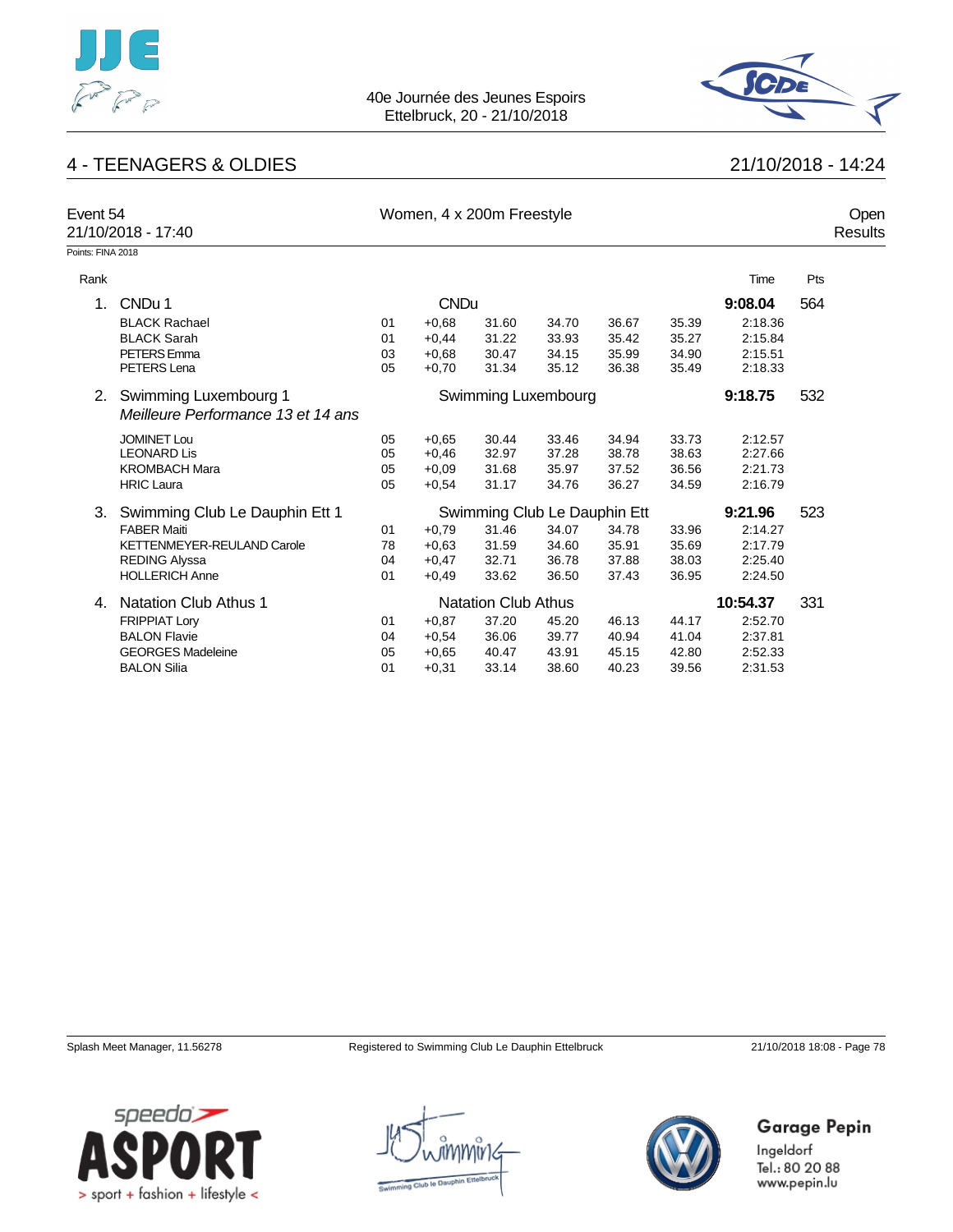



## 1 - KIDS & YOUNGSTERS 20/10/2018 - 9:30

| Event 5<br>20/10/2018 - 10:59<br>Points: FINA 2018 |                               |    | All, 50m Freestyle           | YOB 2010 - 2011<br>Results |     |                            |
|----------------------------------------------------|-------------------------------|----|------------------------------|----------------------------|-----|----------------------------|
| Rank                                               |                               | YB |                              | Time                       | Pts |                            |
|                                                    |                               |    |                              |                            |     |                            |
| 1.                                                 | <b>CARNEIRO Vasco</b>         | 10 | Schwammclub Monnerech        | 40.00                      | 129 |                            |
| 2.                                                 | <b>SCHMITZ Yelisey</b>        | 10 | Cercle Nautique Echternach   | 41.89                      | 113 |                            |
| 3.                                                 | <b>PRENTIC Anel</b>           | 10 | Schwammclub Deifferdang      | 42.93                      | 105 |                            |
|                                                    | 4. BENNANI Maryam             | 10 | Mosan                        | 43.02                      | 151 |                            |
| 5.                                                 | <b>SCHEECK Lennox</b>         | 10 | Swimming Club Redange        | 48.72                      | 71  |                            |
| 6.                                                 | VAN DE WAAL VAZQUEZ Emma      | 10 | Swimming Club Le Dauphin Ett | 58.90                      | 59  |                            |
| 7.                                                 | <b>TEXEIRA GRAVELOS Luana</b> | 10 | Swimming Club Redange        | 1:02.52                    | 49  |                            |
| 8.                                                 | <b>ALBERSMEYER Neele</b>      | 10 | Swimming Club Le Dauphin Ett | 1:05.35                    | 43  |                            |
| 9.                                                 | <b>JANS Milly</b>             | 10 | Swimming Club Le Dauphin Ett | 1:06.83                    | 40  |                            |
|                                                    | 10. RENOIR Anna               | 11 | Swimming Club Redange        | 1:09.36                    | 36  |                            |
| Event 15<br>20/10/2018 - 12:24                     |                               |    | All, 50m Backstroke          |                            |     | YOB 2010 - 2011<br>Results |
| Points: FINA 2018                                  |                               |    |                              |                            |     |                            |
| Rank                                               |                               | YB |                              | Time                       | Pts |                            |
| $1_{\cdot}$                                        | <b>CARNEIRO Vasco</b>         | 10 | Schwammclub Monnerech        | 48.73                      | 94  |                            |
|                                                    | 2. BENNANI Maryam             | 10 | Mosan                        | 50.92                      | 128 |                            |
| 3.                                                 | <b>PRENTIC Anel</b>           | 10 | Schwammclub Deifferdang      | 50.97                      | 82  |                            |
| 4.                                                 | <b>SCHMITZ Yelisey</b>        | 10 | Cercle Nautique Echternach   | 51.72                      | 79  |                            |
|                                                    | 5. UKENA Nahla                | 11 | <b>SSG Saar Max Ritter</b>   | 1:03.12                    | 67  |                            |
| 6.                                                 | VAN DE WAAL VAZQUEZ Emma      | 10 | Swimming Club Le Dauphin Ett | 1:06.29                    | 58  |                            |
| $7_{\scriptscriptstyle{\sim}}$                     | <b>TEXEIRA GRAVELOS Luana</b> | 10 | Swimming Club Redange        | 1:07.05                    | 56  |                            |
|                                                    | 8. JANS Milly                 | 10 | Swimming Club Le Dauphin Ett | 1:10.82                    | 47  |                            |
| 9.                                                 | <b>ALBERSMEYER Neele</b>      | 10 | Swimming Club Le Dauphin Ett | 1:10.99                    | 47  |                            |
|                                                    | 10. RENOIR Anna               | 11 | Swimming Club Redange        | 1:13.36                    | 42  |                            |
|                                                    |                               |    |                              |                            |     |                            |

Splash Meet Manager, 11.56278 Registered to Swimming Club Le Dauphin Ettelbruck 21/10/2018 18:08 - Page 79





# **Garage Pepin**